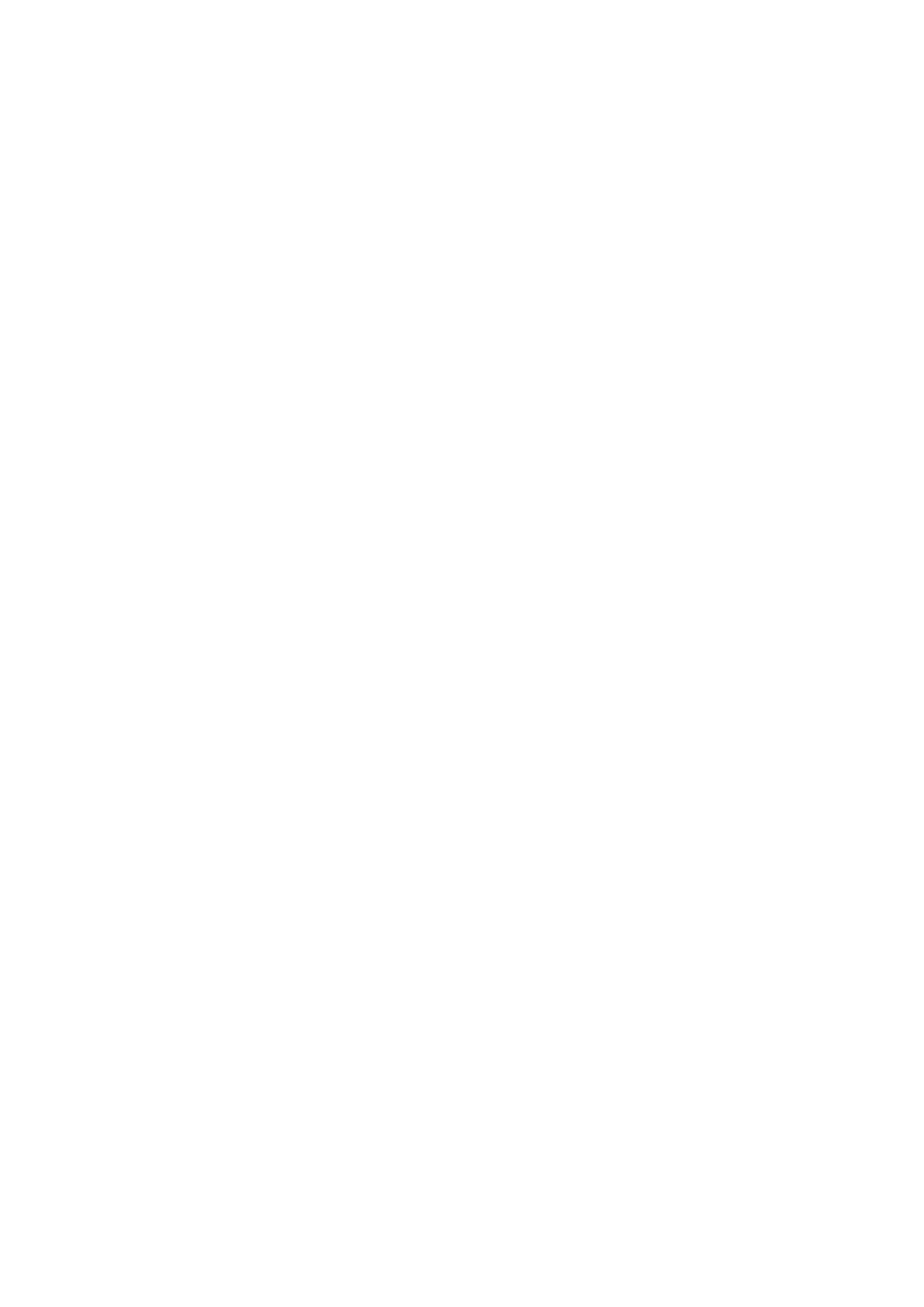

# **General Rules 2005**

made under the *Financial Services Regulations*

# **Contents**

Page

| <b>Chapter 1</b> | <b>General provisions</b>                     |                |
|------------------|-----------------------------------------------|----------------|
| <b>Part 1.1</b>  | <b>Introductory</b>                           | 1              |
| 1.1.1            | Name of rules                                 |                |
| 1.1.2            | Effect of definitions, notes and examples     |                |
| 1.1.3            | <b>Application of GENE</b>                    |                |
| 1.1.4            | References to particular currencies           | 1              |
| <b>Part 1.2</b>  | Principles relating to the conduct, operation |                |
|                  | and financial standing of authorised firms    | $\mathbf{2}$   |
| 1.2.1            | Application of the principles                 | $\overline{2}$ |
| 1.2.2            | Principle 1-integrity                         | 2              |
| 1.2.3            | Principle 2-skill, care and diligence         | 2              |
| 1.2.4            | Principle 3-management                        | 2              |
| 1.2.5            | Principle 4-systems and controls              | 2              |
| 1.2.6            | Principle 5-financial prudence                | 2              |

contents 1

Effective: 1/Apr/22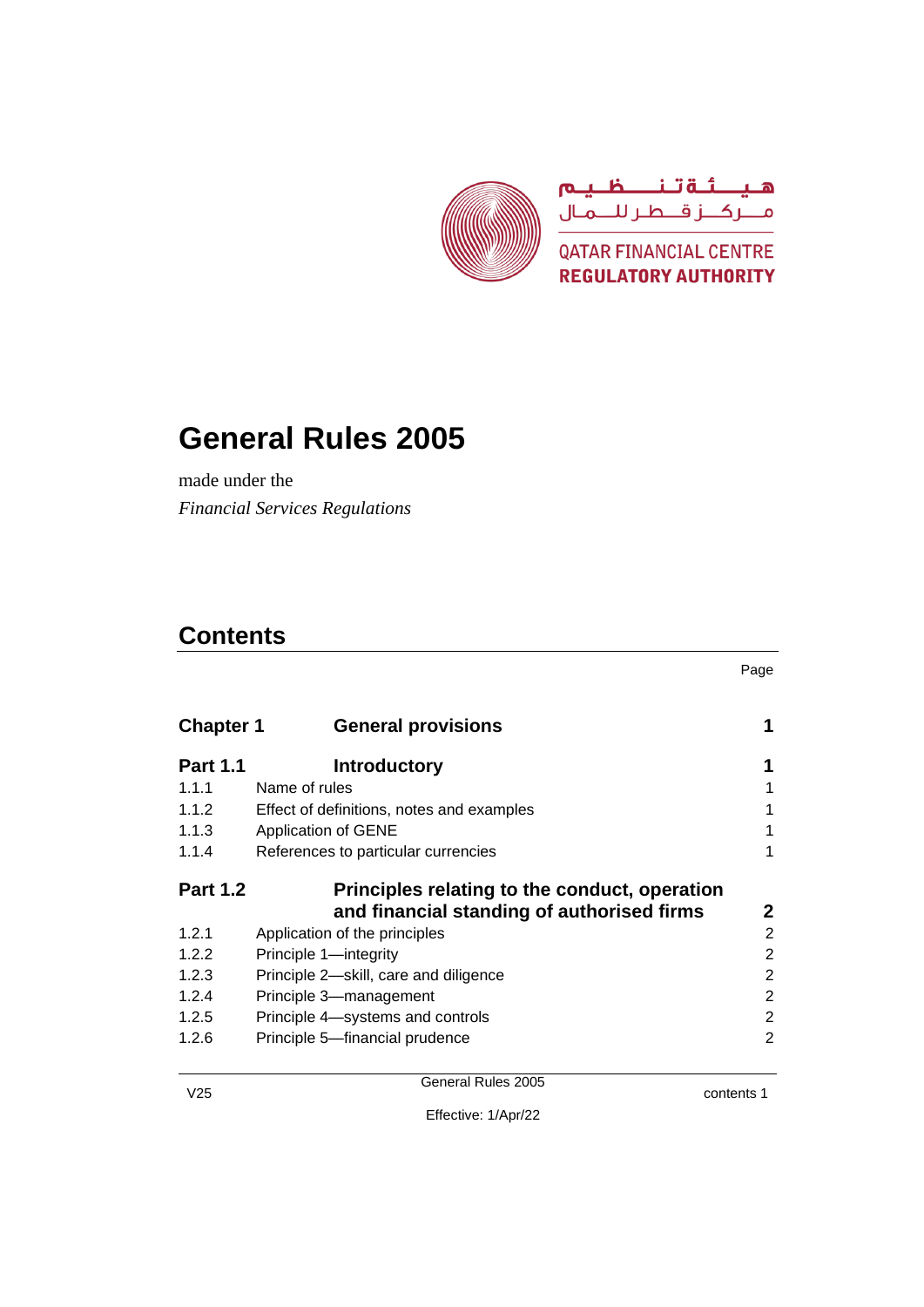|                  |                                                             | page           |
|------------------|-------------------------------------------------------------|----------------|
| 1.2.7            | Principle 6-market conduct                                  | $\overline{c}$ |
| 1.2.8            | Principle 7-regard to customers' interests                  | 3              |
| 1.2.9            | Principle 8-communications with clients                     | 3              |
| 1.2.10           | Principle 9-conflicts of interest                           | 3              |
| 1.2.11           | Principle 10-relationship of trust                          | 3              |
| 1.2.12           | Principle 11-customers' assets                              | 3              |
| 1.2.13           | Principle 12-confidentiality                                | 3              |
| 1.2.14           | Principle 13-relations with regulators                      | 3              |
| <b>Chapter 2</b> | <b>Fitness and propriety</b>                                | 5              |
| <b>Part 2.1</b>  | <b>Application</b>                                          | 5              |
| 2.1.1            | Application-Chapter 2                                       | 5              |
| <b>Part 2.2</b>  | <b>General provisions</b>                                   | 6              |
| 2.2.1            | What applicant must demonstrate                             | 6              |
| <b>Part 2.3</b>  | <b>Fitness and propriety</b>                                | $\overline{7}$ |
| 2.3.1            | What Regulatory Authority will consider                     | $\overline{7}$ |
| <b>Part 2.4</b>  | Other authorisation requirements                            | 8              |
| 2.4.1            | When applicant must be body corporate                       | 8              |
| 2.4.2            | Applicant for authorisation must be incorporated etc in QFC | 8              |
| 2.4.3            | Additional requirement for Islamic financial institutions   | 8              |
| <b>Chapter 3</b> | <b>General provisions</b>                                   | 9              |
| <b>Part 3.1</b>  | <b>Disclosure of regulatory status</b>                      | 9              |
| 3.1.1            | Regulatory status not to be misrepresented                  | 9              |
| 3.1.2            | Disclosures that must be in business documents              | 9              |
| <b>Part 3.5</b>  | <b>Provision of information</b>                             | 10             |
| 3.5.1            | Certain extracts to be evidence                             | 10             |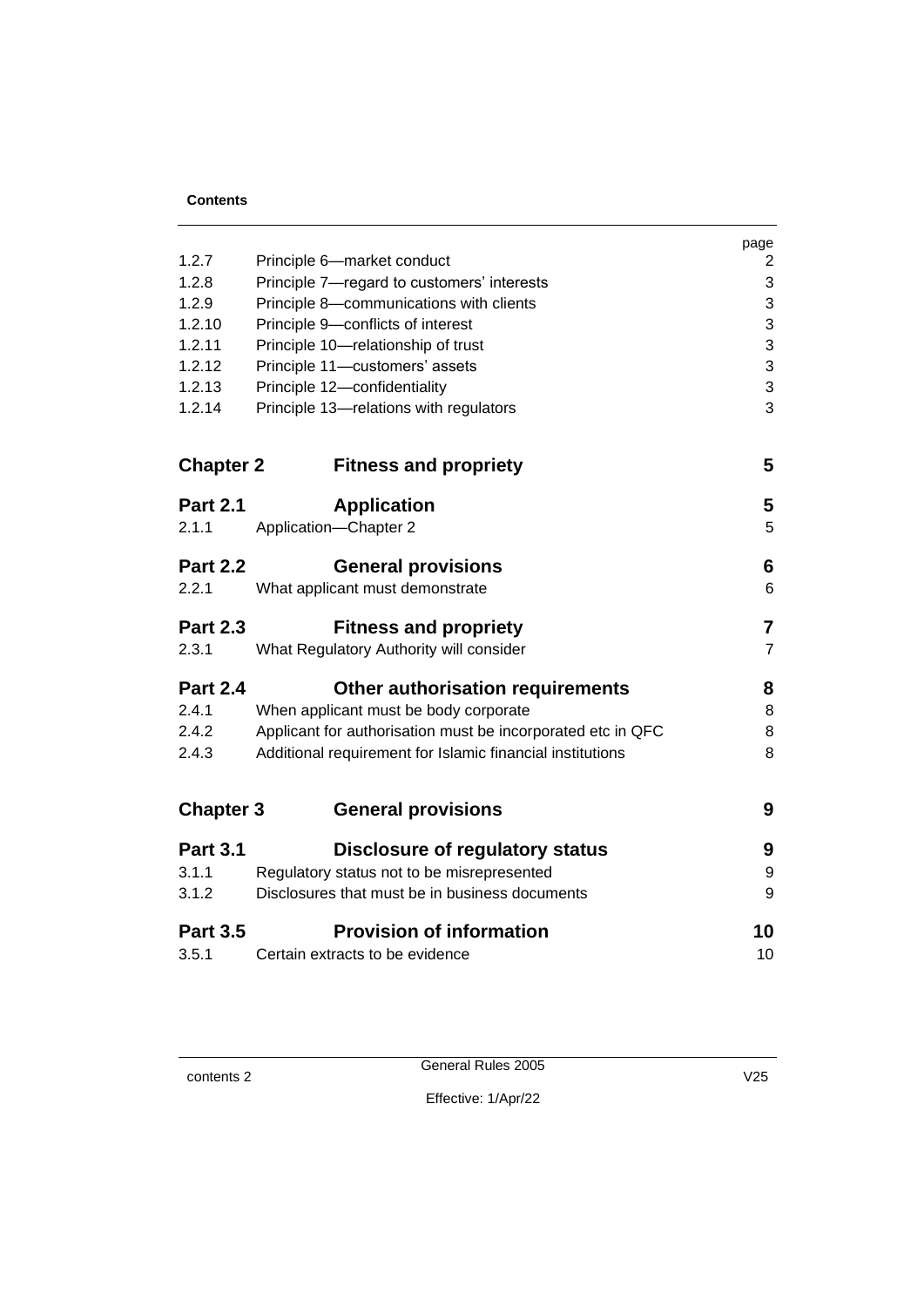|                   |                                                                                                            | page |
|-------------------|------------------------------------------------------------------------------------------------------------|------|
| <b>Chapter 4</b>  | Notice of certain events required                                                                          | 11   |
| 4.1.1             | Notice of changes in certain core details                                                                  | 11   |
| 4.1.2             | Notice of establishing or closing of branch office by local firm                                           | 11   |
| 4.1.3             | Notice of certain significant events                                                                       | 11   |
| 4.1.4             | Notice of events relating to fraud etc                                                                     | 12   |
| 4.1.5             | Notice of certain events involving other regulators                                                        | 13   |
| 4.1.6             | Notice of certain action against authorised firm                                                           | 13   |
| 4.1.7             | Notice of certain insolvency-related events                                                                | 14   |
| <b>Chapter 4A</b> | <b>Protected reporting</b>                                                                                 | 15   |
| <b>Part 4A.1</b>  | General                                                                                                    | 15   |
| 4A.1.1            | Introductory                                                                                               | 15   |
| 4A.1.2            | Meaning of protected report and protected reporter                                                         | 15   |
| 4A.1.3            | Reports to be treated as protected until contrary established                                              | 16   |
| <b>Part 4A.2</b>  | <b>Protected reporting policies</b>                                                                        | 17   |
| 4A.2.1            | Obligation to have protected reporting policy                                                              | 17   |
| 4A.2.2            | Content of protected reporting policy                                                                      | 17   |
| 4A.2.3            | Implementation of protected reporting policy                                                               | 18   |
| <b>Chapter 5</b>  | <b>Communications to Regulatory Authority</b>                                                              | 20   |
| <b>Part 5.1</b>   | <b>Communications to Regulatory Authority-</b>                                                             |      |
|                   | general provisions                                                                                         | 20   |
| 5.1.1             | Communications to Regulatory Authority must generally be in writing                                        | 20   |
| 5.1.2             | Communications to Regulatory Authority must generally be in English                                        | 21   |
| 5.1.3             | Giving documents to Regulatory Authority-general requirements                                              | 22   |
| 5.1.4             | Time documents are taken to have been given to Regulatory Authority                                        | 24   |
| 5.1.5             | Due date for periodic reports, returns and other documents                                                 | 24   |
| <b>Part 5.2</b>   | <b>Communications to Regulatory Authority-</b>                                                             |      |
|                   | accuracy and completeness of information                                                                   | 26   |
| 5.2.1             | Authorised firms must ensure accuracy and completeness of<br>information given to Regulatory Authority etc | 26   |
|                   |                                                                                                            |      |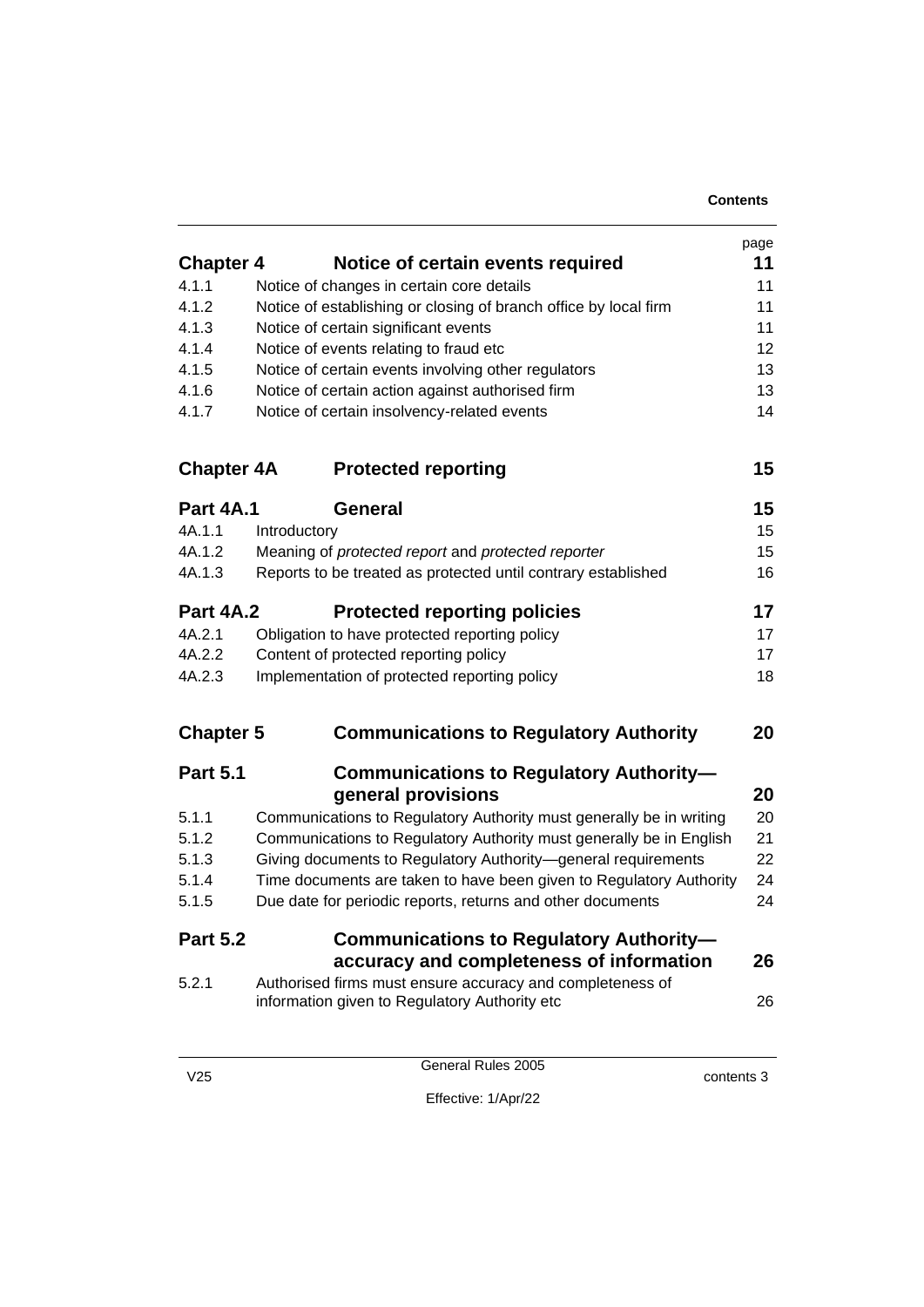|                   |                                                                                       | page |
|-------------------|---------------------------------------------------------------------------------------|------|
| 5.2.2             | Powers of Regulatory Authority in relation to inaccurate or incomplete<br>information | 28   |
| <b>Part 5.3</b>   | <b>Approved forms</b>                                                                 | 30   |
| 5.3.1             | Approval of forms etc                                                                 | 30   |
| 5.3.2             | Approved forms to be used and properly completed                                      | 30   |
| 5.3.3             | Proper completion of approved forms                                                   | 31   |
| <b>Part 5.4</b>   | <b>Electronic submission system</b>                                                   | 33   |
| 5.4.1             | Electronic submission system                                                          | 33   |
| <b>Chapter 5A</b> | Giving of written notices by Regulatory                                               |      |
|                   | <b>Authority</b>                                                                      | 36   |
| <b>Part 5A.1</b>  | <b>Application</b>                                                                    | 36   |
| 5A.1.1            | Application of Chapter 5A                                                             | 36   |
| <b>Part 5A.2</b>  | Rules about giving written notices                                                    | 37   |
| 5A.2.1            | How written notices may be given                                                      | 37   |
| 5A.2.2            | Giving written notices personally                                                     | 37   |
| 5A.2.3            | Giving written notices electronically                                                 | 38   |
| 5A.2.4            | Giving written notices by post                                                        | 38   |
| 5A.2.5            | When written notice is taken to have been given                                       | 38   |
| <b>Chapter 6</b>  | <b>Recordkeeping</b>                                                                  | 40   |
| <b>Part 6.1</b>   | <b>General recordkeeping requirement</b>                                              | 40   |
| 6.1.1             | Records that must be kept-general requirement                                         | 40   |
| <b>Part 6.2</b>   | <b>Maintenance of records</b>                                                         | 41   |
| 6.2.1A            | Application of Part 6.2                                                               | 41   |
| 6.2.1             | Reproduction of records on paper                                                      | 41   |
| 6.2.2             | How records must be kept                                                              | 41   |
| 6.2.3             | General requirement for records to be kept in English                                 | 41   |
| 6.2.4             | Keeping records in other languages                                                    | 41   |
| 6.2.5             | Certified copies for original records                                                 | 41   |
|                   |                                                                                       |      |

Effective: 1/Apr/22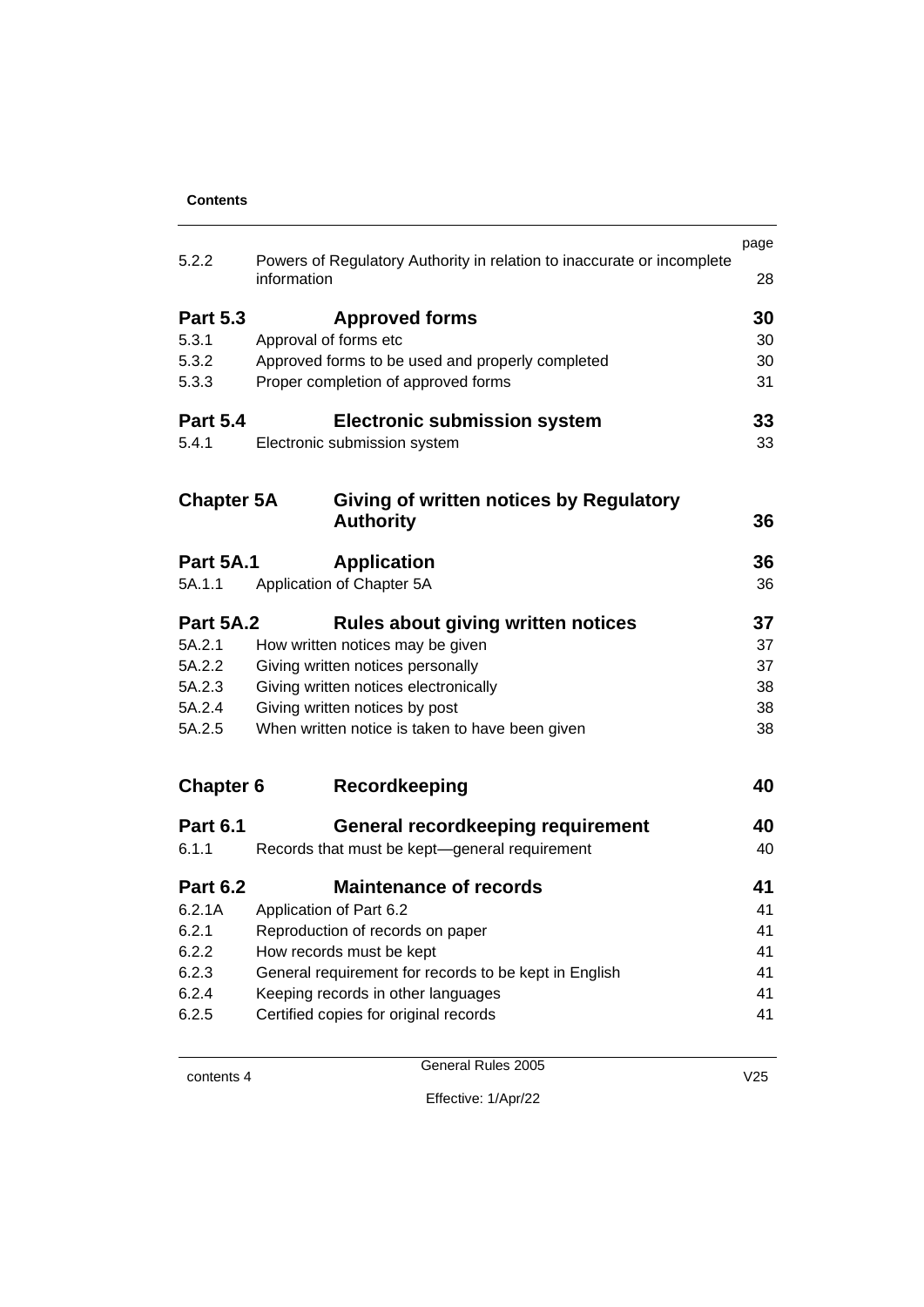| 6.2.6<br>6.2.7   | How long records and documents must be kept-general requirement<br>Records of firms formerly authorised | page<br>41<br>42 |
|------------------|---------------------------------------------------------------------------------------------------------|------------------|
| <b>Chapter 7</b> | <b>Waivers and modifications</b>                                                                        | 43               |
| 7.1.1            | Application for waiver or modification of provisions of rules                                           | 43               |
| 7.1.2            | Notice of material change in circumstances—applicant for waiver etc                                     | 43               |
| 7.1.3            | Notice of material change in circumstances-person with waiver etc                                       | 44               |
| <b>Chapter 8</b> | <b>Controllers and close links</b>                                                                      | 45               |
| <b>Part 8.1</b>  | <b>General provisions</b>                                                                               | 45               |
| 8.1.1            | Introduction                                                                                            | 45               |
| 8.1.2            | Application of Part 8.1                                                                                 | 45               |
| 8.1.3            | Meaning of controller, types of control and first becomes a controller                                  | 45               |
| 8.1.4            | Meaning of increases control                                                                            | 46               |
| 8.1.5            | Meaning of decreases control                                                                            | 47               |
| 8.1.6            | Meaning of voting power and control                                                                     | 47               |
| <b>Part 8.2</b>  | Seeking approval to change control-QFC                                                                  |                  |
|                  | entities                                                                                                | 49               |
| 8.2.1            | Application of Part 8.2                                                                                 | 49               |
| 8.2.2            | Approval to change control—QFC entities (FSR, articles 35 and 38)                                       | 49               |
| 8.2.3            | Controller notice seeking approval to change control-QFC entities                                       | 49               |
| 8.2.4            | Additional requirement-letter of comfort                                                                | 50               |
| 8.2.5            | Approval process (FSR, article 38)                                                                      | 51               |
| 8.2.6            | Objection process                                                                                       | 52               |
| 8.2.7            | When approved proposal lapses                                                                           | 52               |
| <b>Part 8.3</b>  | Giving notice about changes in control-                                                                 |                  |
|                  | branches                                                                                                | 53               |
| 8.3.1            | Application of Part 8.3                                                                                 | 53               |
| 8.3.2            | Controller notice about changes in control of branches (FSR,<br>article 36)                             | 53               |
| <b>Part 8.4</b>  | <b>Giving notice about controllers</b>                                                                  | 54               |
| 8.4.1            | Application of Part 8.4                                                                                 | 54               |
|                  |                                                                                                         |                  |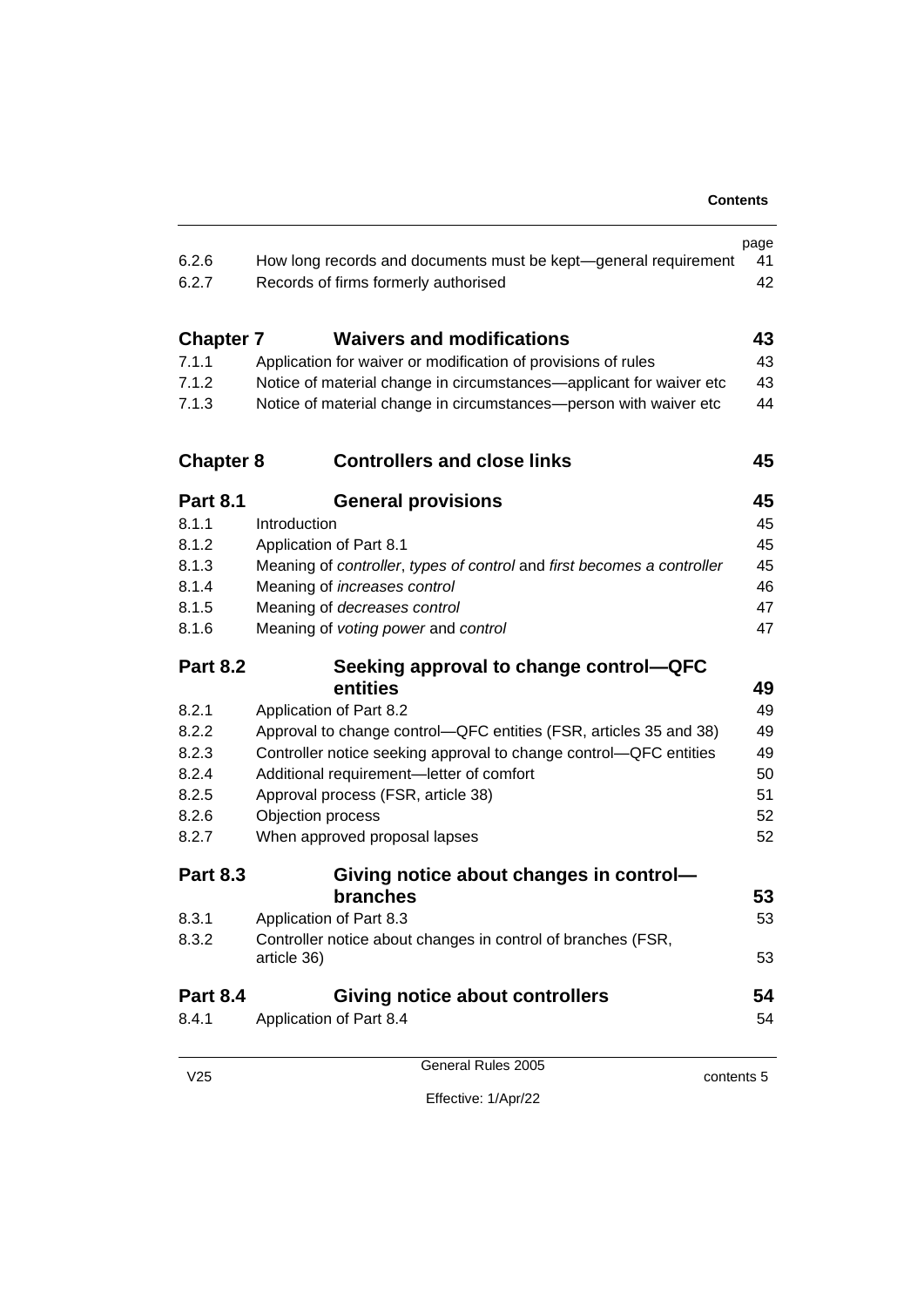| 8.4.2            | Significant changes in controllers                                    | page<br>54 |
|------------------|-----------------------------------------------------------------------|------------|
| <b>Part 8.5</b>  | <b>Systems, controls and reports</b>                                  | 56         |
| 8.5.1            | Application of Part 8.5                                               | 56         |
| 8.5.1A           | Meaning of close links for Part 8.5                                   | 56         |
| 8.5.2            | Systems and controls to monitor changes (FSR, article 36 (4))         | 56         |
| 8.5.3            | Annual report on controllers (FSR, article 40)                        | 57         |
| 8.5.4            | Annual report about close links                                       | 57         |
| <b>Chapter 9</b> | <b>Accounting and auditing</b>                                        | 59         |
| <b>Part 9.1</b>  | <b>Application</b>                                                    | 59         |
| 9.1.1            | Application-Chapter 9                                                 | 59         |
| <b>Part 9.2</b>  | <b>Accounting records</b>                                             | 60         |
| 9.2.1            | Matters about which accounting records must be kept                   | 60         |
| 9.2.2            | How long accounting records must be retained                          | 60         |
| <b>Part 9.3</b>  | <b>Accounting standards</b>                                           | 61         |
| 9.3.1            | Accounting standards generally                                        | 61         |
| 9.3.2            | Accounting standards-Islamic financial institutions                   | 61         |
| <b>Part 9.4</b>  | Time limits for annual financial statements                           |            |
|                  | and other matters for assurance                                       | 62         |
| 9.4.1            | Time limits for auditing and reporting on annual financial statements | 62         |
| 9.4.2            | Time limits for other assurance engagements and reports               | 62         |
| <b>Part 9.5</b>  | <b>Assurance engagements and reports</b>                              | 63         |
| 9.5.1            | Audit and audit reports                                               | 63         |
| 9.5.1A           | Additional assurance reports                                          | 63         |
| 9.5.2            | Additional audit reports-client money                                 | 63         |
| 9.5.3            | Additional audit reports-custody                                      | 64         |
| <b>Part 9.6</b>  | Change in the financial year end                                      | 65         |
| 9.6.1            | Change in financial year end-QFC entity                               | 65         |
| 9.6.2            | Change in financial year end-non-QFC entity                           | 65         |

General Rules 2005

Effective: 1/Apr/22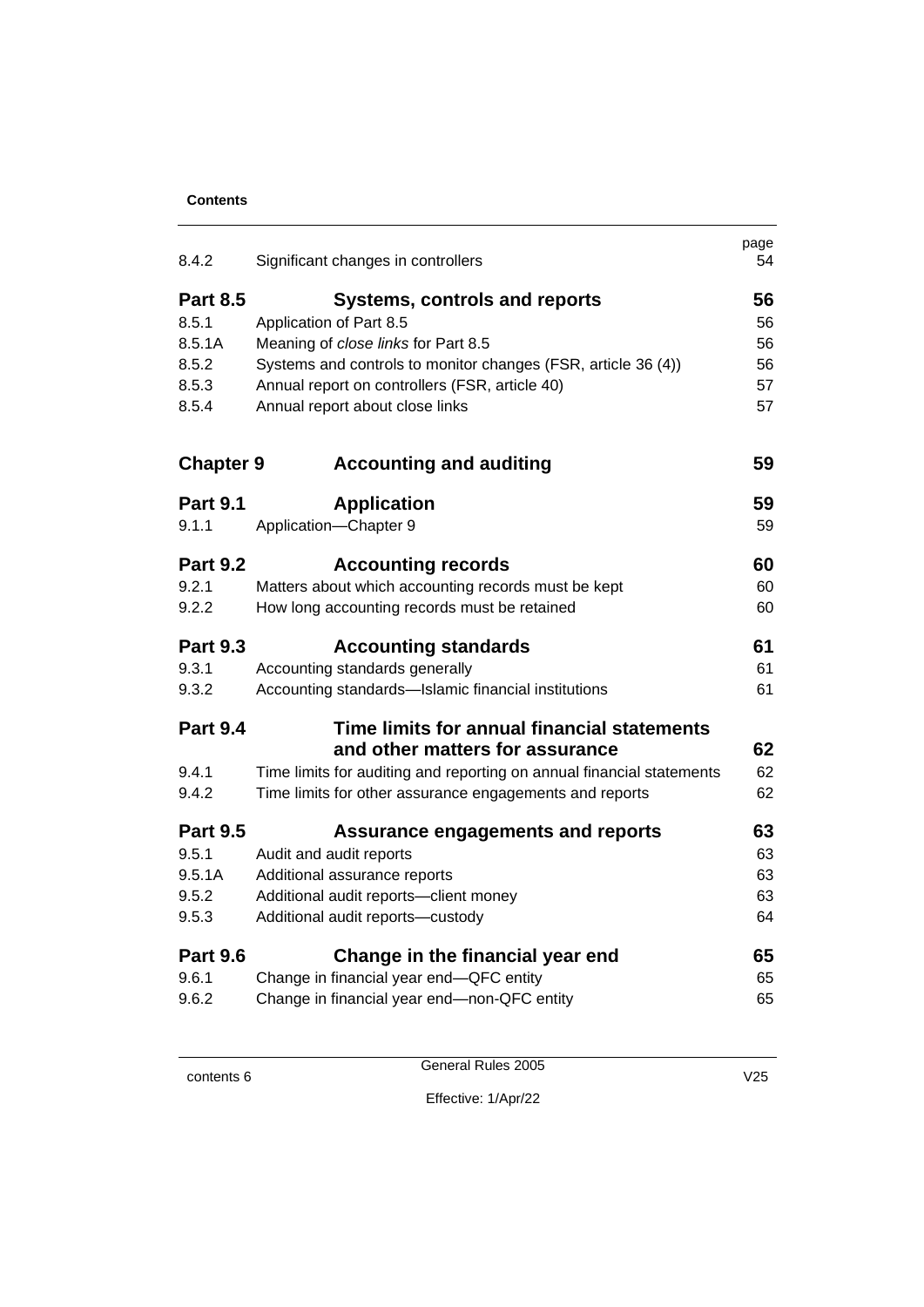|                   |                                                                      | page |
|-------------------|----------------------------------------------------------------------|------|
| <b>Part 9.7</b>   | <b>Auditors</b>                                                      | 66   |
| 9.7.1             | Part 9.7 additional to other provisions                              | 66   |
| 9.7.2             | Appointment of auditor                                               | 66   |
| 9.7.3             | Eligibility for appointment as auditor                               | 67   |
| 9.7.3A            | Limit on term of auditor's appointment                               | 67   |
| 9.7.3B            | Effect of group audit rotation arrangements                          | 67   |
| 9.7.4             | Direction to replace auditor                                         | 68   |
| 9.7.5             | Direction to appoint auditor                                         | 68   |
| 9.7.6             | End of auditor's appointment and notification requirements           | 69   |
| <b>Chapter 10</b> | <b>Fees</b>                                                          | 70   |
| <b>Part 10.1</b>  | <b>Application</b>                                                   | 70   |
| 10.1.1            | Application of Chapter 10                                            | 70   |
| <b>Part 10.2</b>  | <b>General provisions</b>                                            | 71   |
| 10.2.1            | Application not submitted until fee paid                             | 71   |
| 10.2.2            | Increase of sum due if fee not paid                                  | 71   |
| 10.2.3            | Regulatory Authority's power to reduce or waive fees                 | 71   |
| <b>Part 10.3</b>  | <b>Supplementary fees</b>                                            | 72   |
| 10.3.1            | Regulatory Authority may require supplementary fees in certain cases | 72   |
| <b>Part 10.4</b>  | <b>Application fees</b>                                              | 73   |
| 10.4.1            | What application fees are payable                                    | 73   |
| 10.4.2            | Fees not refundable                                                  | 73   |
| <b>Part 10.5</b>  | <b>Annual fees</b>                                                   | 74   |
| 10.5.1            | What annual fees are payable                                         | 74   |
| 10.5.2            | When annual fees payable                                             | 74   |
| <b>Part 10.6</b>  | Fees for extracts of information from the                            |      |
|                   | registers of public information                                      | 75   |
| 10.6.1            | Fees payable for extracts from Regulatory Authority registers        | 75   |
| <b>Part 10.7</b>  | Fees for certain reporting etc contraventions                        | 76   |
| 10.7.1            | Application of Part 10.7                                             | 76   |
|                   | General Rules 2005                                                   |      |

contents 7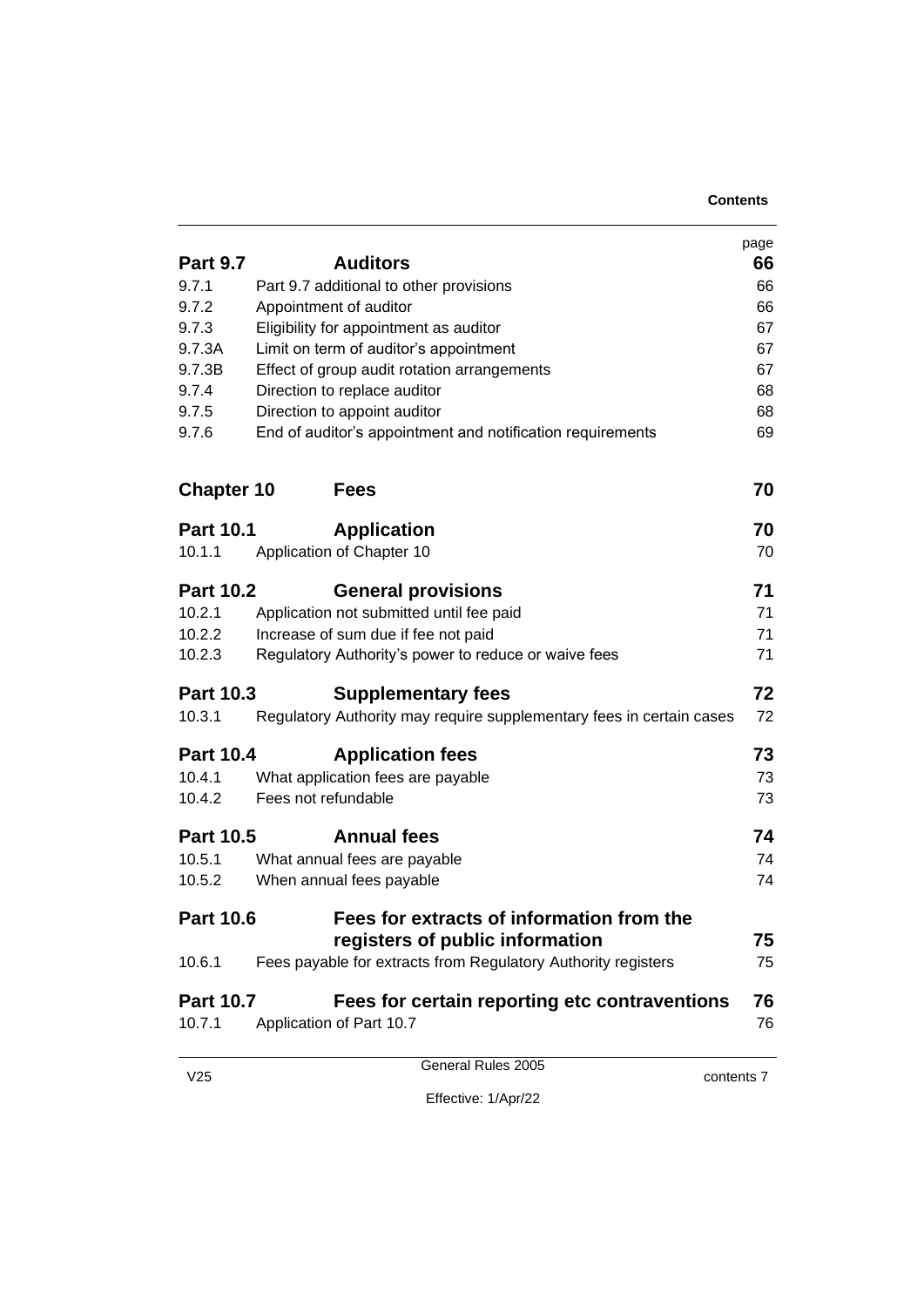| 10.7.2            | Late fees                                                         | page<br>77 |
|-------------------|-------------------------------------------------------------------|------------|
| 10.7.3            | Other action not prevented                                        | 78         |
|                   |                                                                   |            |
| <b>Part 10.8</b>  | Fees for failure to comply with certain                           | 79         |
| 10.8.1            | requirements                                                      | 79         |
| 10.8.2            | Application of Part 10.8<br>Late fees                             | 79         |
| 10.8.3            |                                                                   | 79         |
|                   | Other action not prevented                                        |            |
| <b>Chapter 11</b> | Inclusion, exclusion and restriction of                           |            |
|                   | activities and products                                           | 80         |
| <b>Part 11.1</b>  | <b>Activities</b>                                                 | 80         |
| 11.1.1            | Definitions for Chapter 11                                        | 80         |
| 11.1.2            | Declaration of providing captive finance as regulated activity    | 80         |
| 11.1.3            | Exclusion of certain captive finance to commercial customers      | 80         |
| <b>Part 11.2</b>  | <b>Products</b>                                                   | 81         |
| 11.2.1            | Declaration of captive finance as specified product               | 81         |
| 11.2.2            | Options and futures that are and are not specified products       | 81         |
| 11.2.3            | Contracts of insurance that are qualifying contracts of insurance | 82         |
| <b>Schedule 1</b> | Guidance on fitness and propriety of                              |            |
|                   | authorised firms                                                  | 83         |
| <b>Schedule 4</b> | <b>Fees table</b>                                                 | 86         |
| <b>Glossary</b>   |                                                                   | 90         |
| <b>Endnotes</b>   |                                                                   | 95         |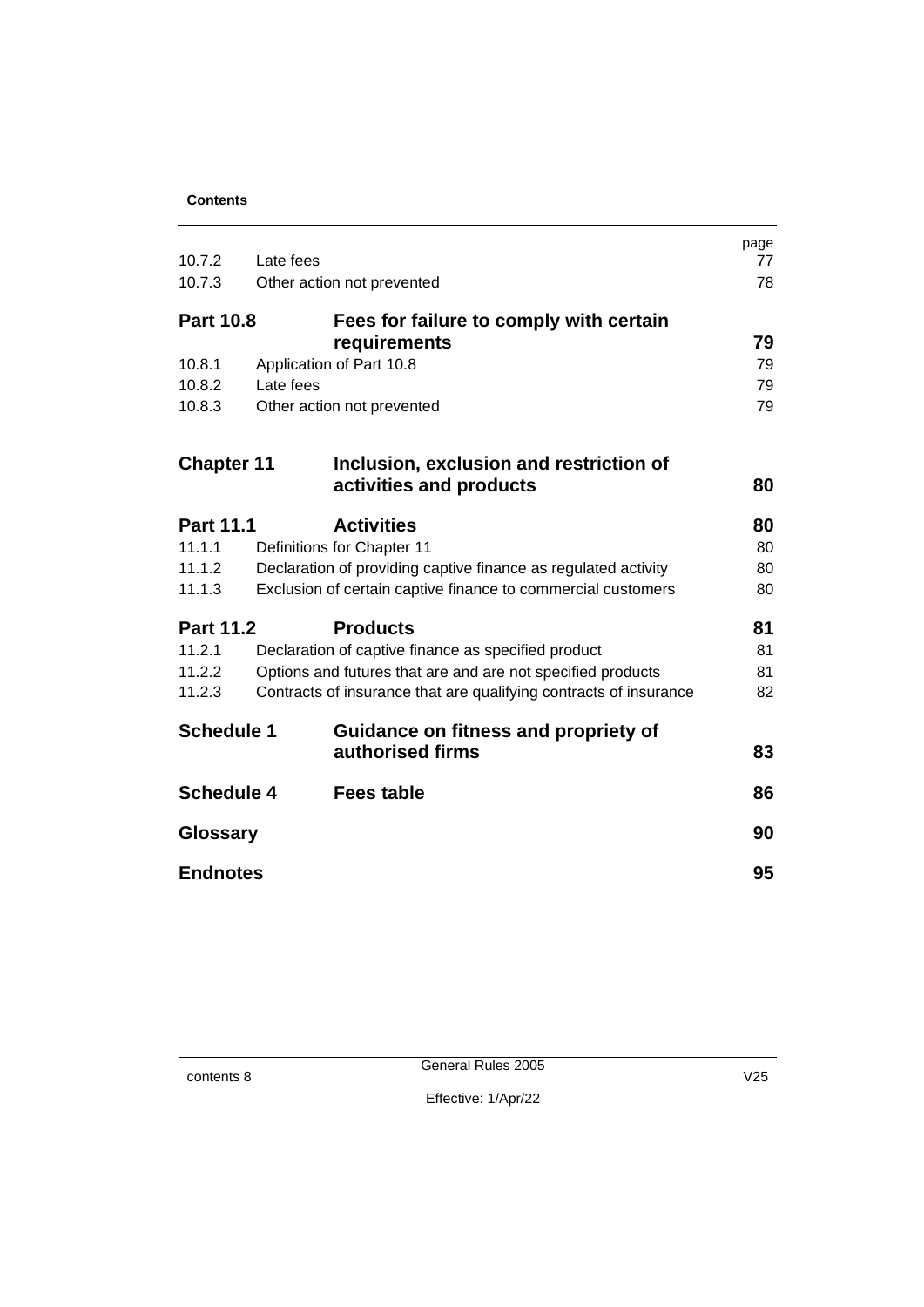# <span id="page-10-0"></span>**Chapter 1 General provisions**

# <span id="page-10-1"></span>**Part 1.1 Introductory**

### <span id="page-10-2"></span>**1.1.1 Name of rules**

These rules are the *General Rules 2005* (or GENE).

### <span id="page-10-3"></span>**1.1.2 Effect of definitions, notes and examples**

- (1) A definition in the glossary to these rules also applies to any instructions or document made under these rules.
- (2) A note in or to these rules is explanatory and is not part of these rules. However, examples and guidance are part of these rules.
- (3) An example is not exhaustive, and may extend, but does not limit, the meaning of these rules or the particular provision of these rules to which it relates.
	- *Note* Under FSR, art 17 (4), guidance is indicative of the view of the Regulatory Authority at the time and in the circumstances in which it was given.

# <span id="page-10-4"></span>**1.1.3 Application of GENE**

These rules apply to:

- (a) an authorised firm operating, or applying to operate, in or from the QFC; and
- (b) an individual approved, or applying for approval, to exercise a controlled function.

### <span id="page-10-5"></span>**1.1.4 References to particular currencies**

In these rules, the specification of an amount of money in a particular currency is also taken to specify the equivalent sum in any other currency at the relevant time.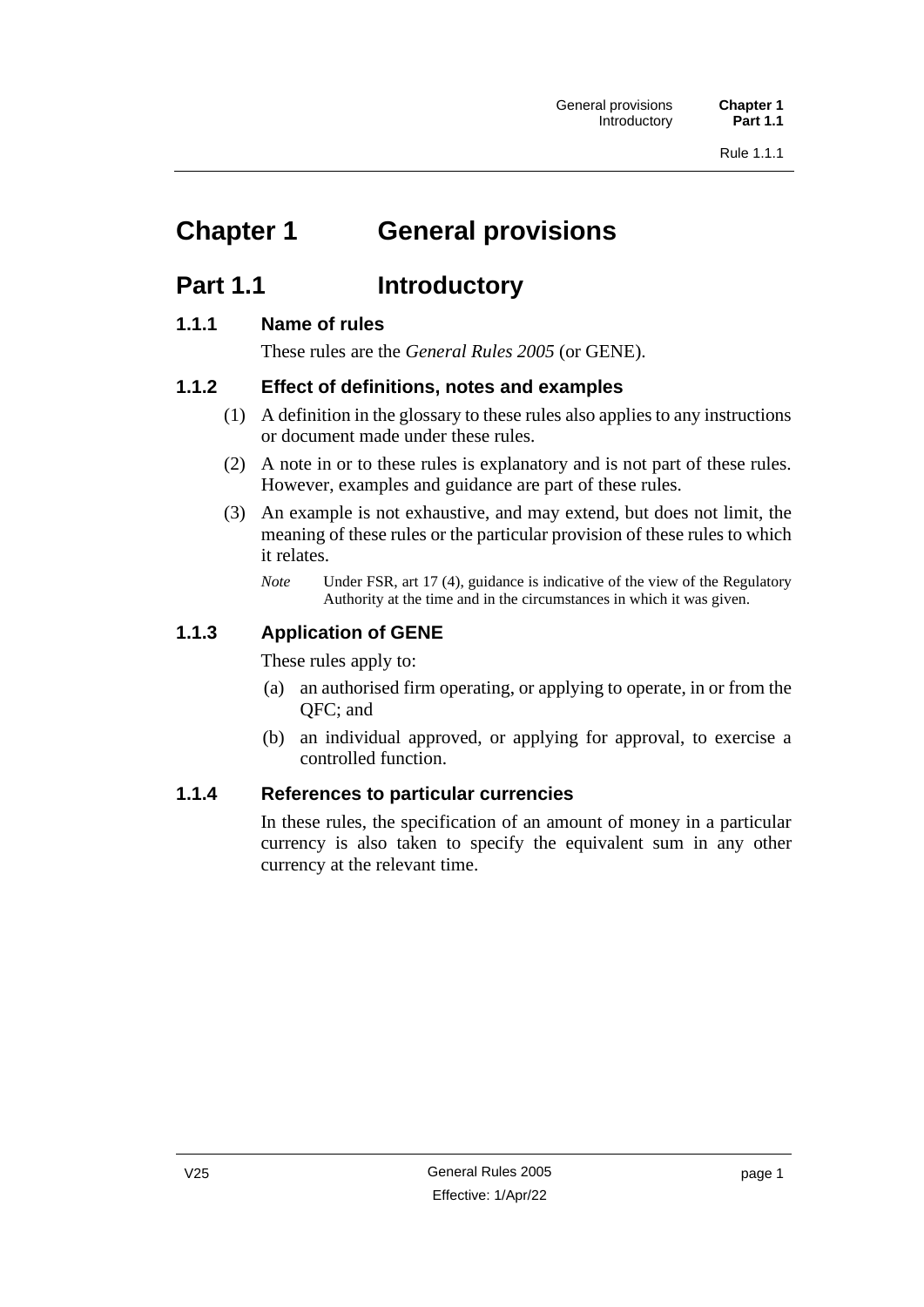| <b>Chapter 1</b><br><b>Part 1.2</b> | General provisions<br>Principles relating to the conduct, operation and financial standing of authorised<br>firms |
|-------------------------------------|-------------------------------------------------------------------------------------------------------------------|
|                                     |                                                                                                                   |

Rule 1.2.1

# <span id="page-11-0"></span>**Part 1.2 Principles relating to the conduct, operation and financial standing of authorised firms**

# <span id="page-11-1"></span>**1.2.1 Application of the principles**

- (1) The principles in this Part apply to an authorised firm in relation to its conduct of regulated activities in or from the QFC.
- (2) The principles also apply to the activities of such a firm carried on outside the QFC, if the activities relate to regulated activities carried on by the firm in or from the QFC and are capable of having an effect on:
	- (a) confidence in the financial system operating in or from the QFC;
	- (b) the firm's ability to comply with the Regulatory Authority's requirements as to financial resources; or
	- (c) the firm's fitness and propriety.
- (3) When the Regulatory Authority is considering the fitness and propriety of an authorised firm, it may take into account whether or not the other members of its group act in accordance with the principles in this Part.

# <span id="page-11-2"></span>**1.2.2 Principle 1—integrity**

An authorised firm must observe high standards of integrity in the conduct of its business.

# <span id="page-11-3"></span>**1.2.3 Principle 2—skill, care and diligence**

An authorised firm must act with due skill, care and diligence in the conduct of its business.

# <span id="page-11-4"></span>**1.2.4 Principle 3—management**

An authorised firm must ensure that its affairs are managed effectively by its senior management.

# <span id="page-11-5"></span>**1.2.5 Principle 4—systems and controls**

An authorised firm must have effective systems and controls, including risk management systems and adequate human and technological resources.

# <span id="page-11-6"></span>**1.2.6 Principle 5—financial prudence**

An authorised firm must maintain adequate financial resources.

# <span id="page-11-7"></span>**1.2.7 Principle 6—market conduct**

An authorised firm must observe proper standards of market conduct.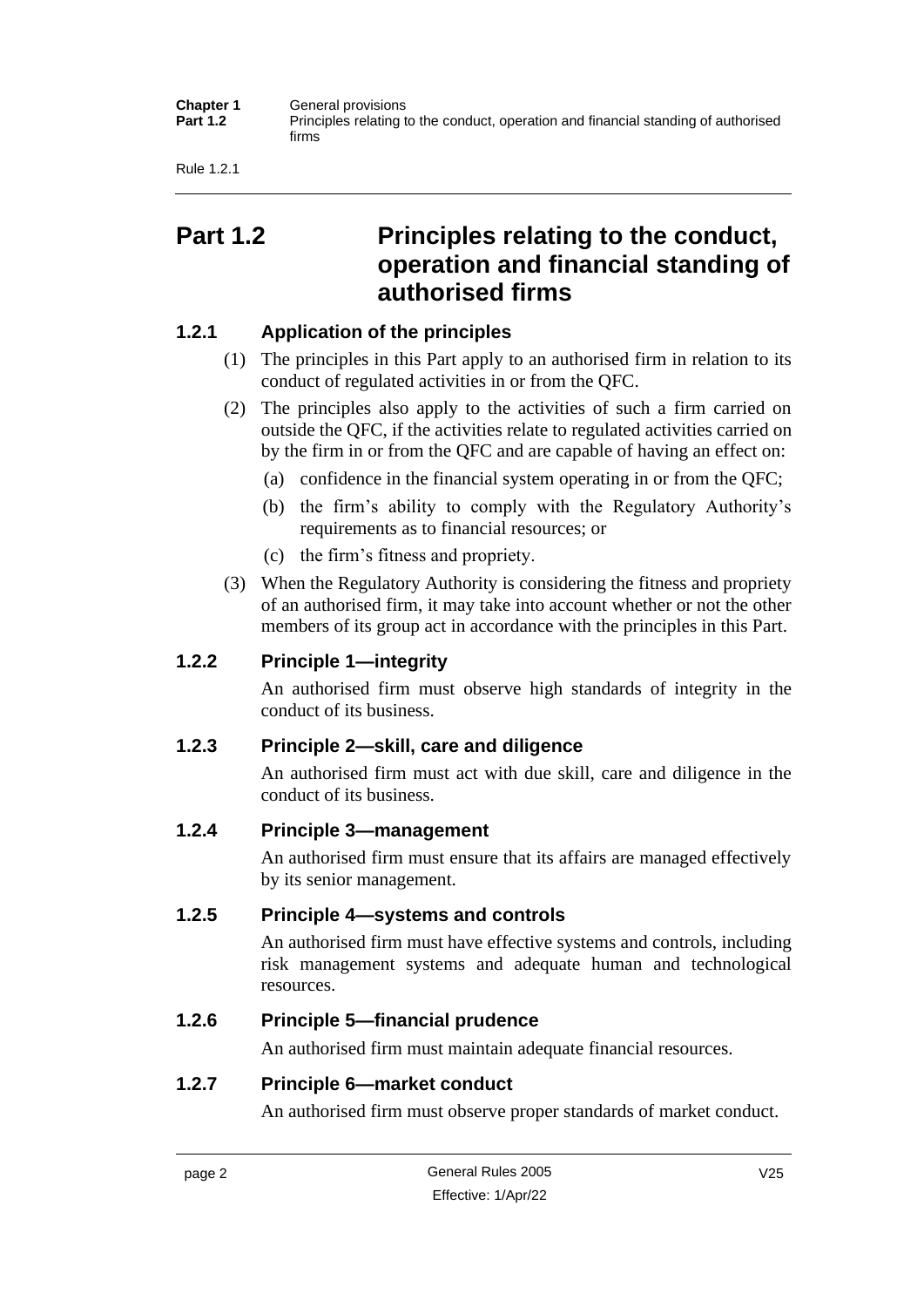#### <span id="page-12-0"></span>**1.2.8 Principle 7—regard to customers' interests**

An authorised firm must have due regard to its customers' interests and must treat them fairly.

#### <span id="page-12-1"></span>**1.2.9 Principle 8—communications with clients**

An authorised firm must pay due regard to the information needs of its clients, and must communicate information to them in a way that is clear, fair and not misleading.

#### <span id="page-12-2"></span>**1.2.10 Principle 9—conflicts of interest**

An authorised firm must manage conflicts of interest fairly, both between itself and its customers and between 1 customer and another, and must organise its affairs in such a way that conflicts can be identified.

#### <span id="page-12-3"></span>**1.2.11 Principle 10—relationship of trust**

An authorised firm must faithfully discharge a responsibility of trust toward a customer. In doing so it must take reasonable care to ensure the suitability of its advice and discretionary decisions for a customer who is entitled to rely upon the firm's judgment.

#### <span id="page-12-4"></span>**1.2.12 Principle 11—customers' assets**

An authorised firm must arrange adequate protections for its customers' assets when it is responsible for them in accordance with the responsibility it has accepted.

#### <span id="page-12-5"></span>**1.2.13 Principle 12—confidentiality**

An authorised firm must ensure that information of a confidential nature received in the course of dealings with its customers is treated in an appropriate manner.

#### <span id="page-12-6"></span>**1.2.14 Principle 13—relations with regulators**

An authorised firm must deal with all relevant regulators in an open and cooperative manner and must keep the Regulatory Authority promptly informed of anything relating to the firm of which the authority would reasonably expect notice.

#### **Guidance**

- 1 The principles in this Part are drawn up in accordance with FSR, article 15 (3), and are part of these rules.
- 2 The principles are a general statement of the standards expected of authorised firms. They apply directly to the conduct of business, and the operation and financial standing, of authorised firms.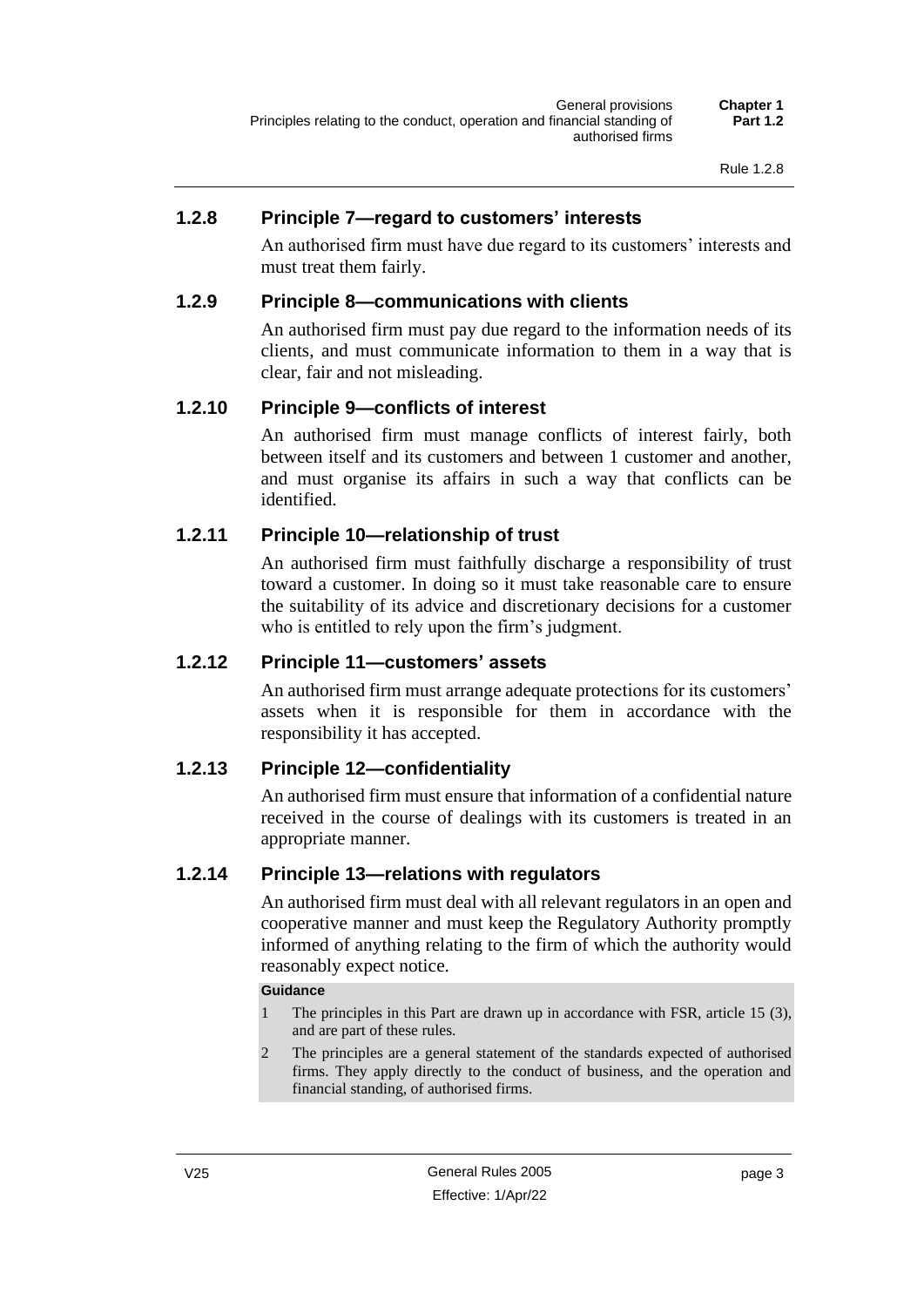| <b>Chapter 1</b> | General provisions                                                                          |
|------------------|---------------------------------------------------------------------------------------------|
| <b>Part 1.2</b>  | Principles relating to the conduct, operation and financial standing of authorised<br>firms |

Rule 1.2.14

- 3 The principles are not exhaustive of the standards expected. Complying with the principles does not absolve an authorised firm from failing to observe other requirements in these rules, and observing other requirements in these rules is not necessarily complying with the principles.
- 4 An authorised firm's failure to comply adequately with the principles is likely to affect the Regulatory Authority's assessment of the firm's fitness and propriety. A breach of the principles could form the basis of action by the authority.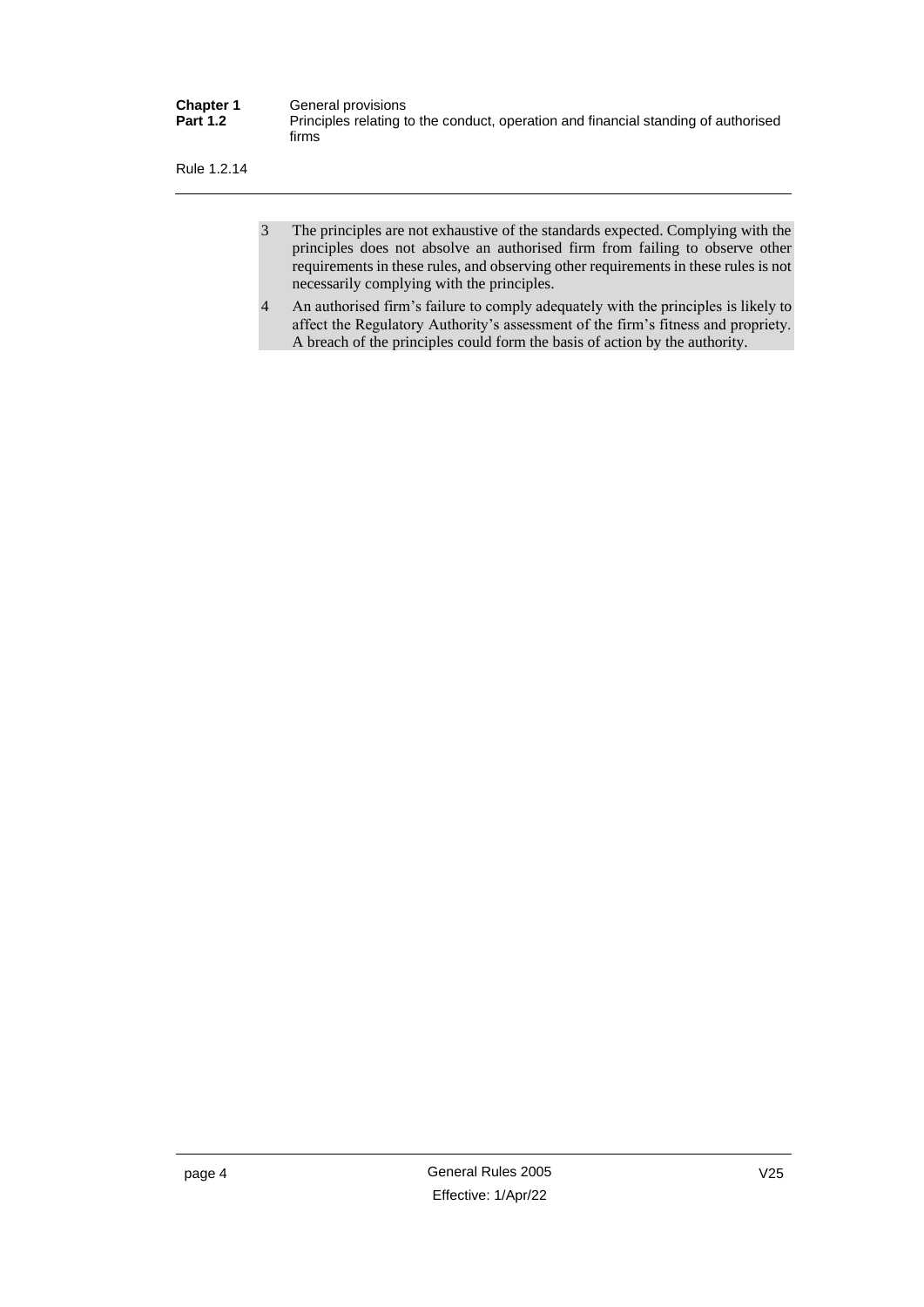# <span id="page-14-0"></span>**Chapter 2 Fitness and propriety**

# <span id="page-14-1"></span>**Part 2.1 Application**

### <span id="page-14-2"></span>**2.1.1 Application—Chapter 2**

This Chapter applies to an *applicant* and an authorised firm.

#### **Guidance**

- 1 FSR, article 29 provides the Regulatory Authority with the power to make *rules* setting out the criteria which an *applicant* must satisfy before authorisation can be granted. FSR states that such criteria shall include the fitness and propriety, legal form, resources, systems and controls and location of offices of an *applicant*.
- 2 The purpose of fitness and propriety criteria is to set out the minimum criteria that a person must meet for it to become and remain *Authorised.* It also enables the Regulatory Authority to ensure that its regulation of authorised firms is not impeded as a result of:
	- (a) the authorised firm's group structure or internal administration;
	- (b) any other laws, regulations or administrative provisions of another jurisdiction to which the authorised firm is subject; or
	- (c) an inability or unwillingness to comply, on an ongoing basis with the requirements imposed by the *regulatory system.*
- 3 The fitness and propriety criteria summarises some of the areas that the Regulatory Authority will consider during the assessment of an *applicant* for authorisation. Also, as part of its supervisory approach, the Regulatory Authority will monitor whether an authorised firm continues to meet the fitness and propriety requirements. Under article 31, the Regulatory Authority may impose conditions or withdraw the authorised firm's authorisation if it fails to satisfy the criteria in article 29.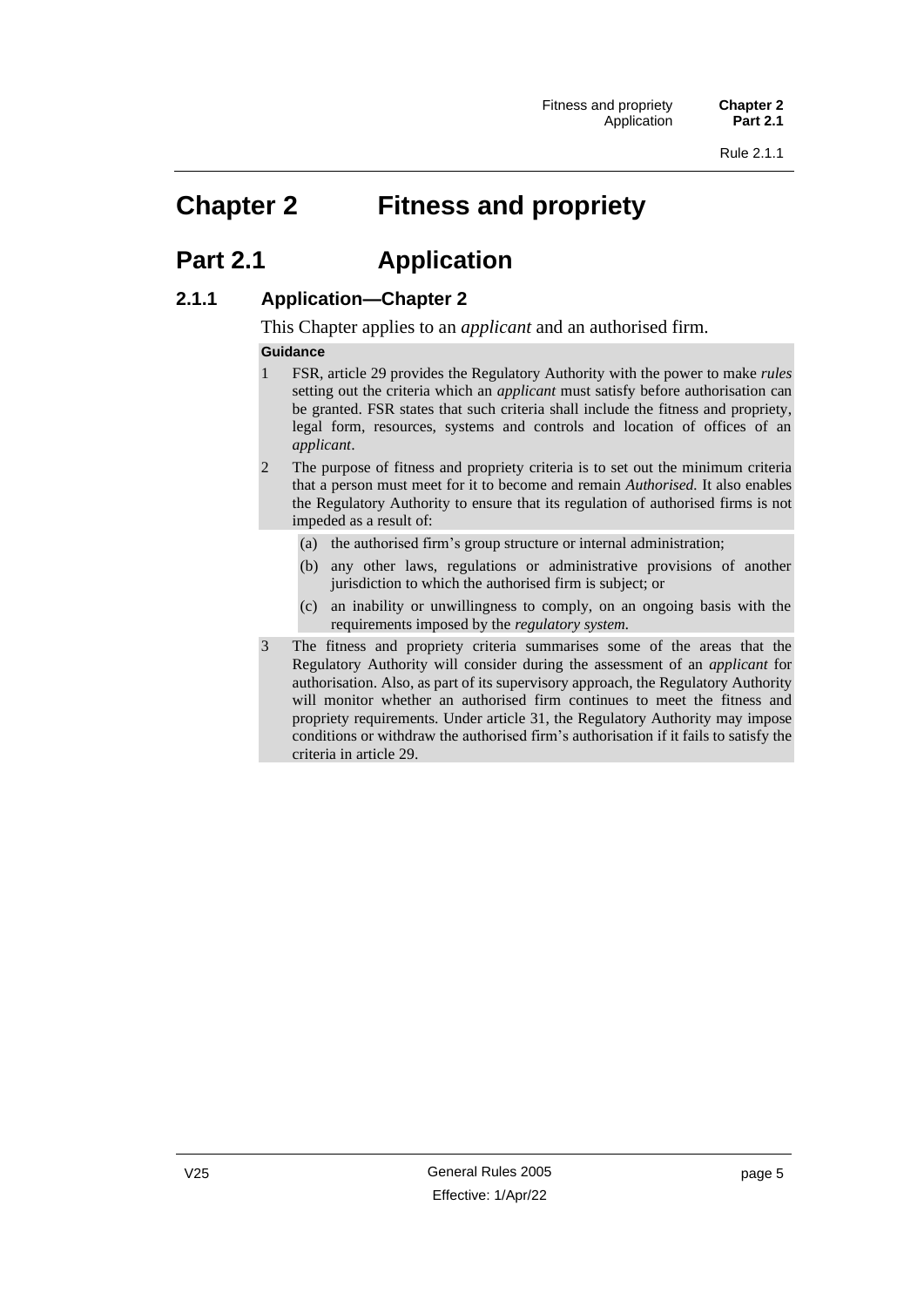Rule 2.2.1

# <span id="page-15-0"></span>**Part 2.2 General provisions**

# <span id="page-15-1"></span>**2.2.1 What applicant must demonstrate**

Under FSR, article 29, in order to become and remain an authorised firm, a person must be able to demonstrate to the Regulatory Authority's satisfaction both initially and on an ongoing basis that it satisfies the fitness and propriety criteria outlined in this chapter.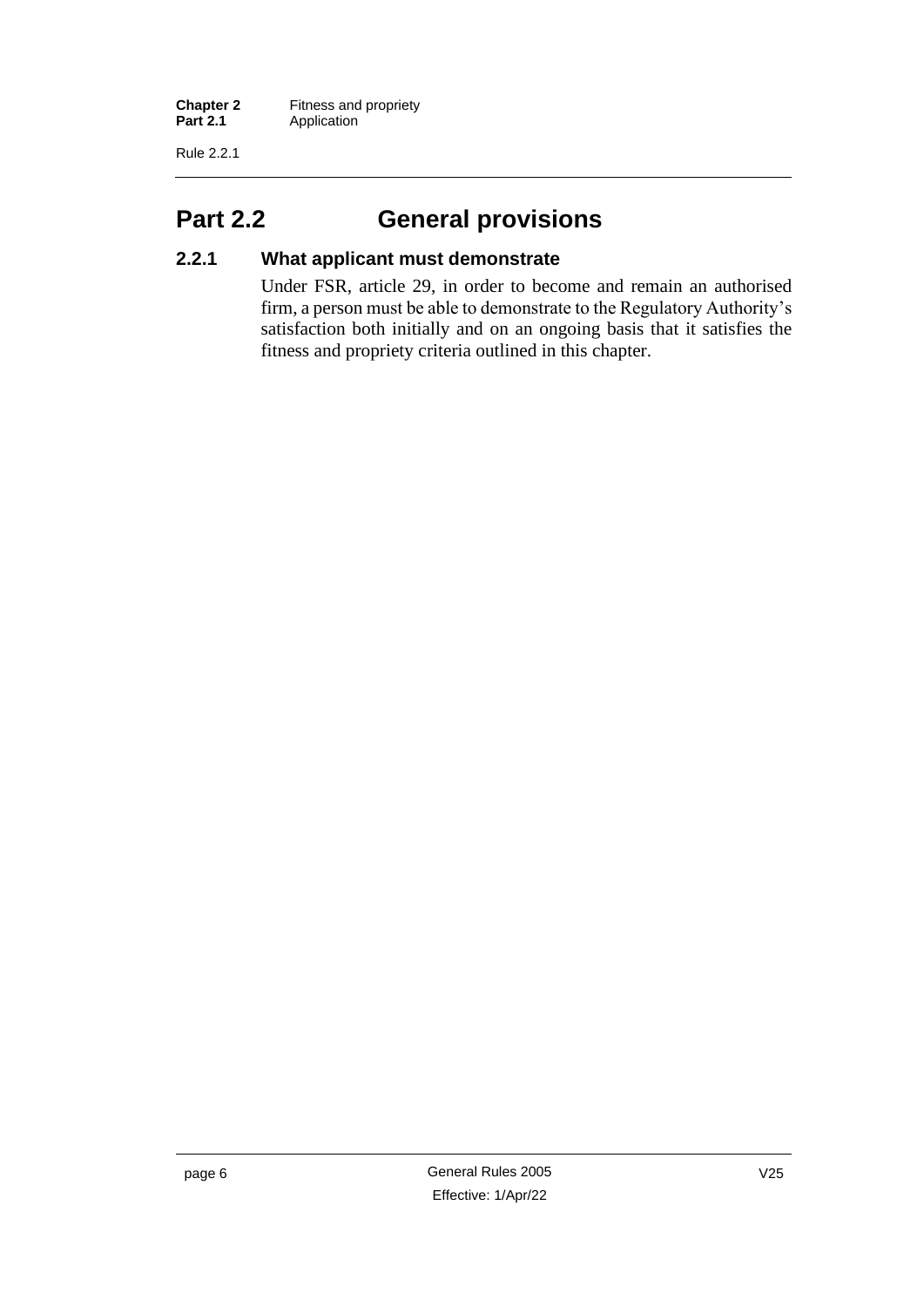# <span id="page-16-0"></span>**Part 2.3 Fitness and propriety**

#### <span id="page-16-1"></span>**2.3.1 What Regulatory Authority will consider**

In considering the fitness and propriety of an *applicant* or authorised firm, the Regulatory Authority will consider:

- (a) the *applicant*'s or authorised firm's connection with its controllers as outlined in FSR and Chapter 8;
- (b) the *applicant*'s or authorised firm's *close links* with another person or connection with any other person including any person appearing to be, or likely to be in a contractual relationship with the *applicant* or authorised firm;
- (c) the nature of the regulated activities concerned;
- (d) whether the *applicant*'s or authorised firm's affairs will be or are conducted and managed in a sound and prudent manner;
- (e) the location and jurisdiction of the *applicant* or authorised firm's head office and registered office and the location and jurisdiction of its parent entity;
- (f) the legal form that the *applicant* intends to adopt in light of the location of its offices and of the regulated activities concerned; and
- (g) any other relevant matters including those contained in Schedule 1.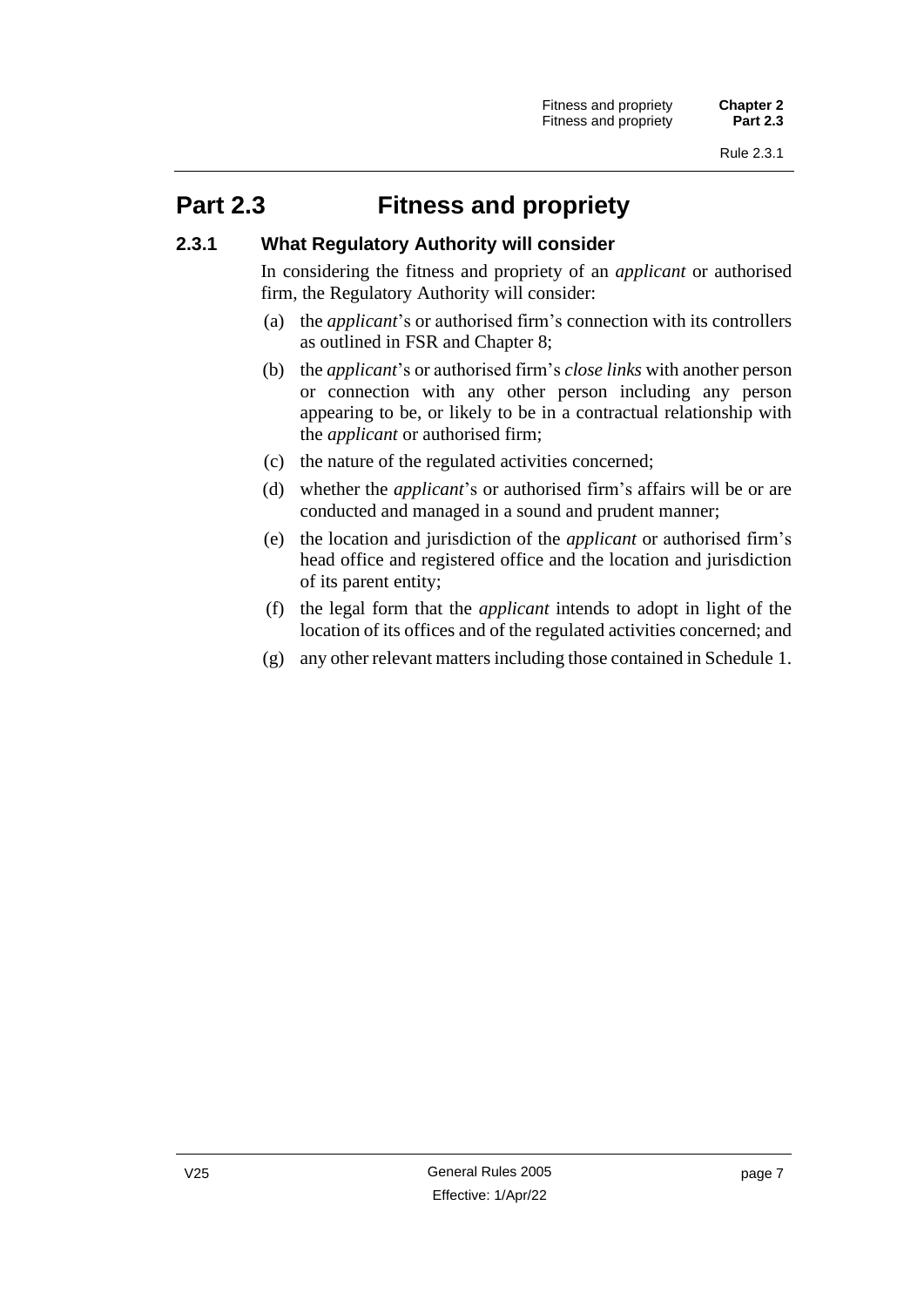Rule 2.4.1

# <span id="page-17-0"></span>**Part 2.4 Other authorisation requirements**

### <span id="page-17-1"></span>**2.4.1 When applicant must be body corporate**

If the application is in respect of any of the following regulated activities:

- (a) *effecting contracts of insurance*;
- (b) *carrying out contracts of insurance*; or
- (c) *deposit taking*;

the *applicant* must be a body corporate.

### <span id="page-17-2"></span>**2.4.2 Applicant for authorisation must be incorporated etc in QFC**

An application for authorisation may be granted only if the applicant is:

- (a) a limited liability company incorporated under the *Companies Regulations 2005*;
- (b) a limited liability partnership incorporated under the *Limited Liability Partnerships Regulations 2005*;
- (c) a partnership formed (including a limited partnership incorporated) under the *Partnership Regulations 2007*; or
- (d) an entity registered as a branch under any *regulations*.

#### <span id="page-17-3"></span>**2.4.3 Additional requirement for Islamic financial institutions**

- (1) An applicant for authorisation that proposes to conduct its business in accordance with Shari'a must state that fact in its application.
- (2) The Regulatory Authority may grant an authorisation as an Islamic financial institution only if the applicant's constitutional documents require the business to be conducted in accordance with Shari'a.
- (3) If the Authority grants an authorisation as an Islamic financial institution, the Authority must impose on the authorisation a condition that the business must be conducted in accordance with Shari'a.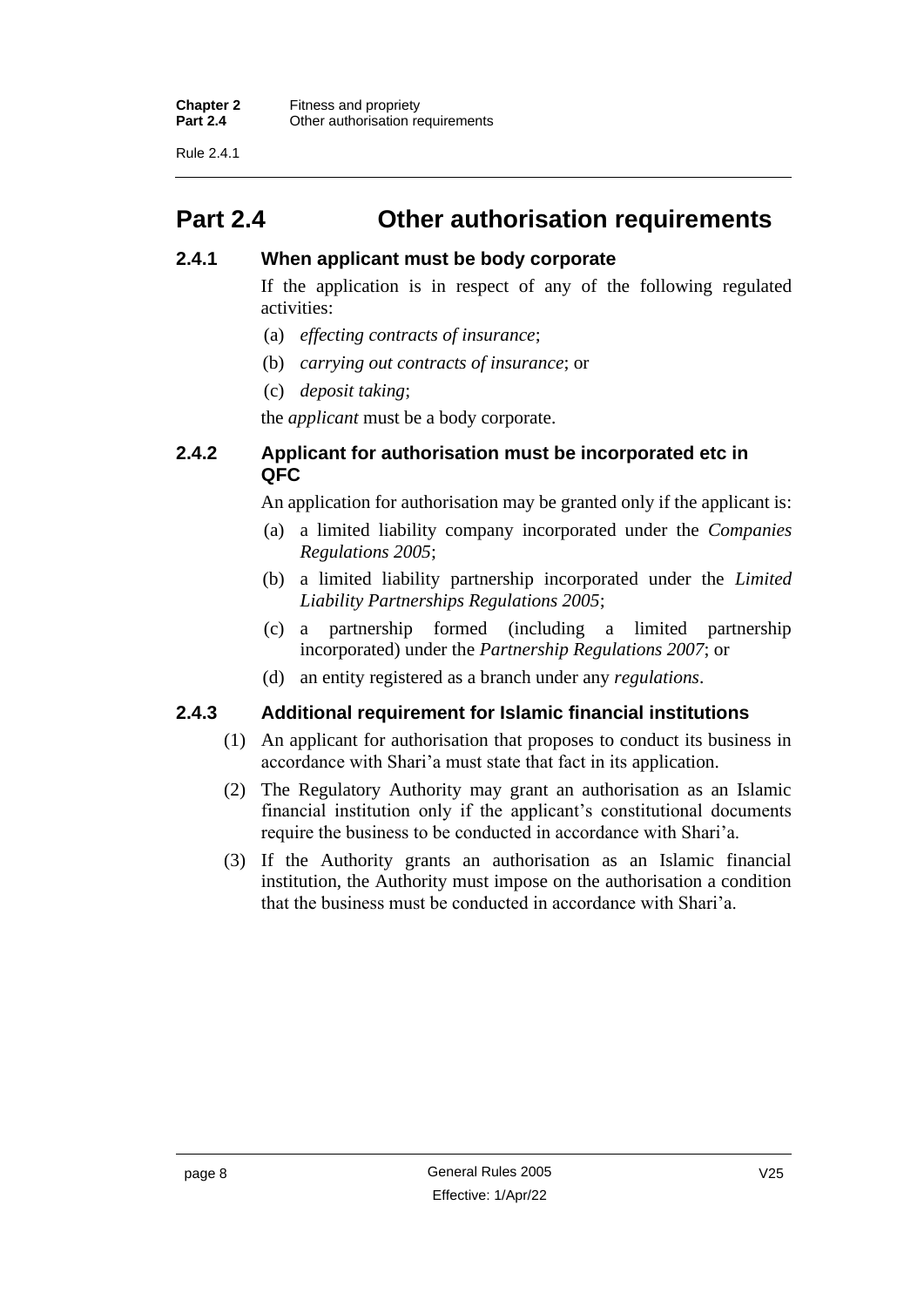# <span id="page-18-0"></span>**Chapter 3 General provisions**

# <span id="page-18-1"></span>**Part 3.1 Disclosure of regulatory status**

# <span id="page-18-2"></span>**3.1.1 Regulatory status not to be misrepresented**

An authorised firm must not misrepresent its regulatory status expressly or by implication.

# <span id="page-18-3"></span>**3.1.2 Disclosures that must be in business documents**

- (1) An authorised firm must take reasonable care to ensure that all business documents in connection with the carrying on of regulated activities in or from the QFC include 1 of the disclosures in subrule (3).
- (2) The expression "business documents":
	- (a) includes, but is not limited to, letterheads, whether issued by post, fax or electronic means, terms of business, client agreements, written financial communications, business cards, prospectuses and websites; but
	- (b) does not include compliment slips, account statements or text messages.
- (3) The disclosure required under this rule is:
	- (a) "Authorised by the Qatar Financial Centre Regulatory Authority"; or
	- (b) "Authorised by the QFC Regulatory Authority".
- (4) The Regulatory Authority logo must only be reproduced with the express written permission of the Regulatory Authority and in accordance with any conditions for use issued from time to time.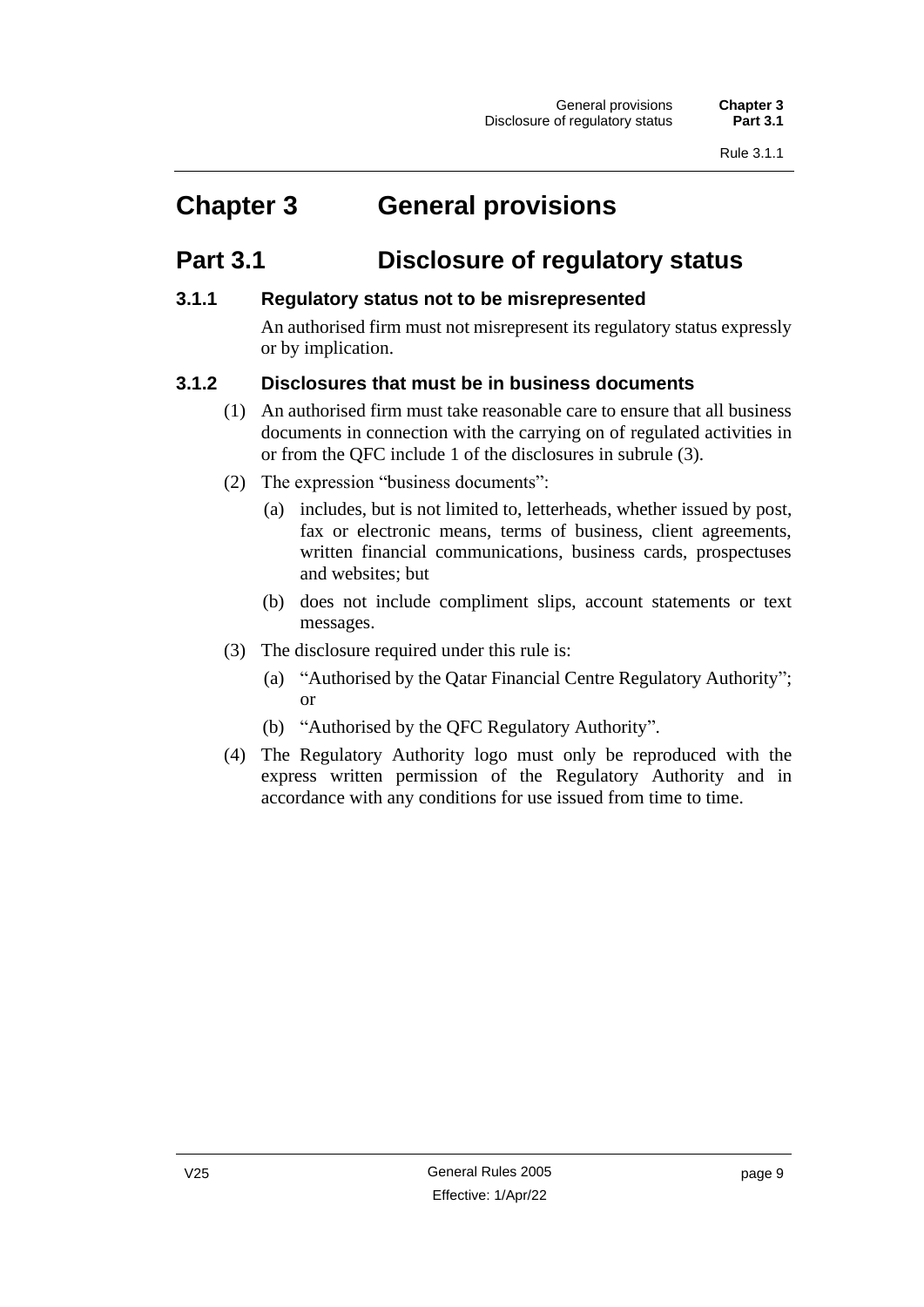Rule 3.5.1

# <span id="page-19-0"></span>**Part 3.5 Provision of information**

### <span id="page-19-1"></span>**3.5.1 Certain extracts to be evidence**

An extract of information from the registers maintained by the Regulatory Authority, in relation to any particular authorised firm or approved individual, provided in accordance with FSR, article 18 by the Regulatory Authority, upon application and payment of the prescribed fee, is prima facie evidence of the matters stated in it.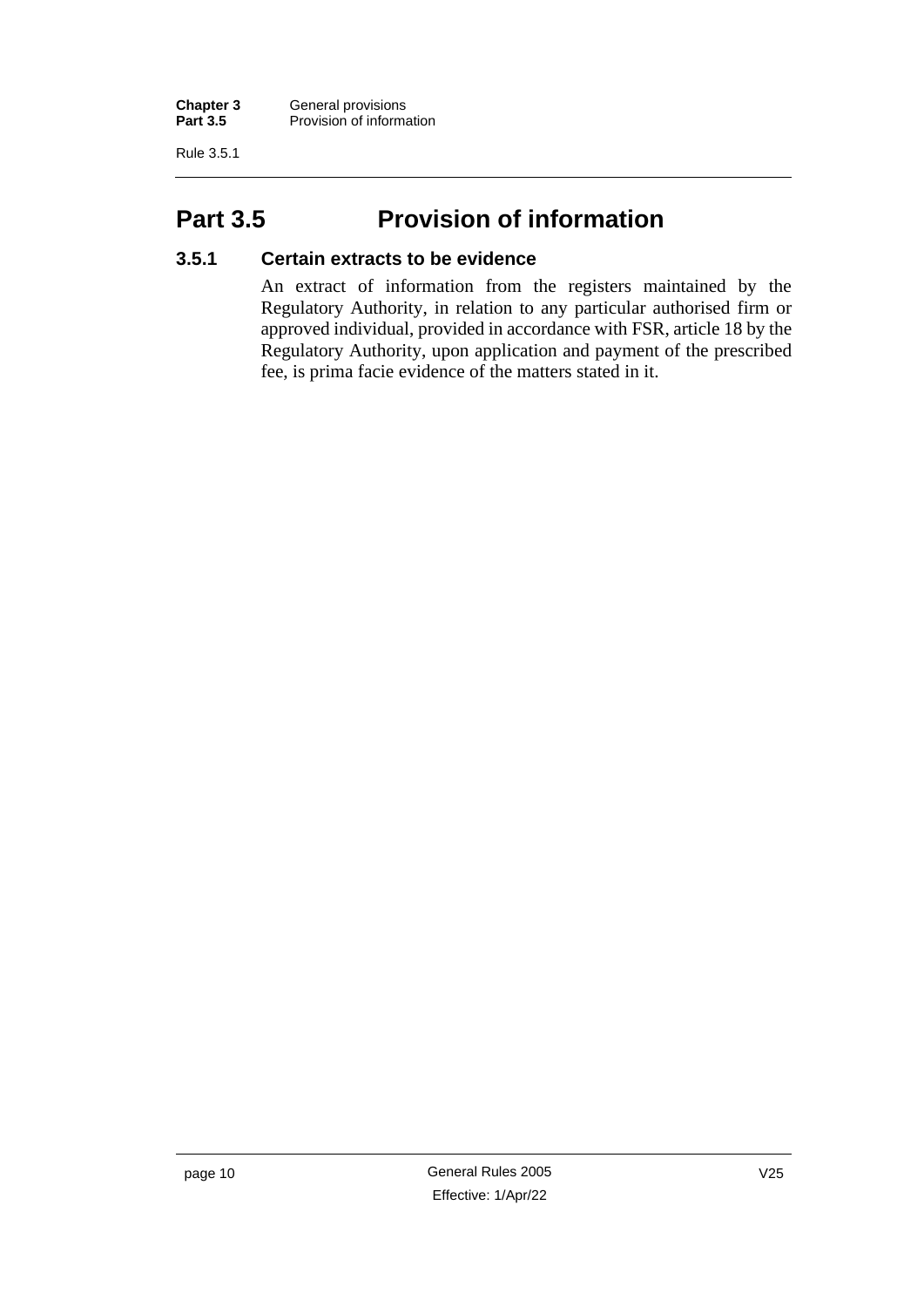# <span id="page-20-0"></span>**Chapter 4 Notice of certain events required**

#### <span id="page-20-1"></span>**4.1.1 Notice of changes in certain core details**

- (1) An authorised firm must give the Regulatory Authority reasonable notice of at least 10 business days before any proposed change in relation to a matter to which this rule applies.
- (2) If the authorised firm cannot give advance notice of a change in relation to a matter to which this rule applies in accordance with subrule (1), the firm must tell the Regulatory Authority about the change immediately after it becomes aware that the change is to happen or has happened, but by no later than the second business day after the day it becomes aware of the change.
- (3) This rule applies to the following matters:
	- (a) the authorised firm's name;
	- (b) any business or trading name under which the firm conducts a regulated activity in or from the QFC;
	- (c) the address of the firm's principal place of business in the QFC;
	- (d) if the firm is a branch—its registered office or head office address;
	- (e) the firm's legal structure;
	- (f) the name of an approved individual for the firm or any material matter relating to the approved individual's suitability and competence to *exercise* a controlled function for which the individual is approved.

# <span id="page-20-2"></span>**4.1.2 Notice of establishing or closing of branch office by local firm**

A *local firm* must not establish or close a branch office anywhere in the world from which it proposes to conduct, or conducts, financial services unless it gave notice to the Regulatory Authority of its intention to do so at least 10 business days before the day it establishes or closes the branch office.

#### <span id="page-20-3"></span>**4.1.3 Notice of certain significant events**

(1) If an authorised firm becomes aware, or has reasonable grounds to believe, that a matter to which this rule applies has or may have happened, or may be about to happen, the firm must tell the Regulatory Authority about the matter immediately, but within 1 business day.

#### **Examples—meaning of "within 1 business day"**

1 If, on a business day, the authorised firm becomes aware that a matter to which this rule applies has or may have happened, the firm must tell the authority about it immediately, but on that day.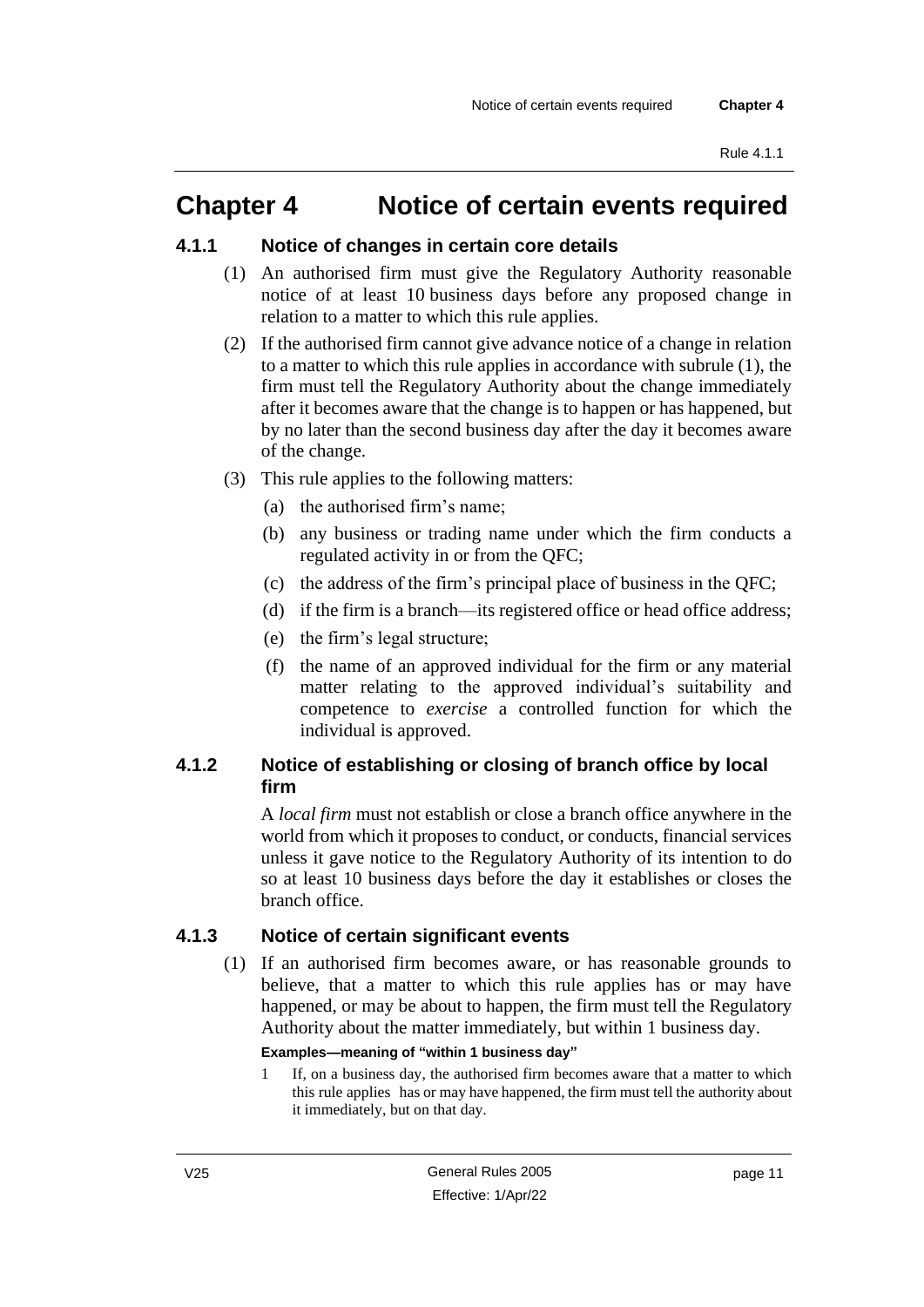Rule 4.1.4

- 2 If, on a day that is not a business day, the authorised firm has reasonable grounds to believe that a matter to which this rule applies may be about to happen, the firm must tell the authority about it immediately, but by no later than the next business day.
- (2) This rule applies to the following matters:
	- (a) the authorised firm's failure to satisfy fitness and propriety;
	- (b) any matter which could have a significant adverse effect on the authorised firm's reputation;
	- (c) any matter in relation to the authorised firm which could result in serious adverse financial consequences to the financial system or to other firms;
	- (d) a significant breach of a *rule* by the authorised firm or any of its employees;
	- (e) a significant breach of any requirement imposed by any applicable regulation or other law by the authorised firm or any of its employees;
	- (f) any proposed restructuring, merger, acquisition, reorganisation or business expansion which could have a significant impact on the authorised firm's risk profile or resources;

#### **Example**

material changes in the firm's controllers

- (g) any material deficiency, material weakness or material failure in the firm's internal control functions (within the meaning given by CTRL);
- (h) any action that would result in a material change in the capital adequacy or solvency of the authorised firm;
- (i) a contravention of any *rules* by the firm because of an emergency outside the firm's control;
- (j) the implementation or planned implementation of major new or revised information technology systems or new technology affecting the firm's business, risk profile or resources.

#### <span id="page-21-0"></span>**4.1.4 Notice of events relating to fraud etc**

(1) If an event to which this rule applies happens in relation to the activities of an authorised firm that are conducted in or from the QFC, the firm must tell the Regulatory Authority about the event immediately, but within 1 business day after the day the event happens.

#### **Examples**

See examples to rule 4.1.3 (1) on the meaning of "within 1 business day".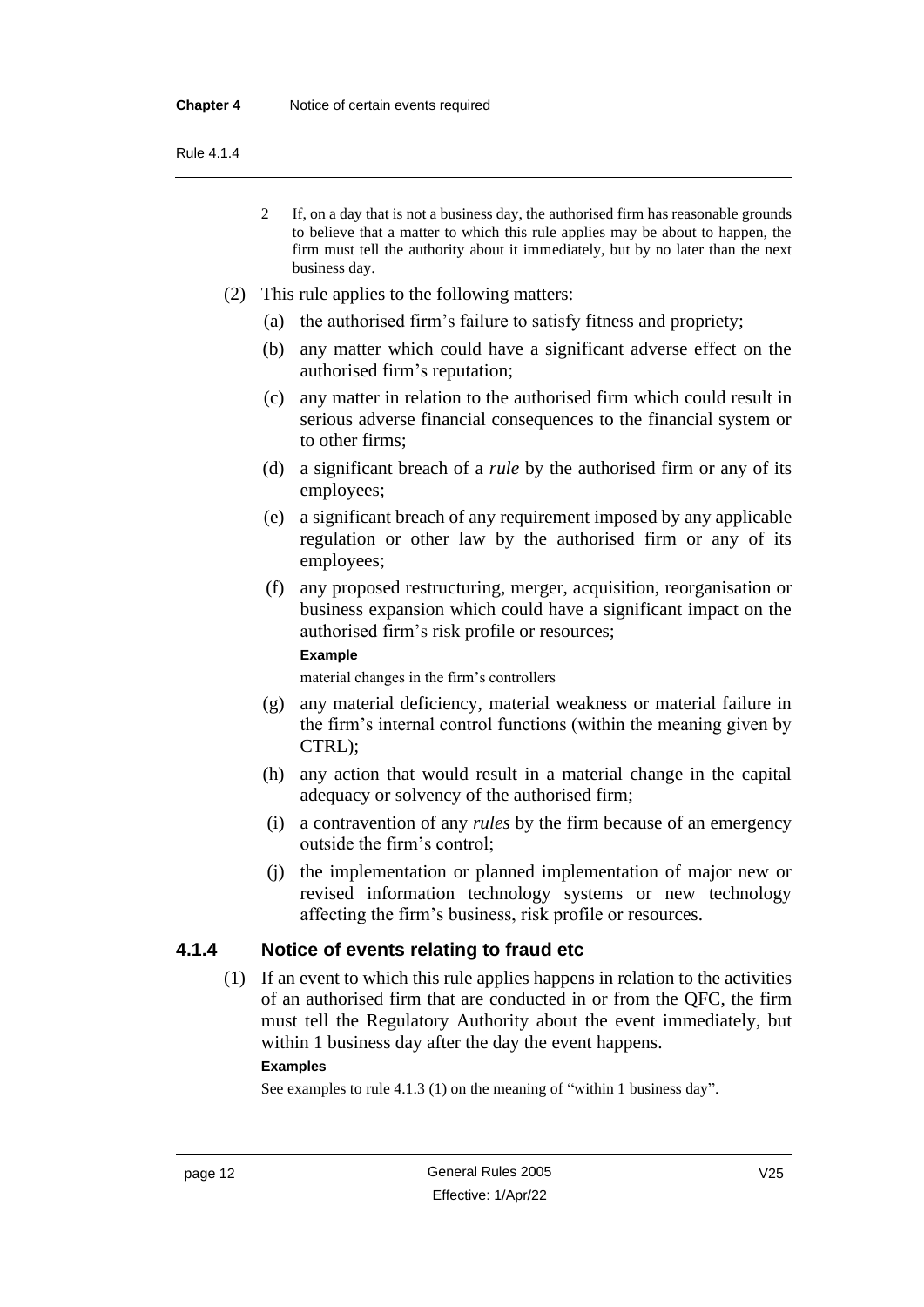- (2) This rule applies to the following events:
	- (a) it becomes aware that an employee may have committed a fraud against 1 of its customers;
	- (b) a serious fraud has been committed against it;
	- (c) it has reason to believe that a person is acting with intent to commit a serious fraud against it;
	- (d) it identifies significant irregularities in its accounting or other records, whether or not there is evidence of fraud;
	- (e) it suspects that 1 of its employees who is connected with the authorised firm's regulated activities may be guilty of serious misconduct concerning his honesty or integrity.

### <span id="page-22-0"></span>**4.1.5 Notice of certain events involving other regulators**

(1) If an authorised firm becomes aware of an event to which this rule applies, the firm must tell the Regulatory Authority about the event immediately, but within 1 business day.

### **Examples**

See examples to rule 4.1.3 (1) on the meaning of "within 1 business day".

- (2) This rule applies to the following events:
	- (a) an application by the authorised firm for, or for revocation of, an authorisation (however described) to conduct financial services in any *jurisdiction* outside the QFC is granted, refused or withdrawn (however described);
	- (b) an application by the firm for, or for revocation of, membership of any exchange or clearing house is granted, refused or withdrawn (however described);
	- (c) an *overseas regulator* starts an investigation (however described) into any of the firm's affairs;
	- (d) an *overseas regulator* appoints investigators (however described) to investigate any of the firm's affairs;
	- (e) disciplinary measures or sanctions (however described) are imposed on the firm by an *overseas regulator*, or any exchange or clearing house, in relation to its conduct of financial services.

#### <span id="page-22-1"></span>**4.1.6 Notice of certain action against authorised firm**

(1) If an authorised firm becomes aware of an event to which this rule applies, the firm must tell the Regulatory Authority about the event immediately, but within 1 business day.

#### **Examples**

See examples to rule 4.1.3 (1) on the meaning of "within 1 business day".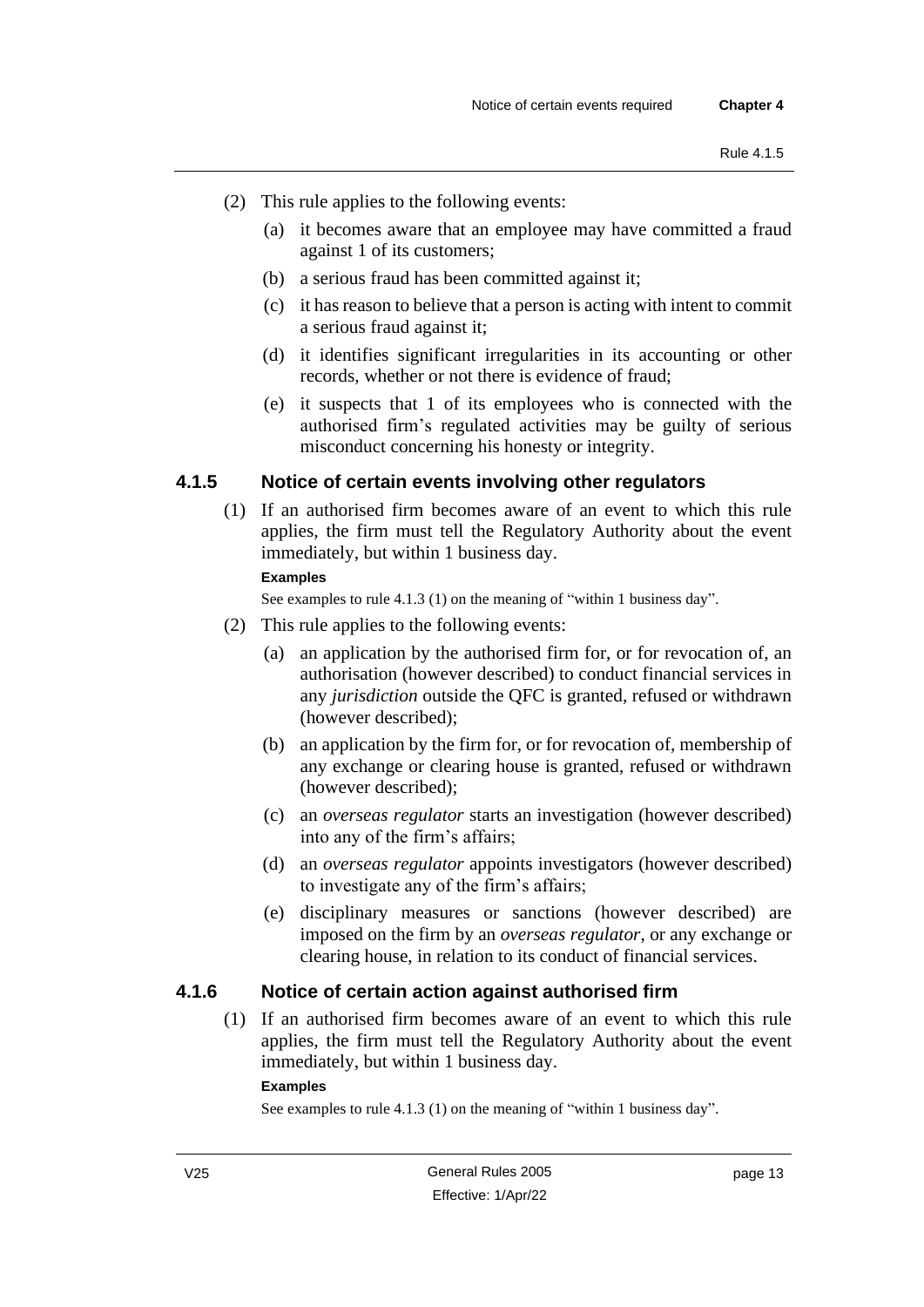- (2) This rule applies to the following events:
	- (a) a civil proceeding is brought against the authorised firm and the amount involved is significant in relation to its financial resources or reputation;
	- (b) the firm is prosecuted for, or found guilty of, any offence involving fraud or dishonesty;
	- (c) a penalty is imposed on the firm for tax evasion.

#### <span id="page-23-0"></span>**4.1.7 Notice of certain insolvency-related events**

(1) If an authorised firm becomes aware of an event to which this rule applies, the firm must tell the Regulatory Authority about the event immediately, but within 1 business day.

#### **Examples**

See examples to rule 4.1.3 (1) on the meaning of "within 1 business day".

- (2) This rule applies to the following events:
	- (a) the calling of a meeting to consider a resolution for winding up the authorised firm;
	- (b) an application to dissolve the authorised firm or to strike it from the register, maintained by the *CRO*, or a comparable register in another jurisdiction;
	- (c) the presentation of a petition for the winding up of the authorised firm;
	- (d) the making of, or any proposals for the making of, a composition or arrangement with creditors of the authorised firm;
	- (e) the application of any person for the commencement of any insolvency proceedings, appointment of any receiver, administrator or provisional liquidator under the law of any country.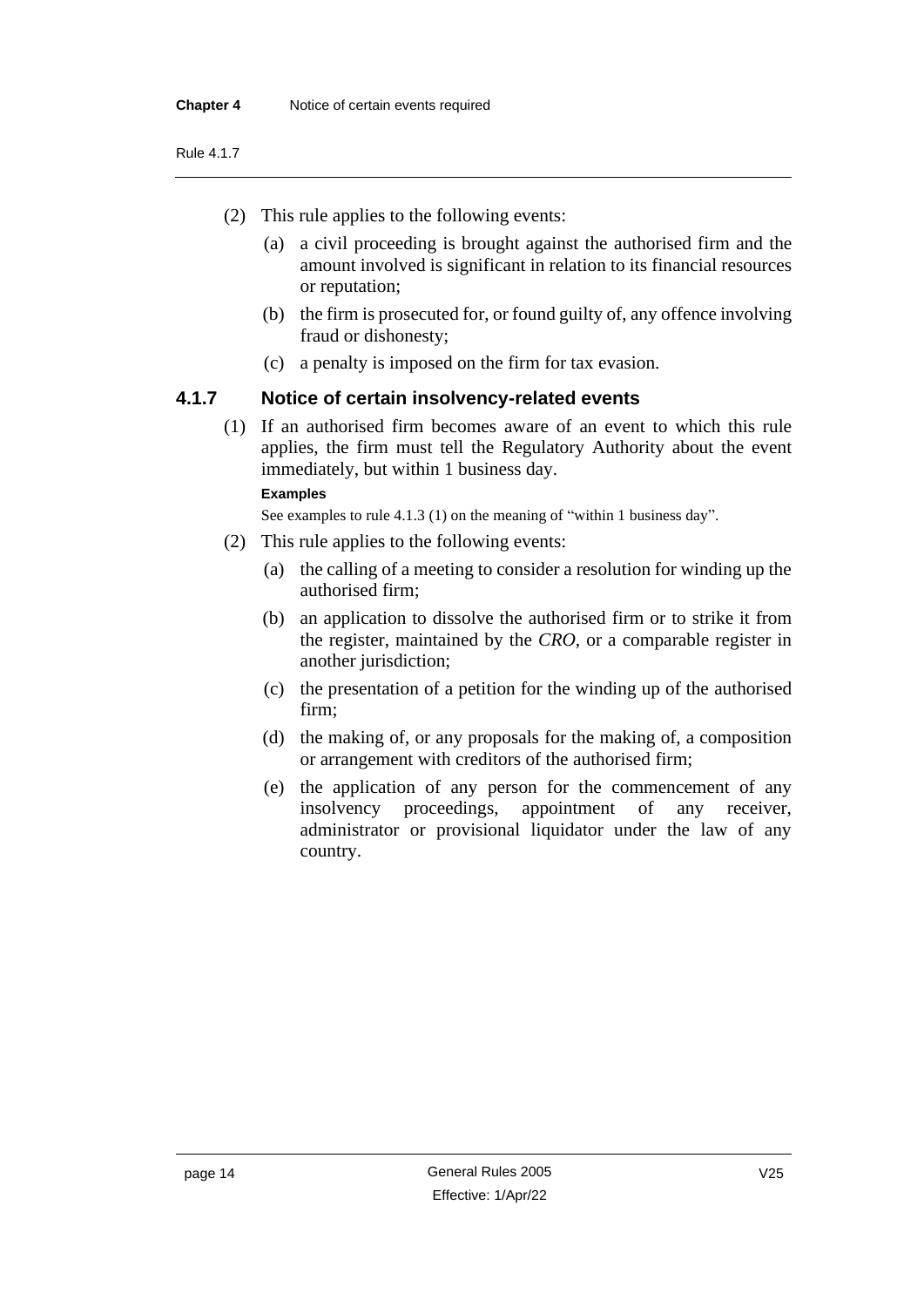# <span id="page-24-0"></span>**Chapter 4A Protected reporting**

# <span id="page-24-1"></span>**Part 4A.1 General**

# <span id="page-24-2"></span>**4A.1.1 Introductory**

This Chapter provides a framework for making confidential reports about alleged wrongdoing by authorised firms or persons connected with such firms. Protected reporting is often called whistleblowing. The maker of such a report is often (but not necessarily) an employee of the firm concerned.

# <span id="page-24-3"></span>**4A.1.2 Meaning of** *protected report* **and** *protected reporter*

(1) In this Chapter:

*protected report* means a report that meets all of the following requirements:

- (a) it is made in good faith;
- (b) it is about an authorised firm or a person connected with such a firm;
- (c) it is made to the firm itself or an authority or officer specified or referred to in subrule (3);
- (d) if it is made to an authority or officer, the authority or officer is responsible for matters of the kind reported;
- (e) it gives information that the reporter believes shows that any of the following has happened, is happening, or is likely to happen:
	- (i) a criminal offence (whether under the law of Qatar or of another jurisdiction);
	- (ii) a contravention of a relevant requirement, or a failure to comply with a legal obligation of another kind;
		- *Note* For *contravention of a relevant requirement*, see FSR, article 84.
	- (iii) the endangering of the health and safety of an individual;
	- (iv) a breach of an authorised firm's policies and procedures (including, for example, a breach of any code of conduct or policy in relation to ethical behaviour);
	- (v) the deliberate concealment of a matter referred to in any of subparagraphs (i) to (iv).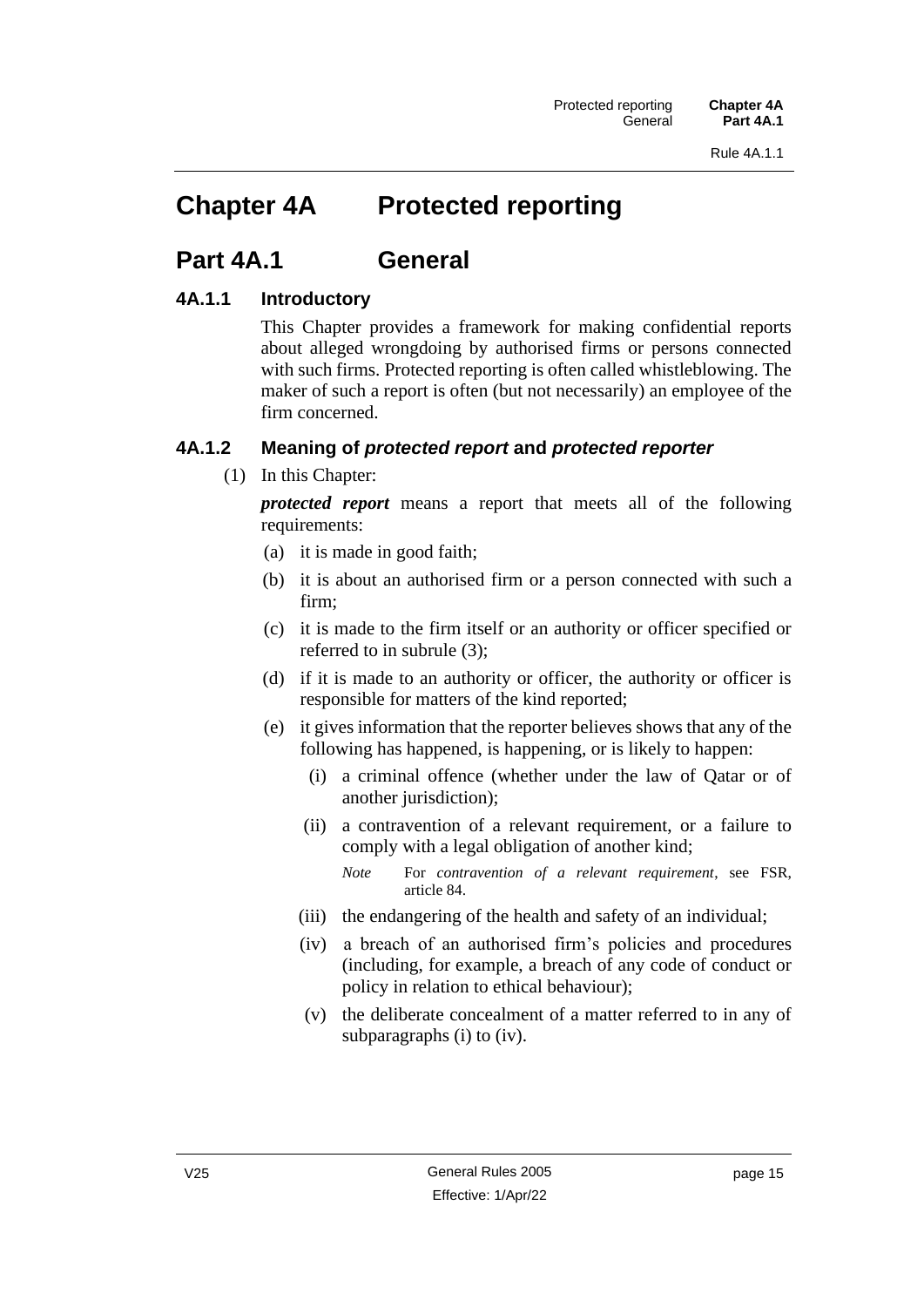Rule 4A.1.3

*protected reporter* means an individual who makes a protected report. **Guidance**

Nothing in this Chapter requires that a protected reporter be an employee of the authorised firm about which the report is made.

- (2) For this Chapter, a report is made in good faith only if the individual who made it believes on reasonable grounds that it is true.
- (3) For this Chapter, a report with the characteristics set out in the definition of *protected report* in subrule (1) is a protected report whether it is made to:
	- (a) the authorised firm concerned;
	- (b) the Regulatory Authority;
	- (c) an officer of the State to whom crimes may be reported under Law No. (23) of 2004, or whose responsibilities include the matters that are referred to in the report; or
	- (d) a regulatory or governmental authority, body or agency in a jurisdiction outside the QFC (whether in Qatar or not), including a body or officeholder responsible for enforcing the criminal law of the jurisdiction.

#### <span id="page-25-0"></span>**4A.1.3 Reports to be treated as protected until contrary established**

- (1) An authorised firm that receives a report that purports to be a protected report:
	- (a) must treat the individual who made the report as a protected reporter; and
	- (b) must treat the report as a protected report;

until the firm has decided, on the basis of a proper investigation, that the report is not a protected report.

- (2) Subrule (3) applies if an authorised firm becomes aware that an individual has made a report that purports to be a protected report about the firm to an authority or officer specified or referred to in rule 4A.1.2 (3).
- (3) The firm must treat the individual as a protected reporter until the firm establishes that the report is not a protected report.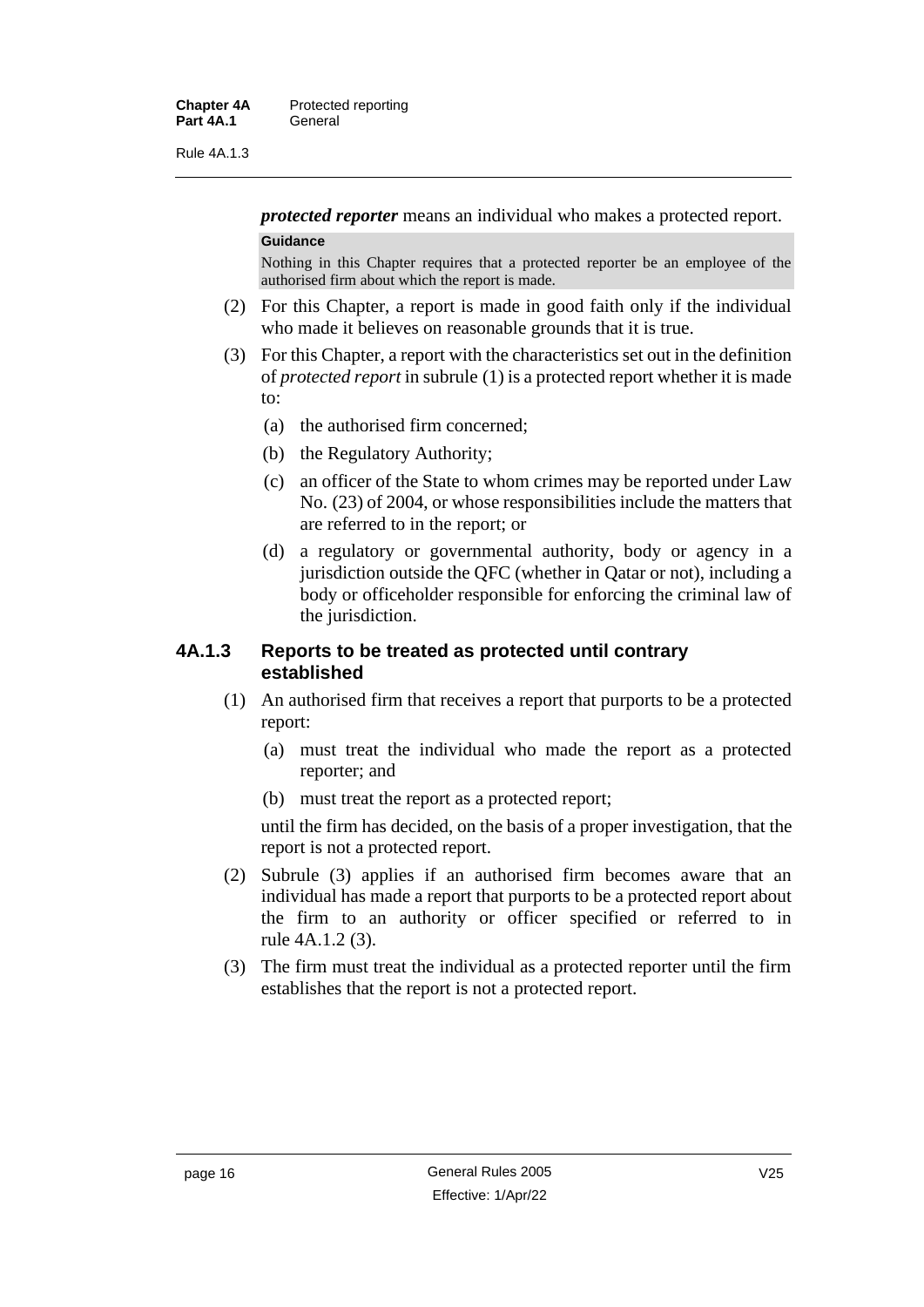# <span id="page-26-0"></span>**Part 4A.2 Protected reporting policies**

### <span id="page-26-1"></span>**4A.2.1 Obligation to have protected reporting policy**

- (1) An authorised firm must establish a written policy on protected reporting that:
	- (a) is approved by the firm's governing body;
	- (b) complies with this Part; and
	- (c) is appropriate for the nature, scale and complexity of the firm's business.
- (2) An authorised firm that is a branch, or is a member of a corporate group, may rely on the protected reporting policy of its head office, or a groupwide protected reporting policy, provided that the policy substantially complies with this Part.

# <span id="page-26-2"></span>**4A.2.2 Content of protected reporting policy**

- (1) An authorised firm's protected reporting policy must comply with all of the following requirements:
	- (a) it must provide 2 or more independent channels for making a protected report;

#### **Guidance**

For example, a firm's policy could provide both a dedicated email address and a dedicated telephone number to which reports can be made.

- (b) if appropriate, it must provide for such a report to be made in a language other than English;
- (c) it must recognise that such a report could be made by anybody with the necessary information (not only by an officer or employee);
- (d) it must allow a protected report to be made anonymously;
- (e) it must provide for the identity of a protected reporter to be kept confidential (so far as possible);

#### **Guidance**

The Regulatory Authority recognises that the investigation of a protected report may reveal the identity of a protected reporter or make it possible to infer it.

- (f) it must provide for reasonable measures to protect a protected reporter, anyone who assists in investigating a protected report, and anyone who cooperates with the investigation, against retaliation;
- (g) it must explicitly recognise a protected reporter's right (and, in certain cases, obligation) to report to or communicate with the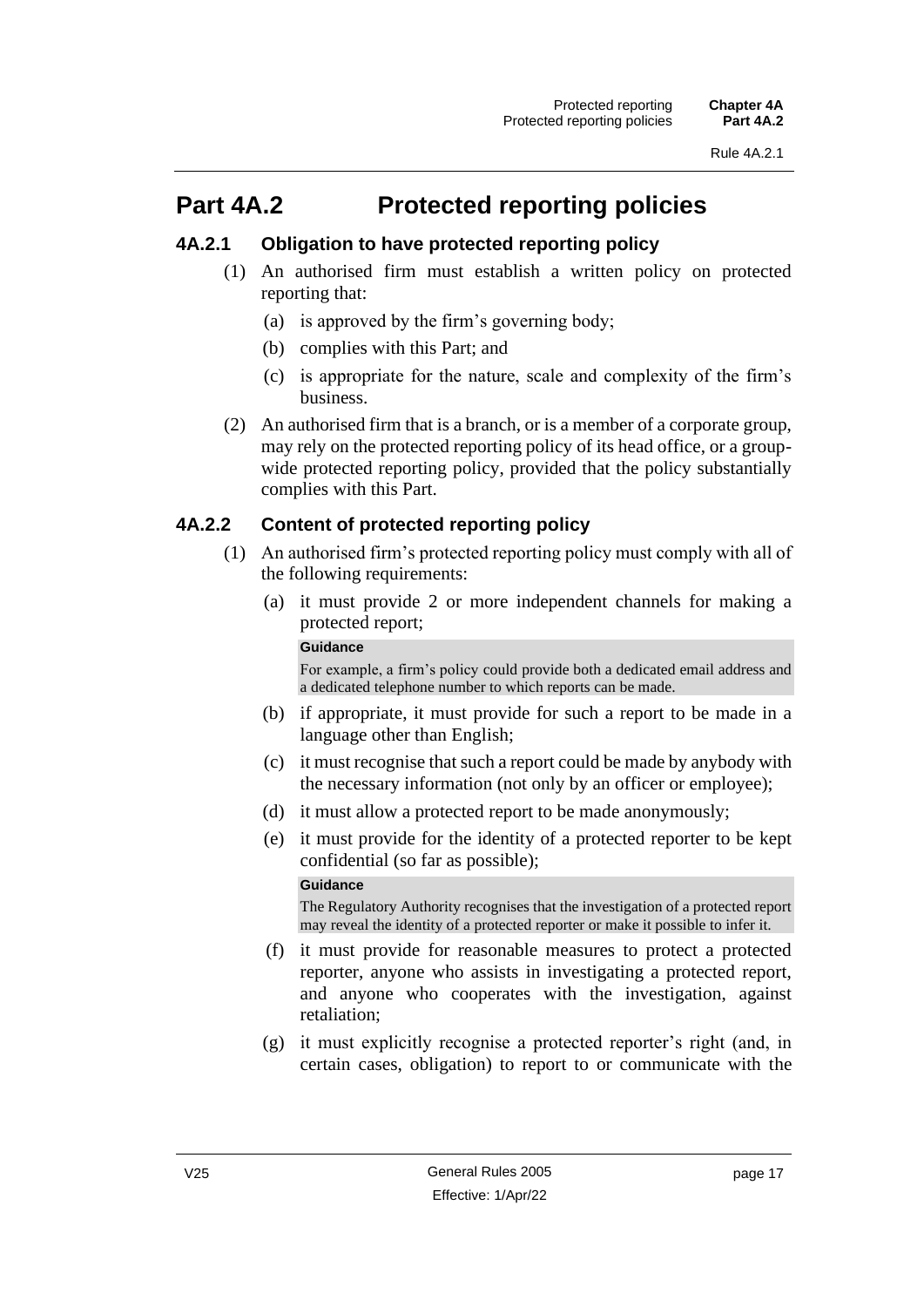Rule 4A.2.3

Regulatory Authority, another regulator or an authority of the State;

- *Note 1* Under the Criminal Procedures Code of the State (Law No. (23) of 2004), article 32, a person who has knowledge of certain crimes must report it to the State Prosecutor's Office or a judicial commissioner.
- *Note* 2 For the firm's obligation to cooperate with the Regulatory Authority, see rule 1.2.14.
- (h) it must provide a suitable set of guiding principles, and clear procedures, for the assessment, investigation and escalation of a protected report;
- (i) it must provide for the investigation of a protected report to be independent of the individual or business unit concerned;

#### **Guidance**

This could include making arrangements for the investigation to be done by a third party.

- (j) it must provide for a protected report to be acknowledged, and for the protected reporter who made it to be kept informed (to the extent that is appropriate in the circumstances) about the progress and outcome of the investigation;
- (k) it must provide for the reporting, monitoring and investigation of retaliation, attempts at retaliation and threats of retaliation;
- (l) it must provide for retaliation, an attempt at retaliation, or a threat of retaliation to be treated as gross misconduct;
- (m) it must provide for appropriate reporting to the firm's governing body and the Regulatory Authority about protected reports, the investigation of such reports and the outcome of the investigations.
- (2) The firm must set out the policy clearly in a document, and must ensure that all of the firm's officers and employees have access to, and understand, the document.
- (3) The document must also clearly set out statements of:
	- (a) the benefits to the firm of the protected reporting policy; and
	- (b) the firm's commitment to it.

#### <span id="page-27-0"></span>**4A.2.3 Implementation of protected reporting policy**

- (1) The senior management of an authorised firm must ensure that the firm's protected reporting policy is fully implemented.
- (2) In particular, the firm's senior management must take reasonable steps to ensure that a protected reporter, anyone who assists in investigating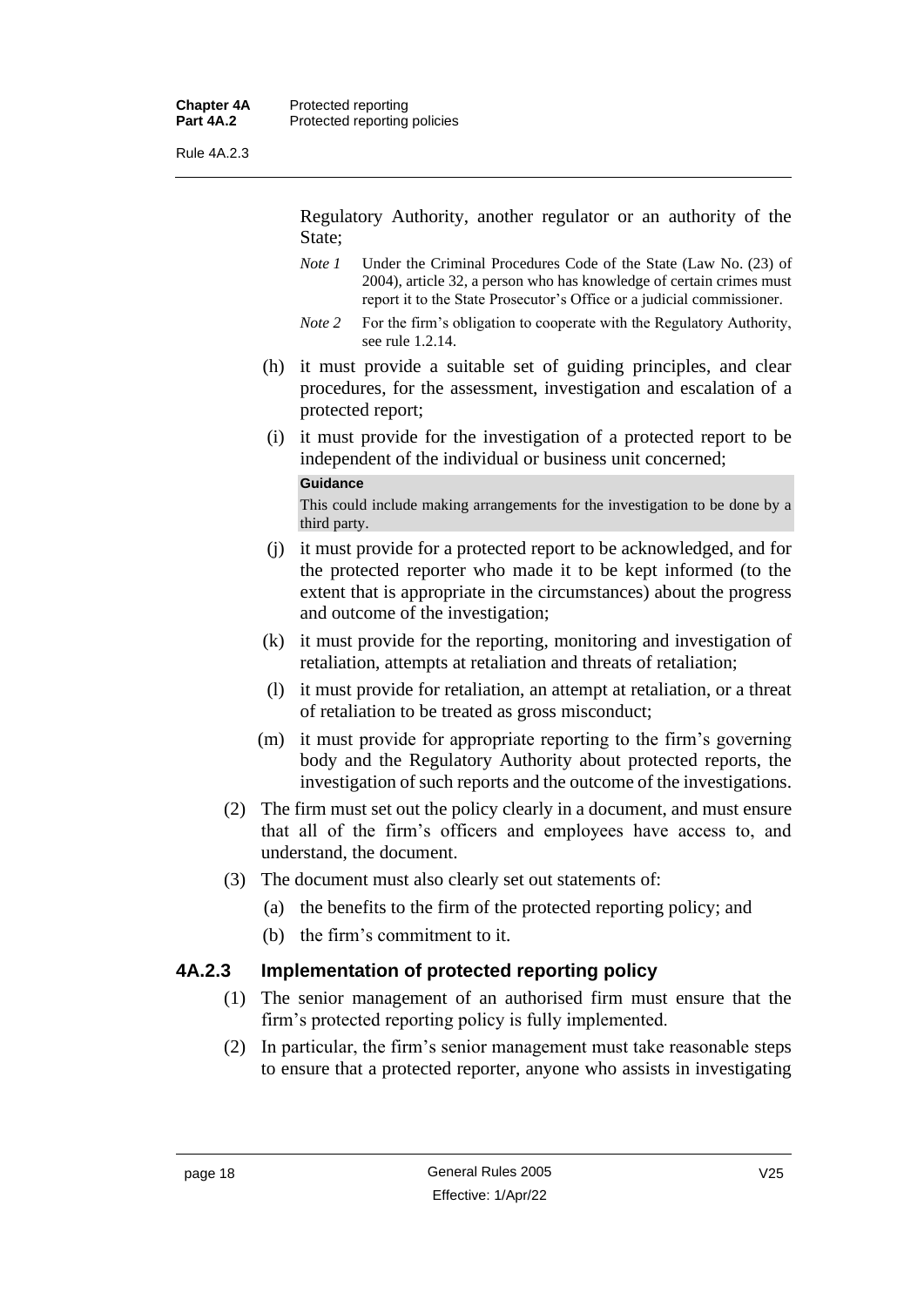a protected report, and anyone who cooperates in the investigation, are protected against retaliation.

*Note* Under the *Employment Regulations* of the QFC, article 16, a person "…who in good faith raises concerns about or reports crimes, contraventions (including negligence, breach of contract, breach of law or requirements), miscarriages of justice, dangers to health and safety or the environment and the cover up of any of these by their Employer shall not be dismissed or otherwise penalised directly or indirectly for such acts, including in respect of any prohibition against disclosure of non-public information.".

#### **Guidance**

- 1 Retaliation or an attempt at retaliation against an employee who has made a report referred to in the *Employment Regulations*, article 16, would therefore be a contravention of a legal requirement (see rule 4A.1.1 (1), definition of *protected report*, paragraph (e) (ii)), and could itself be the subject of a protected report.
- 2 Also, see FSR, article 84 (1) (B)—retaliation against such an employee would contravene article 16 of the *Employment Regulations*, thus is a contravention of a relevant requirement, and could therefore give rise to disciplinary or enforcement action under FSR, Part 9.
- 3 However, article 16 protects only employees; this Chapter requires anybody who makes a protected report to be protected against retaliation.
- (3) An authorised firm must nominate an appropriately senior individual to oversee the implementation of the firm's protected reporting policy.

#### **Guidance**

The individual nominated need not be an employee or even a board member, but could for example be a legal adviser in an outside law firm.

- (4) An authorised firm that receives a protected report must notify the Regulatory Authority within 5 business days.
- (5) An authorised firm's governing body must ensure that the firm's protected reporting policy is reviewed at least once every 3 years by:
	- (a) the firm's internal auditor; or
	- (b) an independent and objective external reviewer.
- (6) An authorised firm must provide regular training for all of its officers and employees on its protected reporting policy and the applicable procedures. In particular, the firm must provide appropriate specialist training for the officers and employees who are responsible for key elements of the policy.
- (7) An authorised firm may outsource the implementation of its protected reporting policy. If the firm does so, it must ensure that the outsourcing agreement:
	- (a) nominates the individual referred to in subrule (3); and
	- (b) otherwise provides appropriately for the implementation of the firm's obligations under the policy.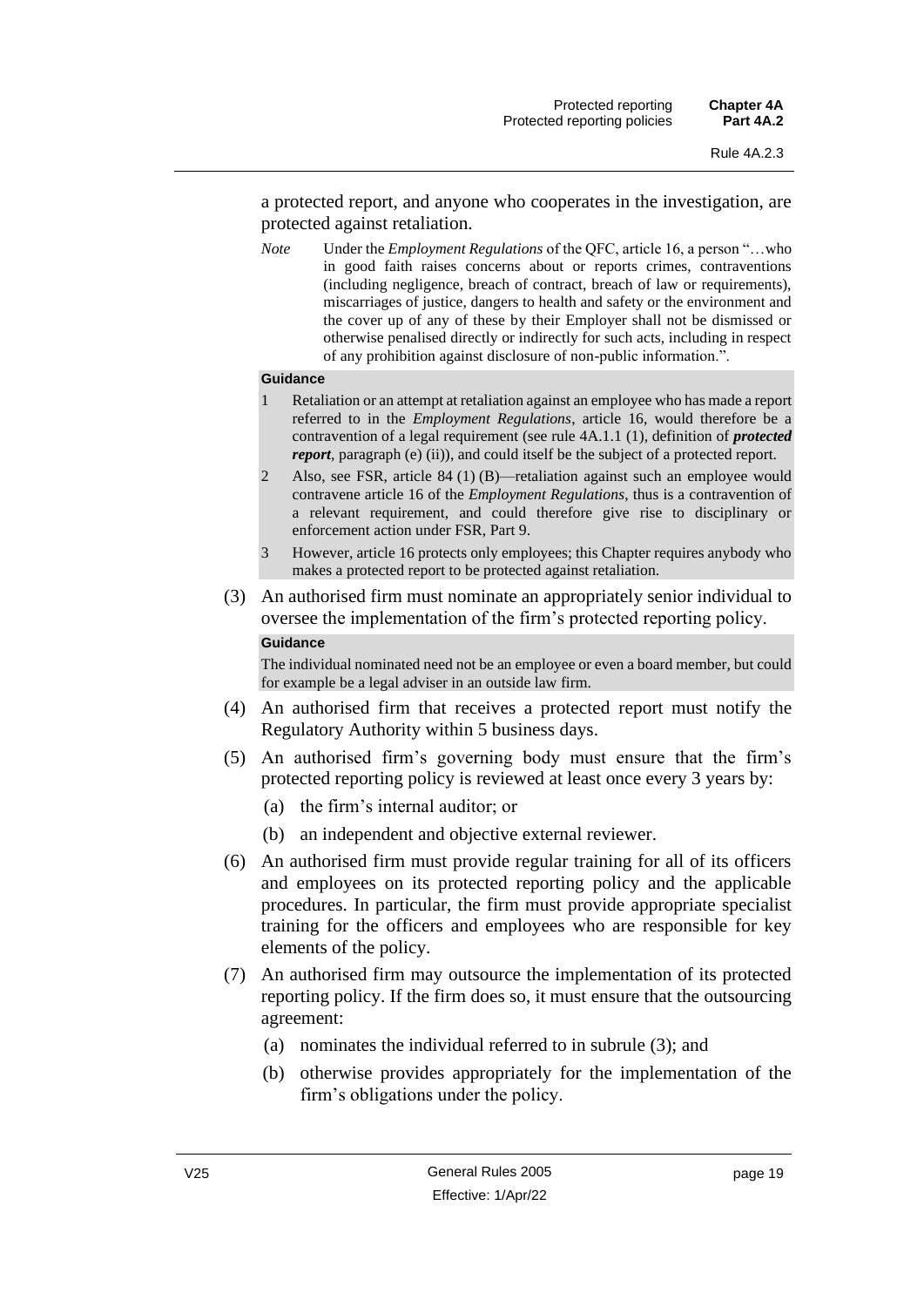Rule 5.1.1

# <span id="page-29-0"></span>**Chapter 5 Communications to Regulatory Authority**

# <span id="page-29-1"></span>**Part 5.1 Communications to Regulatory Authority—general provisions**

### <span id="page-29-2"></span>**5.1.1 Communications to Regulatory Authority must generally be in writing**

(1) This rule applies if a person is required or permitted under any *law*, *regulations* or *rules* to give any information (however described), or make another communication, to the Regulatory Authority.

#### **Examples of application of rule**

- 1 a person is permitted under any *rules* to make any application or request, or to give any election, to the authority
- 2 a person is required under any *regulations* to give the authority any certificate, declaration, notice, return or statement of opinion or belief
- 3 a person is required under any *rules* to notify or tell the authority about something
- (2) The person must give the information, or make the other communication, to the Regulatory Authority in writing unless:
	- (a) the information or communication is required or permitted under any *law*, *regulations* or *rules* to be given or made to it in another way; or
	- (b) the authority, whether under this subrule or otherwise, requires or permits the person to give the information, or make the communication, to it in another way.
	- *Note* See especially rule 5.1.3 (Giving documents to Regulatory Authority general requirements) and rule 5.4.1 (Electronic submission system).
- (3) A requirement or permission under subrule (2) (b) may be imposed or given either:
	- (a) generally or otherwise by *written* notice published on an *approved website*; or
	- (b) by notice given to the person in relation to the giving of particular information, or the making of a particular communication, to the Regulatory Authority by the person.
- (4) A permission under subrule (2) (b) may be given subject to conditions.
- (5) If the person gives the information, or makes the other communication, to the Regulatory Authority in contravention of:
	- (a) this rule;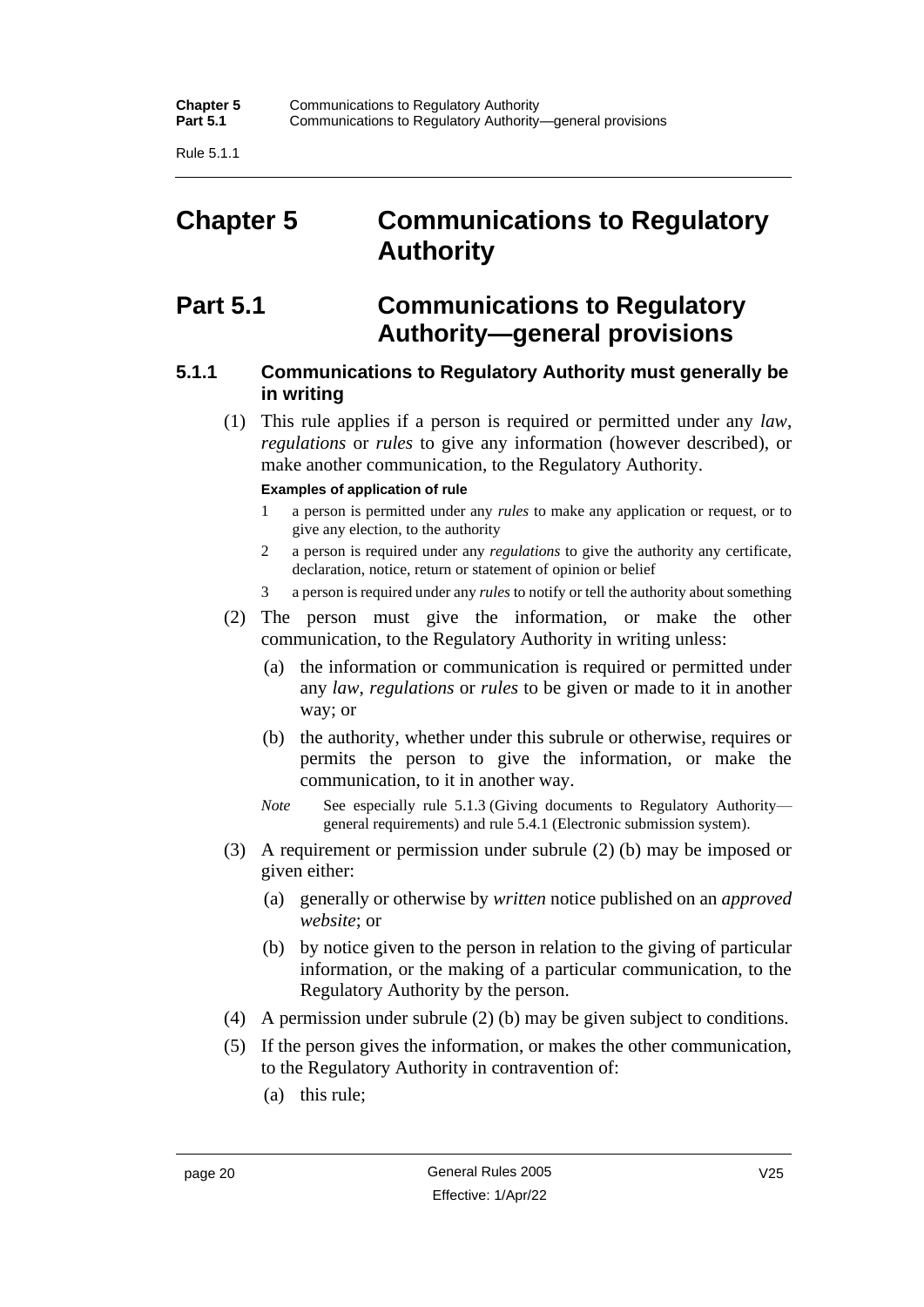- (b) a requirement made under this rule; or
- (c) a condition of a permission given under this rule;

then, for the purpose of satisfying any requirement to give the information or make the other communication to the authority, the person is taken not to have given the information or made the other communication to the authority.

- (6) Without limiting subrule (5) and any other remedies available to the Regulatory Authority in relation to that contravention, the authority may require the person to give the information or make the communication to it in accordance with this rule (including any requirement or condition under this rule) within a stated time.
- (7) The person must comply with a requirement under subrule (6).

#### <span id="page-30-0"></span>**5.1.2 Communications to Regulatory Authority must generally be in English**

(1) This rule applies if a person is required or permitted under any *law*, *regulations* or *rules* to give any information (however described), or make another communication, to the Regulatory Authority.

#### **Examples of application of rule**

See examples of application of rule 5.1.1.

- (2) The person must give the information, or make the other communication, to the Regulatory Authority in English unless:
	- (a) the information or communication is required or permitted under any *law*, *regulations* or *rules* to be given or made to it in another language; or
	- (b) the authority, whether under this subrule or otherwise, requires or permits the person to give the information, or make the communication, to it in another language.
	- *Note* See especially rule 5.1.3 (Giving documents to Regulatory Authority general requirements) and rule 5.4.1 (Electronic submission system).
- (3) A requirement or permission under subrule (2) (b) may be imposed or given either:
	- (a) generally or otherwise by *written* notice published on an *approved website*; or
	- (b) by notice given to a person in relation to the giving of particular information, or the making of a particular communication, to the Regulatory Authority by the person.
- (4) A permission under subrule (2) (b) may be given subject to conditions.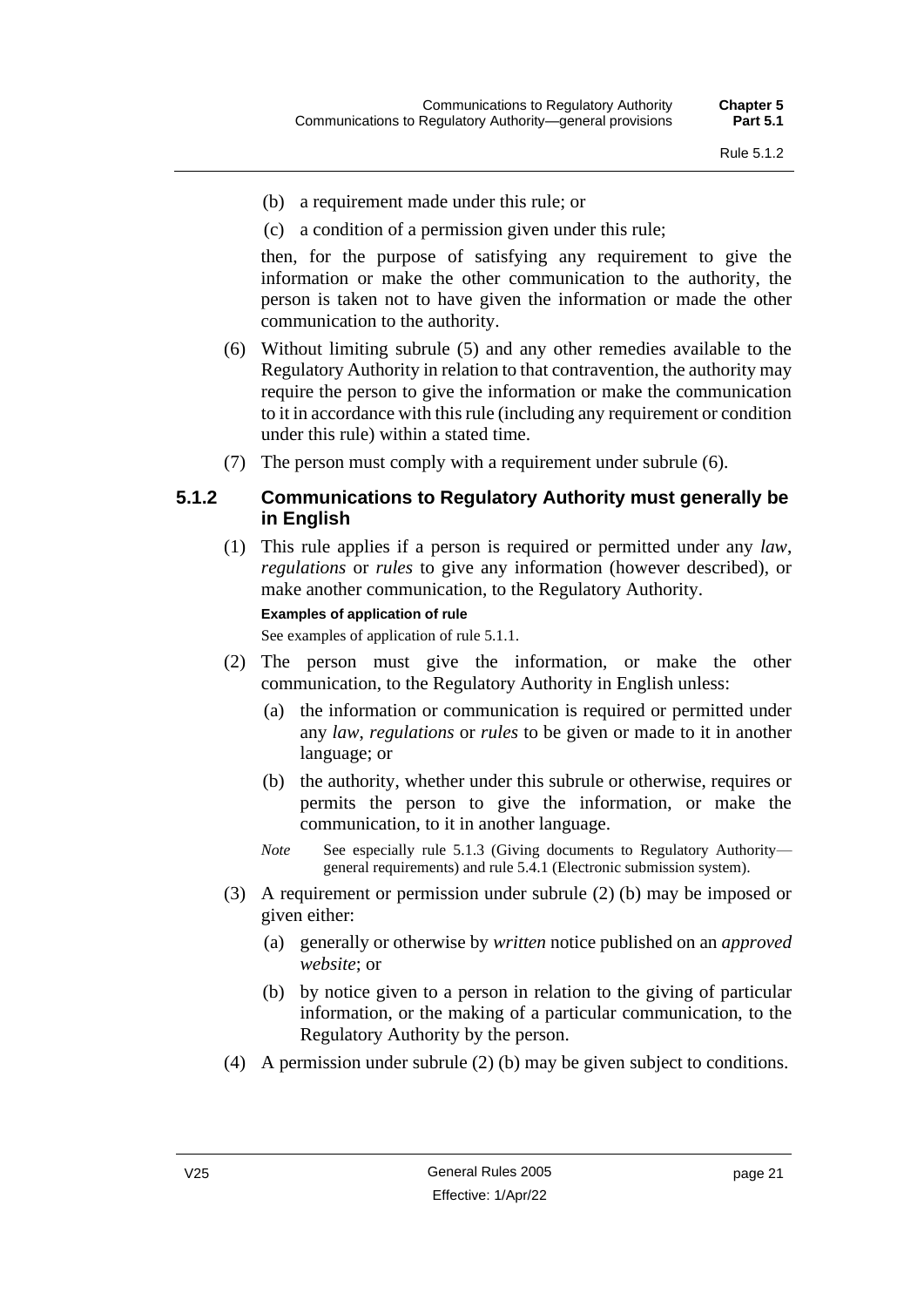- (5) If a person gives the information, or makes the other communication to the Regulatory Authority, in contravention of:
	- (a) this rule;
	- (b) a requirement made under this rule; or
	- (c) a condition of a permission given under this rule;

then, for the purpose of satisfying any requirement to give the information or make the other communication to the authority, the person is taken not to have given the information or made the other communication to the authority.

- (6) Without limiting subrule (5) and any other remedies available to the Regulatory Authority in relation to that contravention, the authority may require the person to give the information or make the communication to it in accordance with this rule (including any requirement or condition under this rule) within a stated time.
- (7) The person must comply with the requirement under subrule (6).

#### <span id="page-31-0"></span>**5.1.3 Giving documents to Regulatory Authority—general requirements**

(1) This rule applies if a person is required or permitted under any *law*, *regulations* or *rules* to give a document (however described) to the Regulatory Authority, whether the word "give", "lodge", "serve", "tell" or some other word is used.

*Note* A "document" includes anything in writing (see INAP, glossary, def *document*).

(2) To remove any doubt, this rule applies in relation to a document (including a document in electronic form) if it includes or contains information (however described), or another communication, that a person is required or permitted under any *law*, *regulations* or *rules* to give or make to the authority.

#### **Example**

See examples of application of rule 5.1.1.

- (3) The Regulatory Authority may, by written notice published on an *approved website*:
	- (a) prescribe requirements (including requirements mentioned in subrule (4)) that must be complied with in relation to the giving of a document to the authority (the *lodgement requirements*); and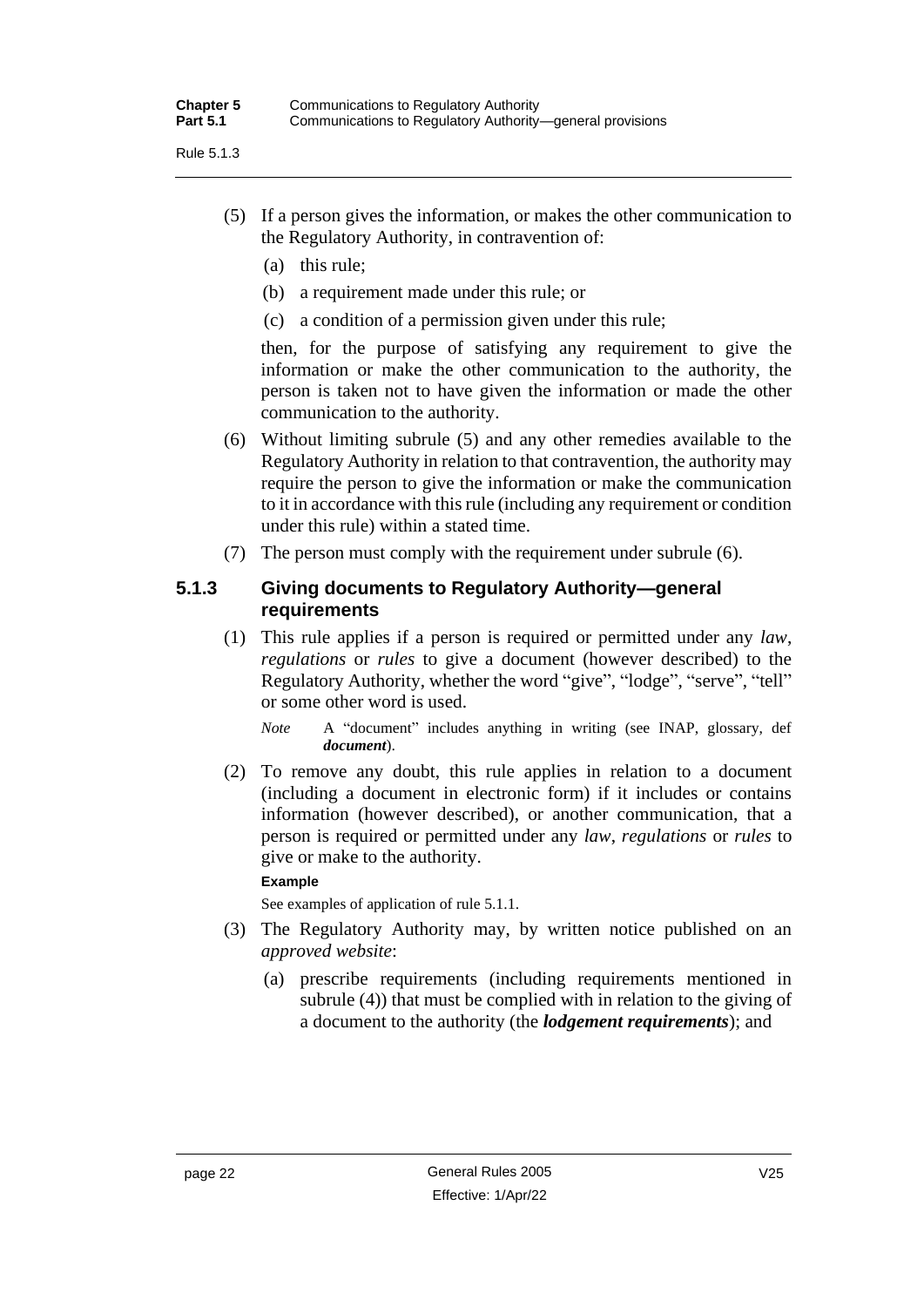(b) provide that stated requirements applying to the document under any *rules* are taken to be satisfied if the lodgement requirements are satisfied in relation to the document.

#### **Examples of requirements for paragraph (b)**

- 1 a requirement that information be given to the authority in writing
- 2 a requirement that a document be signed by a particular person or in a particular way
- 3 a requirement that a document or information in a document be verified in a particular way
- (4) Without limiting subrule (3) (a), a notice under that provision may:
	- (a) require a document to be given to the Regulatory Authority in a stated way or form;
	- (b) require a stated person or persons to sign the document;
	- (c) require a person who is required or permitted to sign a document to sign and keep the signed document and to give a copy of the signed document in any form (including electronic form) to the Regulatory Authority;
	- (d) require a person who is required or permitted to sign a document, to give a declaration or certificate (however described) in or with a document, or to verify (however described) a document or any information in or with a document, to take stated steps:
		- (i) to confirm his or her identity; or
		- (ii) to indicate the person's agreement to, and acceptance of responsibility for the accuracy and completeness (however described) of, the document, information in the document, or any other document (or information in any other document); or
	- (e) prescribe consequential or ancillary requirements in relation to the document or the giving of the document to the authority.
- (5) The Regulatory Authority may permit a person to give a document to the authority even though a lodgement requirement has not (or may not have) been complied with in relation to the document.
- (6) A permission under subrule (5) may be given subject to conditions.
- (7) If a person gives a document to the Regulatory Authority in contravention of:
	- (a) a lodgement requirement (and without a permission under subrule  $(5)$ ; or
	- (b) a condition of a permission given under that subrule;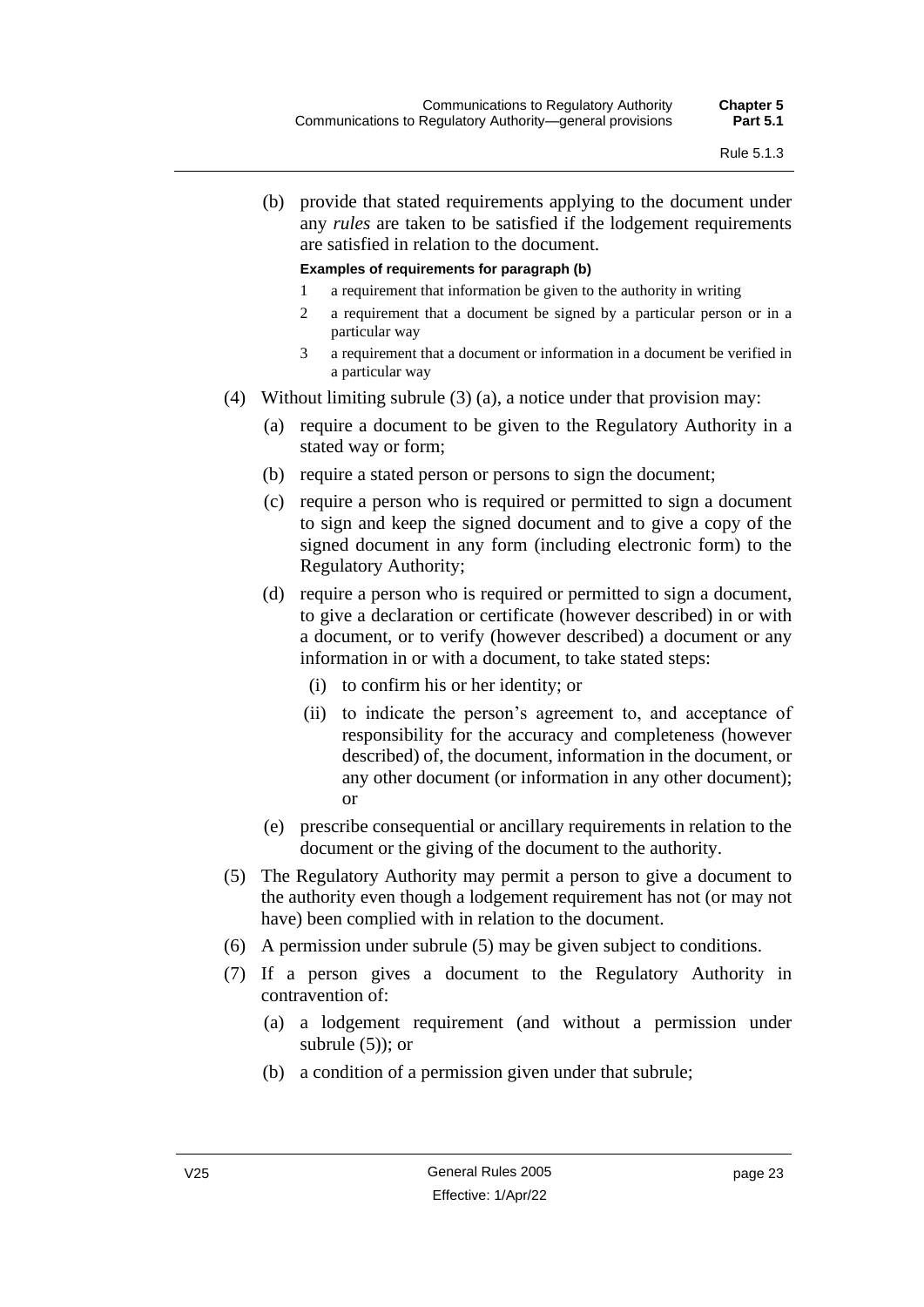Rule 5.1.4

then, for the purpose of satisfying any requirement to give the document to the authority, the person is taken not to have given the document to the authority.

- (8) Without limiting subrule (7) and any other remedies available to the Regulatory Authority in relation to that contravention, the authority may require the person to give the document to the authority in accordance with any requirement or condition under this rule within a stated time.
- (9) The person must comply with the requirement under subrule (8).

### <span id="page-33-0"></span>**5.1.4 Time documents are taken to have been given to Regulatory Authority**

- (1) If a document (however described) is given to the Regulatory Authority on a working day before the start of or during ordinary business hours on that day, the document is taken, for any *rules*, to have been given to the authority on that day.
- (2) If a document (however described) is given to the Regulatory Authority on a day that is not a working day or on a working day after ordinary business hours on that day, the document is taken, for any *rules*, to have been given to the authority on the next working day.
- (3) For this chapter, the Regulatory Authority may, by *written* notice published on an *approved website*, declare:
	- (a) that a stated day is or is not a working day; or
	- (b) that stated times on a day are ordinary business hours on that day.
- (4) Subject to any notice made under subrule (3), in this rule:

*ordinary business hours*, on a day, means between 8 am and 5 pm on that day.

*working day* means a business day.

#### <span id="page-33-1"></span>**5.1.5 Due date for periodic reports, returns and other documents**

- (1) If:
	- (a) an authorised firm is required under any *rules* to give a report, return or other document (however described) to the Regulatory Authority periodically; and
	- (b) the firm would, apart from this rule, be required to give a particular report, return or other document of that kind to the authority on a day that is not a working day;

the firm may give the report, return or other document to the authority on the next working day.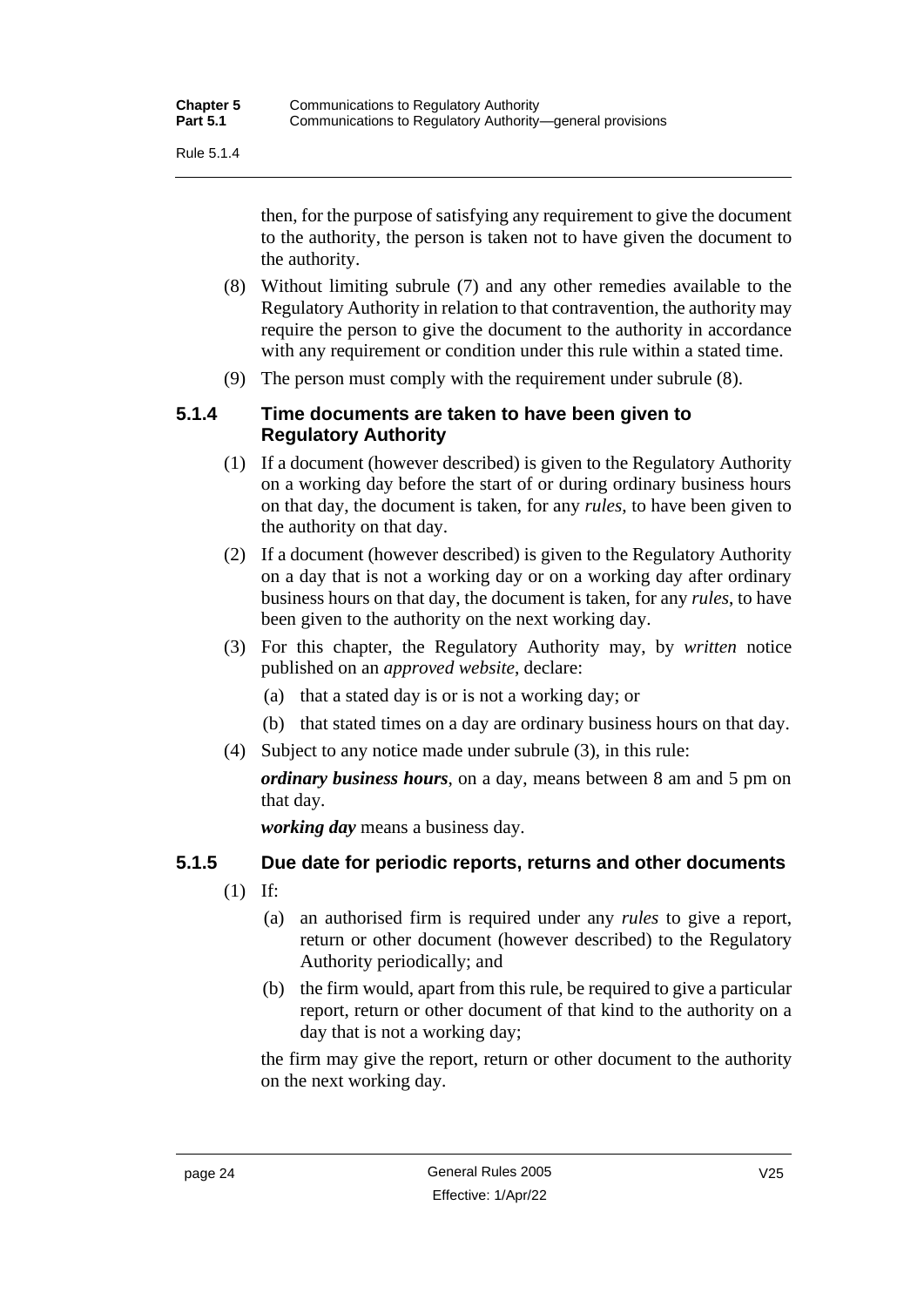- (2) The Regulatory Authority may, by *written* notice published on an *approved website*, declare that a report, return or other document (however described) is a report, return or other document to which this rule applies.
- (3) Subject to any notice made under rule 5.1.4 (3) (a) (Time documents are taken to have been given to Regulatory Authority), in this rule:

*working day* means a business day.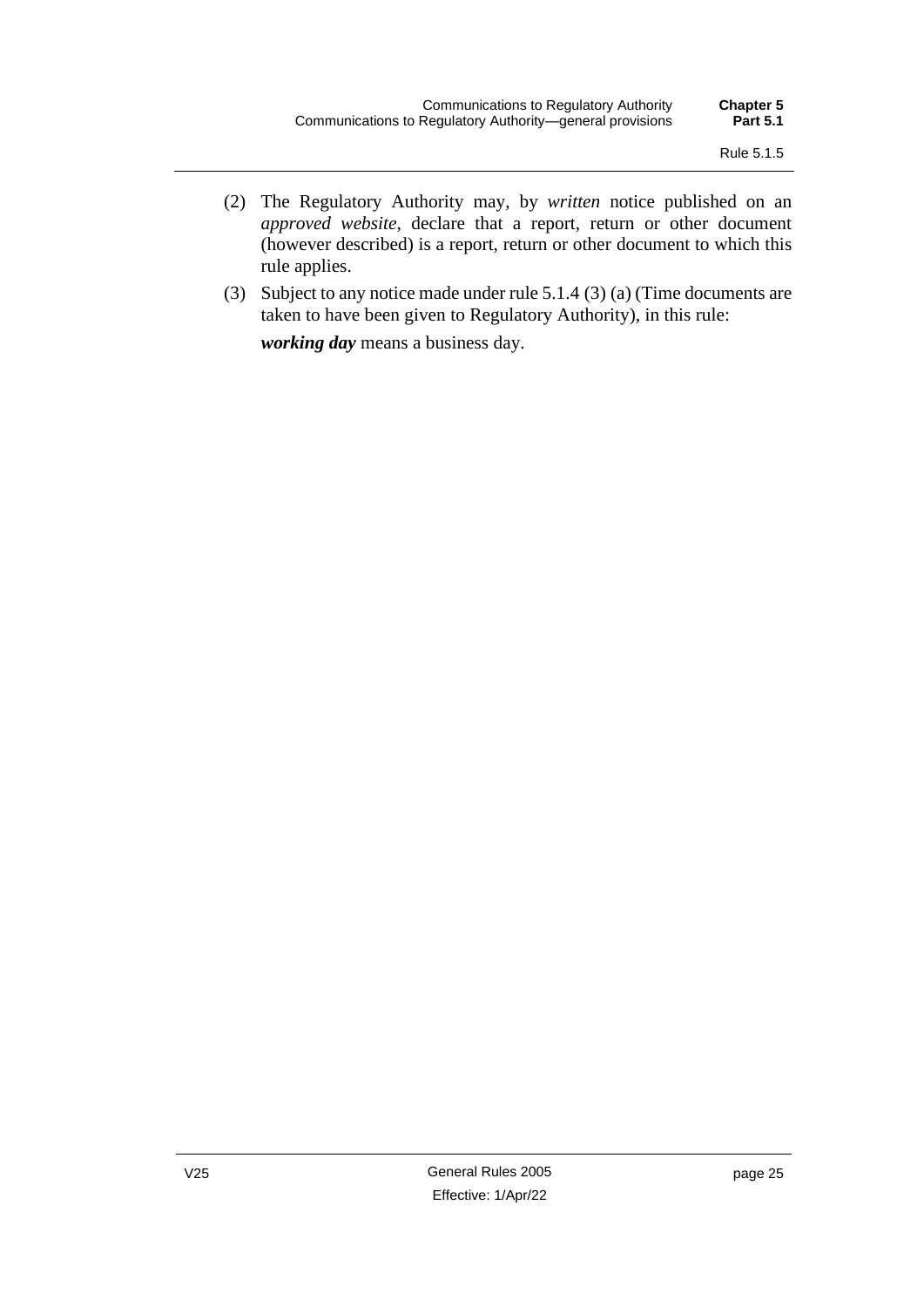| <b>Chapter 5</b><br><b>Part 5.2</b> | Communications to Regulatory Authority<br>Communications to Regulatory Authority—accuracy and completeness of<br>information |
|-------------------------------------|------------------------------------------------------------------------------------------------------------------------------|
|-------------------------------------|------------------------------------------------------------------------------------------------------------------------------|

Rule 5.2.1

# <span id="page-35-0"></span>**Part 5.2 Communications to Regulatory Authority—accuracy and completeness of information**

#### <span id="page-35-1"></span>**5.2.1 Authorised firms must ensure accuracy and completeness of information given to Regulatory Authority etc**

- (1) An authorised firm or other person must take all reasonable steps to ensure that all information that the person gives to the Regulatory Authority under any *law*, *regulations* or *rules* is:
	- (a) factually accurate or, for an estimate or judgment, fairly and properly based after appropriate inquiries have been made; and
	- (b) complete, in that it includes everything that the authority would reasonably expect to be told about.
- (2) Without limiting subrule (1), the authorised firm or other person must take particular care to ensure that information that the person gives to the Regulatory Authority:
	- (a) is not false or misleading; and
	- (b) does not omit anything without which the information is false or misleading.
- (3) If the authorised firm or other person becomes aware that, or becomes aware of information that suggests (or may reasonably suggest) that, information given (or that may have been given) by it to the Regulatory Authority:
	- (a) was (or may have been) factually inaccurate or, for an estimate or judgment, not fairly or properly based after appropriate inquiries had been made;
	- (b) was (or may have been) incomplete, in that it did not (or may not) include something that the authority would reasonably expect to be told about;
	- (c) was (or may have been) false or misleading;
	- (d) omitted (or may have omitted) something without which the information was (or may have been) false or misleading;
	- (e) was (or may have been) otherwise inaccurate or incomplete; or
	- (f) is no longer (or may no longer be) accurate and complete for any reason;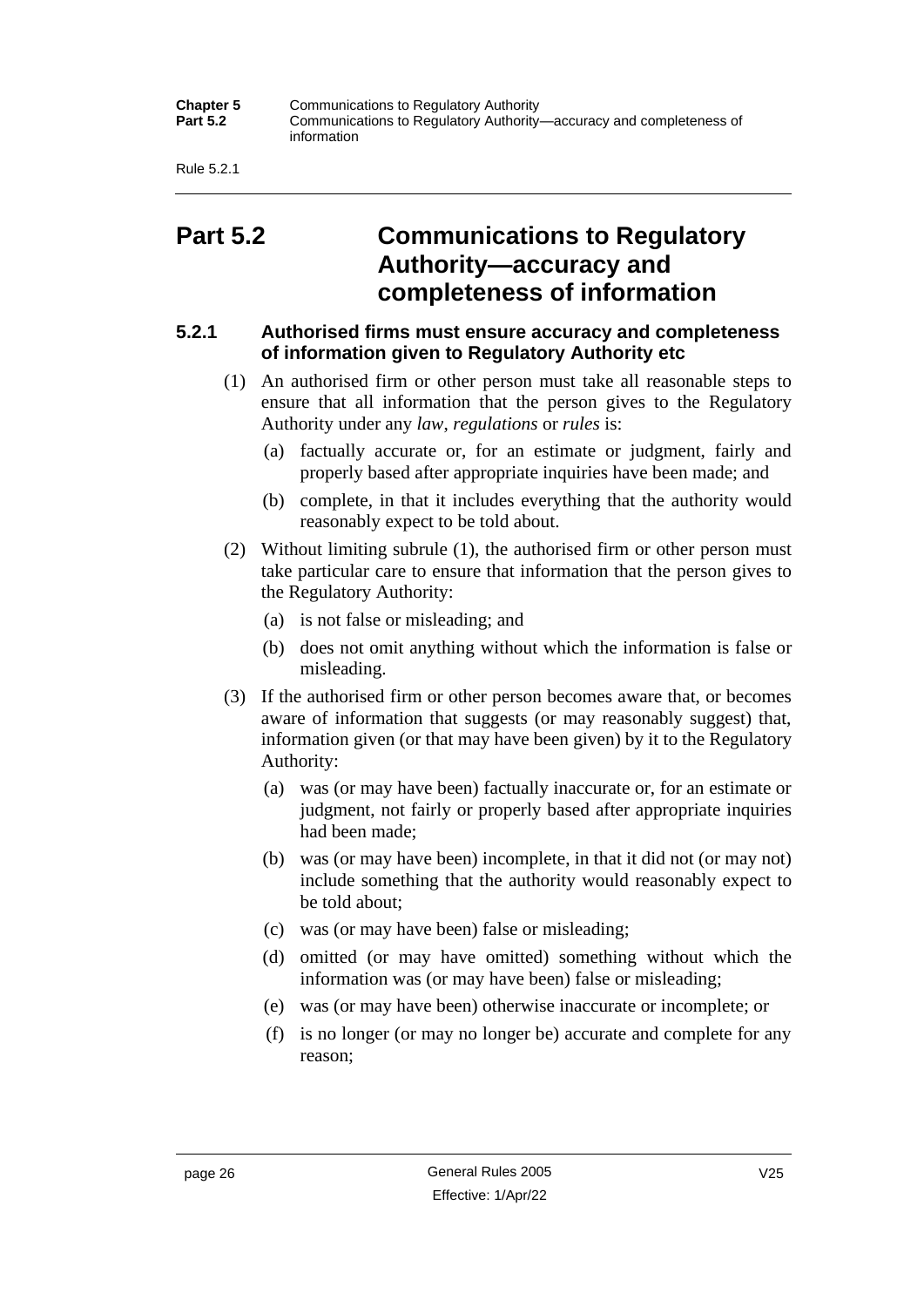the person must tell the authority about the matter immediately, but within 1 business day.

#### **Examples**

See examples to rule 4.1.3 (1) on the meaning of "within 1 business day".

- (4) Without limiting subrule (3), the notification under that subrule must:
	- (a) identify:
		- (i) the information given (or that may have been given) by the authorised firm or other person to the Regulatory Authority; and
		- (ii) the particulars in which:
			- (A) it was (or may have been) inaccurate or incomplete; or
			- (B) it is (or may) now be inaccurate or incomplete;
	- (b) explain why those particulars of the information were (or may have been) given to the authority; and
	- (c) provide the correct and complete, or correct and complete up-todate, information.
- (5) An authorised firm must:
	- (a) have adequate and appropriate policies, procedures, systems and controls to ensure that it can comply, and does comply, with this rule; and
	- (b) make and keep the records necessary to show how it complied with this rule in relation to all information (however described) given by it to the Regulatory Authority.
- (6) A person (other than an authorised firm, but including a person acting on behalf of an authorised firm) who gives information (however described) to the Regulatory Authority under any *law*, *regulations* or *rules* must make and keep the records necessary to show how the person complied with this rule in relation to the information.
- (7) For this rule and without limiting the persons who may give information to the Regulatory Authority on behalf of an authorised firm, any information given to the authority by an approved individual or director of the firm is taken to have been given to the authority by the firm.
- (8) This rule is additional to, and does not limit, any other *provision* of these rules or any other *rules* (including CTRL).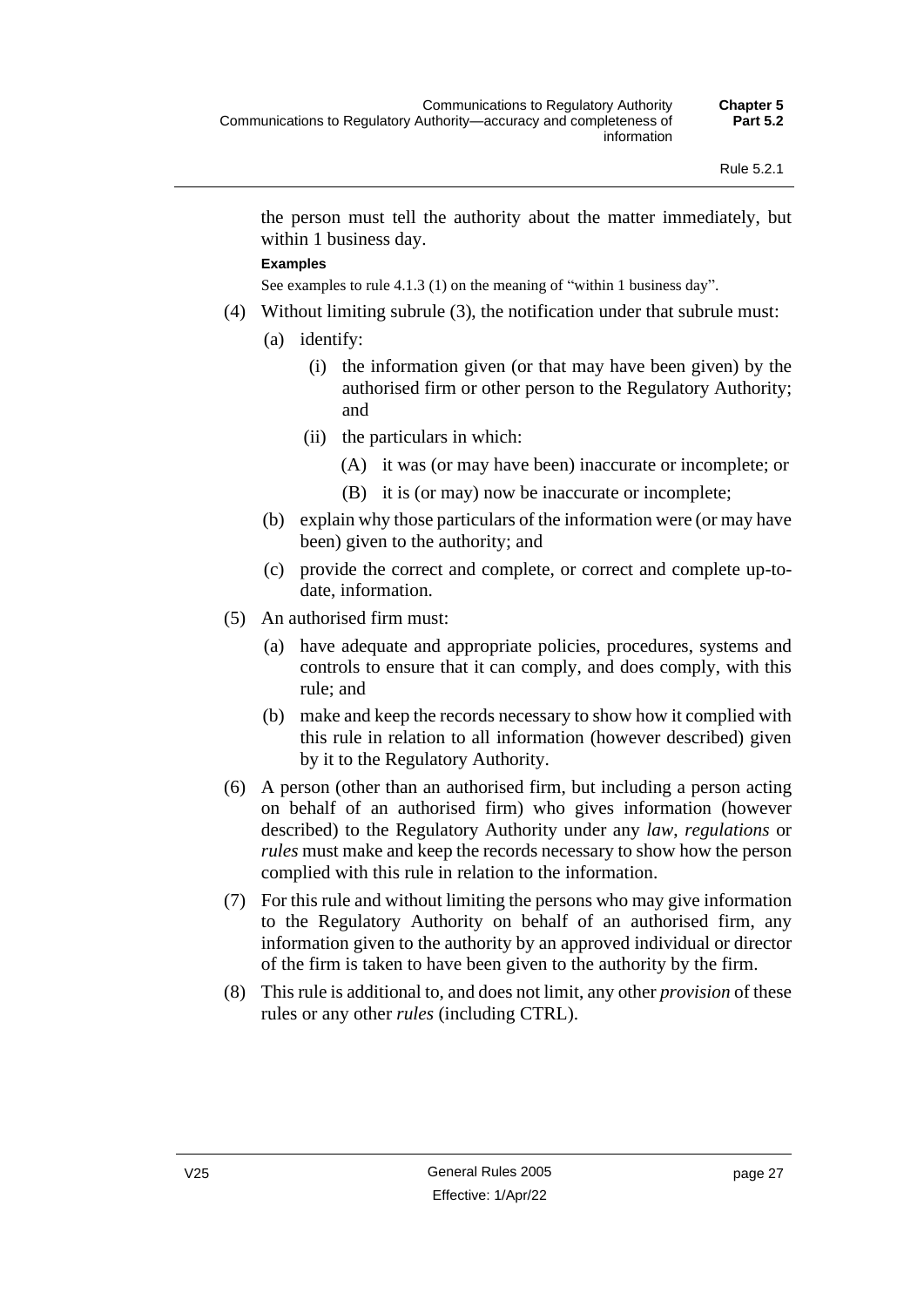Rule 5.2.2

#### **5.2.2 Powers of Regulatory Authority in relation to inaccurate or incomplete information**

- (1) This rule applies if the Regulatory Authority considers that information (however described) given to it by an authorised firm or another person under any *law*, *regulations* or *rules*:
	- (a) is (or may be) factually inaccurate or, for an estimate or judgment, not fairly or properly based after appropriate inquiries had been made;
	- (b) is (or may be) incomplete, in that it does not (or may not) include something that the authority would reasonably expect to be told about;
	- (c) is (or may be) false or misleading;
	- (d) omitted (or may have omitted) something without which the information is (or may be) false or misleading;
	- (e) is otherwise (or may otherwise be) inaccurate or incomplete; or
	- (f) is no longer (or may no longer be) accurate and complete for any reason.
- (2) The Regulatory Authority may, by *written* notice given to the authorised firm or other person, require the person to do all or any of the following within the period stated in the notice:
	- (a) give the authority an explanation or further information;
	- (b) provide the correct and complete, or correct and complete up-todate, information;
	- (c) if the information is included in an application, report, return or other document (however described) all or any of the following:
		- (i) amend the document;
		- (ii) withdraw the document;
		- (iii) give the authority a replacement document;
	- (d) do anything else in relation to the information, or a document that includes the information, that the authority considers necessary or desirable for the *exercise* of its functions;
	- (e) comply with the authority's directions in doing anything mentioned in paragraphs (a) to (d).
- (3) The authorised firm or other person must comply with a requirement under subrule (2).
- (4) To remove any doubt, the Regulatory Authority may give the authorised firm or other person 2 or more notices under subrule (2).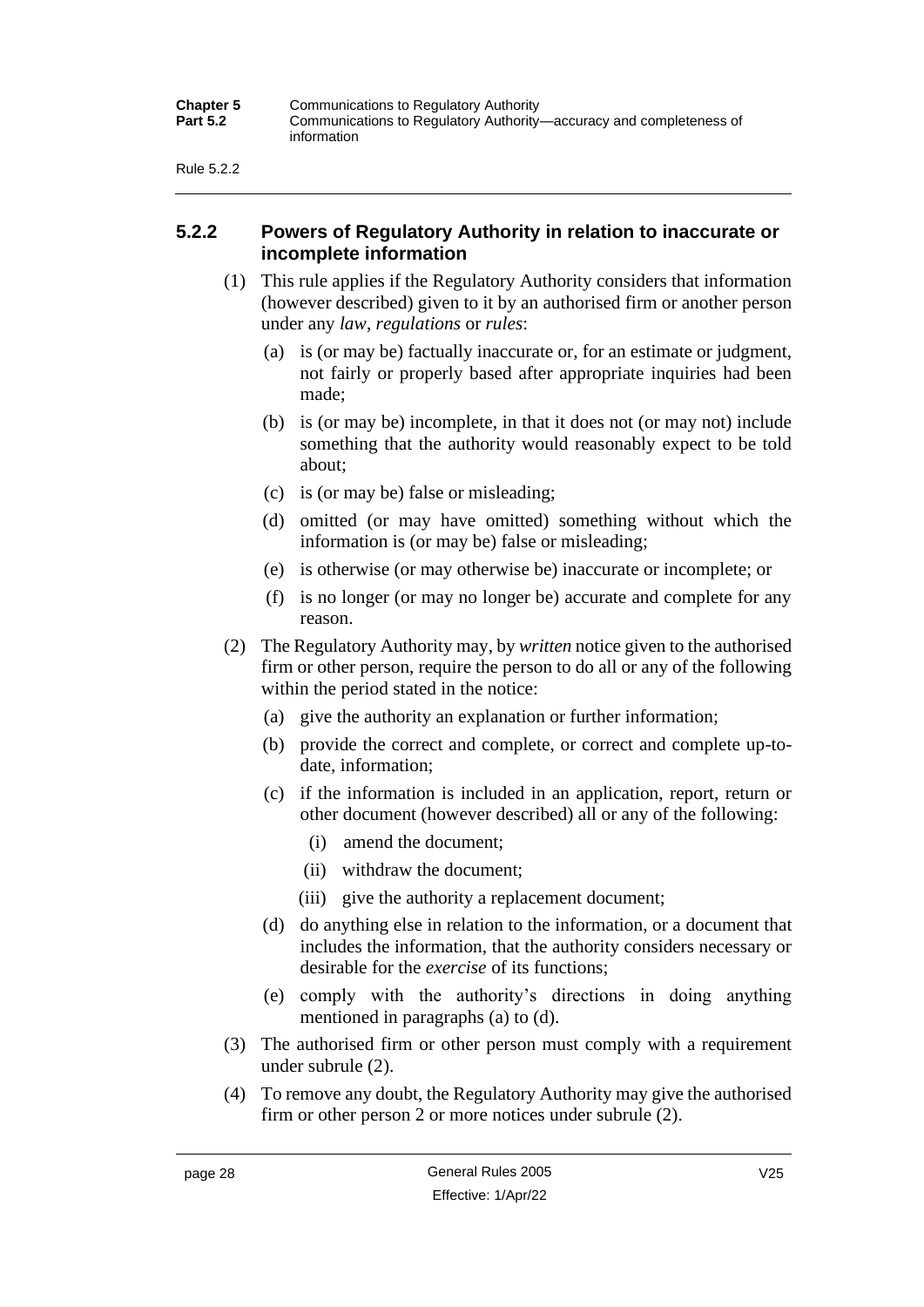(5) The power given by this rule is additional to the Regulatory Authority's other powers.

*Note* See for example FSR, article 48 (Power to obtain documents and information).

(6) This rule does not limit any other action that the Regulatory Authority may take against the authorised firm or other person (or anyone else) in relation to the giving of the information to the authority.

*Note* See for example FSR, Part 9 (Disciplinary and enforcement powers).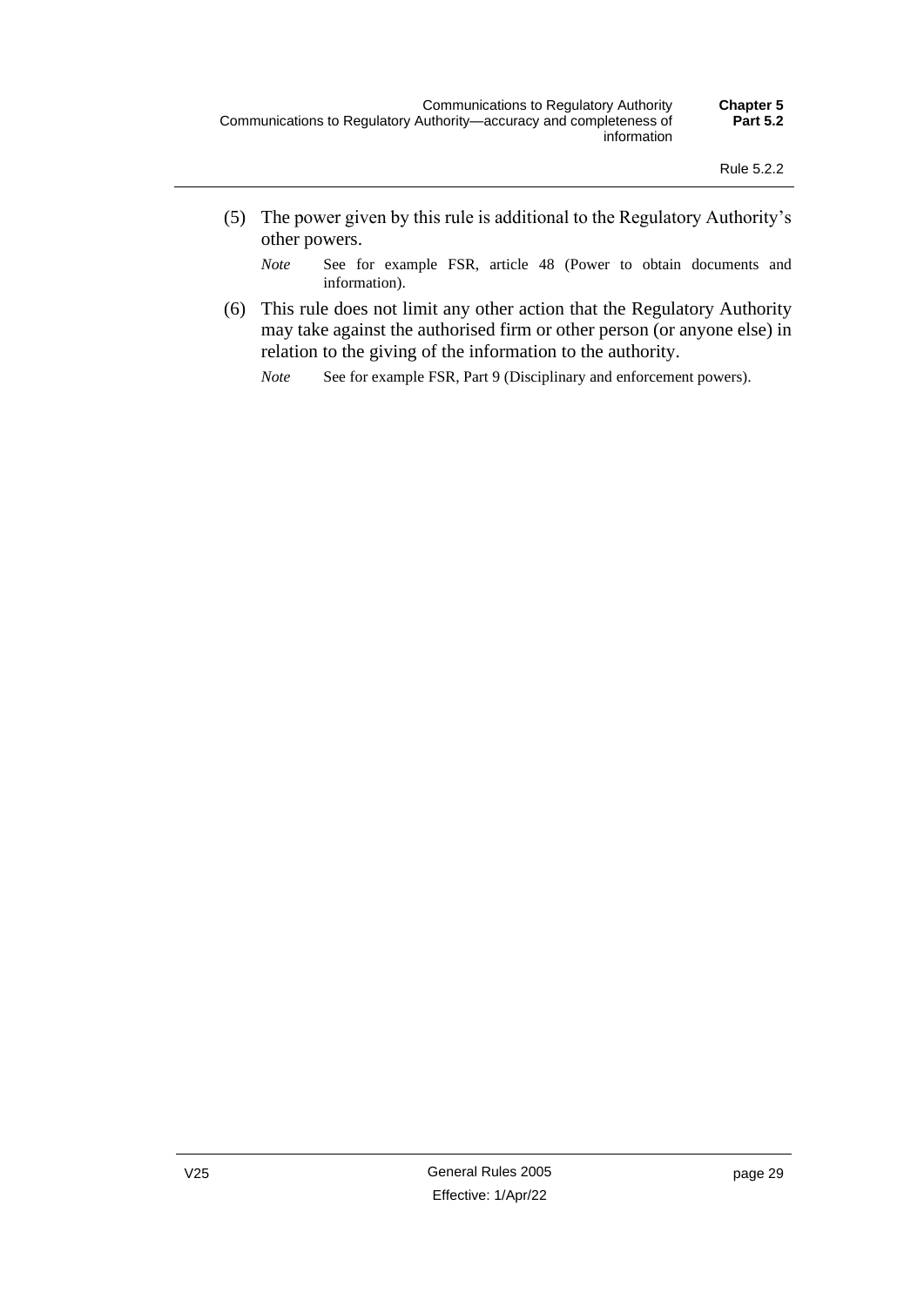Rule 5.3.1

## **Part 5.3 Approved forms**

### **5.3.1 Approval of forms etc**

- (1) The Regulatory Authority may:
	- (a) approve forms for any purpose under or related to any *law*, *regulations* or *rules*; and
	- (b) give instructions for the completion of approved forms.
- (2) To remove any doubt, instructions for the completion of an approved form may be given under subrule  $(1)$  (b) in the form itself or in a separate document.
- (3) Forms approved, and instructions given, under subrule (1) must be published on an *approved website*.

### **5.3.2 Approved forms to be used and properly completed**

- (1) If a form is approved under rule 5.3.1 for a particular purpose, a person must:
	- (a) use the form for that purpose unless the Regulatory Authority permits the person not to use the form for the purpose; and
	- (b) properly complete the form in accordance with rule 5.3.3.
- (2) If the person does not use the form for that purpose or does not properly complete the form in accordance with rule 5.3.3, the purpose is taken not to be satisfied.

#### **Example**

If a person makes an application to the Regulatory Authority but does not use the form approved under rule 5.3.1 for the application, or uses the form but does not properly complete it in accordance with rule 5.3.3, the authority may treat the application as having not been made to it and accordingly refuse to consider it.

- (3) A permission under subrule (1) (a) may be given subject to conditions.
- (4) Without limiting subrule (2), if:
	- (a) a person is required or permitted under any *law*, *regulations* or *rules* to give an application, report, return or other document (however described) to the Regulatory Authority;
	- (b) a form is approved under rule 5.3.1 for the document; and
	- (c) the person gives the document to the authority; but
	- (d) any of the following applies:
		- (i) the person does not use the approved form (and does not have a permission under subrule (1) (a));
		- (ii) the person does not properly complete the form in accordance with rule 5.3.3;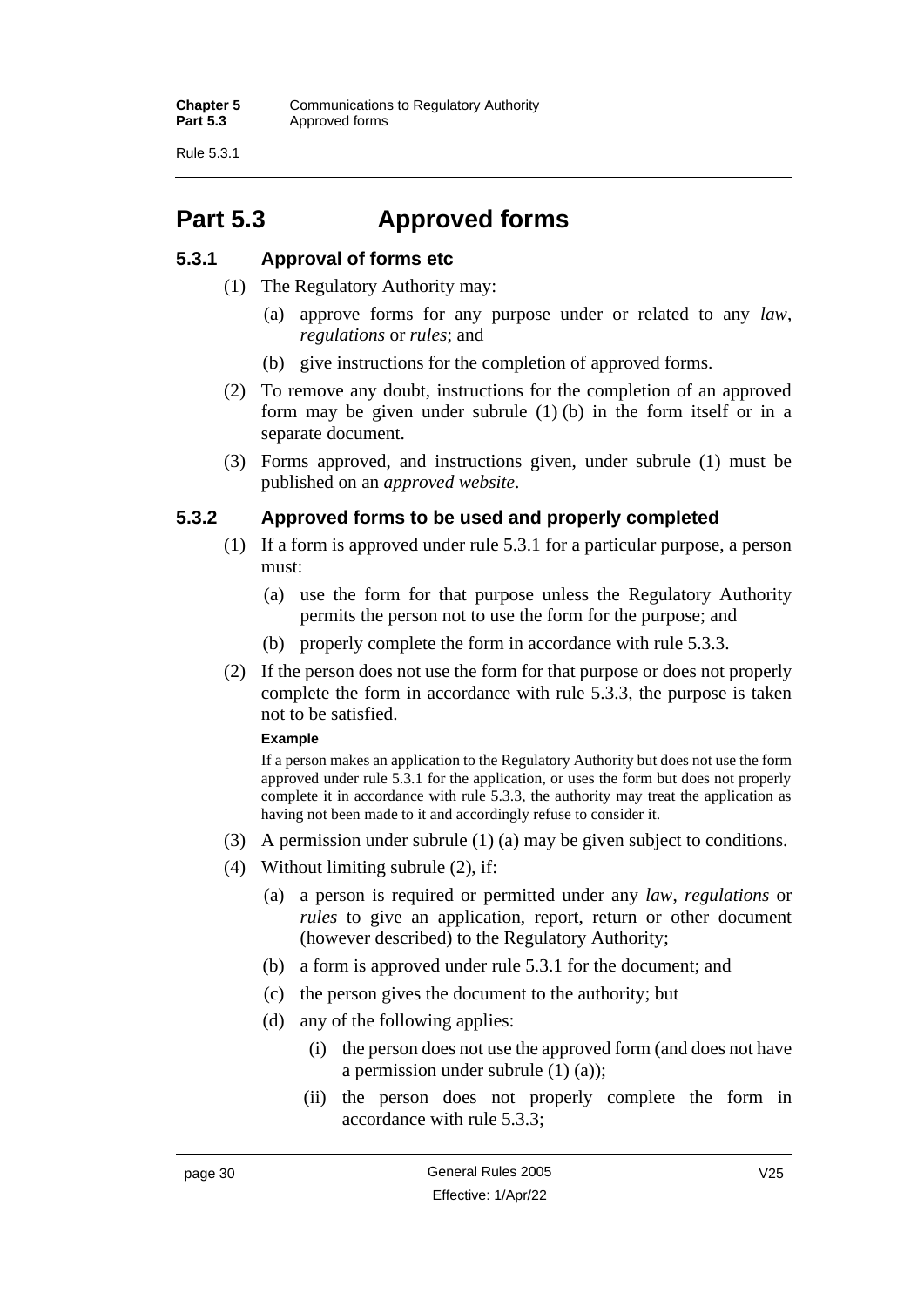(iii) a permission under subrule (1) (a) applies, but the person contravenes a condition of the permission;

then, for the purpose of satisfying any requirement to give the document to the authority, the person is taken not to have given the document to the authority unless the authority waives the requirement.

- (5) Without limiting subrule (4) and any other remedies available to the Regulatory Authority in relation to the contravention of subrule (1), the authority may require the person to give the document to the authority within a stated time using, and properly completing, the approved form.
- (6) The person must comply with the requirement under subrule (5).

#### **5.3.3 Proper completion of approved forms**

- (1) This rule applies if a form approved by the Regulatory Authority under rule 5.3.1, or instructions given by the Regulatory Authority under that rule in relation to a form approved by the authority, require:
	- (a) the form to be signed, signed in a stated way or signed by a stated person or persons;
	- (b) the form to be prepared in a stated way (for example, on paper of a stated size or quality or in a stated electronic form);
	- (c) the form to be completed in a stated way;
	- (d) stated information to be included in the form, or in a stated document to be attached to or given with the form;
	- (e) a stated document to be attached to or given with the form;
	- (f) the form, information or a document to be verified in a stated way (for example, by a declaration or certificate); or
	- (g) another requirement to be satisfied.
- (2) The form is properly completed only if the requirement is complied with unless the Regulatory Authority waives the non-compliance.
- (3) Without limiting subrule (2), if the form is required to be signed by 2 or more persons, the requirement is not complied with (and the form is not properly completed) if the form is not signed by each of those persons.
- (4) Without limiting subrule (2), if stated information is required to be included in the form, or in a stated document to be attached to or given with the form, the requirement is not complied with (and the form is not properly completed) if:
	- (a) the information is not included in the form or document at all; or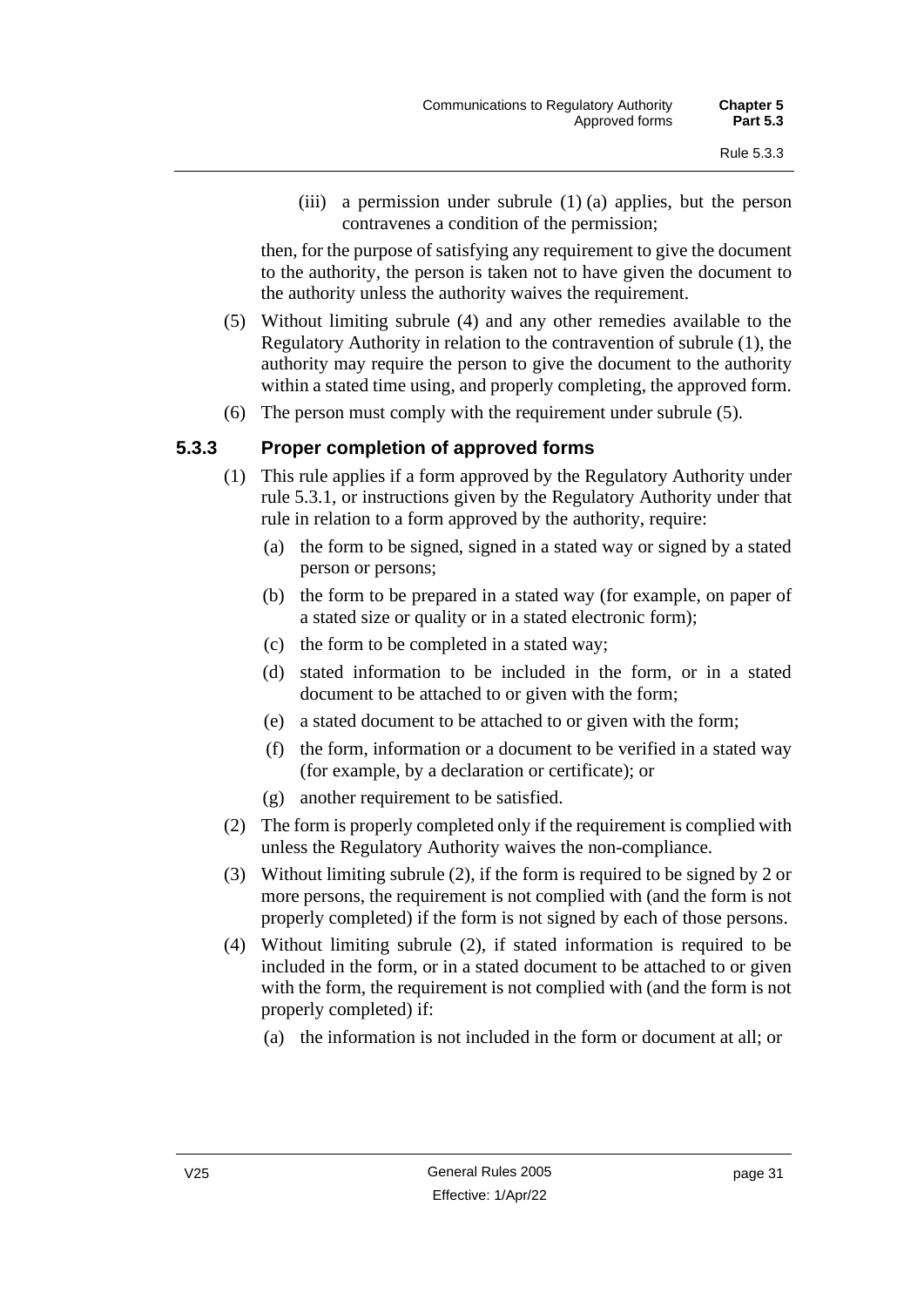Rule 5.3.3

- (b) the information that is included:
	- (i) is factually inaccurate in a material particular or, for an estimate or judgment, not fairly or properly based after appropriate inquiries have been made;
	- (ii) is incomplete in a material particular;
	- (iii) is false or misleading in a material particular;
	- (iv) omits something without which the information is false or misleading in a material particular; or
	- (v) is otherwise inaccurate or incomplete in a material particular.
- (5) Without limiting subrule (2), if a stated document is required to be attached to or given with the form, the requirement is not complied with (and the form is not properly completed) if:
	- (a) the document is not attached to or given with the form at all; or
	- (b) the document is attached to or given with the form but:
		- (i) the document itself is false or misleading in a material particular; or
		- (ii) the document includes information of a kind mentioned in subrule  $(4)$   $(b)$   $(i)$  to  $(v)$ .
- (6) A decision by the Regulatory Authority under subrule (2) to waive noncompliance with a requirement may be made subject to conditions.
- (7) If a condition is contravened, the requirement is not complied with (and the form is not properly completed).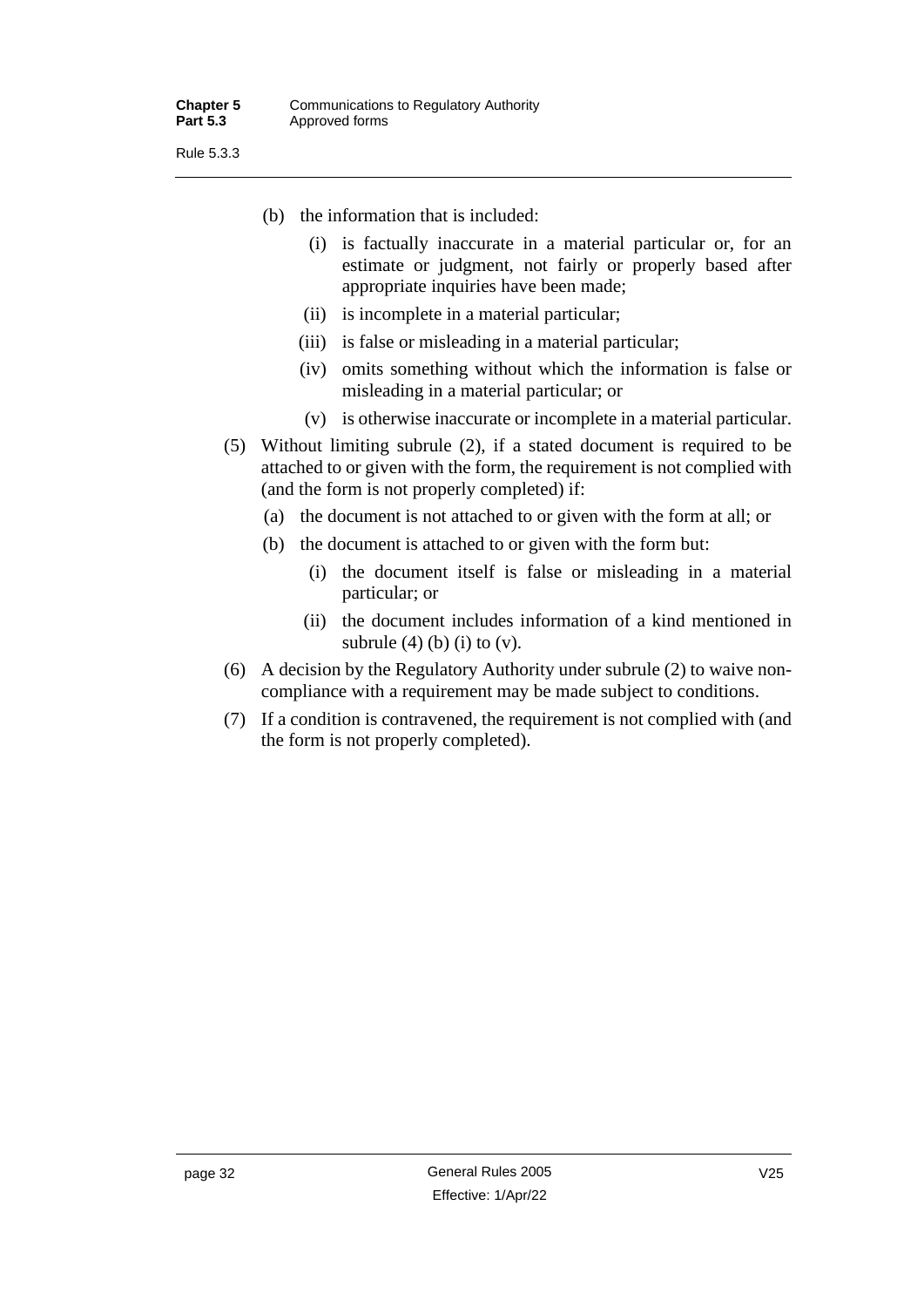## **Part 5.4 Electronic submission system**

### **5.4.1 Electronic submission system**

- (1) The Regulatory Authority may establish a system (the *electronic submission system*) to enable authorised firms and other persons to communicate to it electronically and, in particular, to give it documents and information in electronic form that can be reproduced by it in legible form.
- (2) The Regulatory Authority may, by *written* notice published on an *approved website*:
	- (a) require or permit authorised firms and other persons (each of which is a *permitted user*) to make stated communications to it using the electronic submission system;
	- (b) require stated communications to the authority on behalf of a permitted user to be submitted by a stated person or persons;

#### **Example of requirement**

If the permitted user is an authorised firm, particular communications to the authority may be required to be submitted by an approved individual for, or director of, the firm.

- (c) issue instructions (*access instructions*) in relation to the provision of access to the system for individuals who are to use the system on behalf of permitted users, including, for example, instructions in relation to:
	- (i) the nomination of individuals to the Regulatory Authority by permitted users;
	- (ii) the acceptance of nominated individuals by the authority; and
	- (iii) the withdrawal of nominations by permitted users; and
- (d) issue instructions (*usage instructions*) about access to and use of the system, including, for example, instructions that the authority considers necessary or desirable to maintain the integrity and security of the system or confidence in its integrity and security.
- (3) An individual using the electronic submission system must not contravene any of the usage instructions.
- (4) A permitted user of the electronic submission system must take all reasonable steps to ensure:
	- (a) that it nominates only suitable individuals to the Regulatory Authority to have access to the system;
	- (b) that only individuals who are nominated by it, and accepted by the authority as users, have access to the system on its behalf;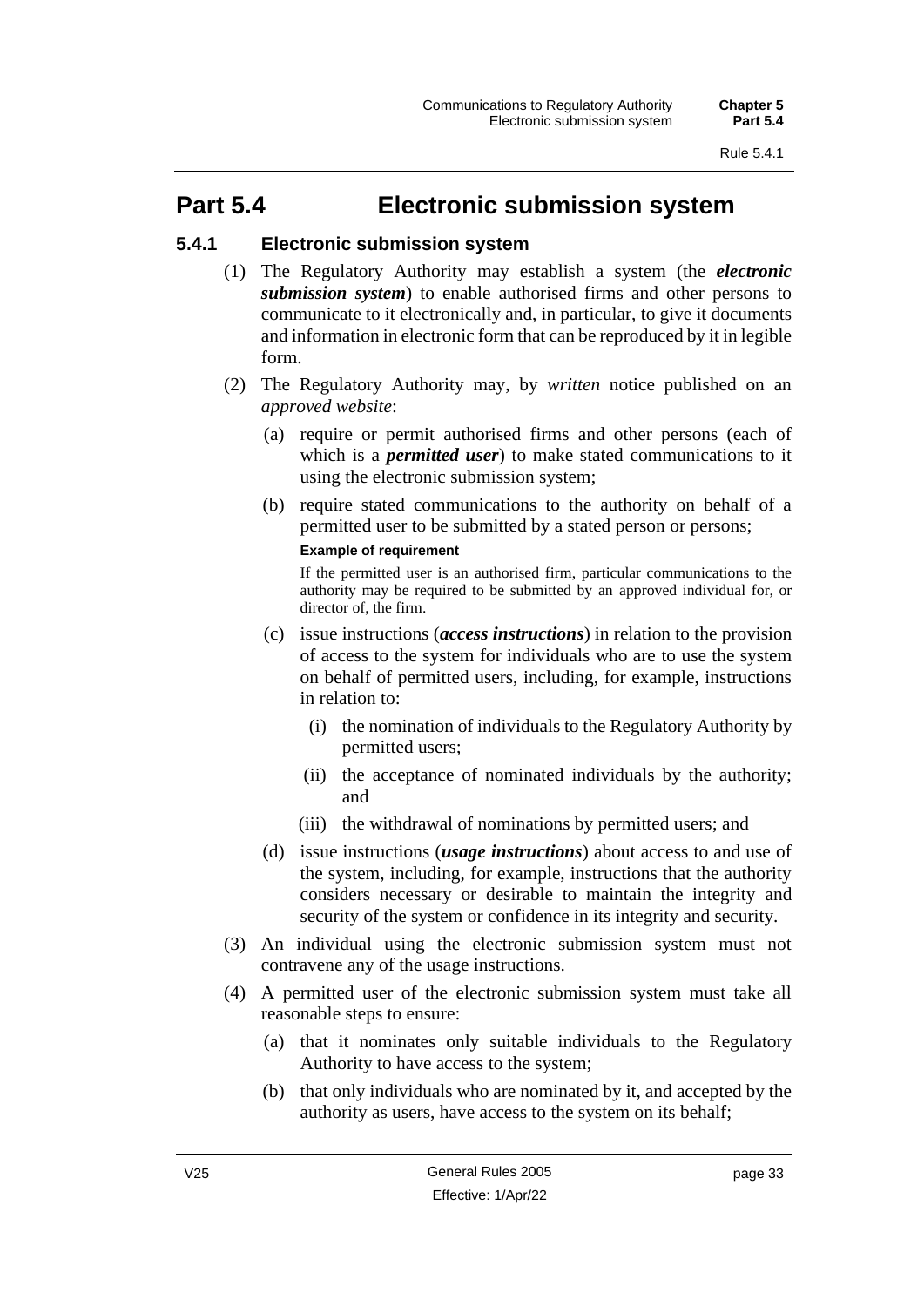- (c) that individuals who have access to the system on its behalf do not contravene the usage instructions or otherwise use the system improperly; and
- (d) that it and its directors, officers, employees, agents and contractors do not do, or fail to do, anything that compromises, or could reasonably compromise, the integrity or security of the system or confidence in its integrity or security.
- (5) An authorised firm that is a permitted user of the electronic submission system must:
	- (a) have adequate and appropriate policies, procedures, systems and controls to ensure that it can comply, and does comply, with subrule (4); and
	- (b) make and keep the records necessary to show how it complied with that subrule.
- (6) A person (other than an authorised firm) who is a permitted user of the electronic submission system must make and keep the records necessary to show how it complied with subrule (4).
- (7) If a communication is made to the Regulatory Authority using access to the electronic submission system provided to a permitted user (including to any individual nominated by the permitted user and accepted by the authority as a user), then, whether or not the communication was made by or on behalf of the permitted user:
	- (a) the permitted user is taken to have made the communication to the authority; and
	- (b) for the purposes of FSR and any *rules*—is taken to have made the communication to the authority in writing and to have signed (and, if necessary, sealed, stamped or otherwise executed) the communication.

*Note* See FSR, article 108 (1) (D) and article 109 (1) (F).

- (8) However, subrule (7) does not apply to the communication if the permitted user satisfies the Regulatory Authority that:
	- (a) the communication was not made by it (or by any person on its behalf or with its approval or permission);
	- (b) it complied fully with subrules (4) and (5);
	- (c) the making of the communication was not caused or contributed to by a contravention of any of the usage instructions by an individual nominated by it for this rule (other than an individual whose nomination had been withdrawn in accordance with the access instructions); and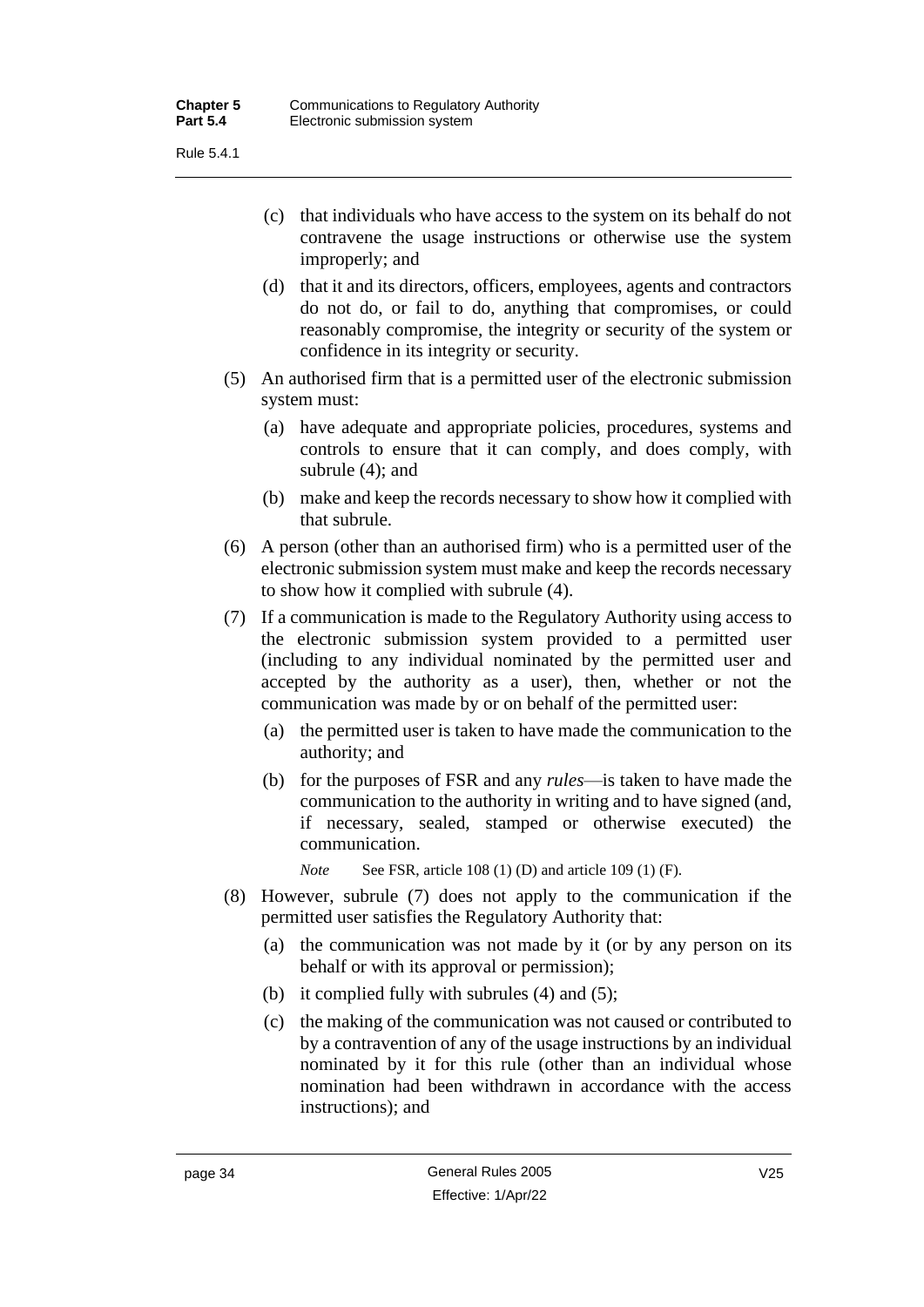(d) it informed the authority that it had not made the communication immediately after becoming aware of it, but within 1 business day. **Examples for rule (8) (d) and rule (10) (c)**

See examples to rule 4.1.3 (1) on meaning of "within 1 business day".

- (9) If a communication is made to the Regulatory Authority using access to the electronic submission system provided to an individual nominated by a permitted user for this rule, then, whether or not the communication was made by or on behalf of the individual:
	- (a) the individual is taken to have made the communication to the authority; and
	- (b) for the purposes of FSR and any *rules*—is taken to have made the communication to the authority in writing and to have signed (and, if necessary, otherwise executed) the communication.
- (10) However, subrule (9) does not apply to the communication if the individual satisfies the Regulatory Authority that:
	- (a) the communication was not made by the individual (or by any person on the individual's behalf or with the individual's approval or permission);
	- (b) the making of the communication was not caused or contributed to by a contravention by the individual of any of the usage instructions; and
	- (c) the individual informed the permitted user and the authority that the individual had not made the communication immediately after becoming aware of it, but within 1 business day.
- (11) A communication made to the Regulatory Authority using the electronic submission system is taken to have been made to the authority at the time it is received by the authority, but subject to rule 5.1.4 (Time documents are taken to have been given to Regulatory Authority).
- (12) This rule is additional to, and does not limit, rule 5.1.3 (Giving documents to Regulatory Authority—general requirements), any other provision of these rules or any other *rules* (including CTRL).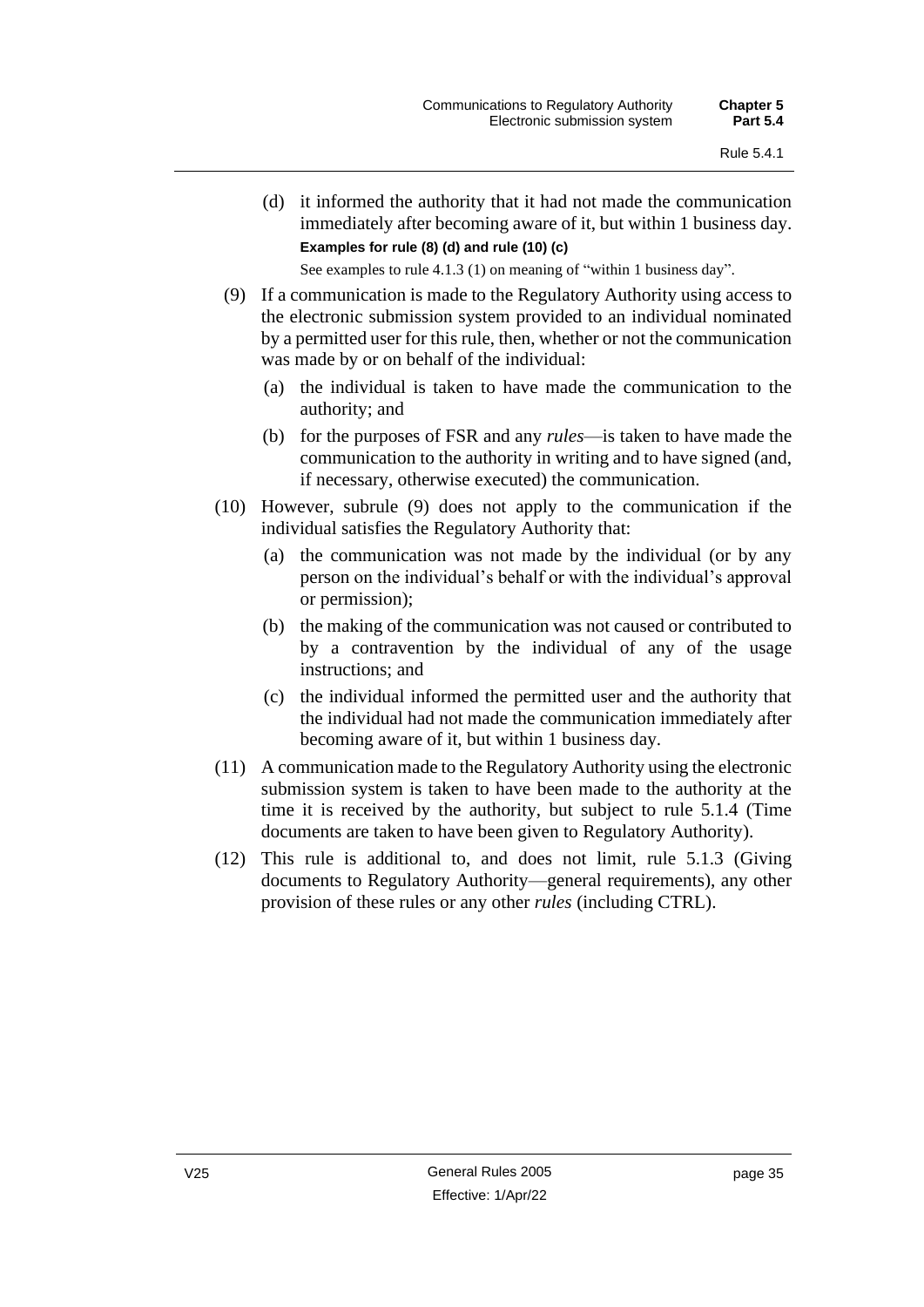Rule 5A.1.1

# **Chapter 5A Giving of written notices by Regulatory Authority**

## **Part 5A.1 Application**

#### **5A.1.1 Application of Chapter 5A**

- (1) This Chapter sets out how the Regulatory Authority may give a person any written notice that FSR require the authority to give the person.
	- *Note* In FSR, *writing* includes any form of representing or producing words in legible form—see FSR, article 109 (1) (F).
- (2) Nothing in this Chapter applies in relation to the publication of a statement required or permitted by FSR.
	- *Note* The Regulatory Authority is required or permitted to publish statements by FSR, articles 15, 16, 17, 18, 58, 59 and 79.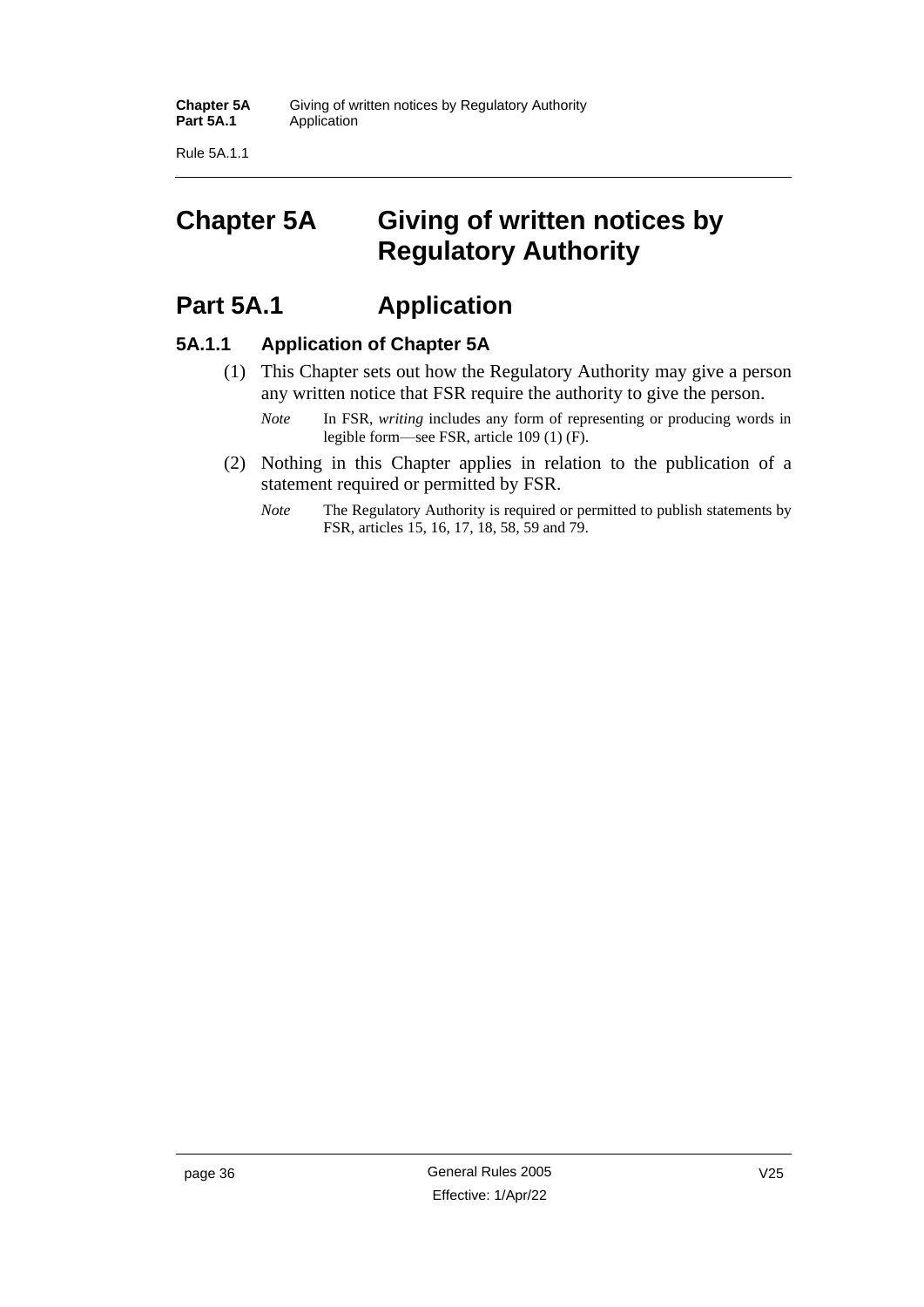# **Part 5A.2 Rules about giving written notices**

#### **5A.2.1 How written notices may be given**

- (1) Where the Regulatory Authority is required to give a person a written notice, the authority may do so by any means that the authority reasonably believes will bring the notice to the person's attention.
- (2) In particular, and without limiting subrule (1), the authority may give a person a written notice:
	- (a) personally;
	- (b) electronically; or
	- (c) by post.

### **5A.2.2 Giving written notices personally**

- (1) A written notice is given to a person (the *intended recipient*) personally if:
	- (a) where the intended recipient is an individual—it is given to him or her directly;
	- (b) where the intended recipient is not an individual—it is given to an individual who is a member, or an employee or representative, of the intended recipient;
	- (c) it is given to another person (for example, a solicitor) who the intended recipient has nominated to receive the notice; or
	- (d) it is left at the intended recipient's principal place of business or place of residence last notified to the authority.
- (2) If a written notice is left at the intended recipient's principal place of business or place of residence, it is given to the intended recipient personally for this rule if:
	- (a) it is given to a person at the place who is:
		- (i) apparently 16 years old or older;
		- (ii) apparently employed at the place or resident at the place, as the case requires; and
		- (iii) apparently capable of ensuring that the intended recipient receives it; or
	- (b) it is otherwise left at the place in such a way that it can reasonably be expected to come to the intended recipient's attention.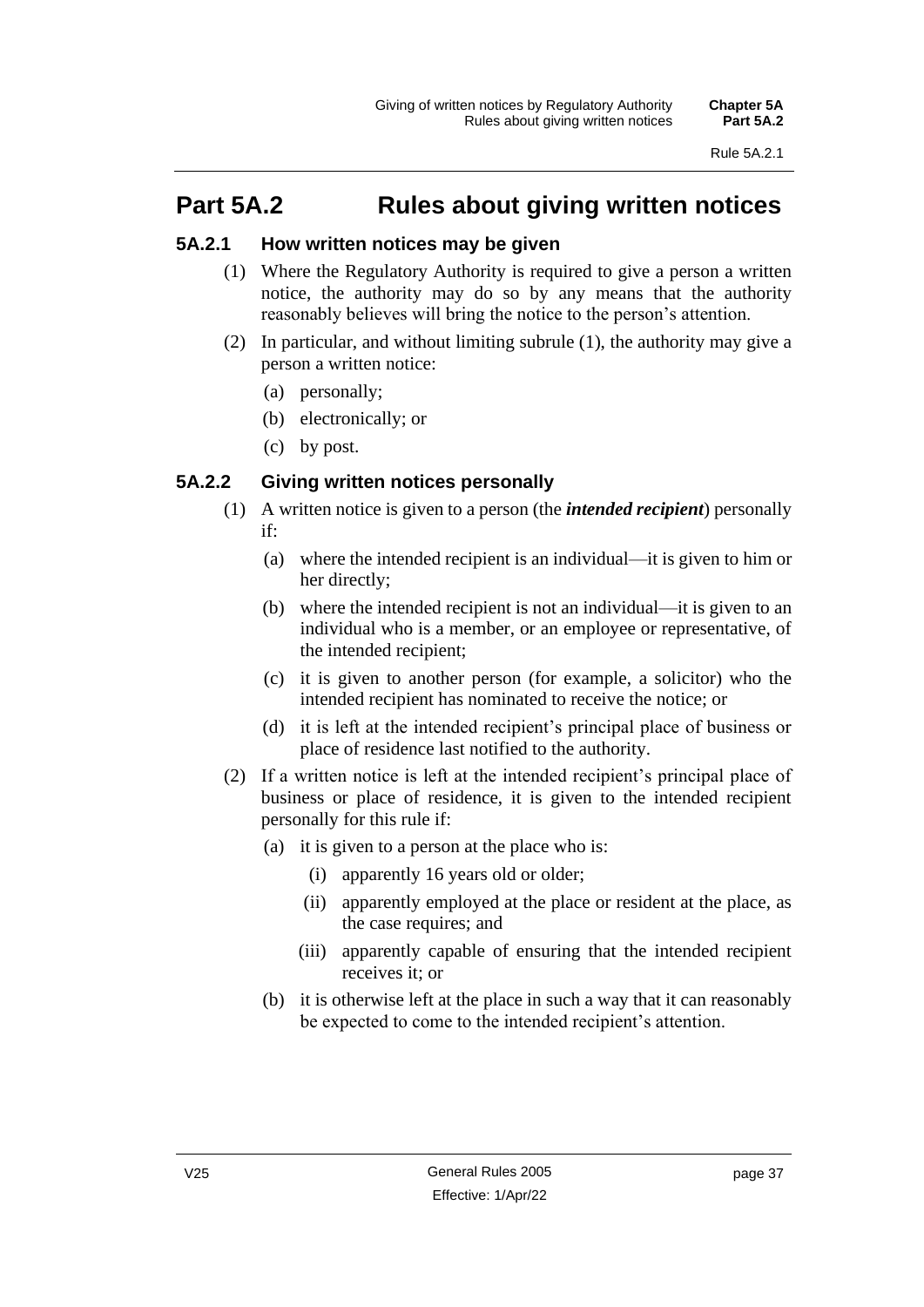Rule 5A.2.3

#### **5A.2.3 Giving written notices electronically**

- (1) A written notice is given to a person (the *intended recipient*) *electronically* if the notice is sent electronically to:
	- (a) the intended recipient's fax number or email address notified to the Regulatory Authority; or
	- (b) if there is no such fax number or email address—any other electronic address at which the authority reasonably believes that the notice will come to the intended recipient's attention.
- (2) For subrule (1), a written notice is *sent electronically* if the notice:
	- (a) is incorporated in or attached to an email message;
	- (b) is sent by fax; or
	- (c) is placed on a website where the intended recipient:
		- (i) is able to have access to it; and
		- (ii) is likely to become aware of it.
- (3) In this rule:

#### *electronic address* means:

- (a) a fax number;
- (b) an email address; or
- (c) a person's user identity on an electronic communication facility (for example, a social networking website).

#### **5A.2.4 Giving written notices by post**

- (1) A written notice is given to a person *by post* if the notice is properly prepaid, posted and addressed to:
	- (a) the person's post office box notified to the Regulatory Authority; or
	- (b) if there is no such post office box—to any other post office box, or any other address, at which the authority reasonably believes that the notice will reach the person.

#### **5A.2.5 When written notice is taken to have been given**

- (1) If a written notice is given to a person electronically during working hours, the person is taken to have been given the notice on the day on which the notice was sent.
- (2) If a written notice is given to a person electronically outside working hours, the person is taken to have been given the notice at 8 am on the next business day after it was sent.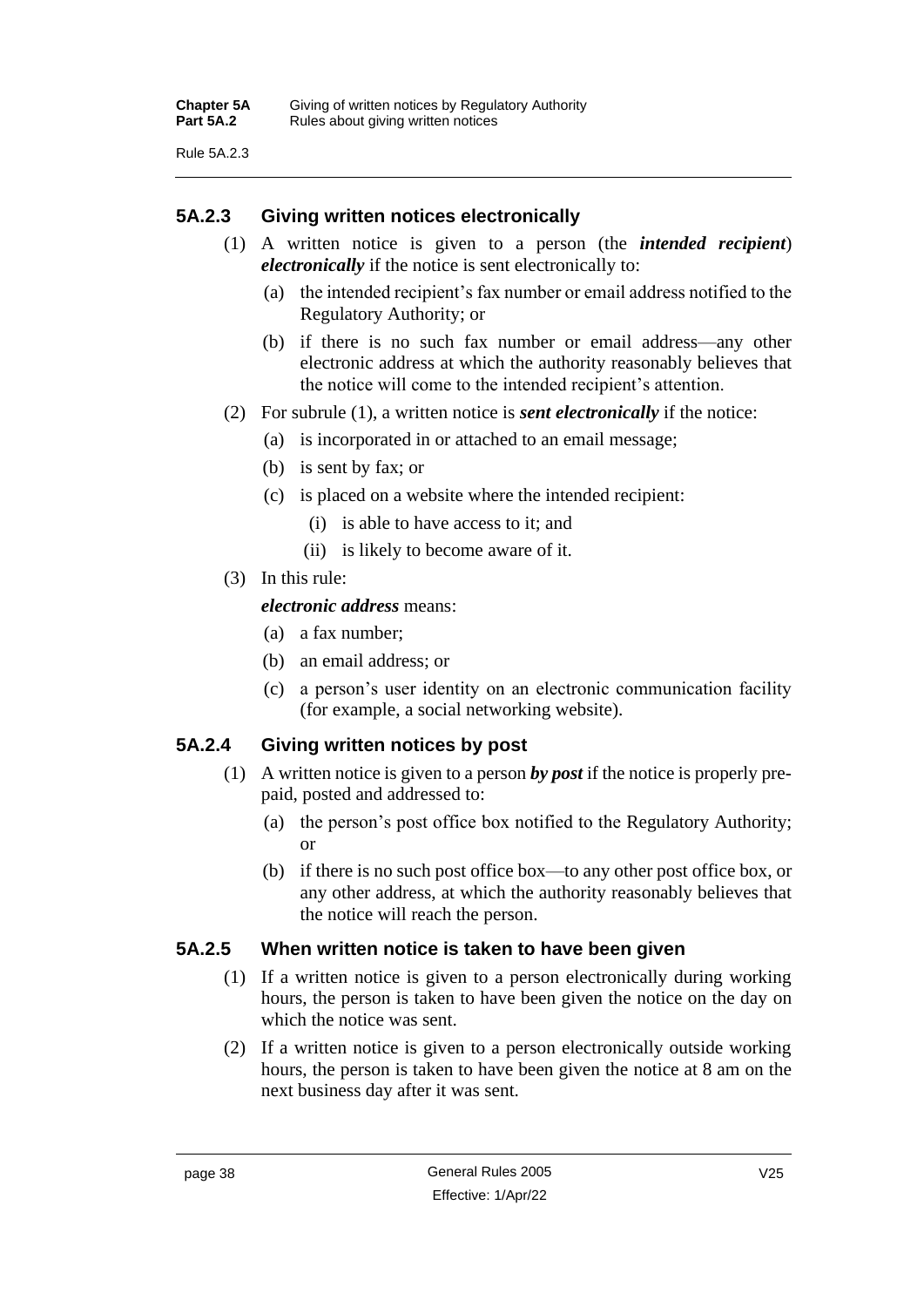- (3) If a written notice is given by post to a person who is normally resident in the State, the person is taken to have been given the notice on the 3rd working day after the notice is posted.
- (4) If a written notice is given by post to a person who is not normally resident in the State, the person is taken to have been given the notice on the 5th business day after the notice is posted.
- (5) In this rule:

#### *business day*:

- (a) in a place that is in the State, has the meaning given by INAP; and
- (b) in a place that is not in the State, means a day on which banks are open for business.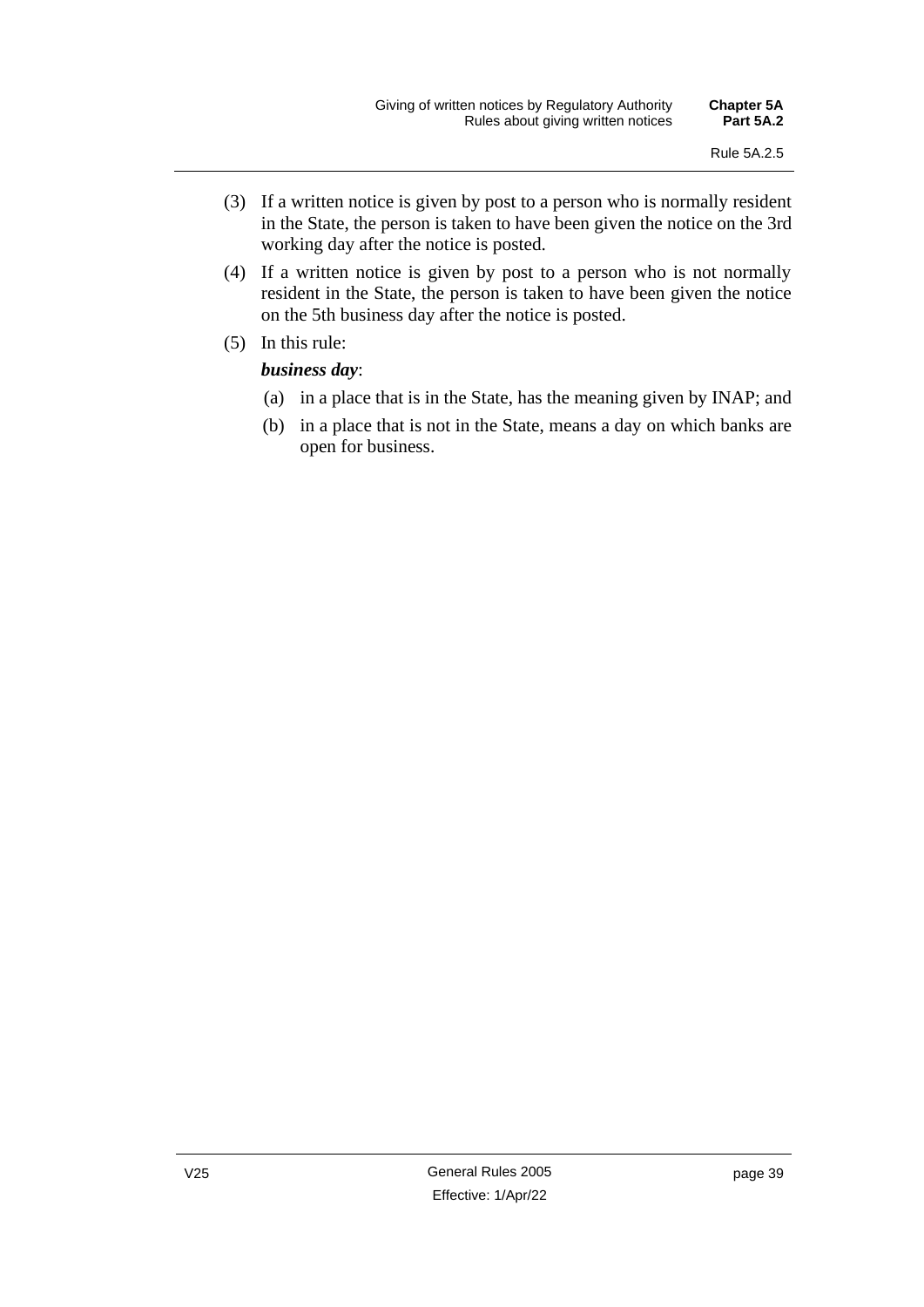Rule 6.1.1

# **Chapter 6 Recordkeeping**

## **Part 6.1 General recordkeeping requirement**

#### **6.1.1 Records that must be kept—general requirement**

An authorised firm must maintain appropriate records of:

- (a) matters and dealings, including accounting records;
- (b) policies and procedures; and
- (c) other documentation;

which are required under *regulations* or *rules* applicable in the QFC.

*Note* FSR, article 107 (2) provides that "all internal procedures, records or other documentation created or maintained by authorised firms or approved individuals as the Regulatory Authority shall determine shall be in English.".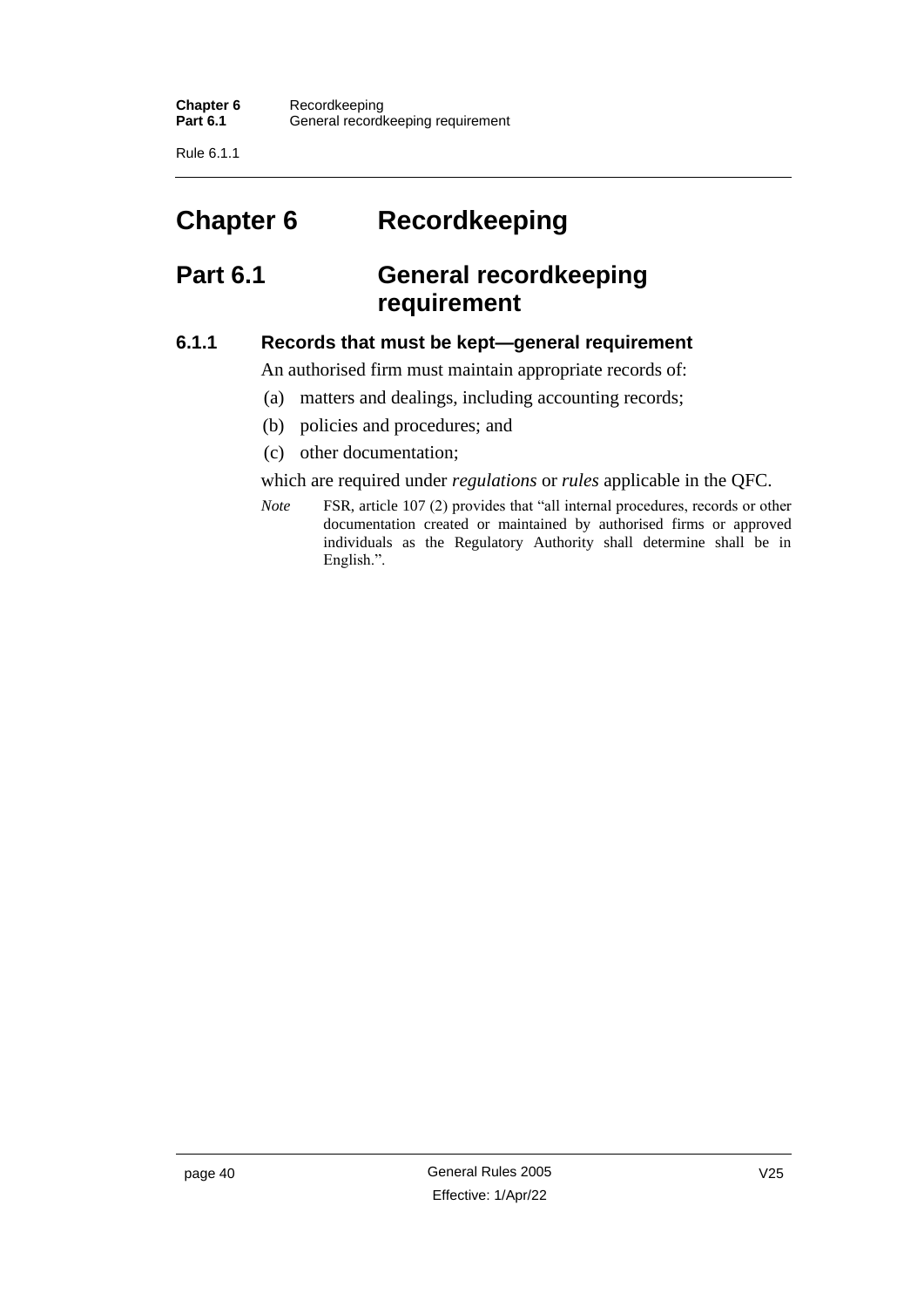## **Part 6.2 Maintenance of records**

### **6.2.1A Application of Part 6.2**

To remove any doubt, this Part applies to records that an authorised firm is required to keep (however described) under any *regulations* or *rules*.

#### **6.2.1 Reproduction of records on paper**

An authorised firm must ensure records, however stored, are capable of reproduction on paper within a reasonable period not exceeding 3 days.

#### **6.2.2 How records must be kept**

In keeping records, an authorised firm must have regard to any requirements for preservation, confidentiality, security and the frequency and ease of access required to records.

### **6.2.3 General requirement for records to be kept in English**

Subject to rule 6.2.4, an authorised firm must ensure records are maintained in the English language.

### **6.2.4 Keeping records in other languages**

Where records relate to an authorised firm's activities not related to regulated activities in or from the QFC, the authorised firm may maintain those records in another language. If those records are requested by the Regulatory Authority they must be reproduced in English within a reasonable period not exceeding 7 days.

### **6.2.5 Certified copies for original records**

- (1) If original documents cannot be maintained, copies may be kept, provided they are duly certified copies of the original documents.
- (2) A document in subrule (1) must be certified by:
	- (a) in the case of a document created or issued by the authorised firm itself, a director or secretary of the authorised firm;
	- (b) in the case of a document issued by a public body responsible for the maintenance of the original document, a person properly authorised by that public body; or
	- (c) in any other case, a person duly authorised to certify official documents in the jurisdiction in which the copy is being certified.

#### **6.2.6 How long records and documents must be kept—general requirement**

Unless otherwise stated in a specific provision, records and documents must be maintained by the authorised firm for at least 6 years.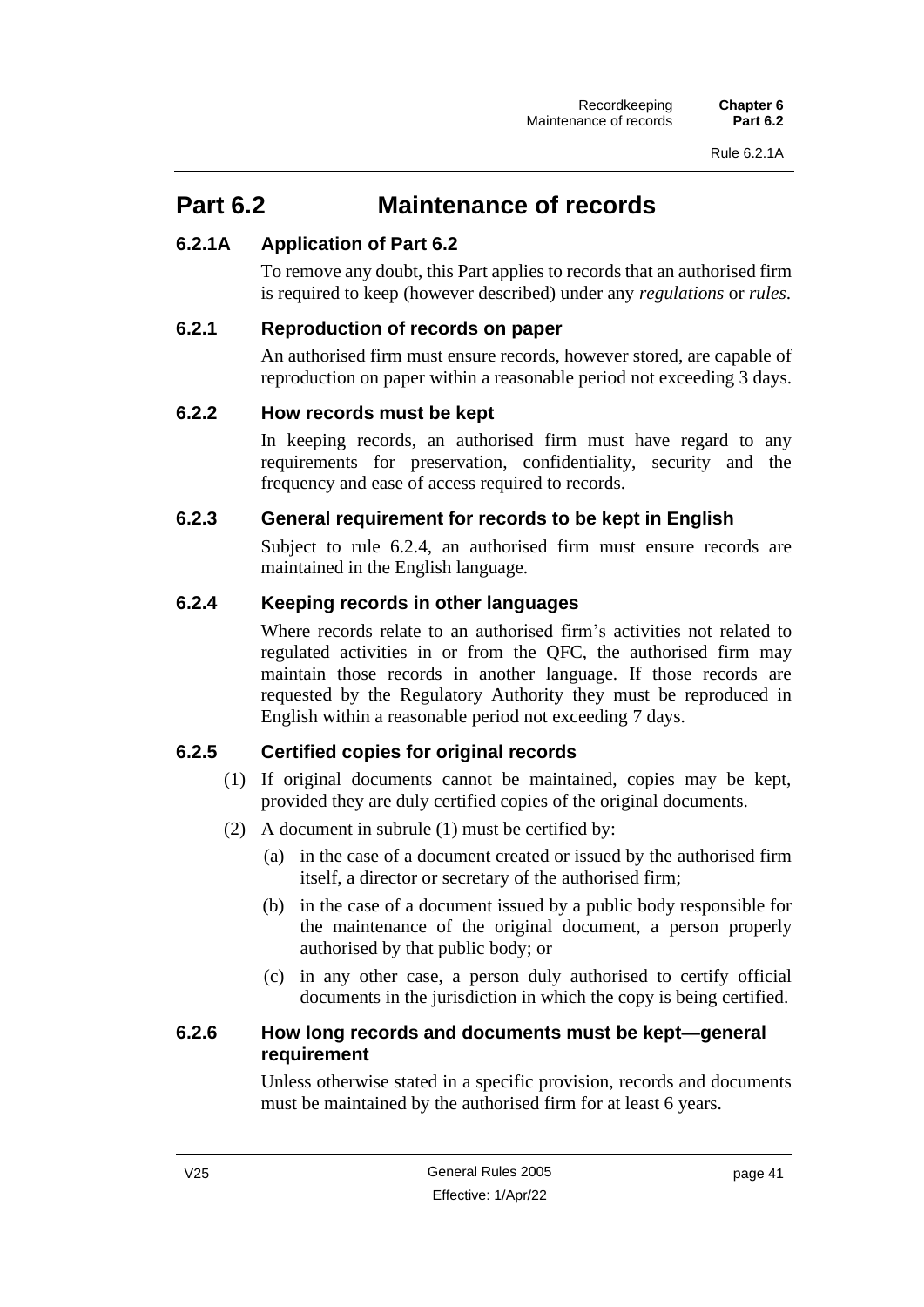#### **6.2.7 Records of firms formerly authorised**

- (1) This rule applies to an authorised firm:
	- (a) that has applied for its authorisation to be withdrawn in relation to all regulated activities; or
	- (b) that has been given notice under FSR, article 31 (2) (C), that the Regulatory Authority has withdrawn the firm's authorisation, or varied it to remove all regulated activities.
- (2) Before the authorisation ceases to be in effect, the firm must make arrangements satisfactory to the Regulatory Authority:
	- (a) for the storage and safe-keeping, for at least 6 years after the authorisation ceases to be in effect, of the firm's records in relation to its regulated activities; and
	- (b) providing for those records to be produced to the authority within a reasonable period, at the authority's request, during the 6-year period.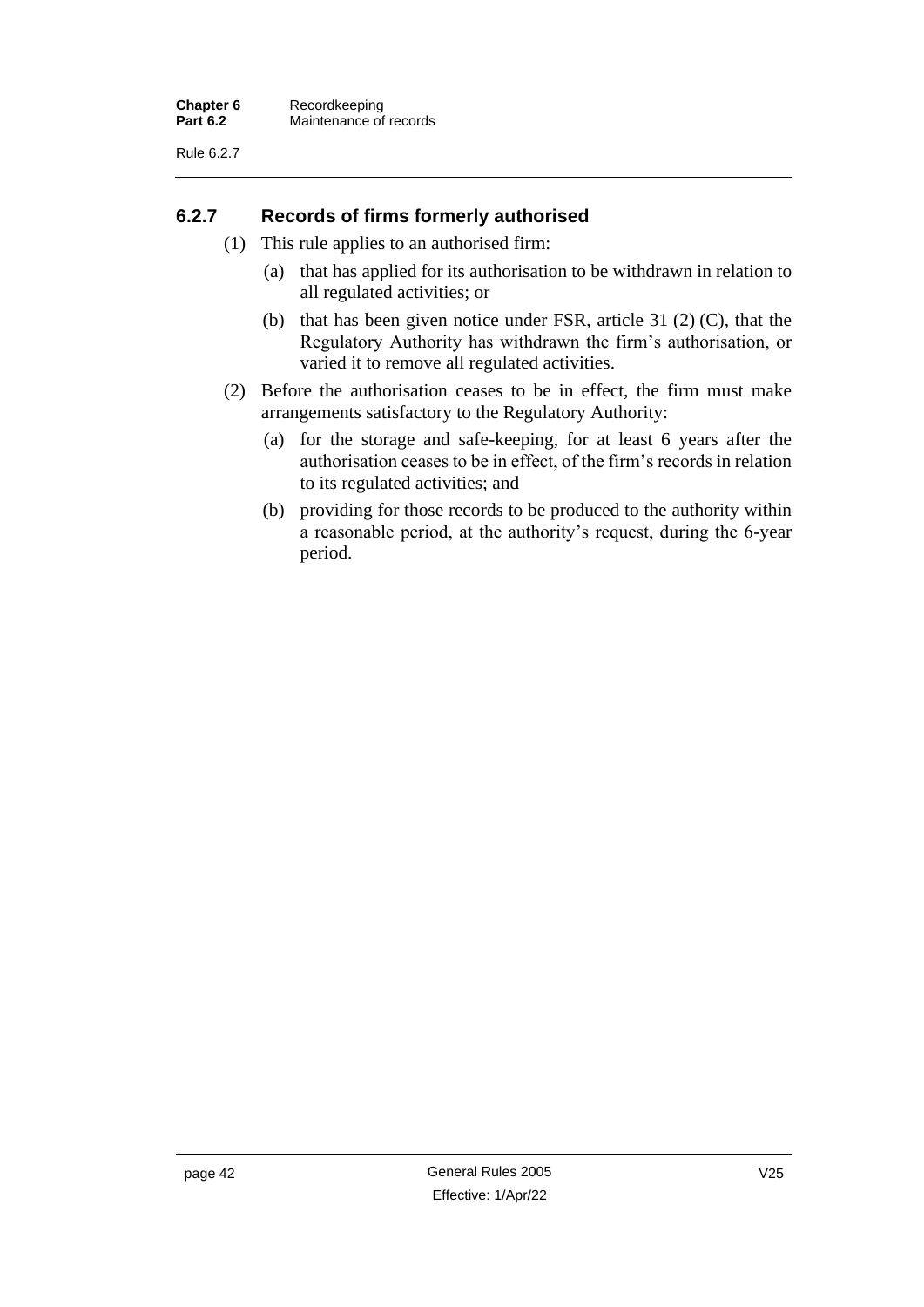# **Chapter 7 Waivers and modifications**

**7.1.1 Application for waiver or modification of provisions of rules**

An application under FSR, article 16 (Waiver or modifications of Rules) must include:

- (a) the applicant's name and QFC number;
- (b) the provisions of the *rules* to which the application relates;
- (c) a clear explanation of the waiver or modification sought and why it is sought;
- (d) details of any requirements for the waiver or modification sought and the reasons for them;

#### **Example of requirements**

the waiver or modification is required for a particular, stated period

- (e) any reasons why the applicant requests that the waiver or modification notice should not be published or should be published without disclosing the applicant's identity or the confidential or proprietary nature of stated information; and
- (f) all relevant facts to support the application.
- *Note 1* An application may be made by "a person in the QFC" for example an authorised firm.
- *Note 2* For the matters about which the Regulatory Authority must be satisfied before giving a waiver or modification notice, see FSR, article 16 (2).
- *Note 3* For the publication, revocation and variation of waiver and modification notices, see FSR, article 16 (4) to (6).

#### **Guidance**

- 1 An applicant for a waiver or modification may withdraw the application at any time up to when the application is decided. The applicant should give reasons for the withdrawal of the application.
- 2 If a provision of the *rules* is modified in its application to a person, contravention by the person of the provision as modified may be a contravention of a Relevant Requirement under FSR (see article 84).
- 3 If a waiver or modification notice is given to a person subject to a condition, contravention of the condition may also be a contravention of a relevant requirement under FSR.

#### **7.1.2 Notice of material change in circumstances—applicant for waiver etc**

If an applicant for a waiver or modification notice under FSR becomes aware of any material change in circumstances that may affect the Regulatory Authority's decision on the application, the applicant must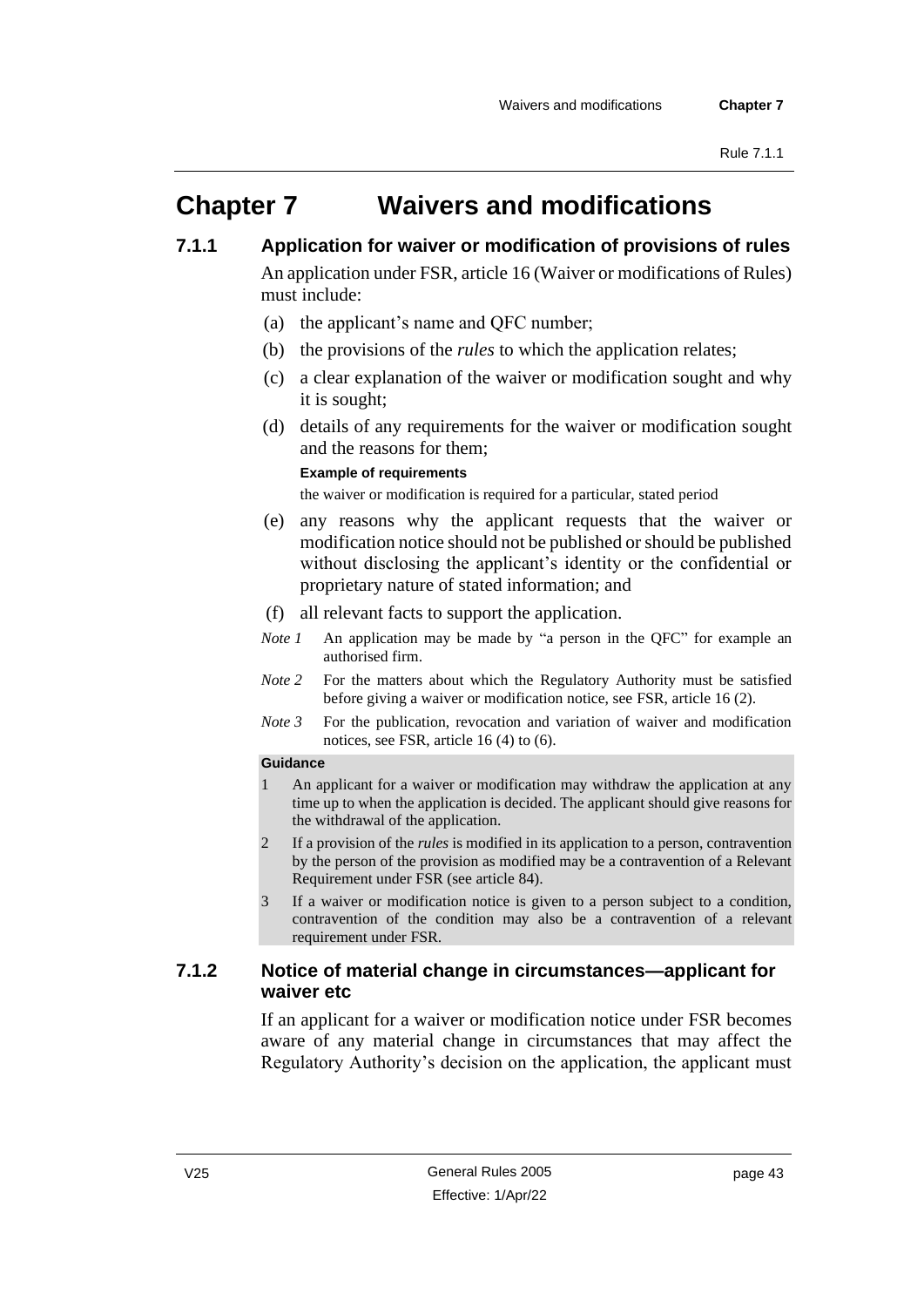Rule 7.1.3

tell the authority about the change immediately, but within 1 business day.

**Examples**

See examples to rule 4.1.3 (1) on the meaning of "within 1 business day".

#### **7.1.3 Notice of material change in circumstances—person with waiver etc**

If a waiver or modification under FSR applies to a person and the person becomes aware of any material change in circumstances that may affect the continuing relevance of the waiver or modification, the person must tell the Regulatory Authority about the change immediately but within 1 business day.

#### **Examples**

See examples to rule 4.1.3 (1) on the meaning of "within 1 business day".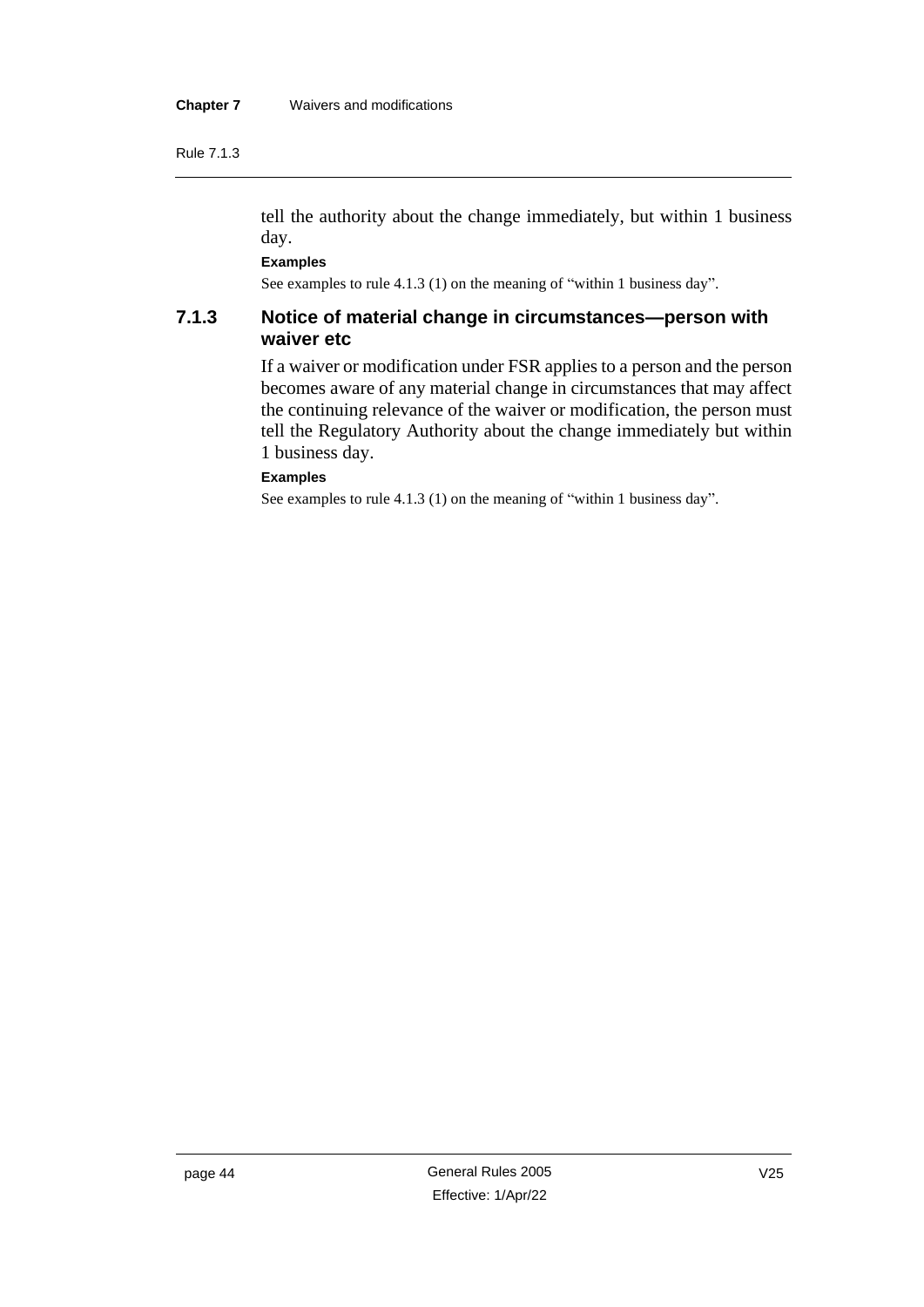# **Chapter 8 Controllers and close links**

### **Part 8.1 General provisions**

### **8.1.1 Introduction**

This Chapter is about:

- (a) the controllers of applicants for authorisation and authorised firms, and the entities with which such applicants and firms have close links;
- (b) the obligations and procedures relating to first becoming such a controller, and to increasing, decreasing and ceasing control; and
- (c) the systems and controls that a firm must have, and the reports it must make, relating to its controllers and the entities with which it has close links.
- *Note* Under rule 2.3.1, the connection of an applicant or authorised firm with its controllers, and the persons with which an applicant or firm has close links, are matters to be considered in determining an applicant's or firm's fitness and propriety.

#### **8.1.2 Application of Part 8.1**

This Part applies to all authorised firms.

#### **8.1.3 Meaning of** *controller***,** *types of control* **and** *first becomes a controller*

- (1) *Controller*, of an authorised firm, is a person who (whether alone or together with 1 or more associates) has acquired control over the firm through any of the following *types of control* described in FSR, article 37 (1):
	- (a) holding 10% or more of the shares in the firm;
	- (b) being entitled to exercise, or control the exercise of, 10% or more of the voting power in the firm;
	- (c) holding 10% or more of the shares in a parent entity of the firm;
	- (d) being entitled to exercise, or control the exercise of, 10% or more of the voting power in a parent entity of the firm;
	- (e) being able to exercise significant influence over the management of the firm or a parent entity of the firm because of the person's shareholding or voting power, or by contractual or other arrangements;

**Guidance**

Other arrangements include trusts, agreements, understandings and practices, whether or not having legal or equitable force and whether or not based on legal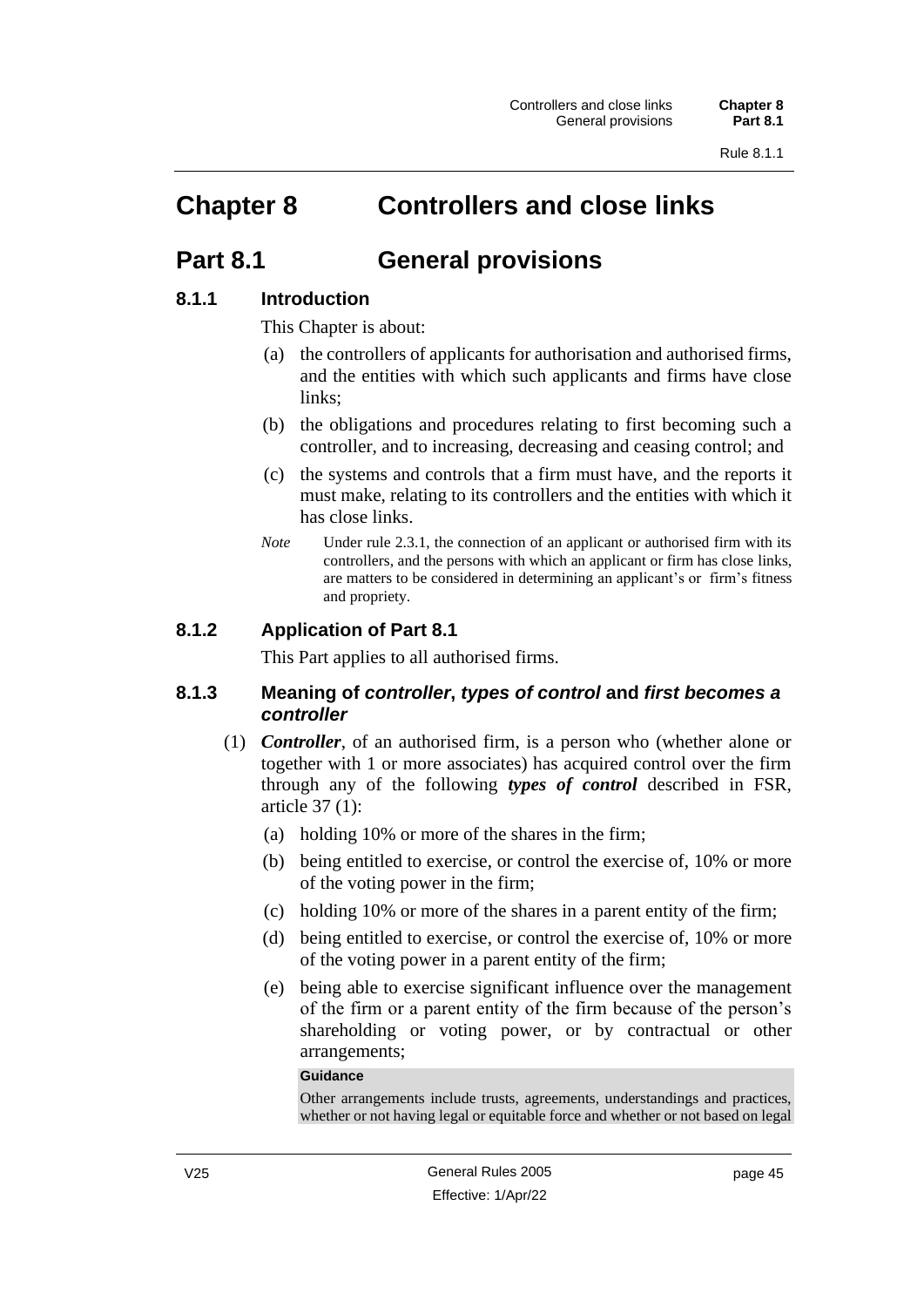Rule 8.1.4

or equitable rights. These arrangements could comprise a number of arrangements that would not individually enable the person to exercise a type of control over the authorised firm but would do so if they were taken together.

- (f) being able to exercise, or control the exercise of, 10% or more of the voting power in the firm because of the person's shareholding or voting power in a third party that holds 10% or more of the shares of the firm;
- (g) being able to exercise significant influence over the management of the firm because of the person's shareholding or voting power in a third party that holds 10% or more of the shares of the firm.
- (2) In determining whether a person is a controller of an authorised firm, any shares, voting power or rights to acquire shares or voting power that the person holds in the firm (whether alone or together with 1 or more associates) must be disregarded if:
	- (a) the shares are held for the sole purpose of clearing and settling within a short settlement cycle;
	- (b) the shares are held as custodian or nominee and the voting power attached to the shares is exercised only in accordance with written instructions given to the person; or
	- (c) the person is an authorised firm and it:
		- (i) acquires shares as a result of an underwriting of a share issue or a placement of shares on a firm commitment basis;
		- (ii) does not exercise the voting power attached to the shares or otherwise intervene in the management of the issuer; and
		- (iii) retains the shares for less than 1 year.
- (3) A person *first becomes a controller*:
	- (a) when the person becomes a controller of the firm for the first time; or
	- (b) if the person is not a controller of the firm but had previously been such a controller—when the person again becomes a controller of the firm.

### **8.1.4 Meaning of** *increases control*

- (1) A controller *increases control* over an authorised firm if:
	- (a) the controller (whether alone or together with 1 or more associates) acquires a different type of control over the firm;
	- (b) the controller becomes a parent entity of the firm;
	- (c) the percentage of shares held by the controller (whether alone or together with 1 or more associates) in the firm or in a parent entity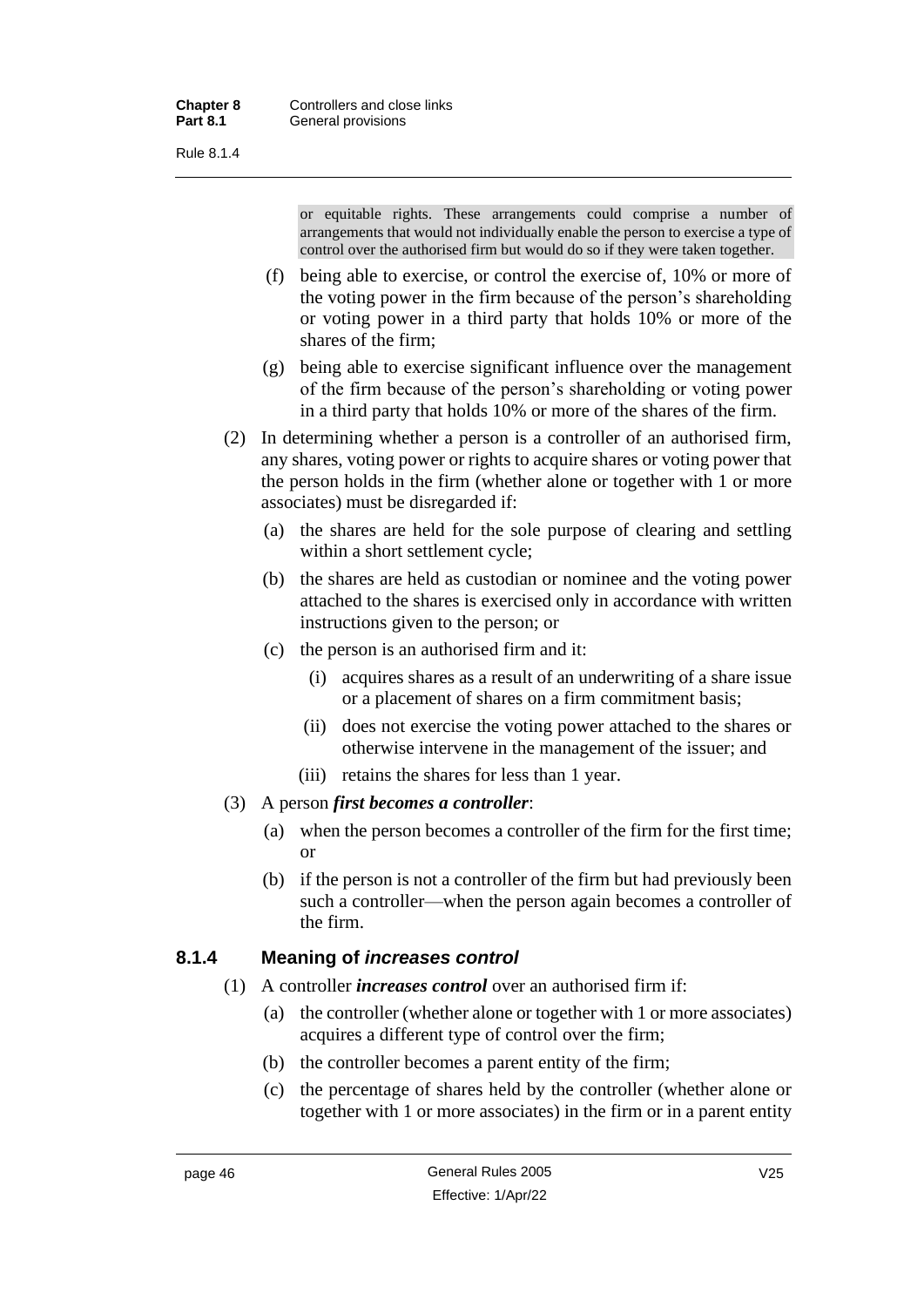of the firm increases from, or below, a level mentioned in subrule (2) to above that level; or

- (d) the percentage of voting power that the controller (whether alone or together with 1 or more associates) is entitled to exercise, or control the exercise of, in the firm or in a parent entity of the firm increases from, or below, a level mentioned in subrule (2) to above that level.
- (2) The levels for increased control are 24%, 49% and 74%.

### **8.1.5 Meaning of** *decreases control*

- (1) A controller *decreases control* over an authorised firm if:
	- (a) the controller (whether alone or together with 1 or more associates) loses a type of control over the firm;
	- (b) the controller ceases to be a parent entity of the firm;
	- (c) the percentage of shares held by the controller (whether alone or together with 1 or more associates) in the firm or in a parent entity of the firm decreases from above a level mentioned in subrule (2) to, or below, that level; or
	- (d) the percentage of voting power that the controller (whether alone or together with 1 or more associates) is entitled to exercise, or control the exercise of, in the firm or in a parent entity of the firm decreases from above a level mentioned in subrule (2) to, or below, that level.
- (2) The levels for decreased control are 74%, 49% and 24%.

### **8.1.6 Meaning of** *voting power* **and** *control*

- (1) *Voting power* of a person in an authorised firm or a parent entity of the firm means the total rights of the person to vote, or take part in any decision-making, about any of the following:
	- (a) the distribution of capital or profits of the firm to its shareholders;
	- (b) the articles of association, partnership agreement or similar document constituting the firm or governing its activities;
	- (c) any variation of the share capital of the firm;
	- (d) any appointment of a director (however called) of the firm;
	- (e) the overall policy of the firm.
- (2) A person's voting power includes:
	- (a) voting power held by a third party with whom the person has concluded an agreement that obliges the person and the third party to adopt, by concerted exercise of the voting power they hold, a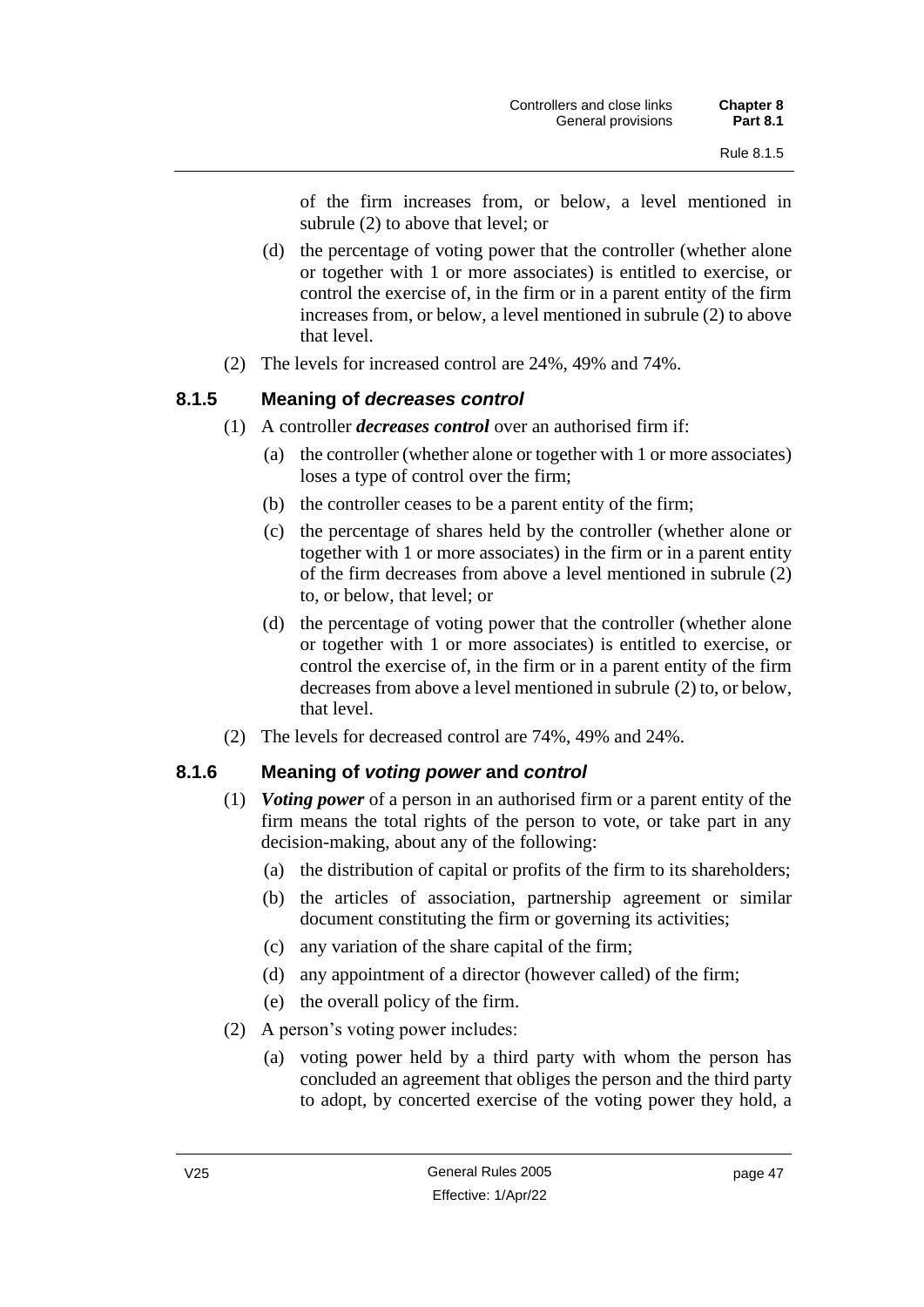Rule 8.1.6

lasting common policy towards the management of the firm or parent entity;

- (b) voting power held by a third party under an agreement concluded with the person providing for the temporary transfer, for consideration, of the voting power;
- (c) voting power attaching to shares that are lodged as collateral with the person, if the person controls the voting power and declares an intention to exercise it;
- (d) voting power attaching to shares in which the person has a life interest;
- (e) voting power that is held, or may be exercised in any of the ways described in paragraphs (a) to (d), by a subsidiary of the person;
- (f) voting power attaching to shares deposited with the person that the person has discretion to exercise in the absence of specific instructions from the shareholders;
- (g) voting power held in the name of a third party on behalf of the person; and
- (h) voting power that the person may exercise as a proxy where the person has discretion about the exercise of the voting power in the absence of specific instructions from the shareholders.
- (3) *Control* (of the exercise of voting power) includes direct and indirect control, and control that is exercisable as a result, or by means, of arrangements or practices:
	- (a) whether or not having legal or equitable force; and
	- (b) whether or not based on legal or equitable rights.
- (4) If the percentage of total rights to vote or participate in decision-making differs as between different types of voting or decision-making, the highest of those percentages applies for the purposes of this rule.
- (5) If a firm or parent entity:
	- (a) is limited both by shares and by guarantee; or
	- (b) does not have a share capital;

this rule has effect as if the members or policy holders of the firm or parent entity were shareholders.

*Note* FSR, article 37 (3) (B) states that *voting power*, in relation to an authorised firm or relevant parent entity which does not have general meetings at which matters are decided by the exercise of voting rights, means the right under the constitution of the authorised firm or relevant parent entity to direct the overall policy of the authorised firm or relevant parent entity or alter the terms of its constitution.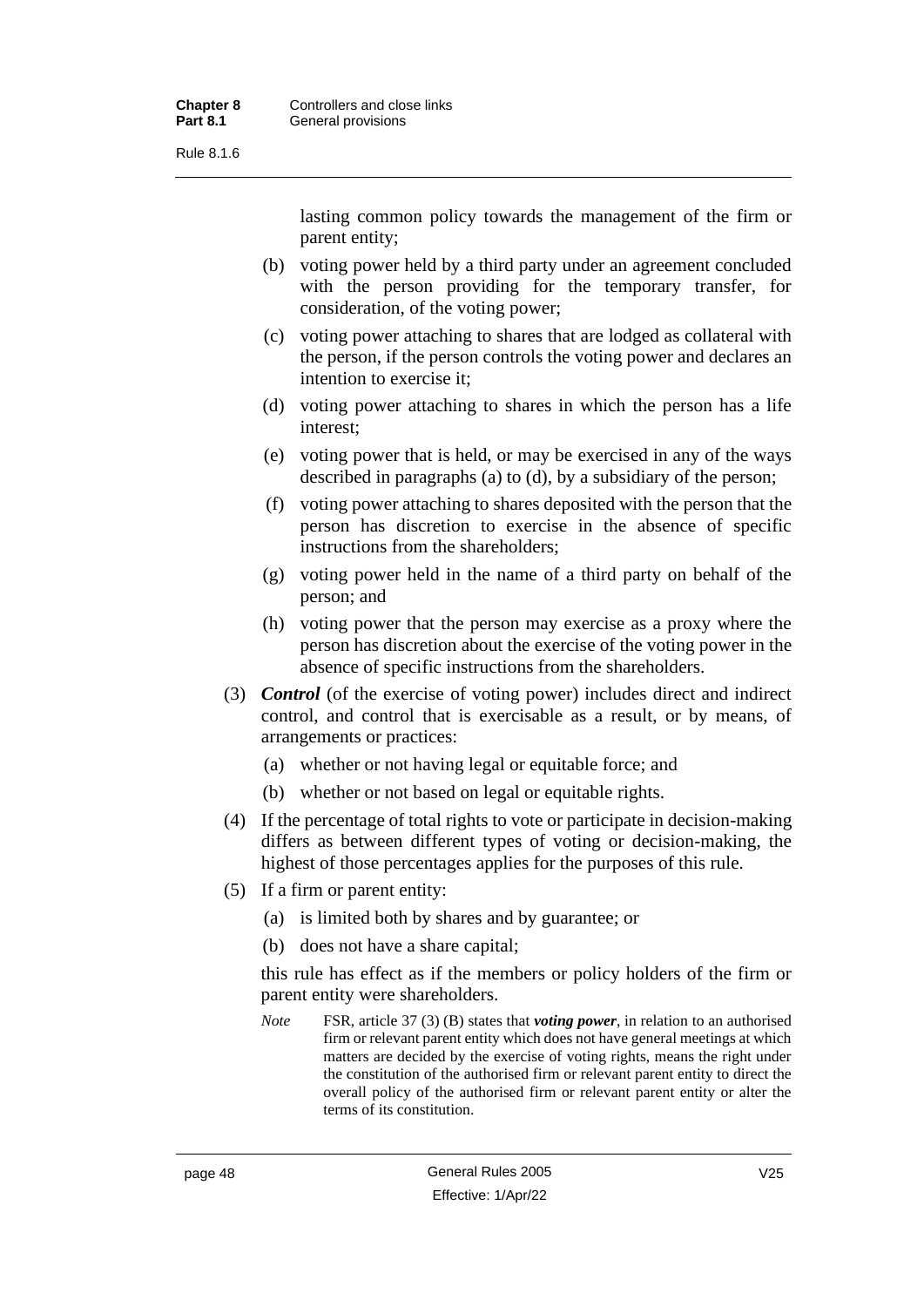## **Part 8.2 Seeking approval to change control—QFC entities**

#### **8.2.1 Application of Part 8.2**

This Part applies to an authorised firm that is a QFC entity.

#### **8.2.2 Approval to change control—QFC entities (FSR, articles 35 and 38)**

A person must not first become a controller or increase or decrease control over an authorised firm without the Regulatory Authority's approval.

#### **8.2.3 Controller notice seeking approval to change control—QFC entities**

- (1) An authorised firm must give a controller notice in the approved form to the Regulatory Authority before a person becomes a controller of the firm or increases or decreases control over the firm. The controller notice serves as an application for the approval required under rule 8.2.2.
- (2) If the firm does not know of the matter or does not have sufficient information to give the controller notice, the notice must be given by the person proposing to first become a controller or increase or decrease control.
- (3) If the firm has reasonable grounds to suspect that any of the matters mentioned in subrule (1) exists, the firm must make appropriate inquiries to satisfy itself about the matter and decide whether it should give a controller notice.
	- *Note* Under FSR, article 36 (3), an authorised firm that does not have sufficient information to enable it to give the controller notice must notify the person proposing to acquire or change control about the person's obligation to give the controller notice to the authority.
- (4) A controller notice must be given:
	- (a) at least 30 days before the person first becomes a controller or increases or decreases control; or
	- (b) if it is not practicable to give the notice in accordance with paragraph (a)—immediately after the firm or person required to give the notice becomes aware of the matter.
- (5) A controller notice may be withdrawn at any time before the authority decides on the application for approval.
- (6) If, at any time before the authority makes its decision, the firm or person making the proposal becomes aware of a change that is reasonably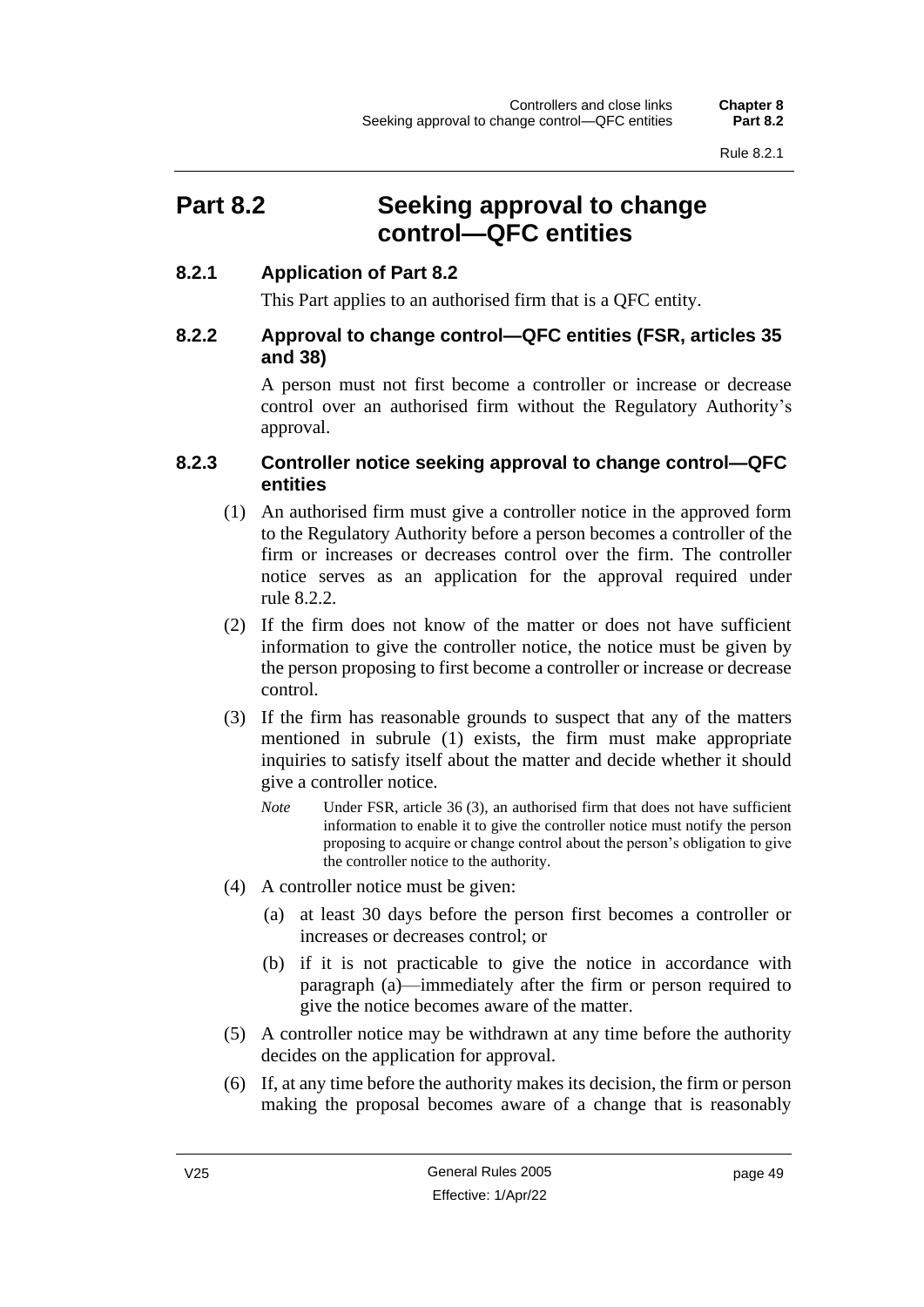Rule 8.2.4

likely to be material to the Regulatory Authority's decision, the firm or person must notify the authority about the change without delay.

#### **8.2.4 Additional requirement—letter of comfort**

- (1) A controller notice must be accompanied by a letter of comfort if the notice is seeking approval to increase existing control:
	- (a) from a level of 10% to 48.99% to a level of 49% or more; or
	- (b) from a level of 10% to 73.99% to a level of 74% or more.
	- *Note* By giving a letter of comfort when a controller crosses the thresholds at 49% and 74%, the controller signifies its continuing willingness and commitment to support the firm in case of unforeseen contingencies that may affect the firm's ability to maintain adequate capital and liquidity levels in order to meet its obligations and regulatory requirements.
- (2) The Regulatory Authority may require a letter of comfort to accompany a controller notice seeking approval to increase control from a level of 10% to 23.99% to a level up to 48.99%.
- (3) A letter of comfort must be in a form acceptable to the authority and must state that the person:
	- (a) has adequate financial resources to fulfil its commitments under the letter;
	- (b) will support the firm:
		- (i) to conduct its business under the applicable laws, regulations and rules; and
		- (ii) to enable it at all times to meet its obligations in accordance with standards of prudence generally accepted for the firm's business; and
	- (c) will notify the authority immediately of any significant change in its relationship with the firm.

#### **Guidance**

The Regulatory Authority expects the following to be part of the letter in addition to the matters in rule 8.2.4 (3):

- acknowledgment of its purpose
- clear statement of the relationship between the firm and the controller, and the type and level of control to which the letter relates
- the nature and extent of the commitments to support the firm.
- (4) A letter of comfort given by a person ceases to have effect if:
	- (a) the person's level of control subsequently decreases to 49% or less; and
	- (b) on application by the person, the Regulatory Authority is satisfied (after considering the person's financial capability, capital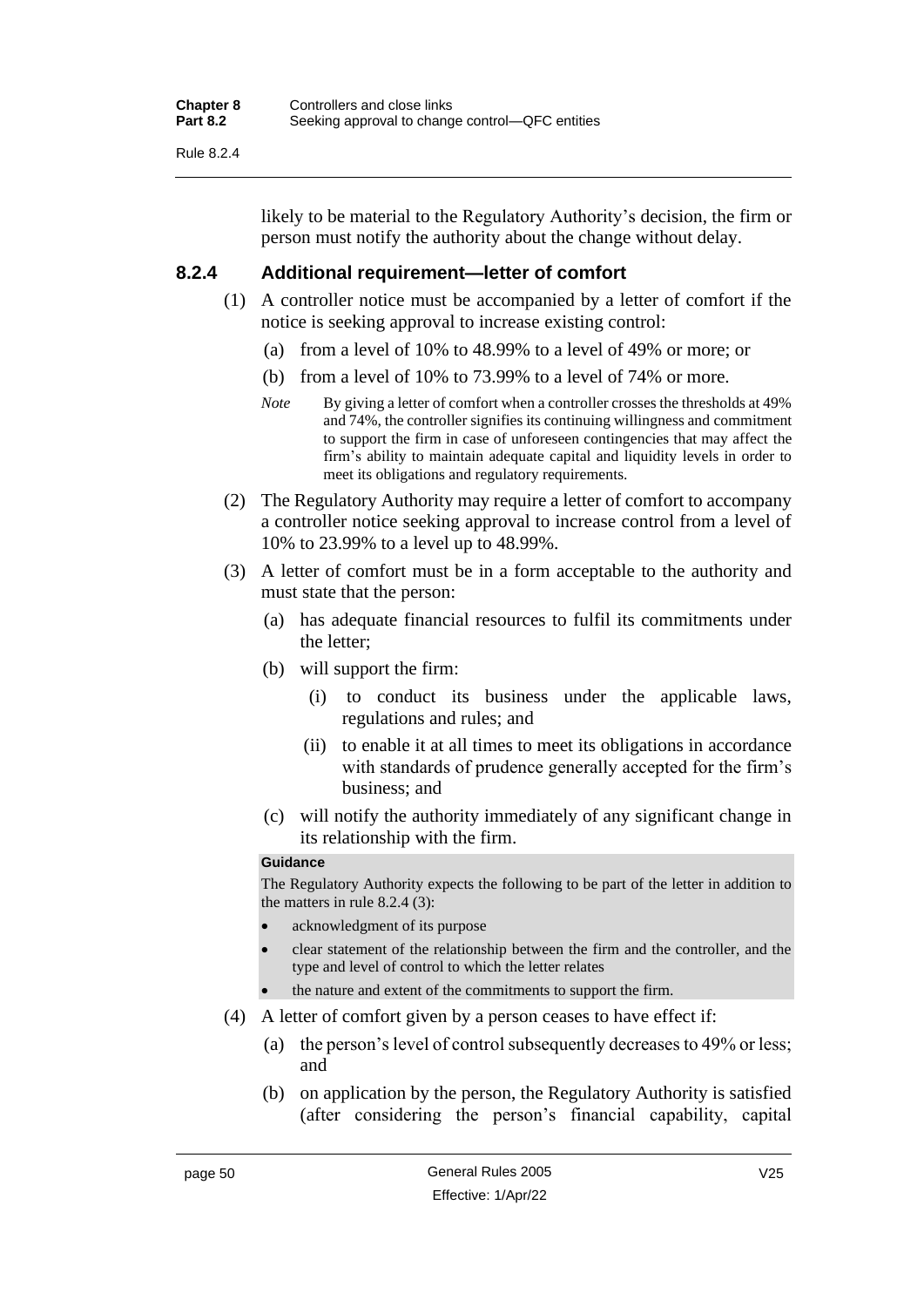adequacy and risk profile and any evidence offered by the person) that the letter should cease to have effect.

- (5) The Regulatory Authority will notify the person in writing of its decision. If the authority is satisfied that the letter of comfort should cease to have effect, the notice must state the date when the letter so ceases.
- (6) A letter of comfort from a person that is not an individual must also state that it is made under a resolution of the governing body of the person. The person must give a copy of the resolution to the Regulatory Authority if the authority requires it.
- (7) A firm that is the beneficiary of a letter of comfort must immediately notify the authority of any cancellation or variation of the letter.

### **8.2.5 Approval process (FSR, article 38)**

- (1) If the Regulatory Authority receives a controller notice in relation to a proposal for a person to first become a controller of a firm or to increase or decrease control over a firm, the authority may:
	- (a) approve the proposal without conditions;
	- (b) approve the proposal subject to such conditions as the authority considers appropriate;
	- (c) refuse to approve the proposal; or
	- (d) object to the proposal and then decide whether to approve or refuse to approve it.
	- *Note 1* Under FSR, article 38 (2), the Regulatory Authority shall seek to make its determination within 30 days of receipt of all the required information and shall notify the authorised firm (or if the controller notice has been submitted by another person, both the firm and that other person) of its determination promptly.
	- *Note 2* Under FSR, article 38 (4), the Regulatory Authority may grant unconditional approval only if it is satisfied that:
		- the person acquiring or increasing the control is a fit and proper person to have the control in question;
		- the conditions in article 29 (5) (A) and (B) (Close Links) have been met; and
		- granting such approval would be consistent with the regulatory objectives.
- (2) Nothing in this rule prevents the authority from taking any other action against a person who has failed to comply with these rules or any other *rules* or law applying in the OFC.
	- *Note* Under FSR, article 38 (6), the Regulatory Authority's power to approve or refuse to approve a proposal remains even if no controller notice seeking approval is given to the authority.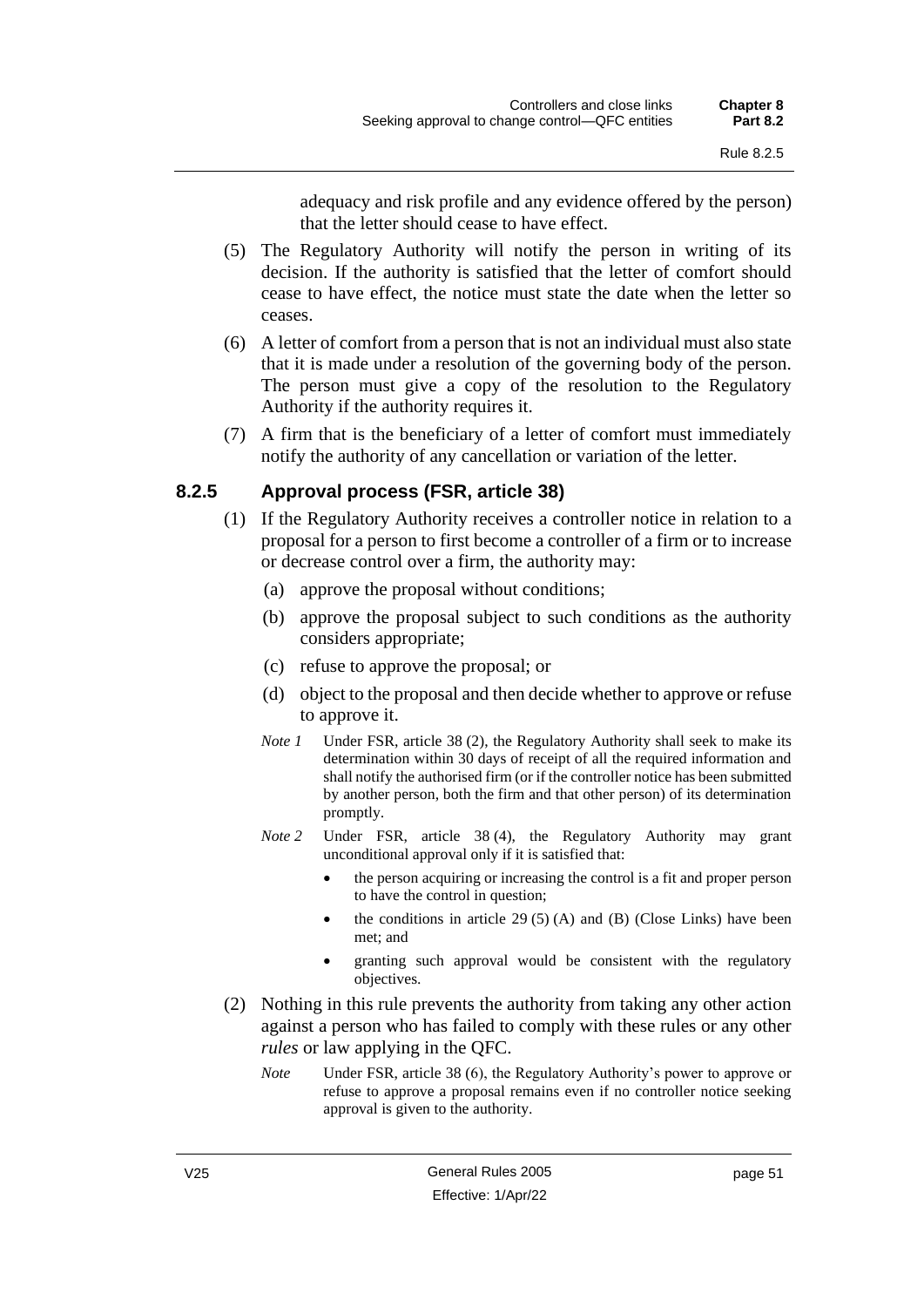Rule 8.2.6

### **8.2.6 Objection process**

- (1) If the Regulatory Authority objects to a proposal for a person to first become a controller or to increase or decrease control, the authority must, as soon as practicable after it receives the controller notice, letter of comfort and any additional information it requires, give the authorised firm and the person written notice:
	- (a) stating the reasons for its objection; and
	- (b) giving the firm and person an opportunity to make representations within 14 days after receipt of the notice or a longer period fixed by the authority.

#### **Example**

The Regulatory Authority may object to a proposal if it considers that the letter of comfort accompanying the application is not acceptable taking into consideration the financial capability, capital adequacy and risk profile of the proposed controller or controller and the authorised firm.

- (2) The authority must, as soon as practicable after the expiry of the period for making representations, consider any representations and:
	- (a) withdraw its objection and approve (with or without conditions) the proposal; or
	- (b) refuse to approve the proposal.
	- *Note* Under rule 5.2.2 (2), the Regulatory Authority may require a person to give additional information in relation to any document given to the authority.

#### **8.2.7 When approved proposal lapses**

- (1) A proposal for a person to first become a controller or to increase or decrease control that has been approved (with or without condition) must be acted on by the person:
	- (a) by the date specified by the Regulatory Authority in its approval; or
	- (b) if there is no date specified—within 6 months after the date of the approval.
- (2) The approval lapses if the person does not become a controller or does not increase or decrease control by that date or period, unless the Regulatory Authority gives an extension in writing.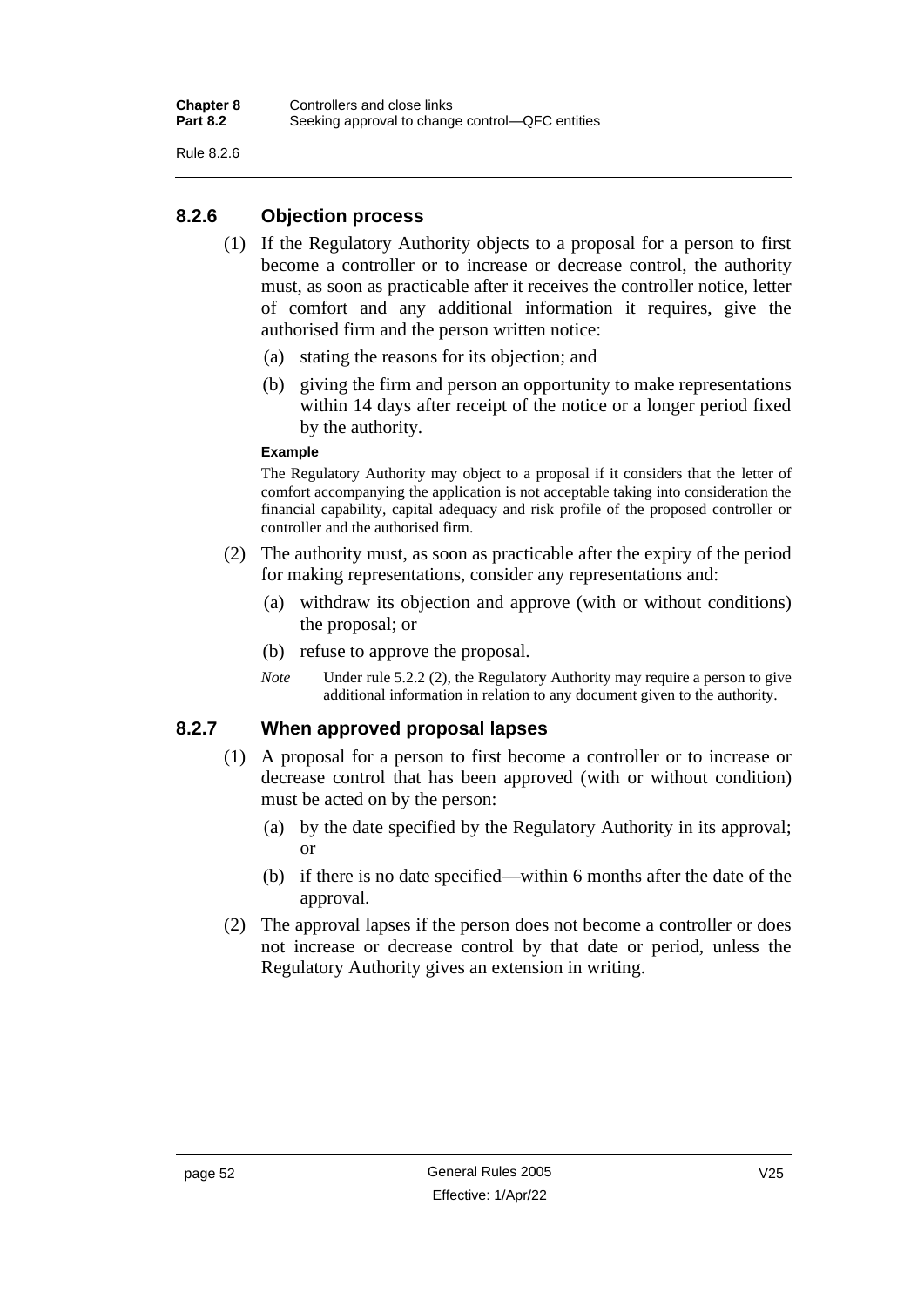## **Part 8.3 Giving notice about changes in control—branches**

#### **8.3.1 Application of Part 8.3**

This Part applies only to authorised firms that are branches.

#### **8.3.2 Controller notice about changes in control of branches (FSR, article 36)**

- (1) An authorised firm must give a controller notice in the approved form to the Regulatory Authority if the firm knows that:
	- (a) a person is proposing to first become a controller of the firm;
	- (b) a controller is proposing to increase control over the firm;
	- (c) a controller is proposing to decrease its level of control over the firm from more than 50% to 50% or less; or
	- (d) a controller is proposing to cease control.
- (2) The notice must be given immediately after the firm becomes aware of the matter.
- (3) If the firm has reasonable grounds to suspect that any of the matters in subrule (1) exists, the firm must make appropriate inquiries to satisfy itself about the matter and decide whether it should give a controller notice.
	- *Note* A firm that is a branch must have systems and controls to monitor changes in control; it must also give to the authority annual reports on controllers (see rules 8.5.2 and 8.5.3).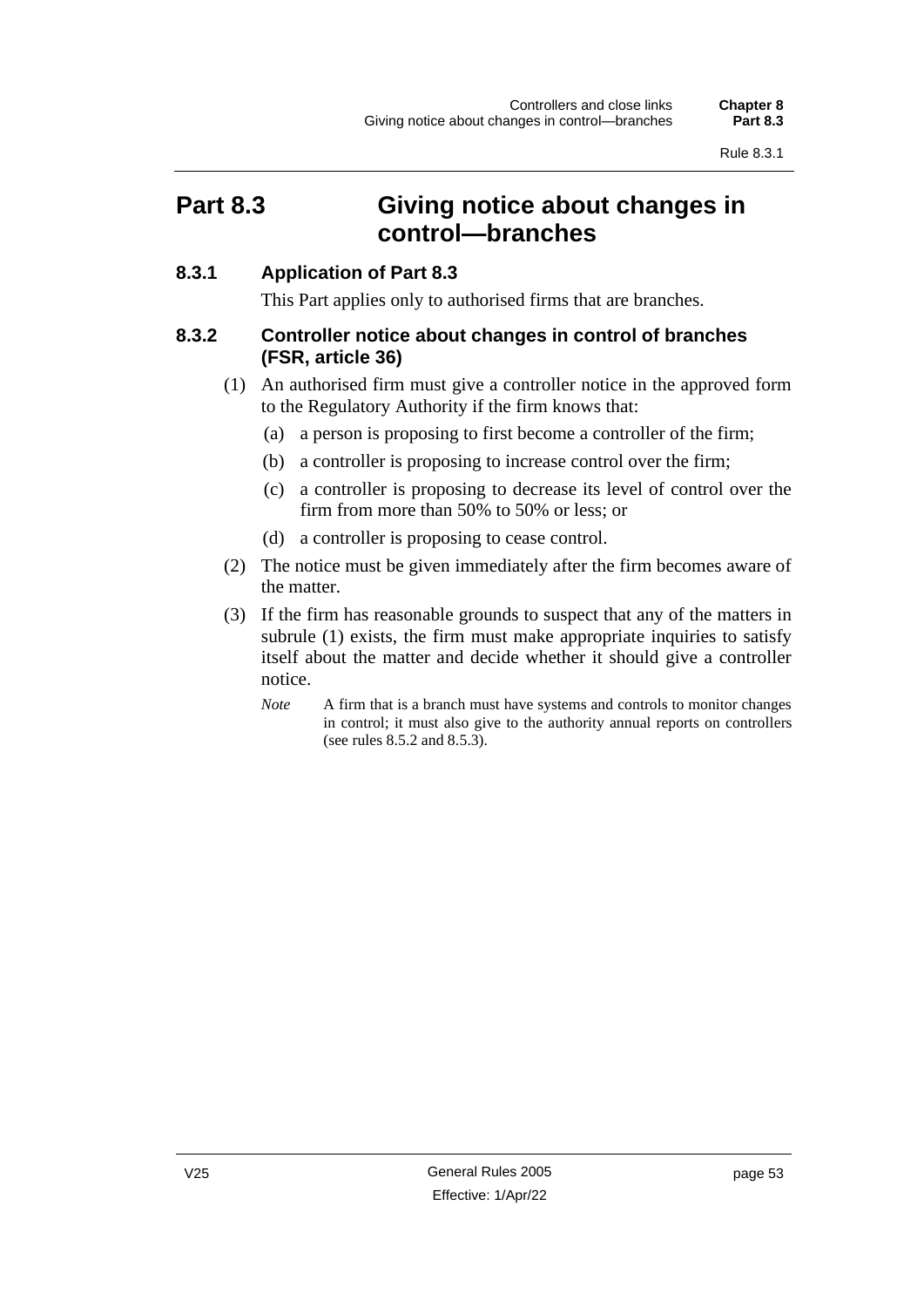Rule 8.4.1

## **Part 8.4 Giving notice about controllers**

#### **8.4.1 Application of Part 8.4**

This Part applies to all authorised firms.

#### **8.4.2 Significant changes in controllers**

- (1) An authorised firm must give notice to the Regulatory Authority if any of the following matters happen in relation to a controller:
	- (a) the controller is the subject of a legal proceeding or an investigation that calls, or might call, the controller's integrity into question;
	- (b) there is a significant deterioration in the controller's financial position;
	- (c) there is any significant change in the conduct or circumstances of the controller that might reasonably be considered to diminish the fitness and propriety of the firm or its ability to conduct its business soundly and prudently;
	- (d) if the controller is not an individual—the controller undergoes a substantial change or series of changes in its governing body;

*Note Governing body* is defined in the glossary.

#### **Examples for para (d)**

- 1 for a firm incorporated under the *Companies Regulations 2005*—removal or replacement of a majority of the members of the board of directors in a single event or a series of connected events
- 2 for a firm that is a partnership constituted under the *Partnership Regulations 2007*—removal of all, or a majority of, the members of the body (whatever it is called) that, under the firm's constitutional document, has the responsibility of overseeing the firm's business in or from the QFC
- 3 for a firm that is a branch that has for its governing body a committee of management given the responsibility of overseeing the firm's business in or from the QFC—abolition or change of the committee.
- (2) The notice must be given in the approved form immediately after the firm becomes aware of the matter.
- (3) If the firm has reasonable grounds to suspect that any of the matters in subrule (1) may happen or has happened, the firm must make appropriate inquiries to satisfy itself about the matter and decide whether it should give notice.

#### **Guidance**

The test of reasonable grounds for suspicion applies to the firm's obligation to make inquiries for itself (and thereafter decide whether or not to give notice). The grounds for making inquiries based on the suspicion must be that a reasonable person would, in the circumstances, be expected to make those inquiries.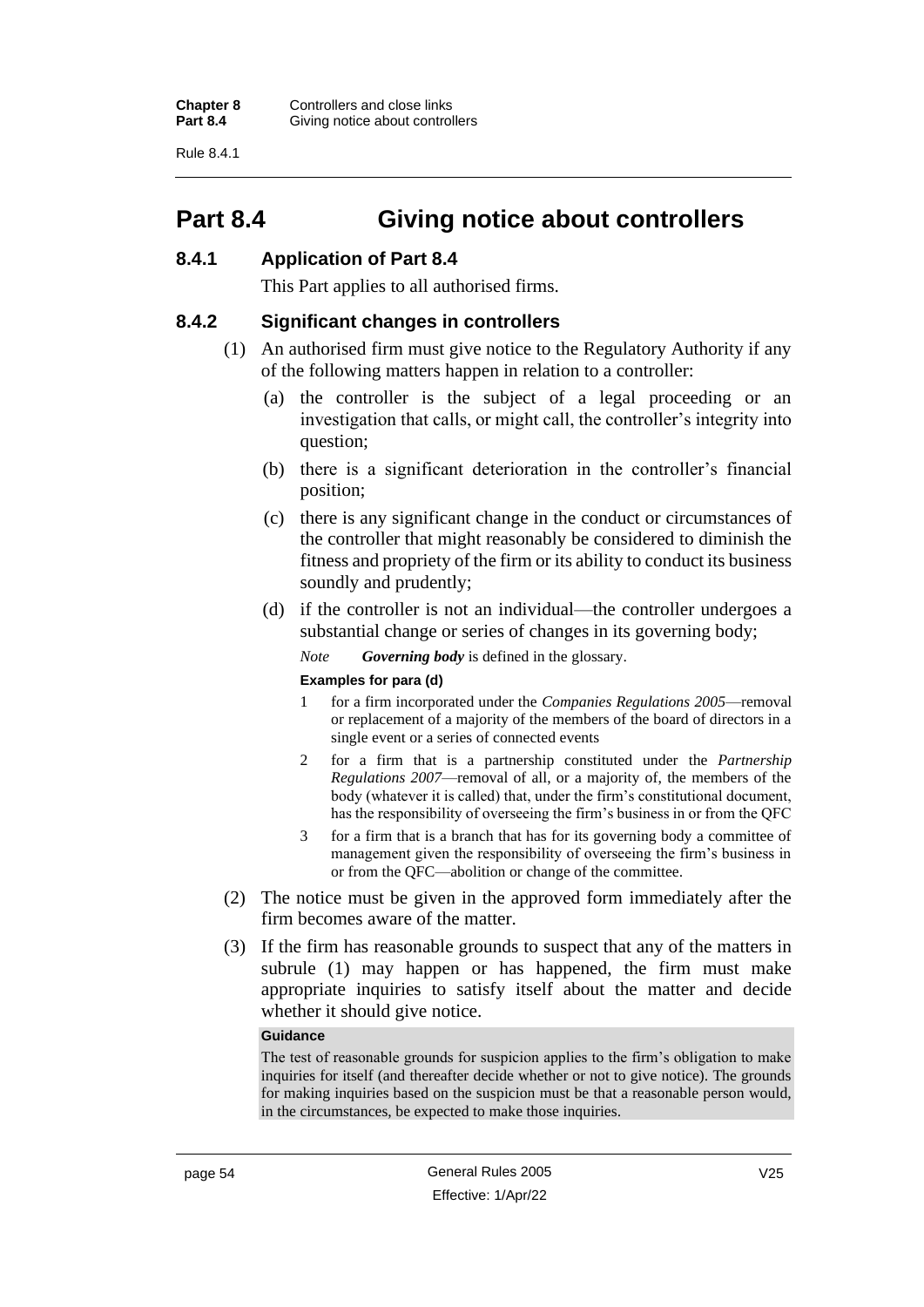(4) If there is a legal or regulatory restriction on a firm's complying with subrule  $(1)$ ,  $(2)$  or  $(3)$ , the firm must immediately notify the Regulatory Authority of the specific nature of the restriction. On being notified, the authority will direct the firm as to what action the firm must take to comply with this rule.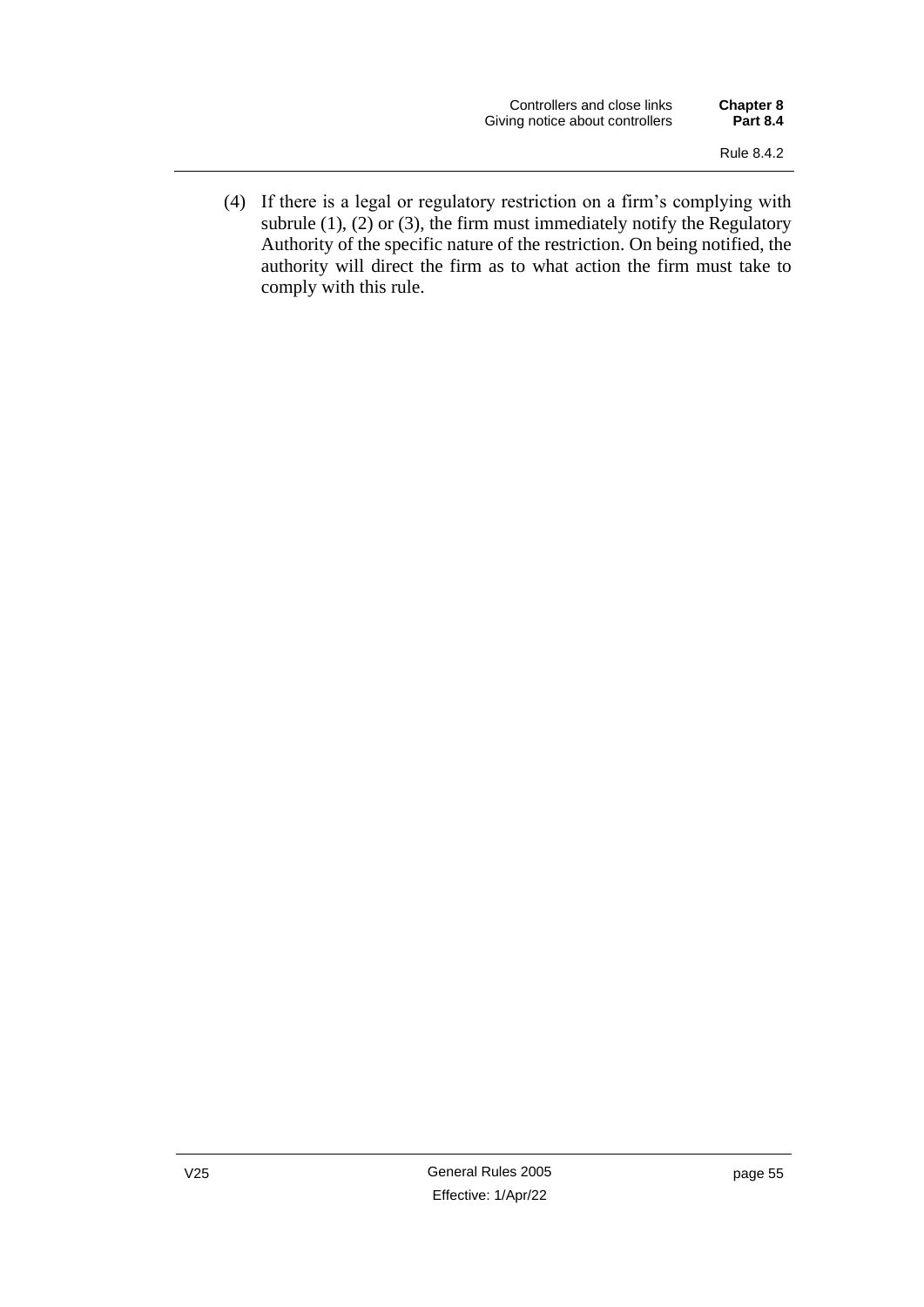Rule 8.5.1

# **Part 8.5 Systems, controls and reports**

#### **8.5.1 Application of Part 8.5**

This Part applies to all authorised firms.

#### **8.5.1A Meaning of** *close links* **for Part 8.5**

- (1) For this Part, an authorised firm has *close links* with any undertaking:
	- (a) that is its direct holding company;
	- (b) that is its direct subsidiary;
	- (c) that is another direct holding company of a subsidiary of the firm; or
	- (d) that is another direct subsidiary of the firm's holding company.
- (2) For this Part, an authorised firm has *close links*:
	- (a) with any undertaking of which the firm owns or controls 10% or more of the voting rights or shares; or
	- (b) with any undertaking that, or individual who, owns or controls 10% or more of the firm's voting rights or shares.
- (3) For this rule, an *undertaking* is an entity that is carrying on a trade or business with or without a view to profit.

#### **8.5.2 Systems and controls to monitor changes (FSR, article 36 (4))**

The systems and controls that an authorised firm is required to have under FSR, article 36 (4) must enable it to be notified of, and to monitor:

- (a) any change or proposed change of its controllers;
- (aa) any change or proposed change in the persons with which it has close links;
- (b) any significant change in the conduct or circumstances of its controllers, or the persons with which it has close links, that might reasonably be considered to diminish the fitness and propriety of the firm or its ability to conduct its business soundly and prudently; and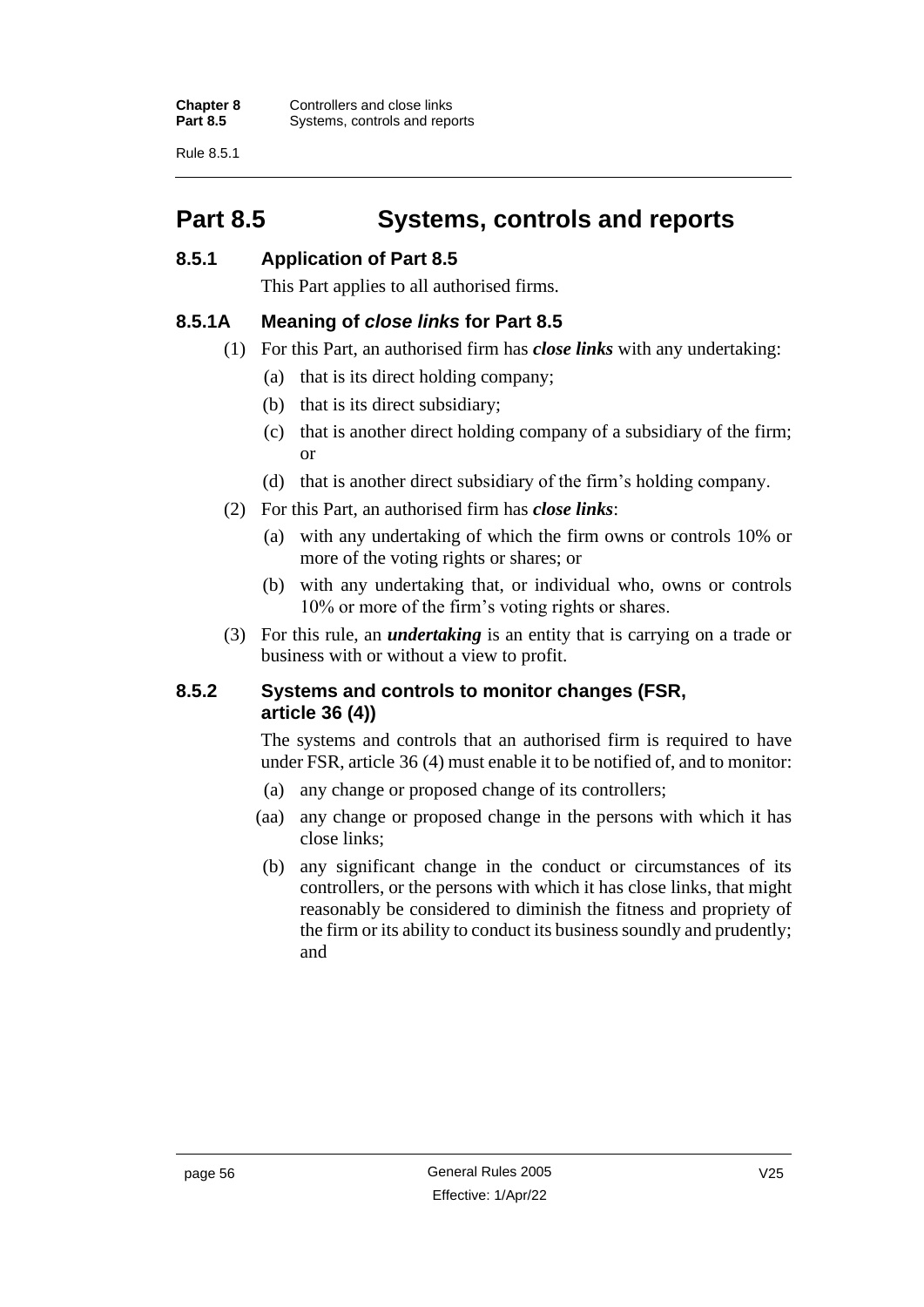(c) any other change required to be notified to the Regulatory Authority under these rules.

#### **Examples of how to monitor**

A firm may monitor changes about controllers using regulatory disclosures, press reports, public announcements, share registers and entitlements to vote, or the control of voting power, at general meetings

*Note* Matters referred to in paragraph (a) will be reported to the Regulatory Authority under Part 8.2, 8.3 or 8.4, as appropriate. Matters referred to in paragraph (b) will be reported under rule 8.4.2 (1) (c).

#### **8.5.3 Annual report on controllers (FSR, article 40)**

- (1) The annual report on controllers that an authorised firm is required to give to the Regulatory Authority under FSR, article 40 must include:
	- (a) the name of each person who was a controller of the firm at any time during the financial year;
	- (b) the type of control (that is, whether by way of shareholding or of voting rights) held by each controller;
	- (c) if applicable, the level of control (expressed as a percentage) held by each controller;
	- (d) for each controller that is an individual—his or her date and place of birth; and
	- (e) for each controller that is a body corporate—its place of incorporation, address and registered number.
- (2) In subrule  $(1)$ :
	- (a) a reference to an individual's place of birth is a reference to the country, and the city or town, in which that birth happened; and
	- (b) a reference to a body corporate's place of incorporation is a reference to the jurisdiction of its incorporation and the city or town in which its principal office is located.

#### **8.5.4 Annual report about close links**

- (1) With the report on controllers referred to in rule 8.5.3, an authorised firm must give the Regulatory Authority a report setting out the following:
	- (a) the name of each person with which the firm had close links at any time during the financial year;
	- (b) for each such person who is an individual—his or her date and place of birth;
	- (c) for each such person that is a body corporate—its place of incorporation, address and registered number;
	- (d) the firm's relationship with each such person;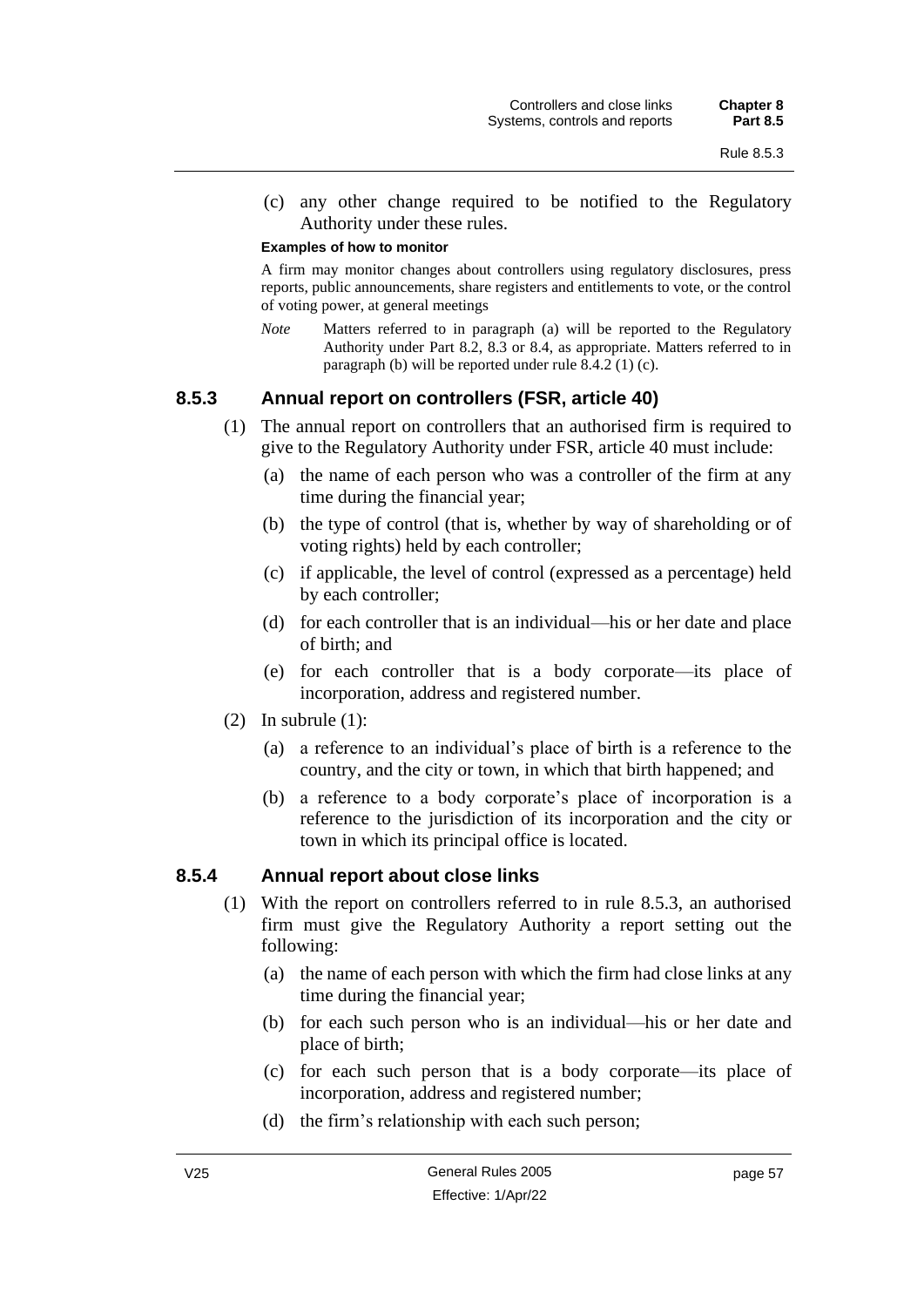Rule 8.5.4

- (e) for each such person, if applicable, the level of control (expressed as a percentage of shareholding or voting power or both, as the case may be) that the person held over the firm; and
- (f) for each such person, if applicable, the level of control (expressed as a percentage) that the firm held over the person.
- (2) In subrule (1), references to an individual's place of birth, or to a body corporate's place of incorporation, have the same respective meanings as in rule 8.5.3 (1).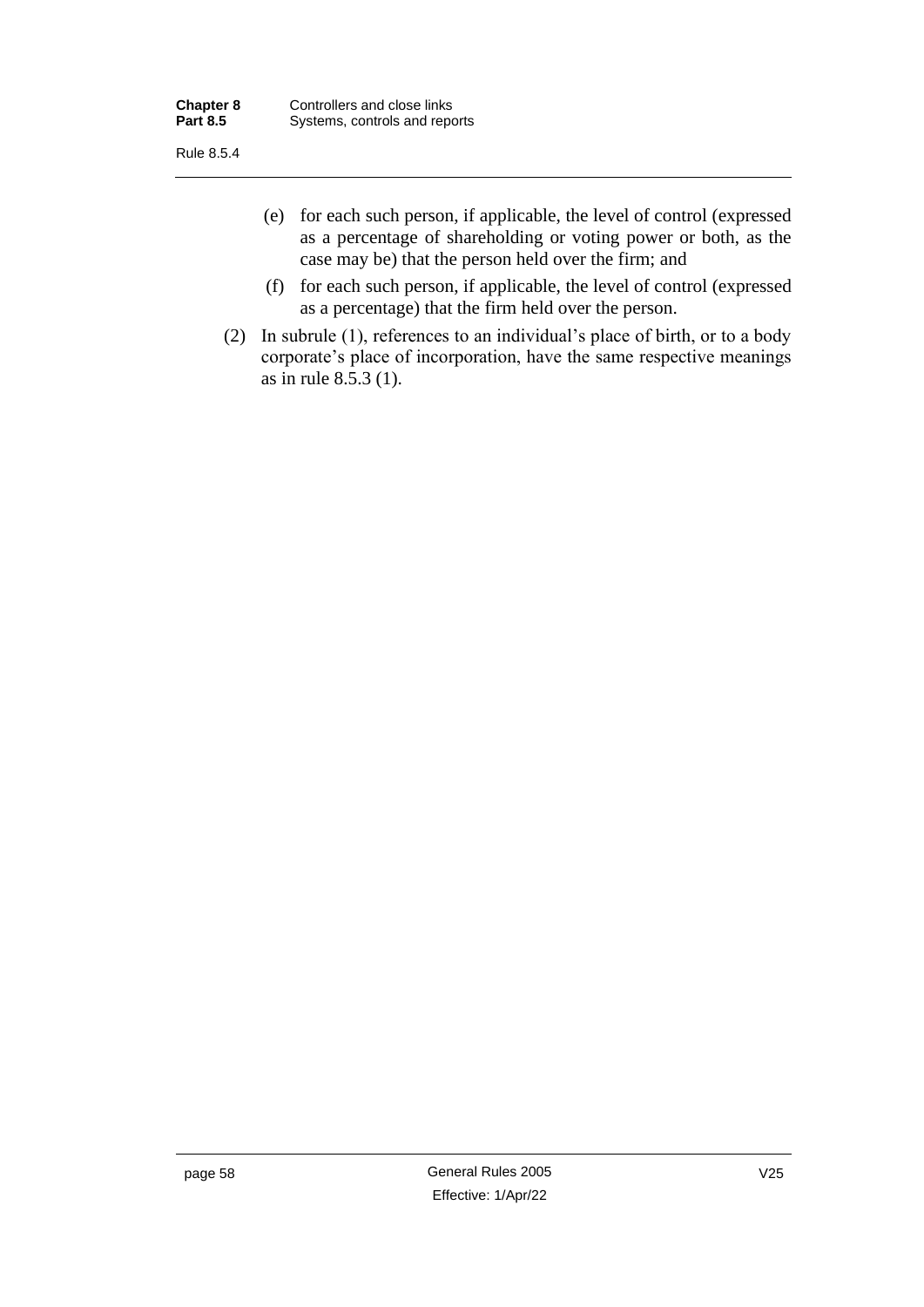# **Chapter 9 Accounting and auditing**

## **Part 9.1 Application**

#### **9.1.1 Application—Chapter 9**

This Chapter applies to every authorised firm.

#### **Guidance**

- 1 Authorised firms that are QFC *entities* are subject to the accounting and audit requirements set out in the *Companies Regulation 2005* (Section 11) and the *Limited Liability Partnerships Regulations 2005* (Part 9) as appropriate.
- 2 Article 123 of the *Companies Regulations 2005* and article 52 of the *Limited Liability Partnerships Regulations 2005* contain record keeping requirements for branches.
- 3 FSR contain provisions relating to:
	- (a) disclosure of information by auditors; and
	- (b) rights and obligations regarding cooperation with auditors and an auditor's right of access to an authorised firm's books, accounts and material records.
- 4 This Chapter provides additional provisions relating to audit and accounting requirements as they apply to authorised firms.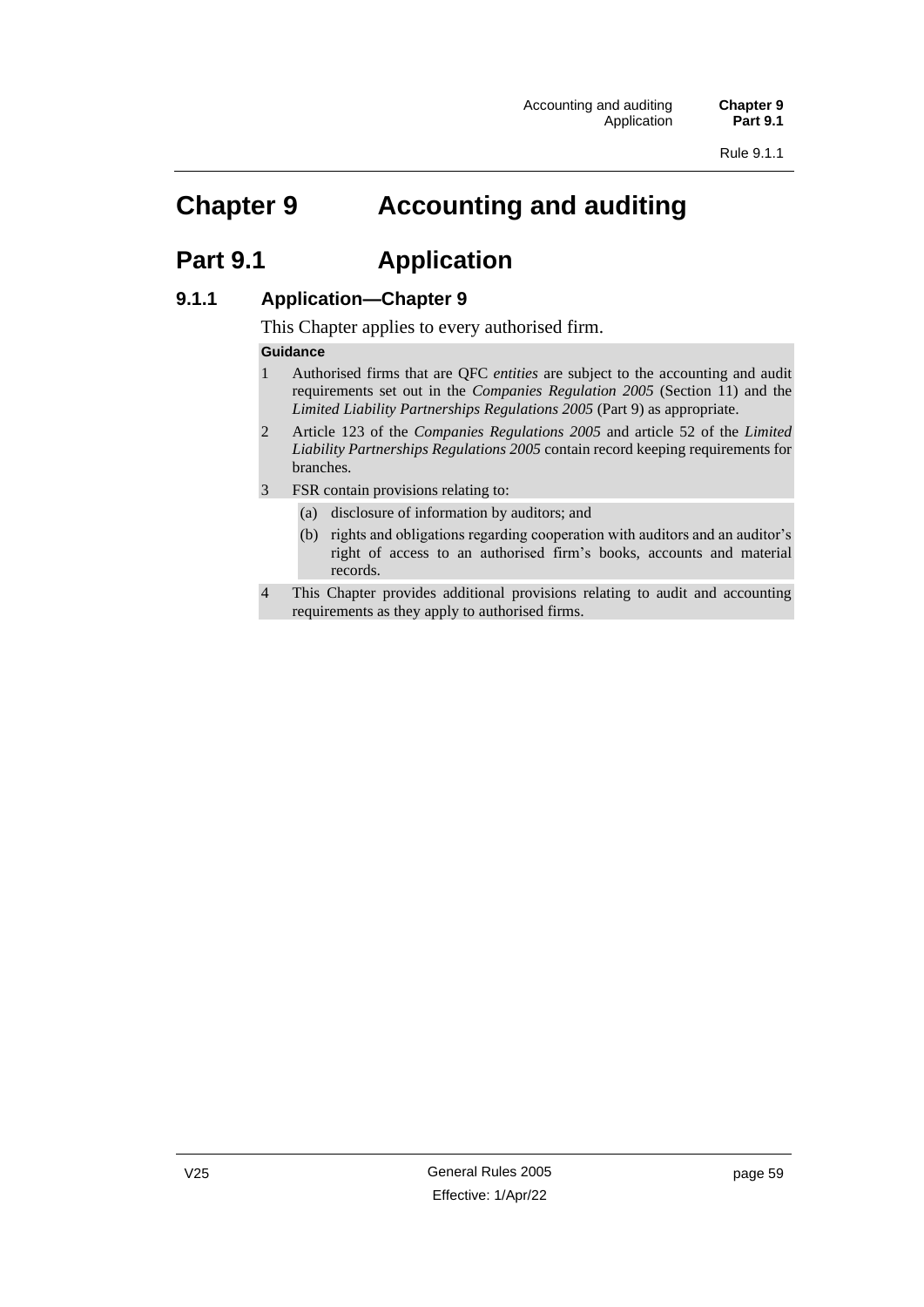Rule 9.2.1

# **Part 9.2 Accounting records**

#### **9.2.1 Matters about which accounting records must be kept**

An authorised firm must keep accounting records with respect to all sums of money received and expended by the authorised firm and all sales and purchases of goods and services and other transactions by the authorised firm and the assets, liabilities and equity of the authorised firm. Such accounting records must be sufficient to show and explain all transactions by the authorised firm and must be such to:

- (a) disclose with reasonable accuracy the financial position and performance of the authorised firm at any time;
- (b) enable the authorised firm to ensure that any accounts prepared by the authorised firm comply with the requirements in these rules; and
- (c) record the firm's financial position and performance as at its financial year end or as at the end of some other period.

#### **9.2.2 How long accounting records must be retained**

An authorised firm must maintain the accounting records, financial accounts and statements and auditors' reports required under the *Companies Regulations 2005*, the *Limited Liability Partnerships Regulations 2005* and this Chapter for at least 6 years from the date to which they relate.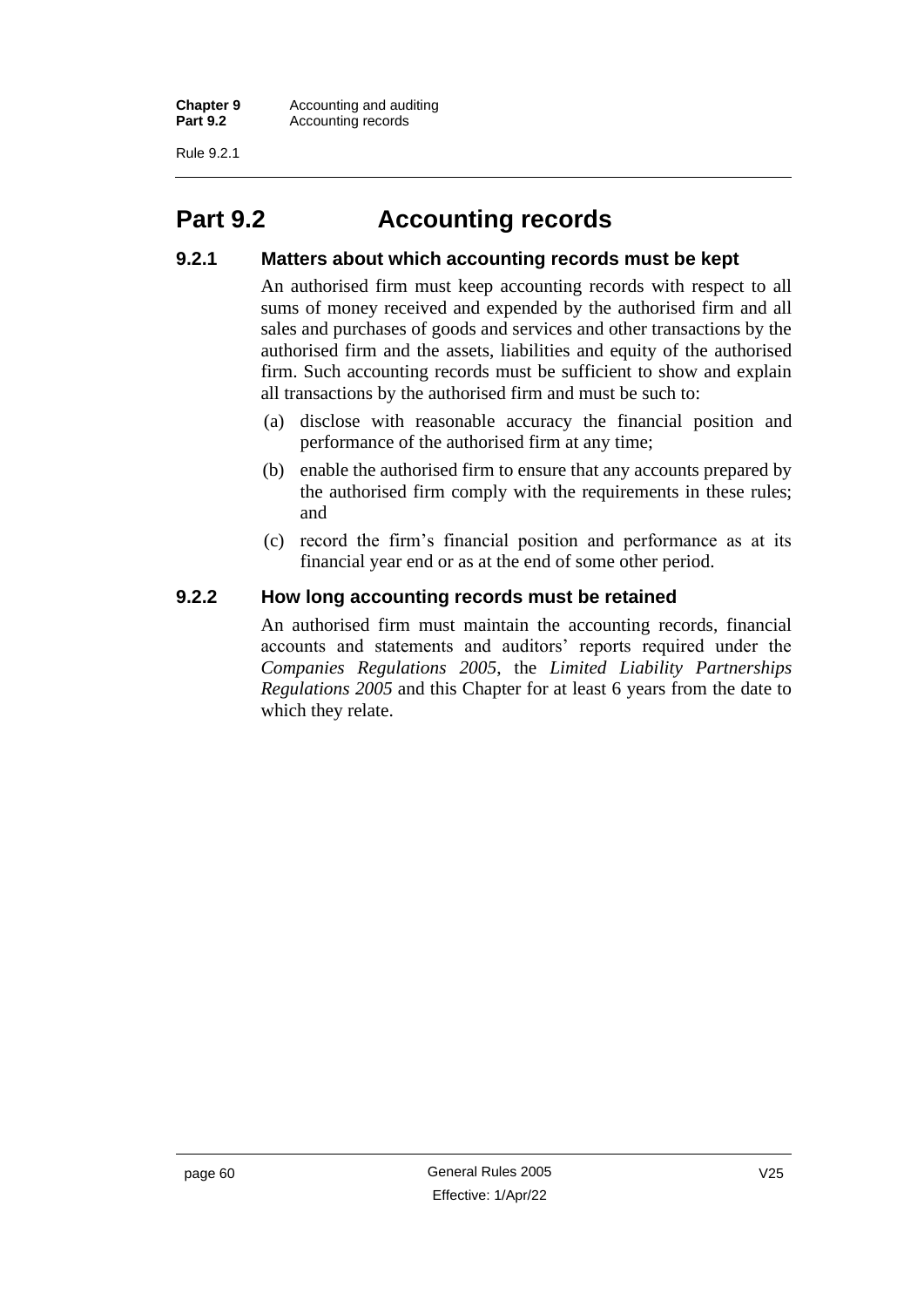# **Part 9.3 Accounting standards**

#### **9.3.1 Accounting standards generally**

Subject to rules 9.3.2, an authorised firm must prepare and maintain all financial accounts and statements in accordance with *IFRS*, *US GAAP* or other principles or standards approved in writing by the Regulatory Authority.

#### **9.3.2 Accounting standards—Islamic financial institutions**

An authorised firm that is an Islamic financial institution must prepare and maintain all financial accounts and statements in accordance with the accounting standards of AAOIFI or any other accounting standards approved in writing by the Regulatory Authority.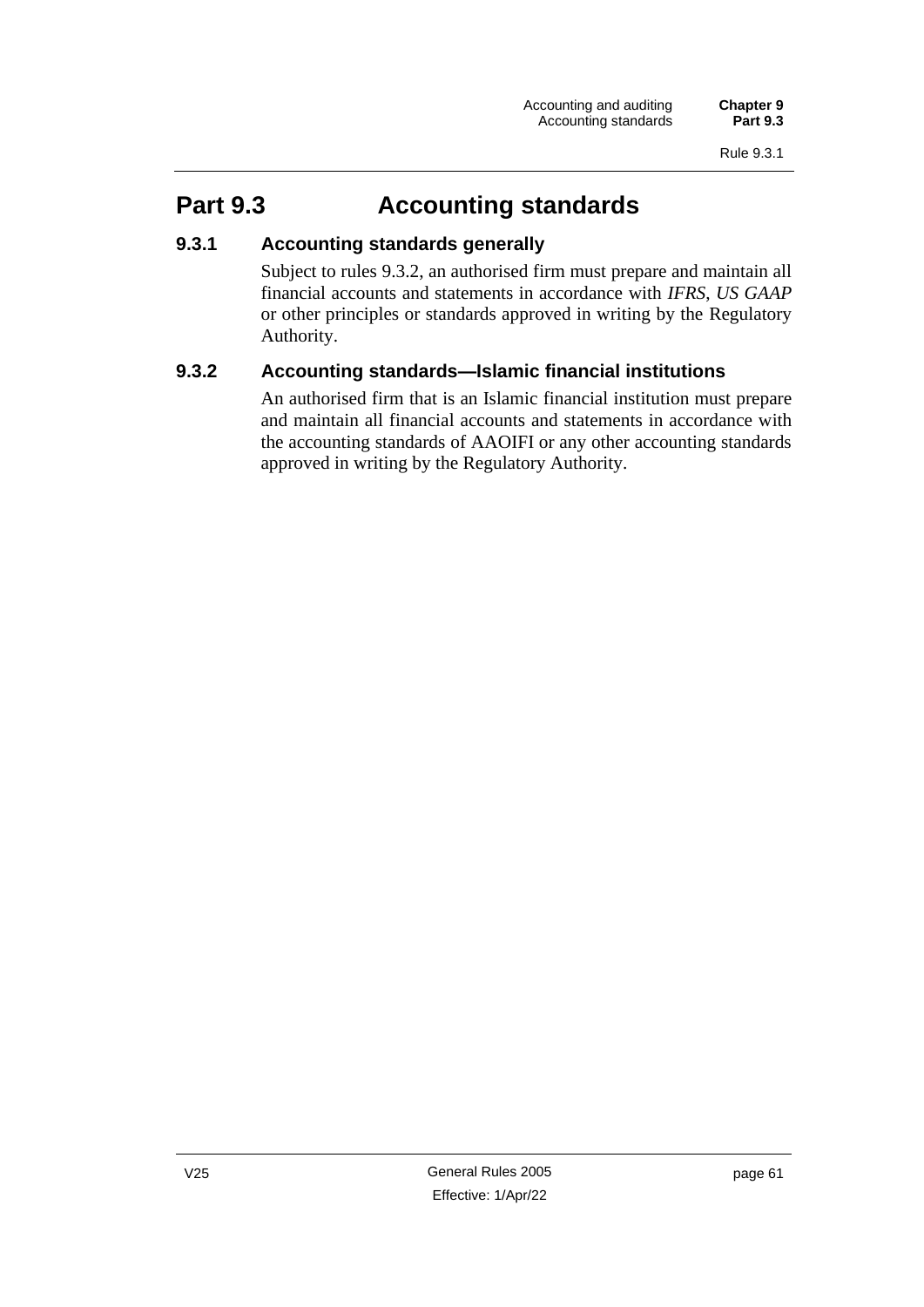Rule 9.4.1

## **Part 9.4 Time limits for annual financial statements and other matters for assurance**

#### **9.4.1 Time limits for auditing and reporting on annual financial statements**

Within 3 months after the day each financial year of an authorised firm ends, the firm must:

- (a) have its accounts and annual financial statements audited and reported upon by the authorised firm's auditor in accordance with the requirements of the *Companies Regulations 2005* or the *Limited Liability Partnerships Regulations 2005* and this Chapter; and
- (b) file with the Regulatory Authority a copy of the annual financial statements and auditor's reports required under this Chapter.

#### **9.4.2 Time limits for other assurance engagements and reports**

(1) An authorised firm must ensure that its auditor conducts an assurance engagement, and produces the appropriate assurance report, in relation to the firm's year-end or annual prudential returns (as the case may be), within 3 months after the firm's financial year end.

*Note* For the annual prudential returns, see PINS, rule 1.4.2 for OFC insurers; CAPI, rule 2.3.2 for QFC captive insurers and IMEB rule 2.4.2 for QFC insurance intermediaries.

(2) For any other assurance engagement and report that is not related to an authorised firm's year-end or annual prudential returns, the firm must ensure that its auditor conducts the engagement, and produces the appropriate assurance report, on or before the day directed by the Authority.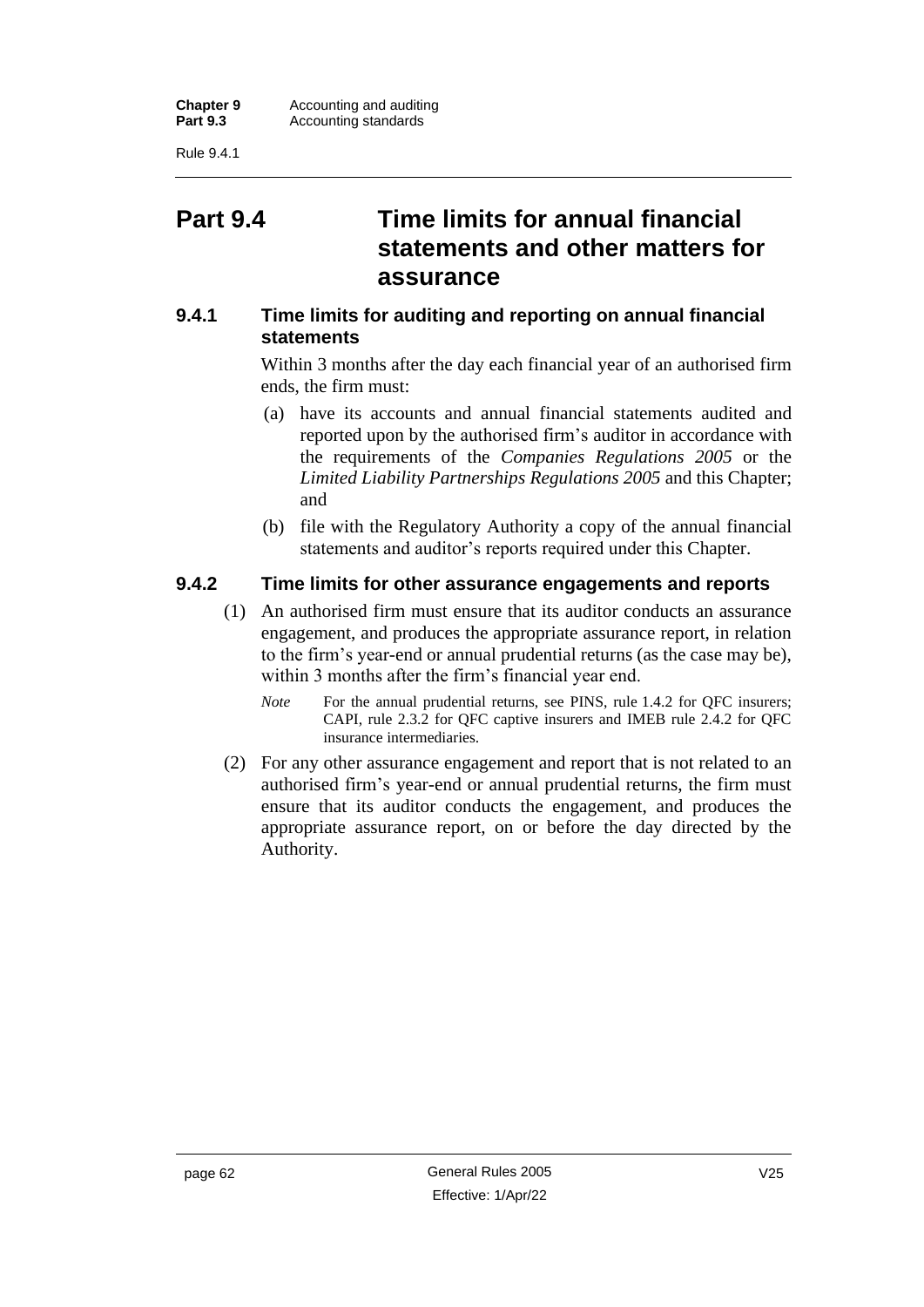# **Part 9.5 Assurance engagements and reports**

## **9.5.1 Audit and audit reports**

- (1) An authorised firm that is a QFC entity, or a branch required to do so by the Regulatory Authority, must ensure that its auditor:
	- (a) conducts an audit of the firm's annual financial statements; and
	- (b) produces an audit report in accordance with the relevant standards published by the International Auditing and Assurance Standards Board (*IAASB*), as applicable to listed or public interest entities.
- (2) The requirement in this rule is in addition to those in the *Companies Regulations 2005* and the *Limited Liability Partnerships Regulations 2005*.

# **9.5.1A Additional assurance reports**

- (1) An authorised firm must ensure that its auditor conducts an assurance engagement, and produces the appropriate assurance report, as directed by the Regulatory Authority, in relation to the firm's prudential returns.
- (2) The Authority may also direct an assurance engagement to be conducted, and the appropriate assurance report to be produced, in relation to any matter not related to the firm's prudential returns.

# **9.5.2 Additional audit reports—client money**

- (1) This rule applies to an authorised firm for a financial year of the firm if the firm controls or holds client money at any time during the year.
- (2) The authorised firm must ensure that its auditor also produces a report for the financial year that states whether, in the auditor's opinion:
	- (a) the firm maintained systems and controls throughout the year to enable it to comply with the provisions of INMA or IMEB (or both) relating to client money;
	- (b) the firm's controls ensured that client money controlled or held by it was identifiable and secure at all times during the year;
	- (c) any of the requirements of INMA or IMEB relating to client money were not complied with by the firm during the year;
	- (d) the firm controlled or held an appropriate amount of client money in accordance with INMA or IMEB (or both) at the date the firm's audited balance sheet was prepared; and
	- (e) there have been material discrepancies in the reconciliation of client money during the year.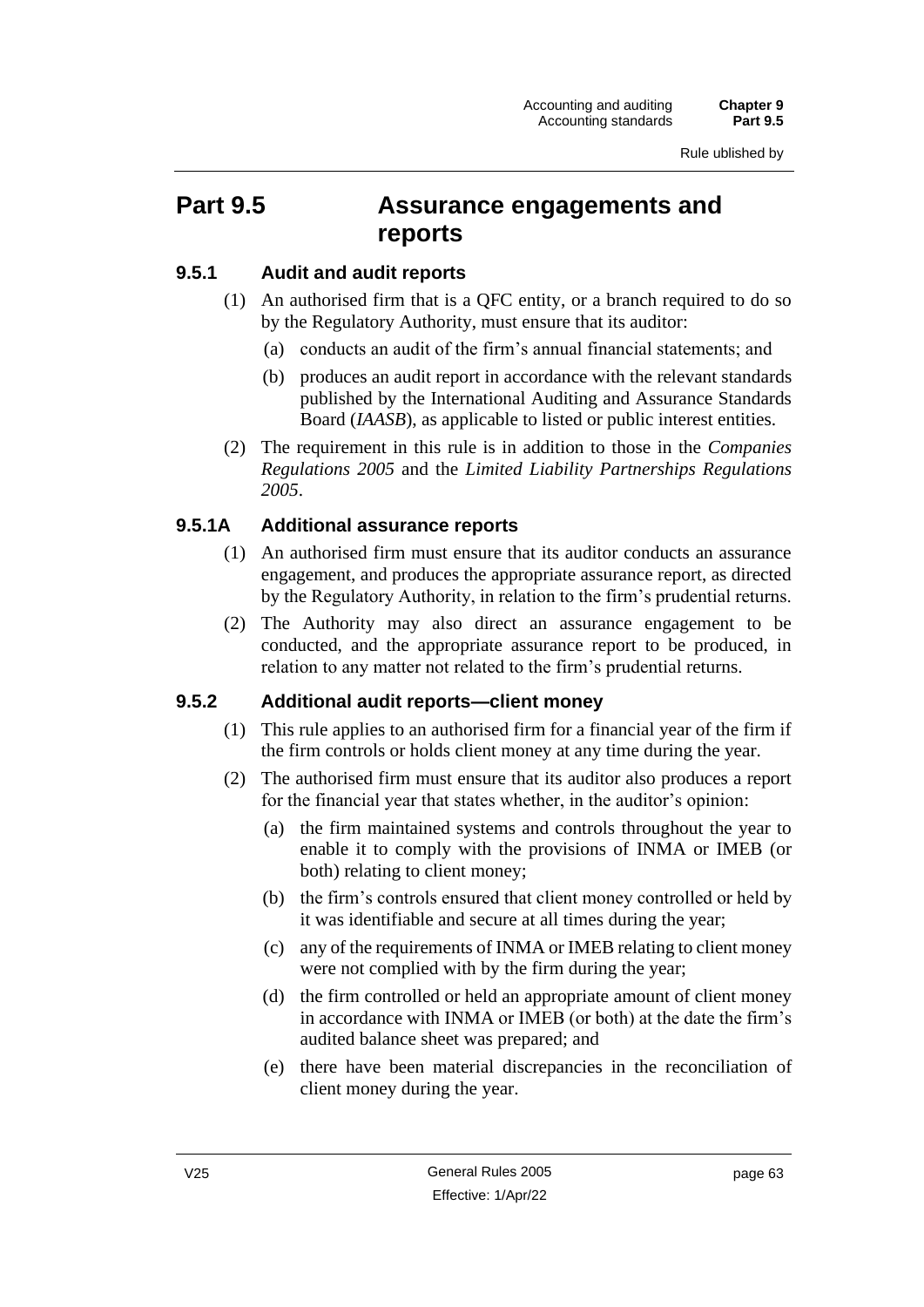(3) *Client money* has the meaning given by whichever of INMA or IMEB applies under this rule.

## **9.5.3 Additional audit reports—custody**

- (1) This rule applies to an authorised firm for a financial year of the firm if the firm *provided custody services* at any time during the year.
- (2) The authorised firm must ensure that its auditor also produces a report for the financial year that states whether, in the auditor's opinion:
	- (a) the firm maintained systems and controls throughout the year to enable it to comply with the provisions of INMA relating to the *provision of custody services*;
	- (b) the investments in relation to which the firm *provided custody services* during the year were registered, recorded and held in accordance with those provisions;
	- (c) any of the other requirements of those provisions were not complied with during the year; and
	- (d) there have been material discrepancies in the reconciliation of those investments during the year.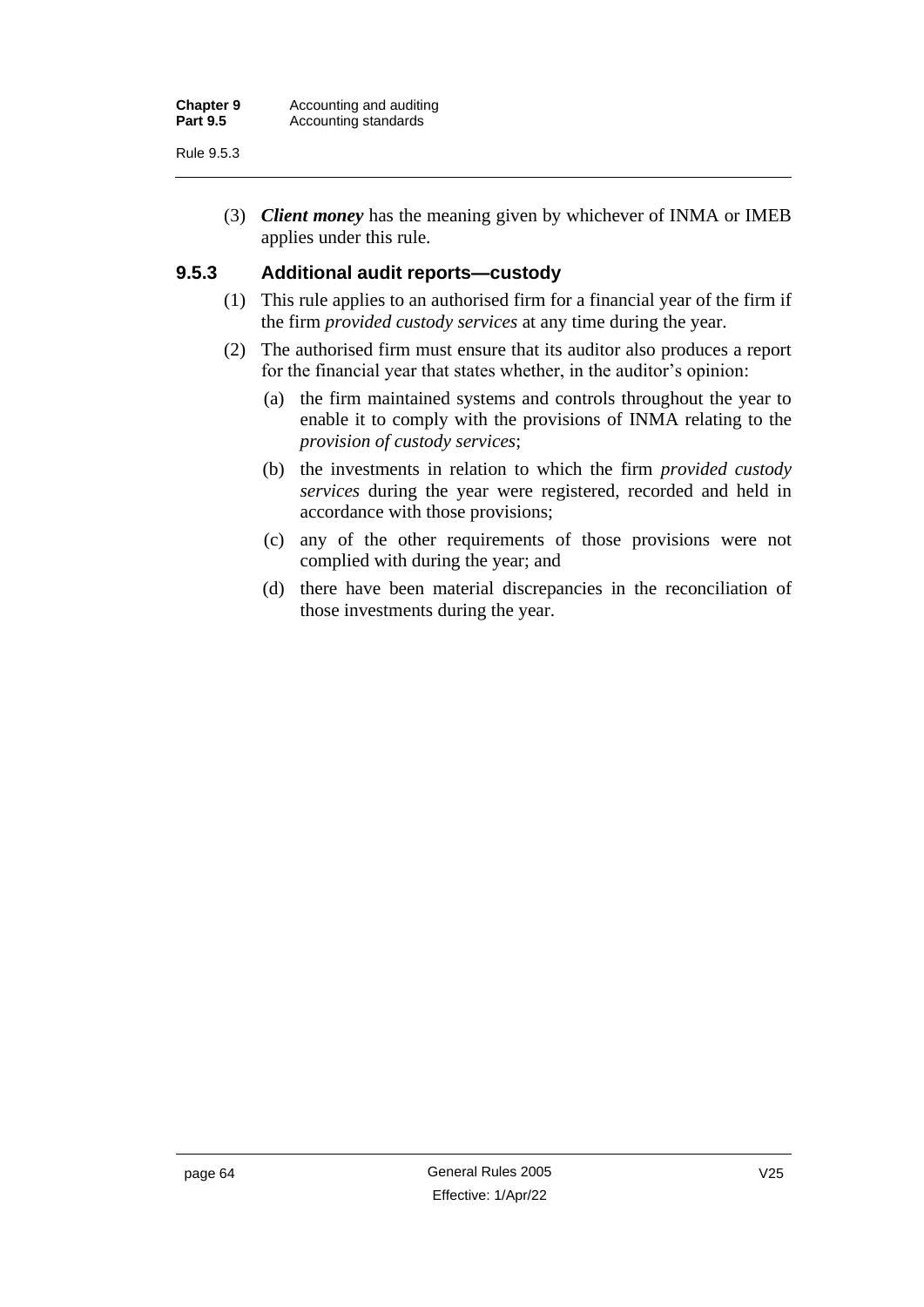# **Part 9.6 Change in the financial year end**

- *Note 1* Under the *Companies Regulations 2005*, article 81 (3), a limited liability company incorporated under the regulations may set a new financial year end date by giving notice in the prescribed form to the *CRO*.
- *Note 2* Under the *Limited Liability Partnerships Regulations 2005*, article 33 (3), a limited liability partnership may set a new financial year end date by giving notice in the prescribed form to the *CRO*.

## **9.6.1 Change in financial year end—QFC entity**

- (1) An authorised firm which is a QFC entity must obtain the prior written consent of the Regulatory Authority before specifying a new financial year end relating to:
	- (a) the QFC entity's current financial year and subsequent financial years; or
	- (b) the QFC entity's previous financial year and all financial years subsequent to that previous financial year

where a QFC entity's previous financial year means the year immediately preceding its current financial year.

(2) A change to the financial year end of an authorised firm that is a QFC entity will not be approved by the Regulatory Authority in respect of a previous financial year if the period allowed for laying and delivering accounts in relation to that year has already expired.

## **9.6.2 Change in financial year end—non-QFC entity**

An authorised firm which is not a QFC entity must provide the Regulatory Authority with reasonable advance notice prior to changing its financial year end.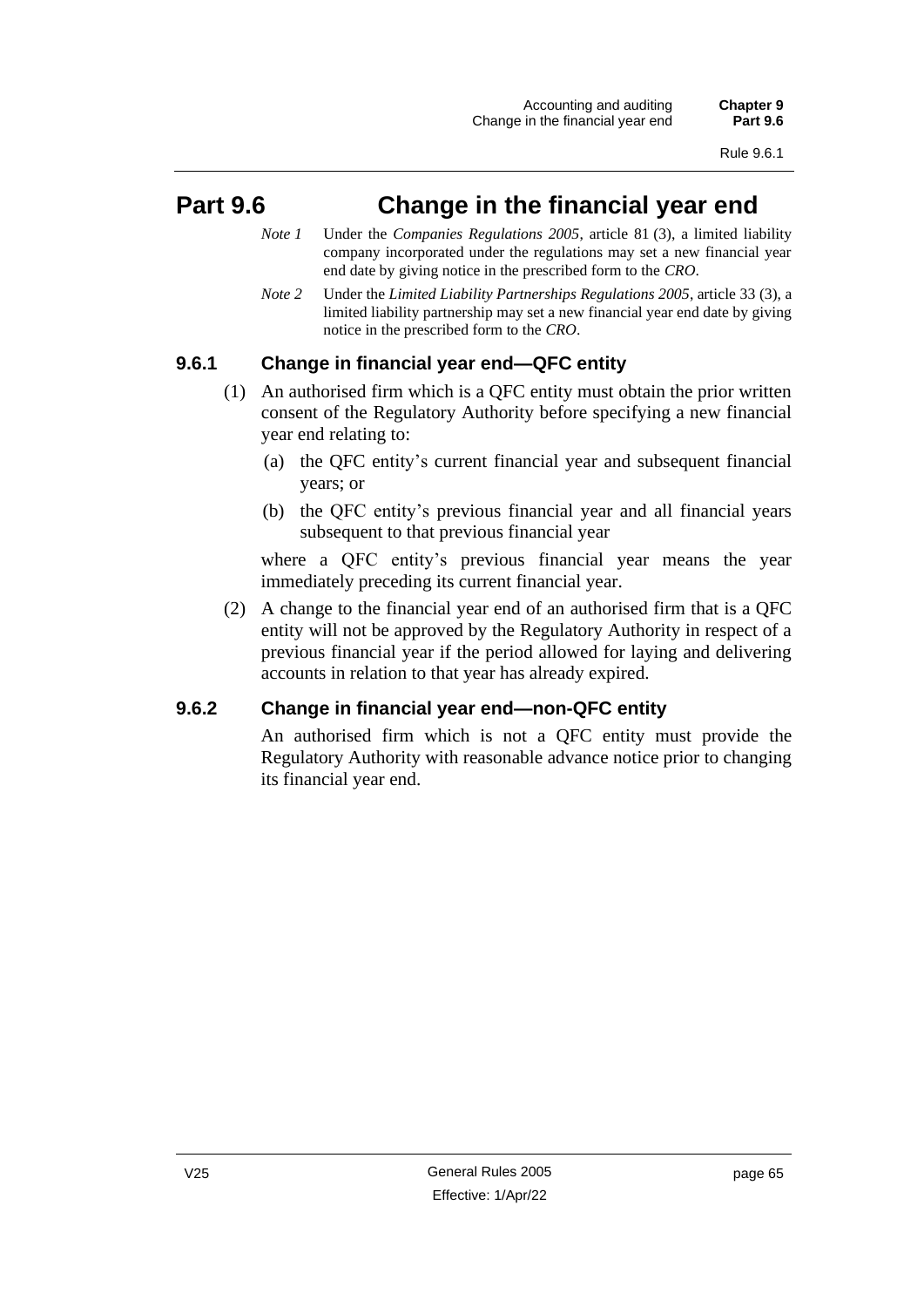Rule 9.7.1

# **Part 9.7 Auditors**

## **9.7.1 Part 9.7 additional to other provisions**

To remove any doubt, if an authorised firm is a limited liability company, limited liability partnership, or limited partnership, incorporated under any *regulations*, this Part is additional to the provisions of any *regulations* (including any rules made or in force under any *regulations*) applying in relation to the firm as such a company or partnership.

## **9.7.2 Appointment of auditor**

- (1) An authorised firm that is a QFC entity must ensure that there is, at all times, an auditor appointed for the firm.
- (2) Before appointing an auditor (whether or not in replacement of another auditor and whether or not the appointment is at the direction of the Regulatory Authority), such a firm must apply to the authority for approval to appoint the proposed auditor.
- (3) The application must include statements:
	- (a) that the firm is satisfied that the proposed auditor is eligible to be appointed as the firm's auditor under rule 9.7.3 (1); and
	- (b) if the firm is a QFC entity—that the proposed appointment would not contravene rule 9.7.3A.
- (4) The Regulatory Authority must:
	- (a) approve the appointment of the proposed auditor; or
	- (b) refuse to approve the appointment of the proposed auditor.
- (5) The Regulatory Authority must give the authorised firm written notice of its decision on the application.
- (6) If the Regulatory Authority refuses to approve the appointment of the proposed auditor, the notice must:
	- (a) give reasons for the decision; and
	- (b) tell the authorised firm that it may appeal to the *Regulatory Tribunal* against the decision.
- (7) The authorised firm must not appoint the proposed auditor unless the Regulatory Authority has approved the appointment.
- (8) If the authorised firm appoints the proposed auditor, the firm must tell the Regulatory Authority about the appointment, and when it takes effect, immediately, but by no later than the second business day after the day the appointment is made.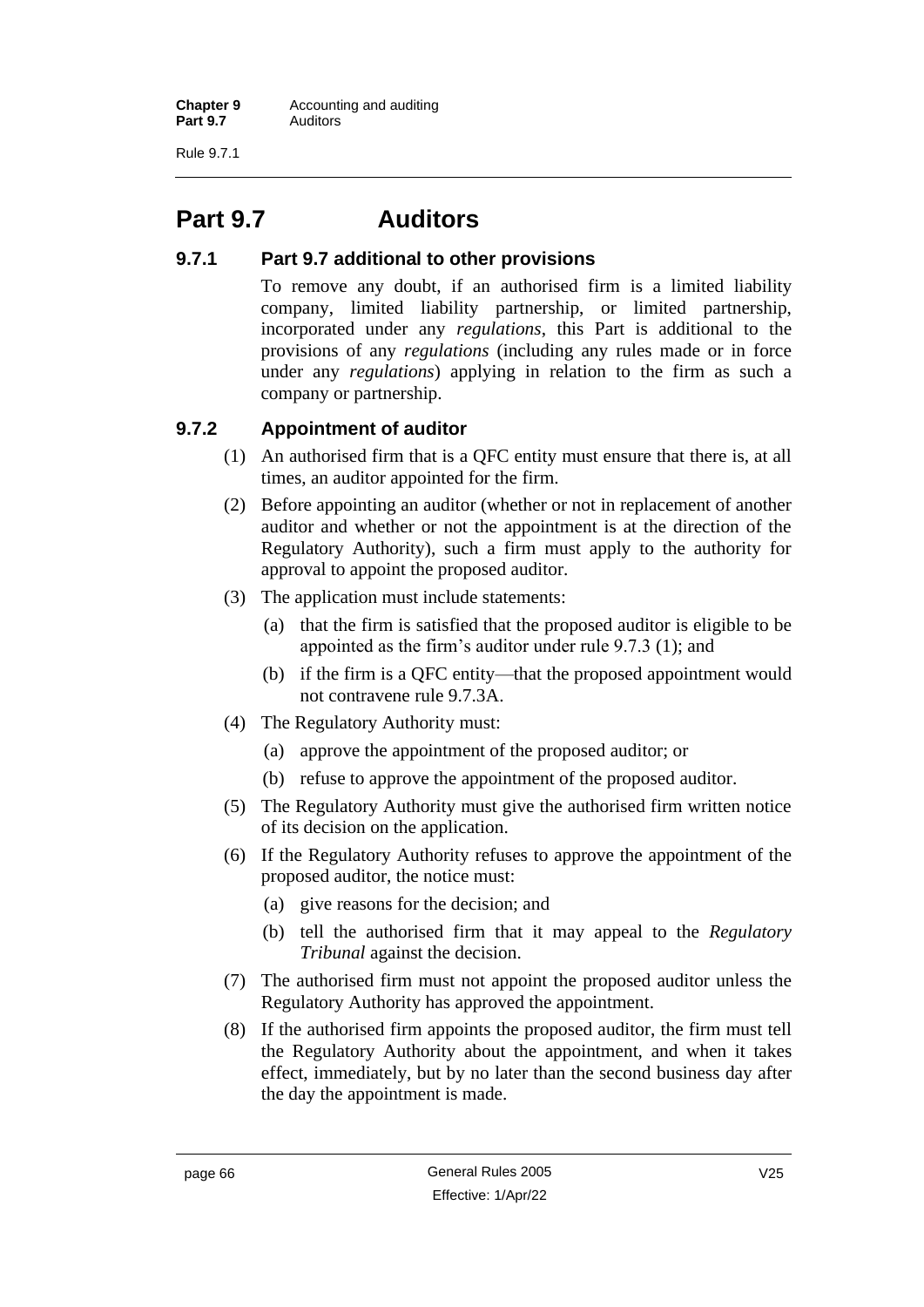## **9.7.3 Eligibility for appointment as auditor**

- (1) An authorised firm must not appoint a person as auditor for the firm unless the person:
	- (a) has consented in writing to the appointment being made;
	- (b) has the skills, resources and experience necessary to audit the firm's business; and
	- (c) has satisfied the firm that it and its relevant audit staff are:
		- (i) independent of the firm; and
		- (ii) not subject to any conflict of interest in relation to the firm.
- (2) The authorised firm must make and keep sufficient records to demonstrate that it complied with subrule (1) before the appointment was made.
- (3) The records must be kept for at least 6 years after the day the person ceases to be auditor for the authorised firm.

## **9.7.3A Limit on term of auditor's appointment**

Subject to rule 9.7.3B (4), an authorised firm that is a QFC entity:

- (a) must not appoint a person as its auditor for a period longer than 5 years; and
- (b) must not re-appoint a person as its auditor if the re-appointment would result in the person's having been the firm's auditor continuously for longer than 5 years, unless at least 2 years has elapsed since the end of the person's last appointment as the firm's auditor.
- *Note* For the circumstances in which an auditor's appointment comes to an end, see rule 9.7.6.

### **Guidance**

In general terms, the purpose of requiring rotation of firms' auditors is to ensure that auditors are independent of the firms they audit.

## **9.7.3B Effect of group audit rotation arrangements**

- (1) This rule applies in relation to an authorised firm that is a member of a group.
- (2) If the group has an arrangement for the rotation of auditors that the firm considers achieves the purposes of rule 9.7.3A, the firm must give the Regulatory Authority, in writing:
	- (a) details of the arrangement; and
	- (b) confirmation from the firm's governing body that the arrangement achieves the purposes of rule 9.7.3A.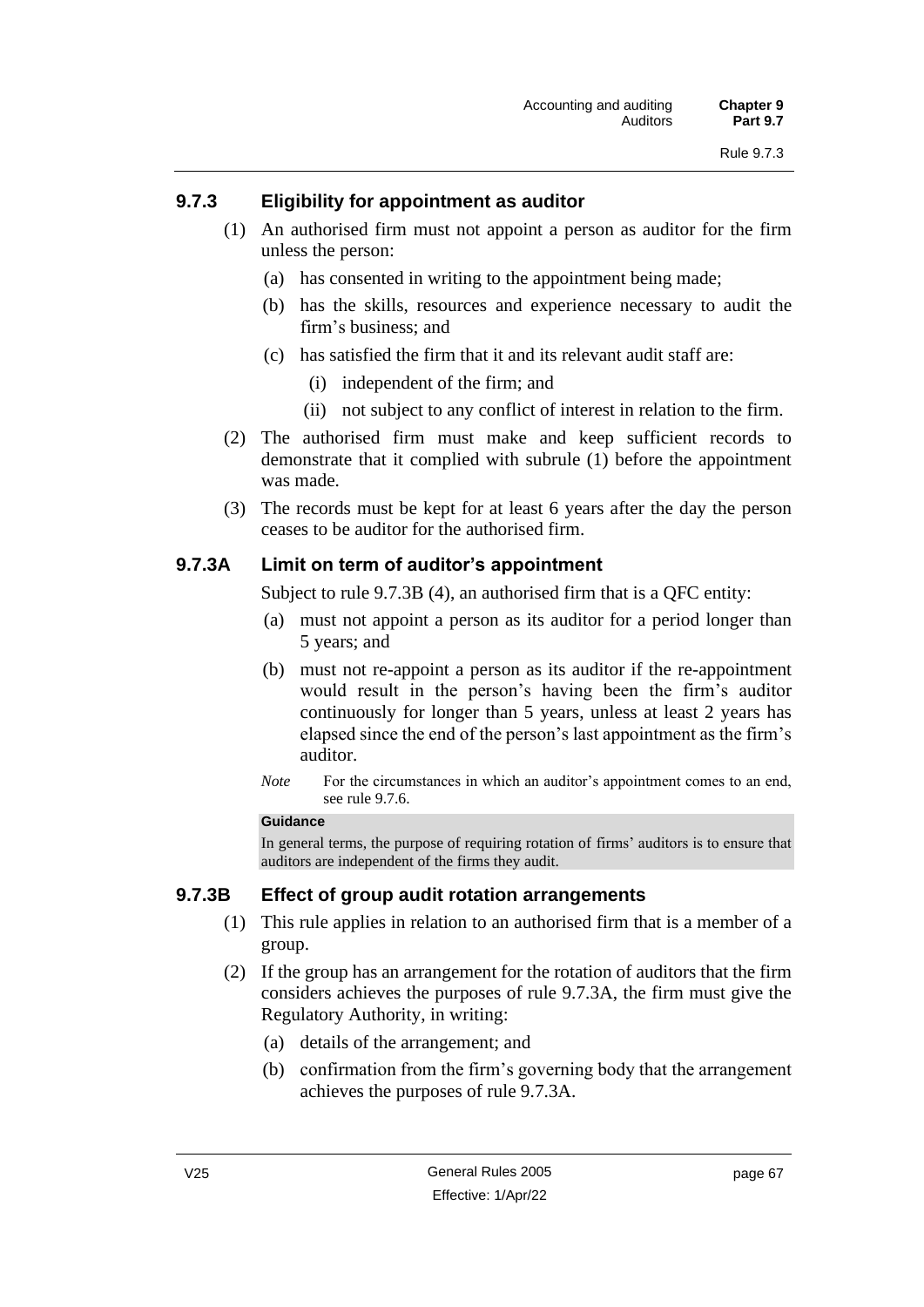- (3) If the authority is satisfied that the arrangement achieves the purposes of rule 9.7.3A, the authority must give the firm written notice to that effect.
- (4) Rule 9.7.3A does not apply to the firm while the notice is in effect.
- (5) The firm must notify the authority in writing of any change in the arrangement.
- (6) The authority may revoke a notice under subrule (3) if the authority considers that the arrangement no longer achieves the purposes of rule 9.7.3A (whether after receiving notification of a change or on any other basis).

## **9.7.4 Direction to replace auditor**

- (1) This rule applies if:
	- (a) the Regulatory Authority considers that a person appointed as auditor for an authorised firm that is a QFC entity is not suitable to be, or to continue to be, auditor for the firm; or
	- (b) the person's appointment contravened rule 9.7.3A.
- (2) The Regulatory Authority may, by written notice, direct the authorised firm to end the person's appointment as auditor and to appoint another auditor for the firm.
- (3) The authorised firm must comply with the direction within the period stated in the direction or, if no period is stated, within a reasonable period.
- (4) The Regulatory Authority must give the person a copy of the notice.
- (5) The notice must:
	- (a) give, or be accompanied by, reasons for the direction; and
	- (b) state that the authorised firm or person (or both) may appeal to the *Regulatory Tribunal* against the decision to give the direction.

## **9.7.5 Direction to appoint auditor**

- (1) This rule applies if there is not, at any time, an auditor appointed for an authorised firm that is a QFC entity.
	- *Note* For the duty of an authorised firm and an auditor to notify the Authority if the auditor's appointment ends for any reason, see rule 9.7.6.
- (2) The Regulatory Authority may, by written notice, direct the authorised firm to appoint an auditor for the firm.

*Note* The auditor must be appointed in accordance with rule 9.7.2 (Appointment of auditor).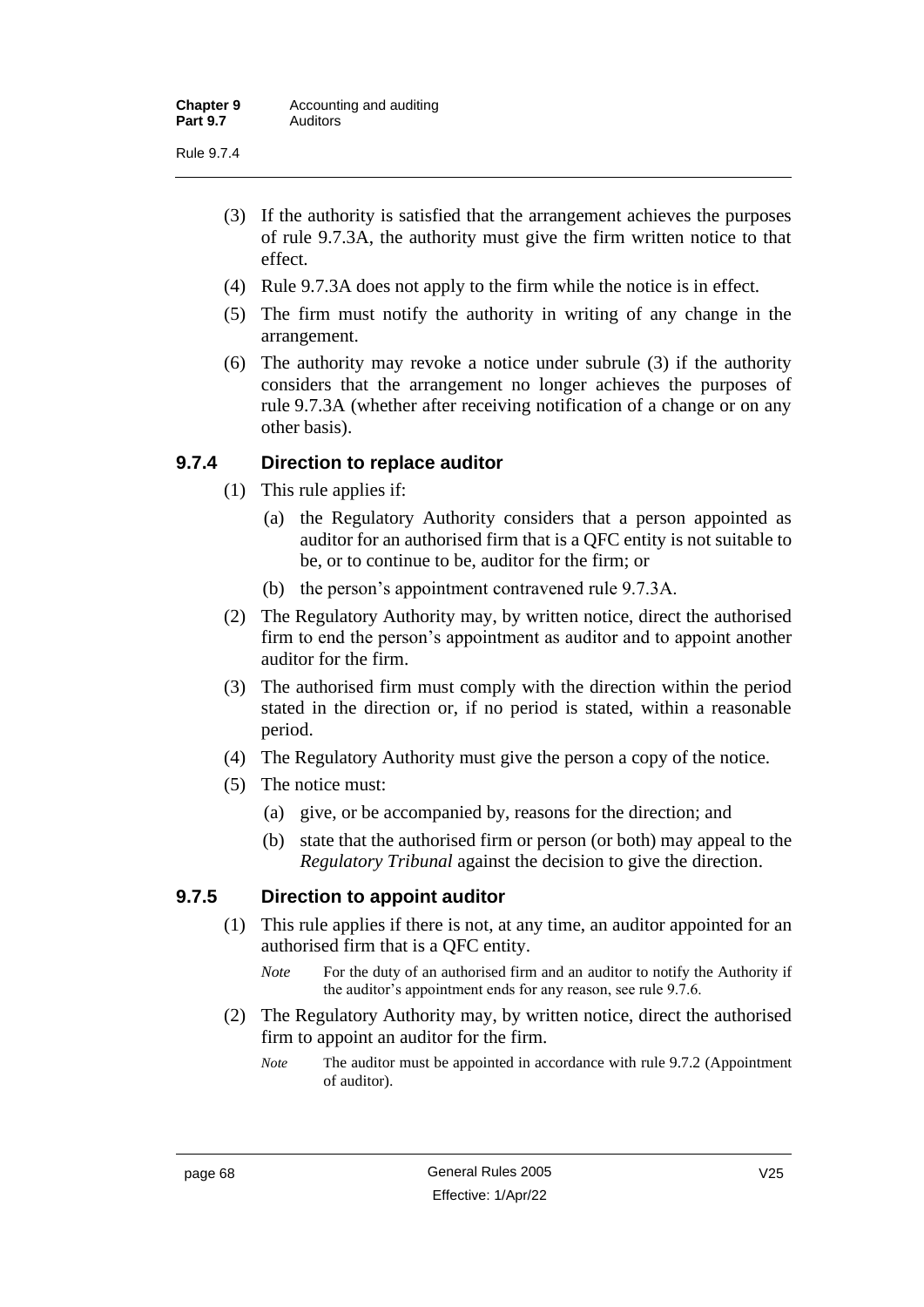(3) The authorised firm must comply with the direction within the period stated in the direction or, if no period is stated, within a reasonable period.

## **9.7.6 End of auditor's appointment and notification requirements**

- (1) An auditor's appointment for an authorised firm ends when the auditor:
	- (a) is removed from office by the firm;
	- (b) ceases to be qualified or eligible to be the firm's auditor;
	- (c) resigns before the auditor's term of appointment expires;
	- (d) is not re-appointed by the firm at the end of the auditor's term of appointment; or
	- (e) ceases to be appointed by the firm for any other reason.
- (2) When an auditor's appointment ends, both the authorised firm and the auditor must separately notify the Regulatory Authority of that fact.
- (3) Both notices under subrule (2):
	- (a) must be given immediately, but no later than the second business day after the appointment ends; and
	- (b) must state the reason why the appointment ended.
- (4) The notice given by the auditor must:
	- (a) include details of any matter connected with the ending of the appointment that the auditor thinks ought to be drawn to the Authority's attention; or
	- (b) if there is no such matter, state that fact.
	- *Note* FSR, article 91 (Resignation of auditors and actuaries) requires an auditor to notify the Regulatory Authority when the auditor's appointment ends and to notify the Authority of the matters mentioned in subrule (4).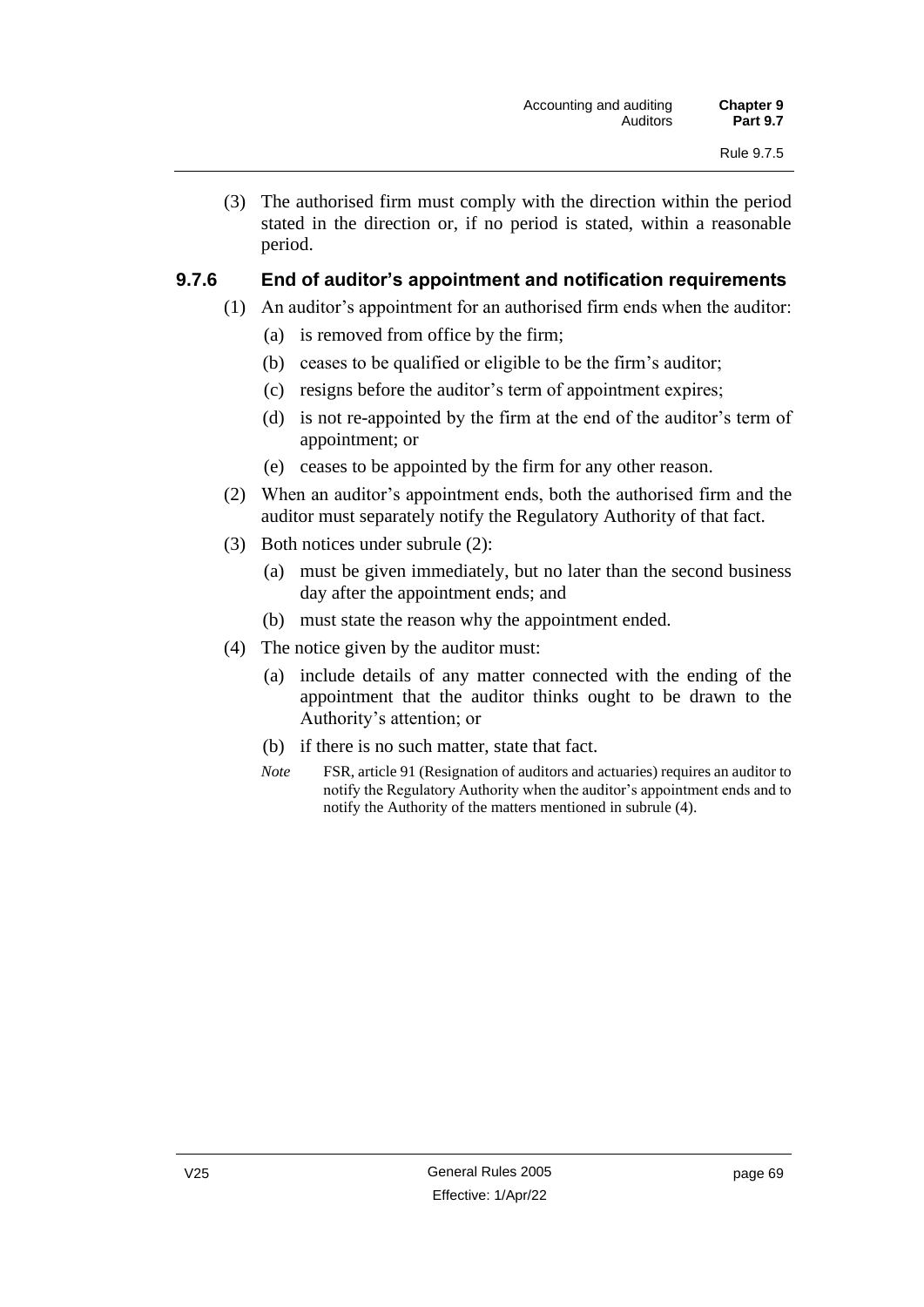**Chapter 10** Fees<br>**Part 10.1** Applic **Application** 

Rule 9.7.5

# **Chapter 10 Fees**

# **Part 10.1 Application**

## **10.1.1 Application of Chapter 10**

- (1) This Chapter applies to an authorised firm, or an applicant for an authorisation.
- (2) Parts 10.7 and 10.8 also apply to a DNFBP.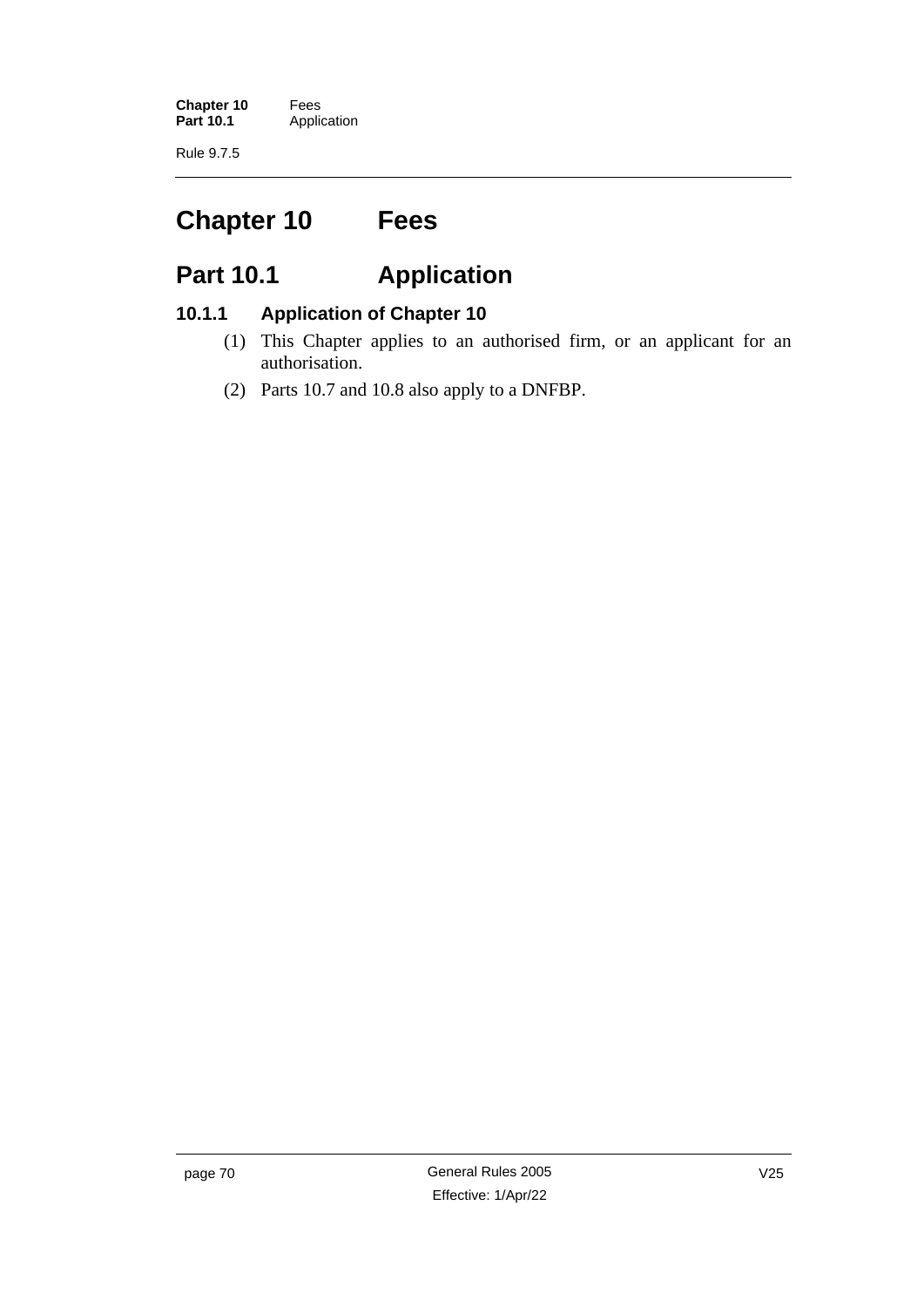# **Part 10.2 General provisions**

## **10.2.1 Application not submitted until fee paid**

Where a fee is payable for any application to the Regulatory Authority, the application may not be regarded as submitted until the fee has been paid in full.

## **10.2.2 Increase of sum due if fee not paid**

Where an annual fee or supplementary fee in relation to ongoing supervision is due from an authorised firm under a provision of these rules, it must be paid by the date upon which it falls due. Should an authorised firm fail to pay by the due date then, without limiting the right of the Regulatory Authority to take any other action, the sum due will be increased by 1% for each month, or part of a month, that it remains outstanding beyond the due date.

### **Guidance**

If a fee is not paid by the date on which it becomes due, the authorised firm is in breach of a *rule* and the Regulatory Authority is entitled to take action including, but not limited to, taking steps to withdraw authorisation to conduct 1 or more regulated activities.

## **10.2.3 Regulatory Authority's power to reduce or waive fees**

The Regulatory Authority may reduce, waive or refund all or part of any fee if, having considered the circumstances of a particular case, it deems it would be equitable to do so.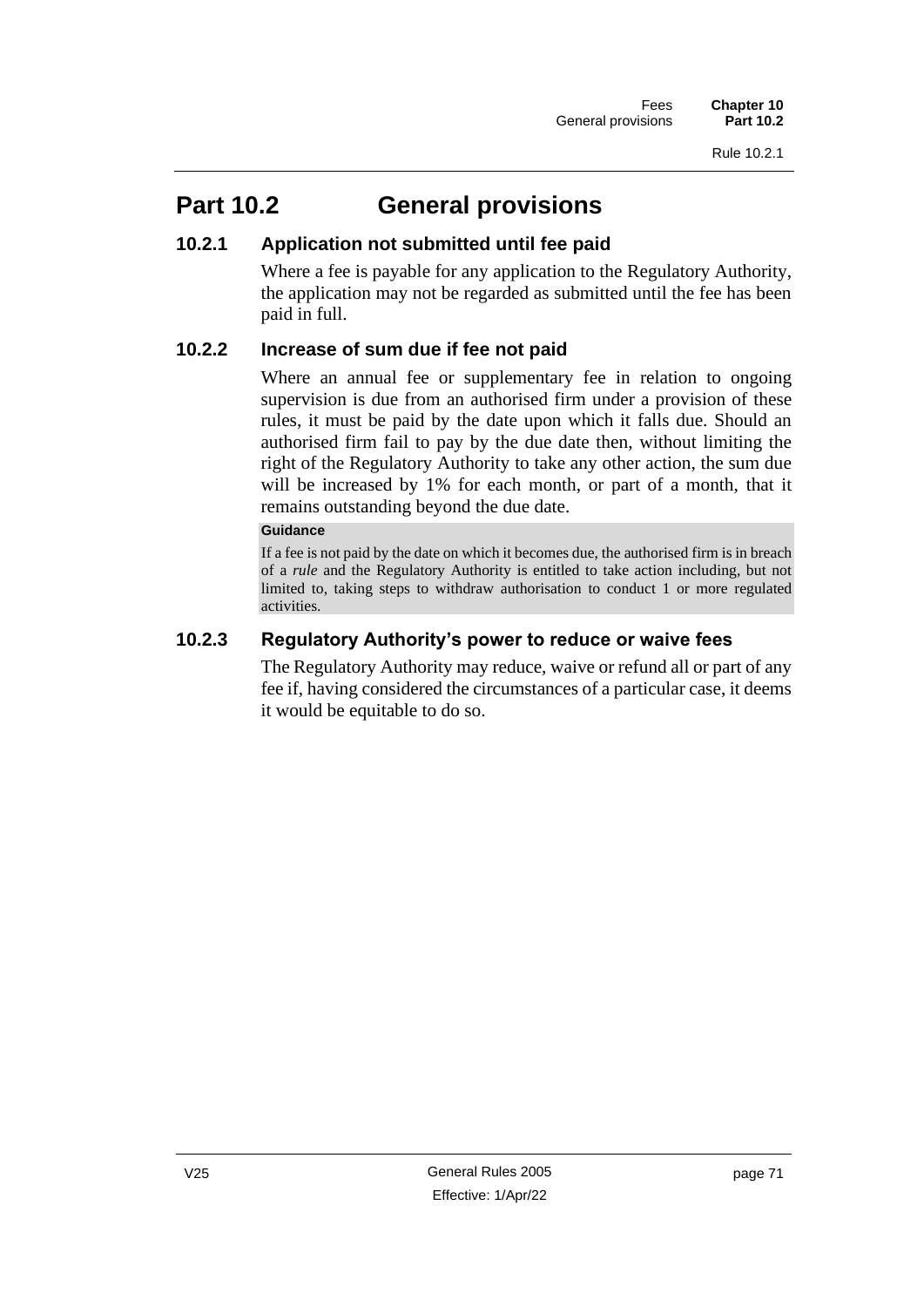# **Part 10.3 Supplementary fees**

## **10.3.1 Regulatory Authority may require supplementary fees in certain cases**

- (1) The Regulatory Authority may require an authorised firm or *applicant* to pay a supplementary fee to the Regulatory Authority in circumstances where it expects to incur substantial additional costs in dealing with an application or conducting ongoing supervision.
- (2) In such cases the Regulatory Authority will notify the *applicant* as soon as reasonably practicable of the amount of the supplementary fee.

#### **Guidance**

- 1 A supplementary fee may be levied by the Regulatory Authority because it expects that certain applications will require more intensive scrutiny than others. For example, where the entity is a branch from a jurisdiction where there are not or are not expected to be in place arrangements for co-operation between the Regulatory Authority and the relevant regulators in that jurisdiction. Equally, where the entity is incorporated in the QFC, a full analysis of the prudential and systems arrangements will be required.
- 2 A supplementary fee may also be levied by the Regulatory Authority in cases where the ongoing supervision of the authorised firm appears to the Regulatory Authority to be likely to cause it to incur substantial additional costs.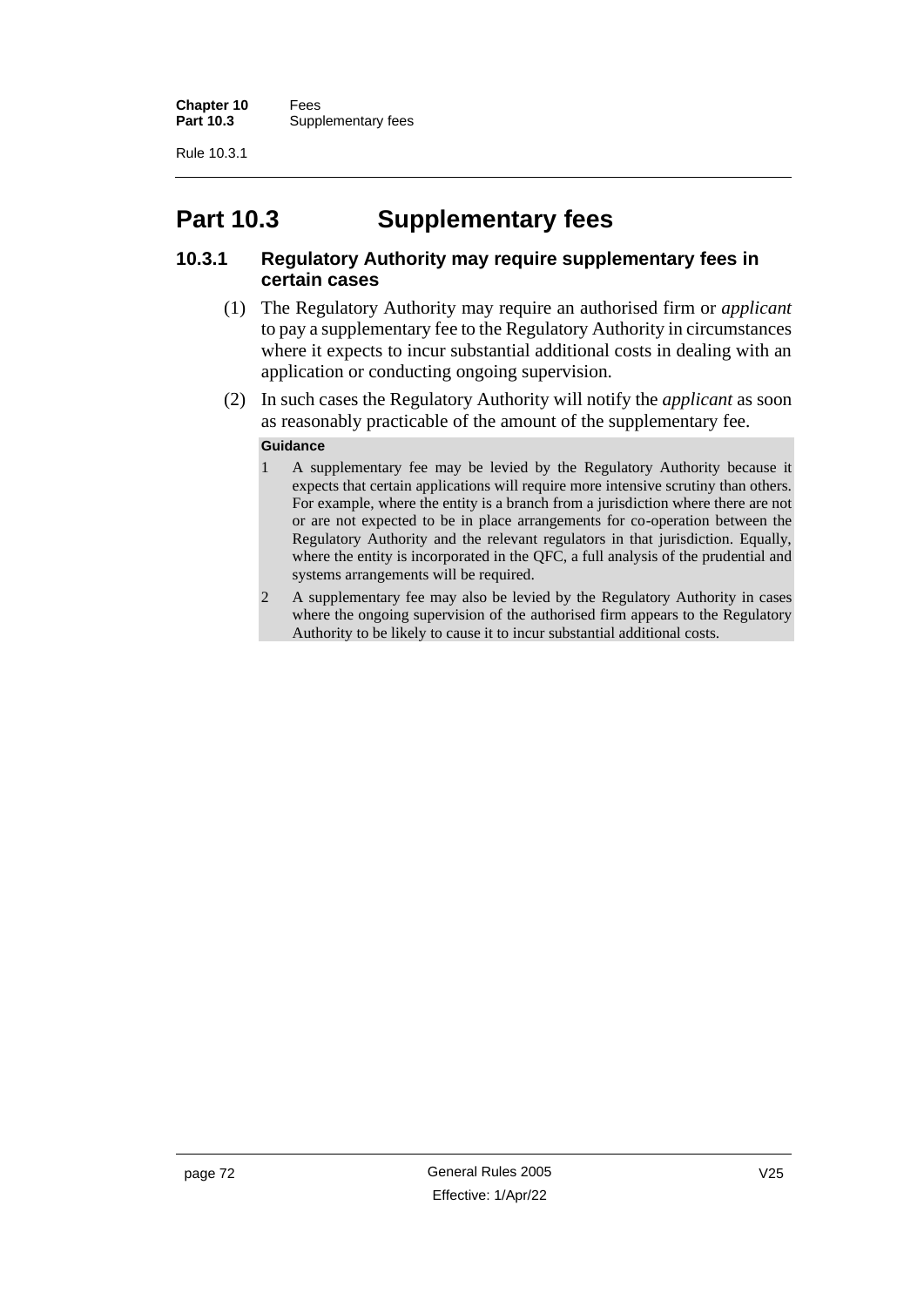# **Part 10.4 Application fees**

## **10.4.1 What application fees are payable**

An *applicant* seeking to conduct regulated activities in or from the QFC and an authorised firm applying for authorisation to conduct additional regulated activities must pay to the Regulatory Authority:

- (a) the application fees specified in Schedule 4; and
- (b) any supplementary fee required by the Regulatory Authority.

## **10.4.2 Fees not refundable**

Any application fees paid, whether in respect of an *applicant*, authorised firm or approved individual, are non-refundable, regardless of whether the application is successful or not.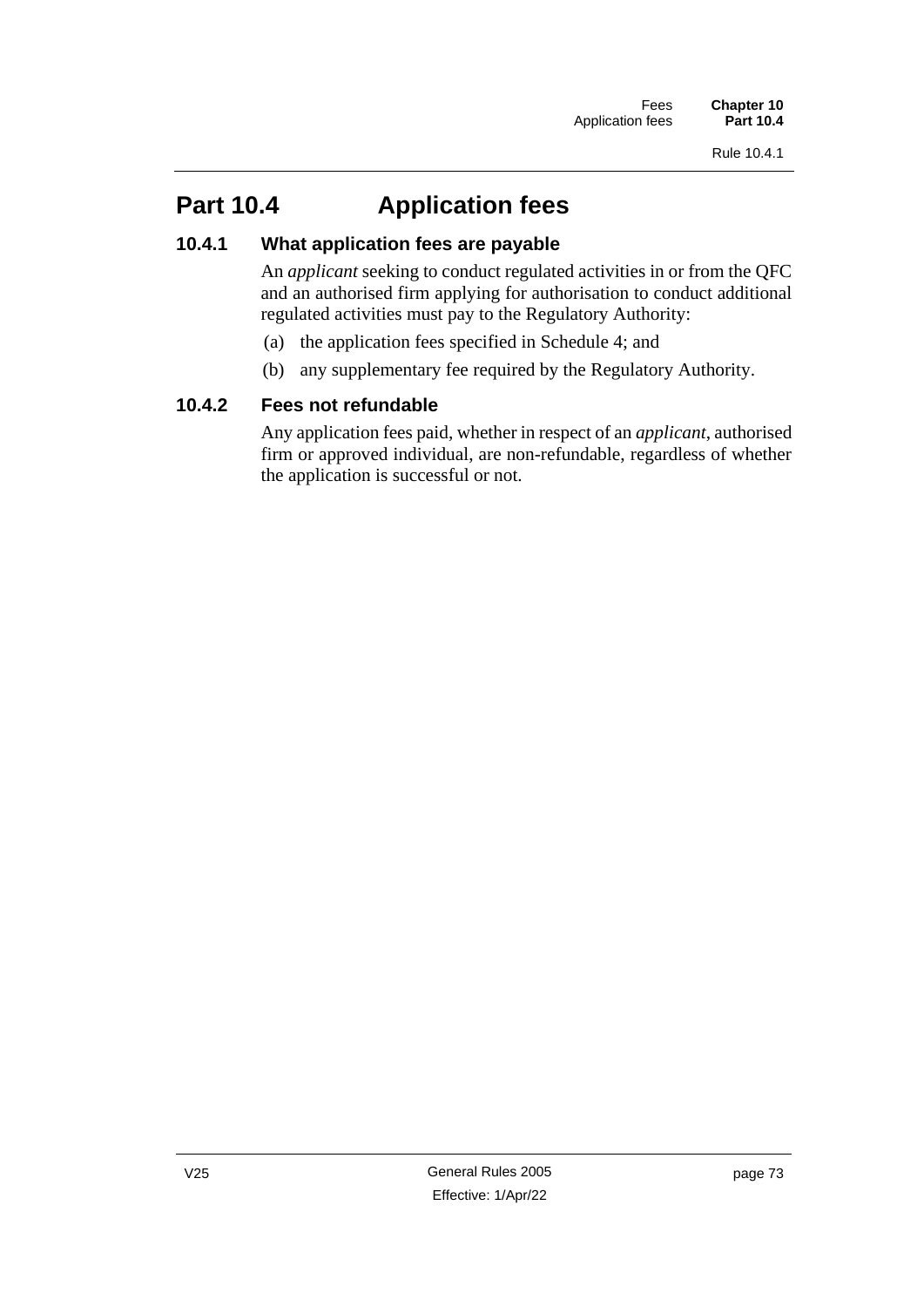# **Part 10.5 Annual fees**

## **10.5.1 What annual fees are payable**

An authorised firm must pay to the Regulatory Authority:

- (a) the annual fee specified in Schedule 4; and
- (b) any supplementary fee required by the Regulatory Authority.

### **10.5.2 When annual fees payable**

- (1) The initial annual fee must be paid in full to the Regulatory Authority within 21 days of the date of authorisation.
- (2) Subsequent annual fees must be paid in full to the Regulatory Authority on or before 1 January of every calendar year.

### **Guidance**

With regard to the payment of an annual fee on or before 1 January, invoices will be issued at least 21 days before that date.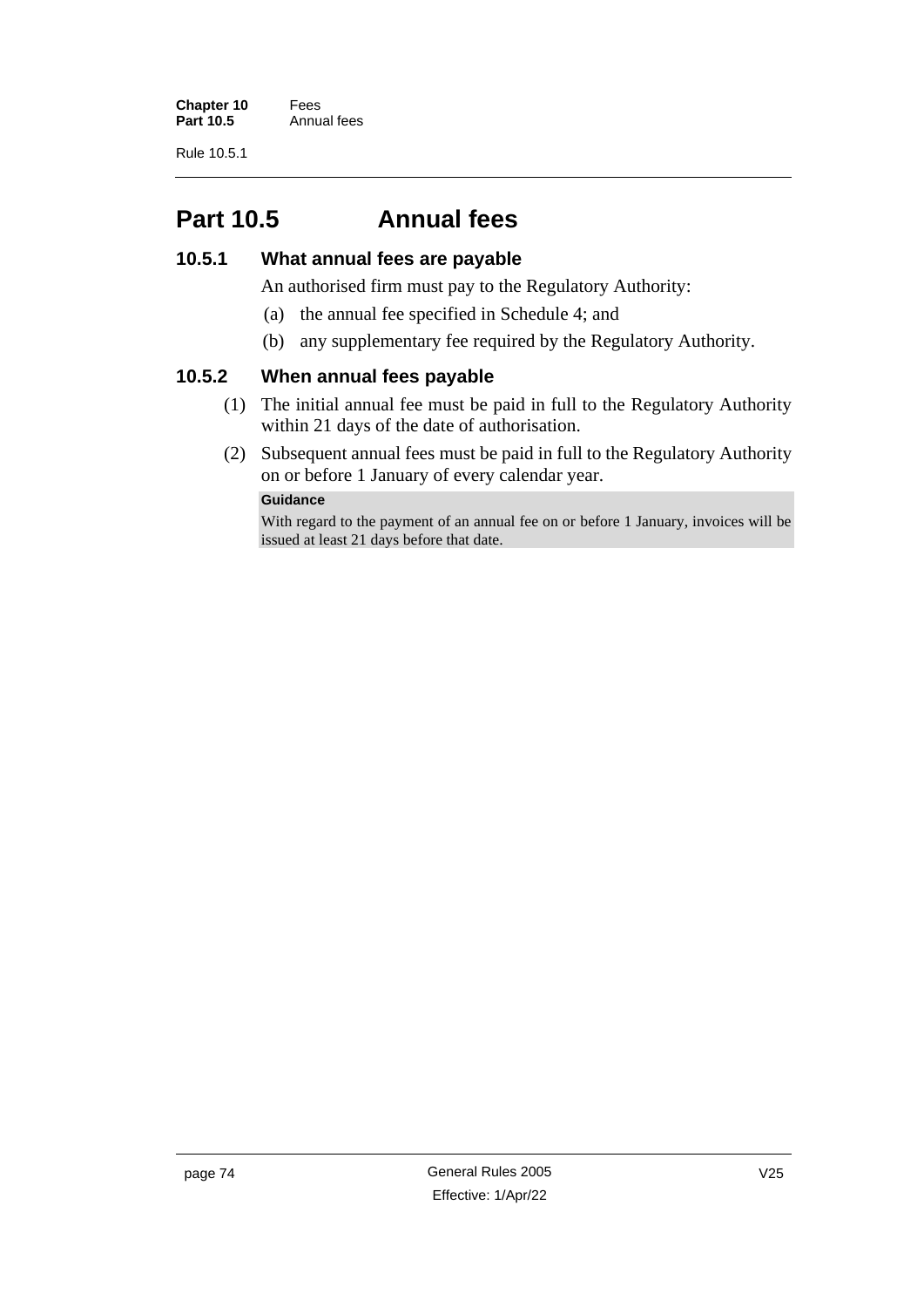Rule 10.6.1

# **Part 10.6 Fees for extracts of information from the registers of public information**

## **10.6.1 Fees payable for extracts from Regulatory Authority registers**

Persons seeking extracts of information in accordance with rule 3.5.1 maintained in the public registers by the Regulatory Authority in relation to an authorised firm or approved individual must, upon application pay the fee prescribed in Schedule 4.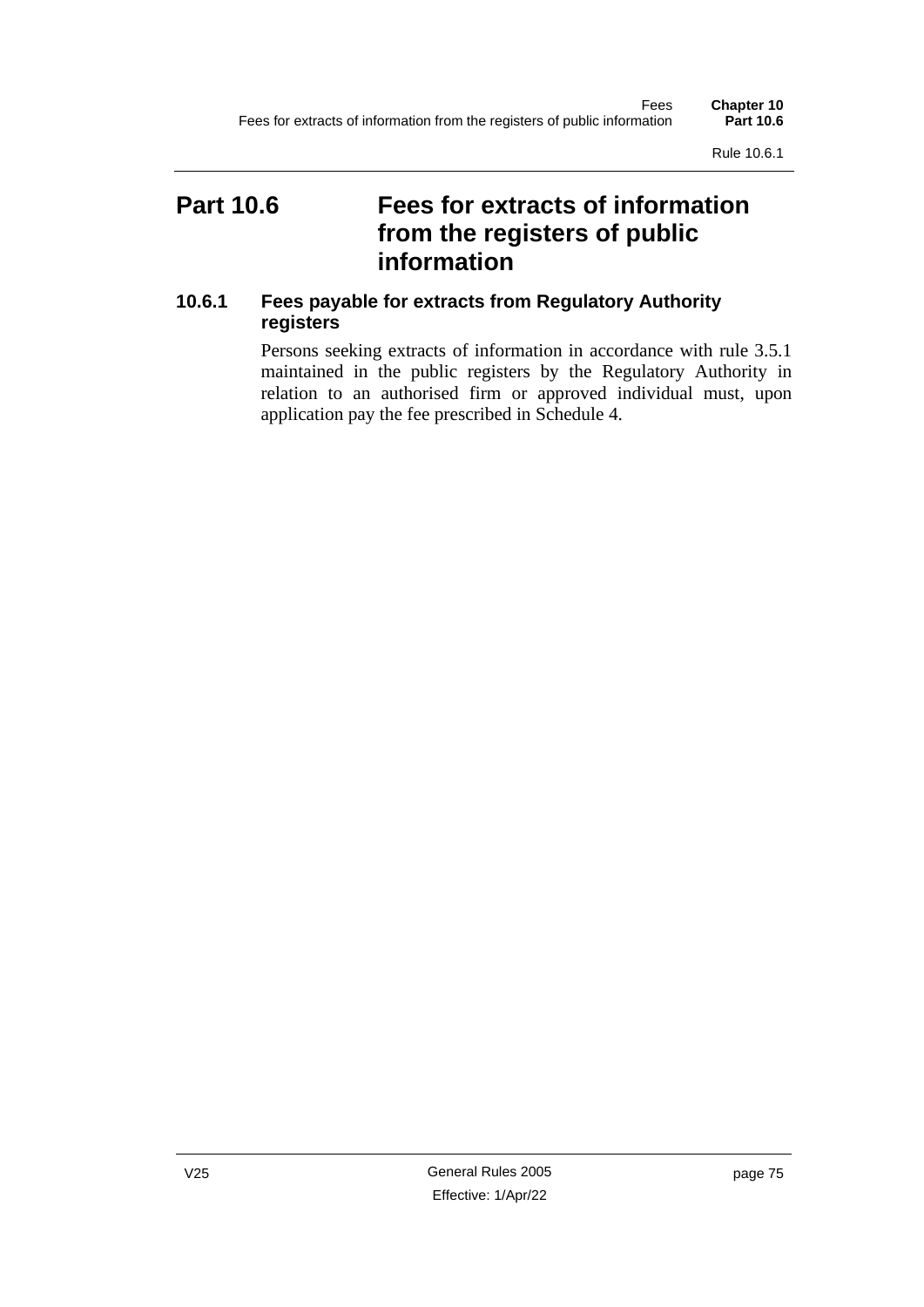Rule 10.7.1

# **Part 10.7 Fees for certain reporting etc contraventions**

## **10.7.1 Application of Part 10.7**

- (1) This Part applies if a person contravenes any of the rules mentioned in subrule (2) by failing to provide a notification, report or return (however described) to the Regulatory Authority as, or within the time within which, that rule requires it to be provided.
- (2) The rules are the following:
	- (a) rules 8.2.3, 8.3.2, 8.4.2, 8.5.3 and 9.4.1;
	- (b) CAPI, rule 2.3.1 (Preparation of prudential returns), rule 2.3.7 (Strategy and risk document—copy must be given to Regulatory Authority), rule 7.2.4 (2) (Time for giving report) and rule 7.3.1 (Regulatory Authority may require additional reports);
	- (c) the *Collective Investment Schemes Rules 2010*, rule 5.6.3 (Reports and accounts generally—QFC qualified investor schemes), rule 5.6.18 (Publication and availability of annual and half-yearly long reports—QFC retail schemes), rule 9.2.7 (Accounting and reports during winding-up—all QFC schemes) and rule 10.2.6 (Quarterly returns for financial promotions etc—all non-QFC schemes);
	- (d) IMEB, rule 2.4.2 (Time Limit for Annual Prudential Returns) and rule 2.4.3 (Time Limit for Quarterly Prudential Returns );
	- (e) CTRL, rule 9.3.10;
	- (f) BANK, rule 2.1.4 (Preparing returns) and rule 2.1.5 (Giving information);
	- (g) IBANK, rule 2.1.4 (Preparing returns) and rule 2.1.5 (Giving information);
	- (h) INMA, rule 2.1.2 (Preparing returns) and rule 2.1.3 (Giving information);
	- (i) PINS, rule 1.4.2 (Time limit for annual prudential returns of insurers), rule 1.4.3 (Time limit for biannual prudential returns of insurers), and rule 1.4.4 (Time limit for quarterly prudential returns of insurers);
	- (j) the *Private Placement Schemes Rules 2010*, rule 5.5.3 (Reports and accounts generally) and rule 7.2.6 (Accounting and reports during winding-up);
	- (k) the *Anti-Money Laundering and Combating the Financing of Terrorism Rules 2019*, rule 2.3.10 (Annual reports).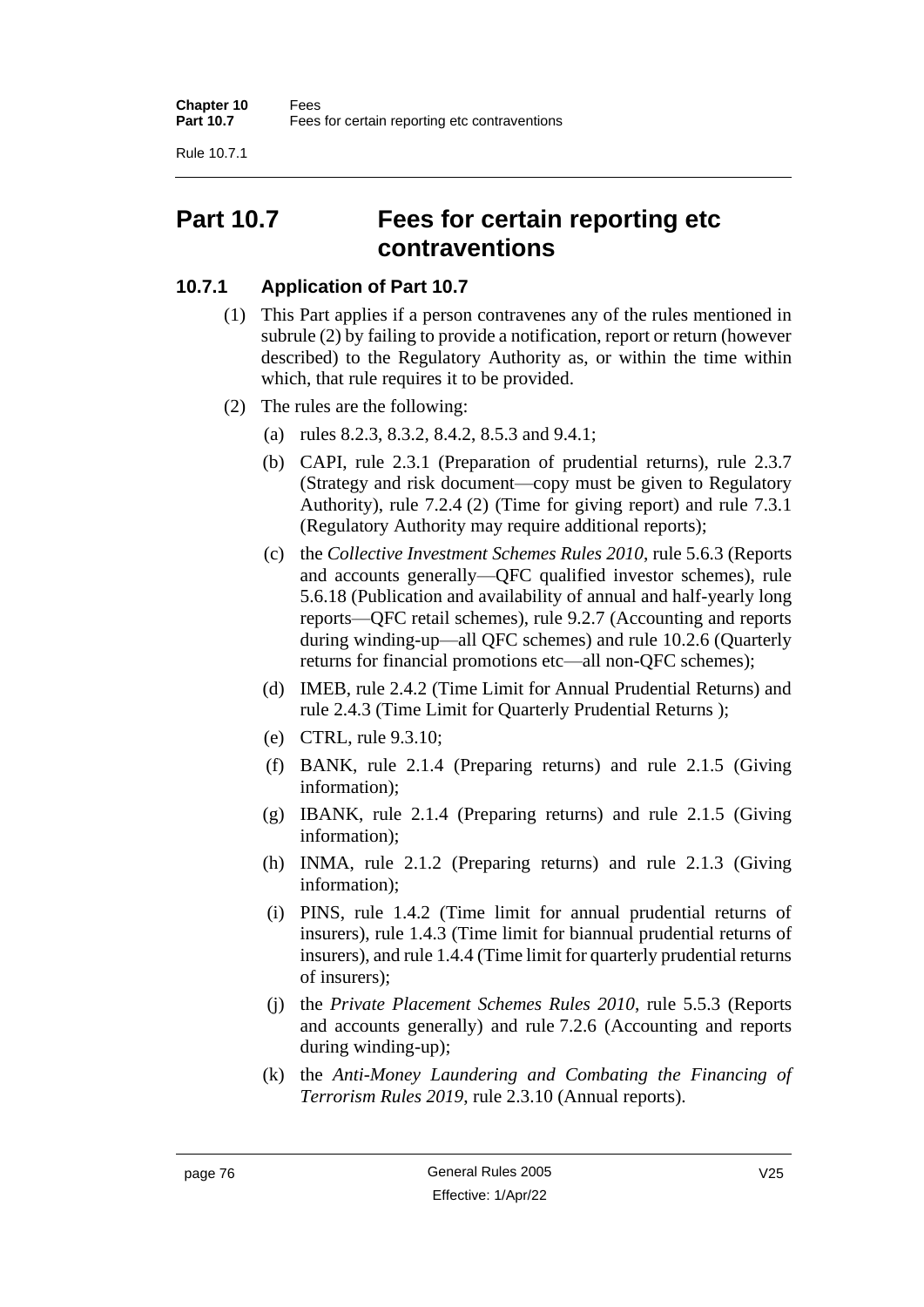- (3) Without limiting subrule (1) and to remove any doubt, this Part applies:
	- (a) in relation to a contravention referred to in subrule (1) whether the relevant rule uses the word "provide", "submit", "give", "notify", "advise", "inform" or "tell", or some other word; and
	- (b) to a failure to provide a notification, report, or return (however described) to the authority as, or within the time within which, it was required to be provided, if:
		- (i) the notification, report or return was not received (or considered to have been received) at all by the authority within that time; or
		- (ii) the notification, report or return was received by the authority within that time, but:
			- (A) it was incomplete or inaccurate in a material respect;
			- (B) if under any *regulations* or *rules* it was required to be in a particular form, it was not in substantially that form;
			- (C) if under any *regulations* or *rules* it was required to be prepared, completed or signed in a particular way, it was not prepared, completed or signed in that way; or
			- (D) if under any *regulations* or *rules* it was required to be provided (however described) to the authority in a particular way, it was not provided in that way.
- (4) In this Part, a reference to a *notification*, *report*, or *return* (however described) includes a reference to any part of the notification, report or return.

### **10.7.2 Late fees**

- (1) A fee, of the relevant amount, is payable by a person for a contravention by the person to which this Part applies if the contravention continues for 2 business days or longer.
- (2) The *relevant amount* is the total of:
	- (a) QR 800; and
	- (b) QR 400 for each business day (or part of a business day) after the 2<sup>nd</sup> business day during which the contravention continues.
	- *Note* The Regulatory Authority may reduce, waive or refund such a fee (see rule 10.2.3).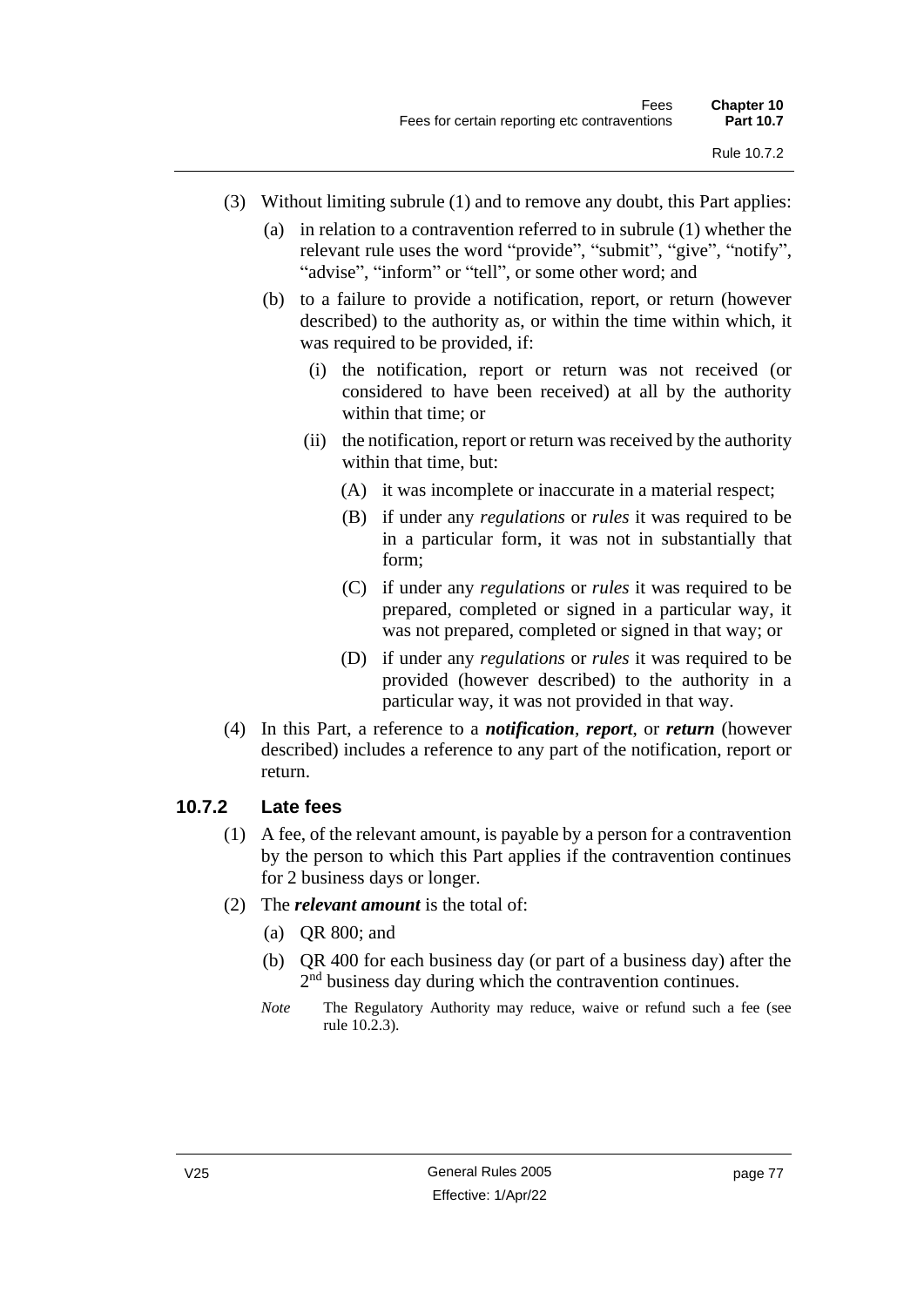Rule 10.7.3

## **10.7.3 Other action not prevented**

Nothing in this Part prevents the Regulatory Authority taking action under FSR, article 31 or Part 8 or 9, in relation to a contravention to which this Part applies.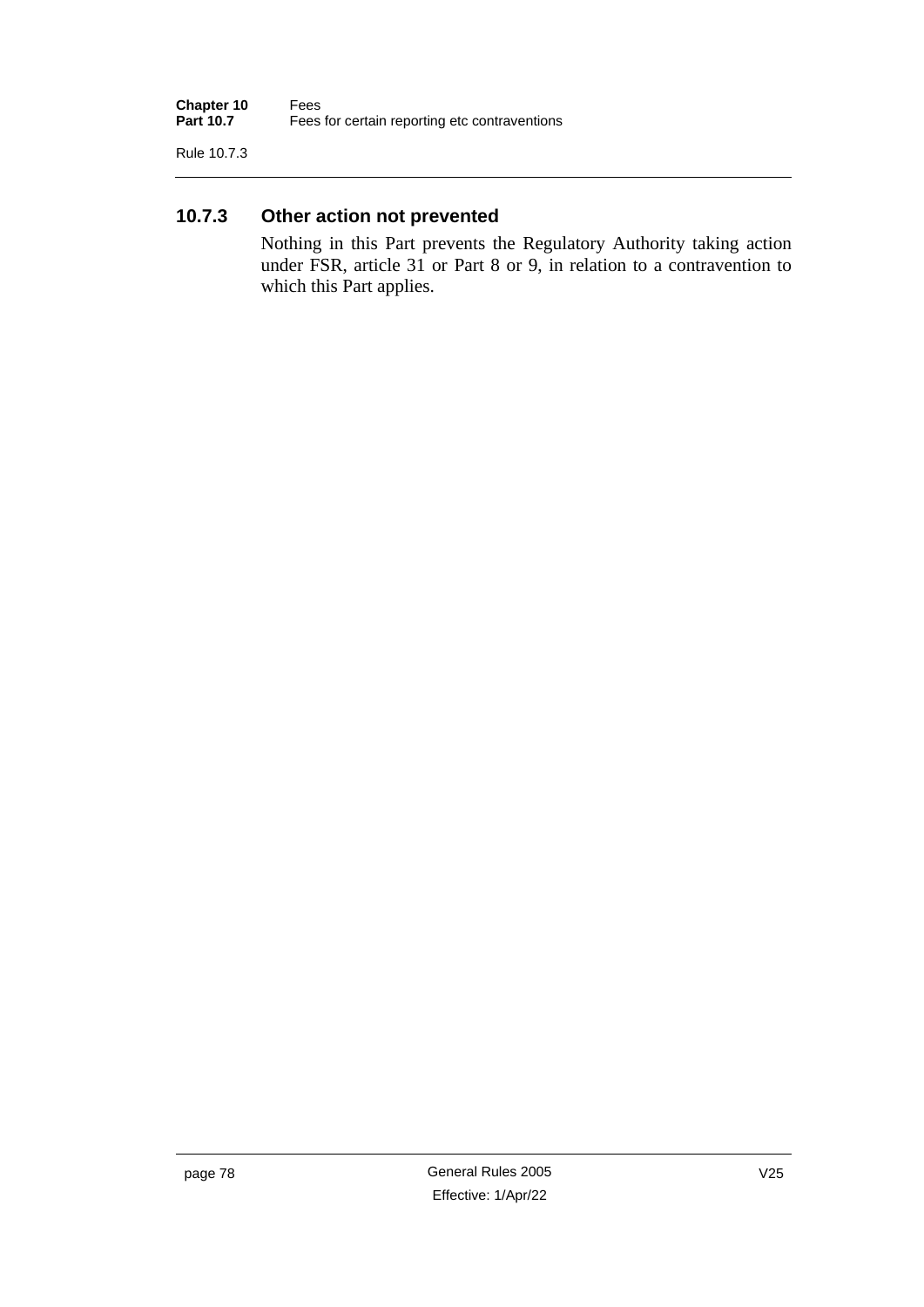# **Part 10.8 Fees for failure to comply with certain requirements**

## **10.8.1 Application of Part 10.8**

- (1) This Part applies if a person fails to comply with a written requirement by the Regulatory Authority that specifies:
	- (a) an action that the firm is to take; and
	- (b) a date by which the action is to be taken.

## **Example**

A failure to comply with a requirement to take an action under a risk mitigation program.

- (2) For subrule (1), a person *fails to comply* with a requirement if the person:
	- (a) does not take the specified action by the specified date; or
	- (b) purports to take the action but does so in a way that the authority regards as inadequate.

## **10.8.2 Late fees**

- (1) A fee, of the relevant amount, is payable by the person concerned if a failure referred to in rule 10.8.1 continues for 2 business days or longer after the specified date for compliance.
- (2) The *relevant amount* is the total of:
	- (a) QR 800; and
	- (b) QR 400 for each business day (or part of a business day) after the 2<sup>nd</sup> business day during which the failure continues.
	- *Note* The Regulatory Authority may reduce, waive or refund such a fee (see rule 10.2.3).

## **10.8.3 Other action not prevented**

Nothing in this Part prevents the Regulatory Authority taking action under the FSR, article 31 or Part 8 or 9, in relation to such a failure.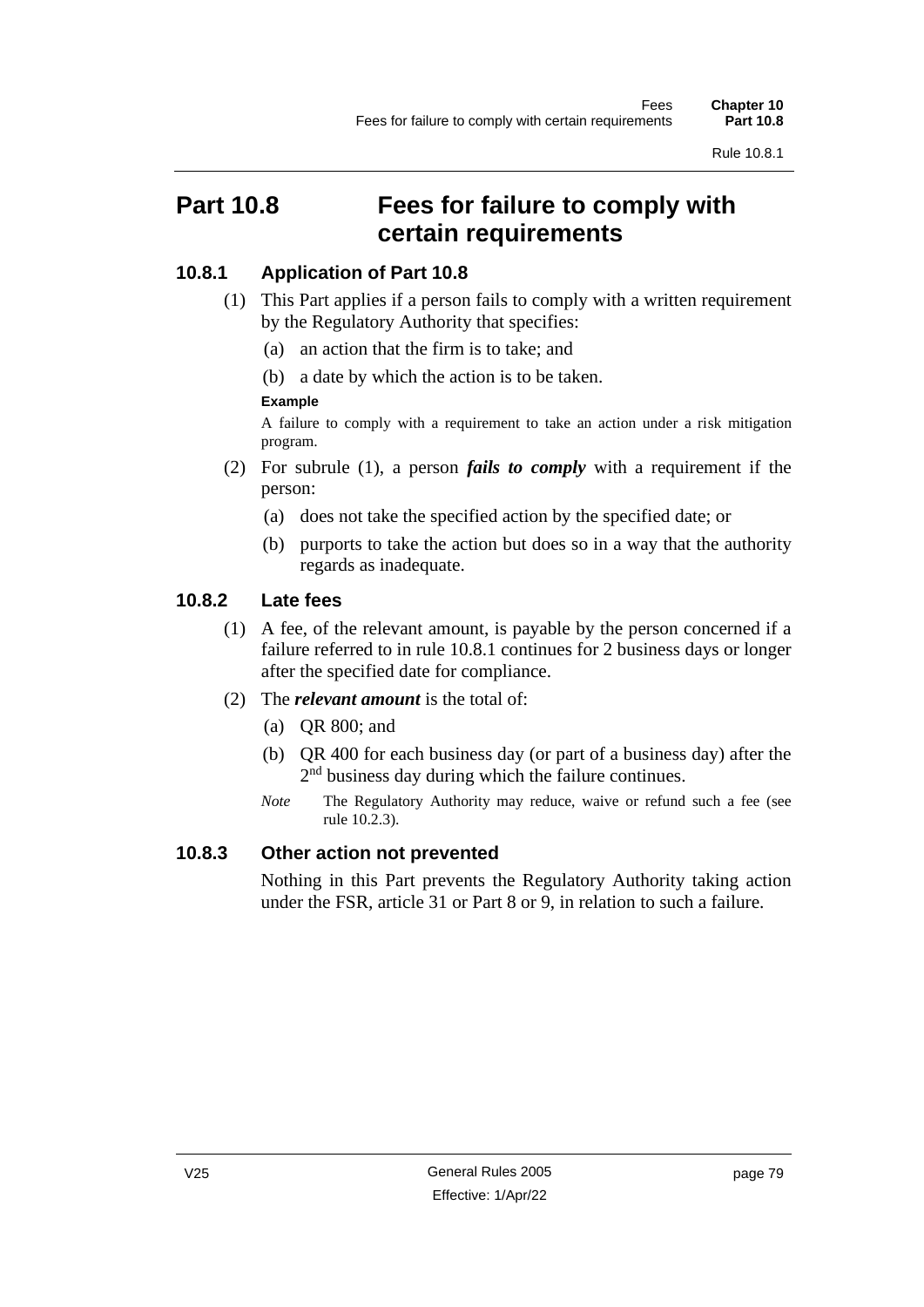Rule 11.1.1

# **Chapter 11 Inclusion, exclusion and restriction of activities and products**

# **Part 11.1 Activities**

## **11.1.1 Definitions for Chapter 11**

In this Part:

*commercial captive finance*, as an activity of an entity (the *captive financier*), means providing finance to a commercial customer to enable the customer to lease or purchase (through finance lease, operating lease, hire-purchase or a similar form) an asset (usually immoveable properties, machinery, vehicles and equipment) from the captive financier's parent entity or from a member of the parent entity's group.

*commercial customer* means a business customer or eligible counterparty within the meaning of each of those terms in the *Customer and Investor Protection Rules 2019*.

## **11.1.2 Declaration of providing captive finance as regulated activity**

Subject to rule 11.1.3, for FSR, article 23, the regulated activity of providing credit facilities is taken to include the activity of providing captive finance by way of business. The activity of providing captive finance by way of business is therefore a regulated activity.

## **11.1.3 Exclusion of certain captive finance to commercial customers**

For FSR, article 25 (2), providing captive finance is not regarded as carried on by way of business (and is therefore not a regulated activity) if it is carried on by way of commercial captive finance.

*Note* An entity that provides captive finance to commercial customers (and carries on no other regulated activity) in or from the QFC in the circumstances described in rule 11.1.3 need only be licensed and does not need to apply for an authorisation from the Regulatory Authority.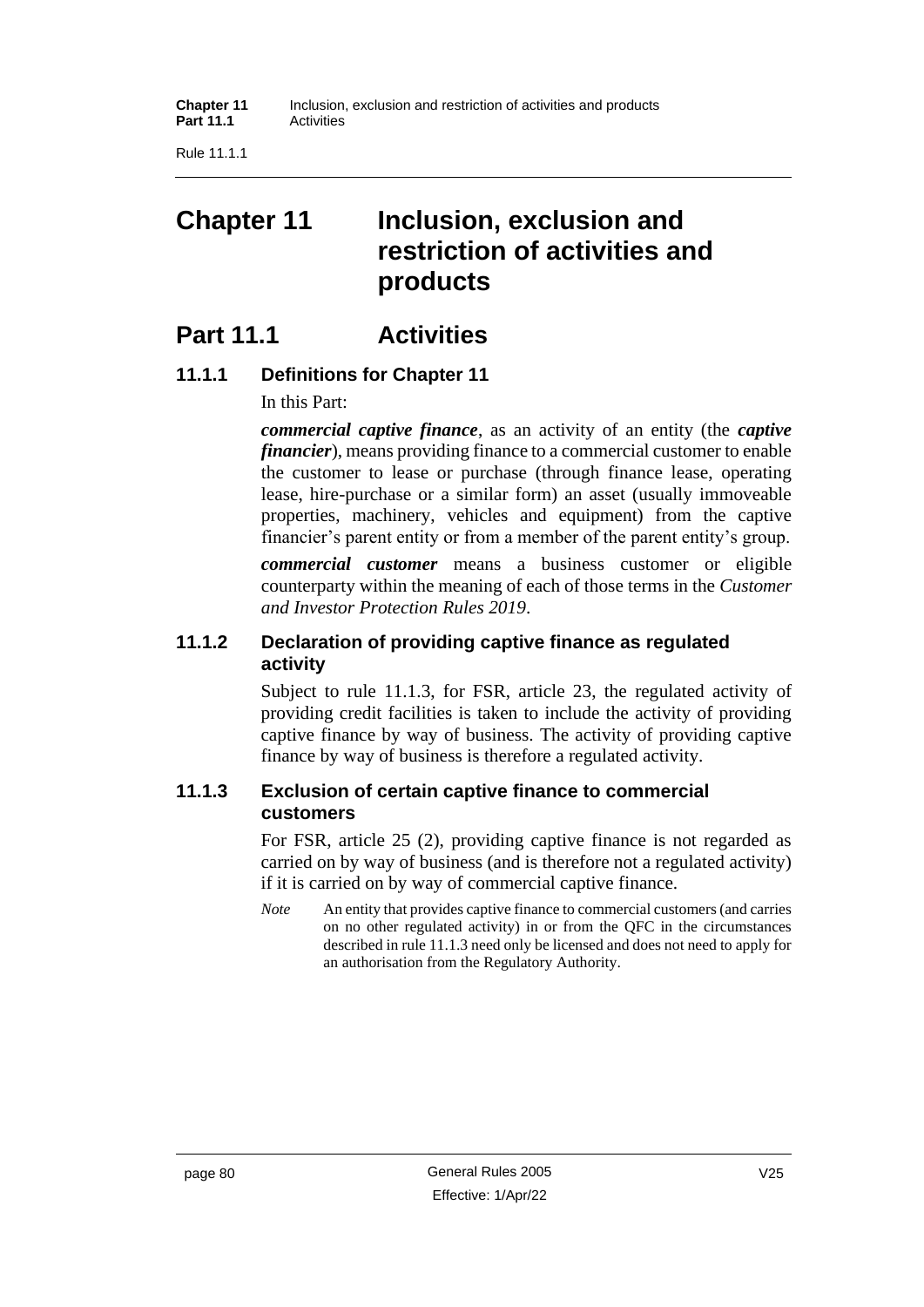# **Part 11.2 Products**

## **11.2.1 Declaration of captive finance as specified product**

For FSR, Schedule 3, Part 3, the specified product *credit facility* is taken to include captive finance (through finance lease, operating lease, hirepurchase or a similar form).

## **11.2.2 Options and futures that are and are not specified products**

The circumstances in which either an *option* or a *futures* contract is regarded as being made for commercial purposes and therefore excluded from the respective definition of a *specified product*; and conversely, the circumstances in which it is considered to be made for investment purposes and therefore included within the respective definition, are set out below:

- (a) a contract is regarded as made for investment purposes if:
	- (i) it is made, or traded, on a regulated exchange; or
	- (ii) it is made otherwise than on a regulated exchange, but is expressed to be traded on:
		- (A) a regulated exchange; or
		- (B) the same terms on which an equivalent contract would be traded on a regulated exchange;
- (b) a contract not falling within paragraph (a) is regarded as made for commercial purposes if under the terms of the contract delivery is to be made within 7 days, unless it can be shown that there existed an understanding that (notwithstanding the express terms of the contract) delivery would not be made within 7 days;
- (c) the following are indications that a contract not falling within paragraph (a) or (b) is made for commercial purposes (the absence of them is an indication that it is made for investment purposes):
	- (i) 1 or more of the parties produces, or uses in its business, the commodity or other property;
	- (ii) the seller delivers or intends to deliver the property or the purchaser takes or intends to take delivery of it; or
	- (iii) the price, the lot size, the delivery date and other terms are determined by the parties for the purposes of the particular contract and not by reference (or not solely by reference) to regularly published prices, to standard lots or delivery dates or to standard terms;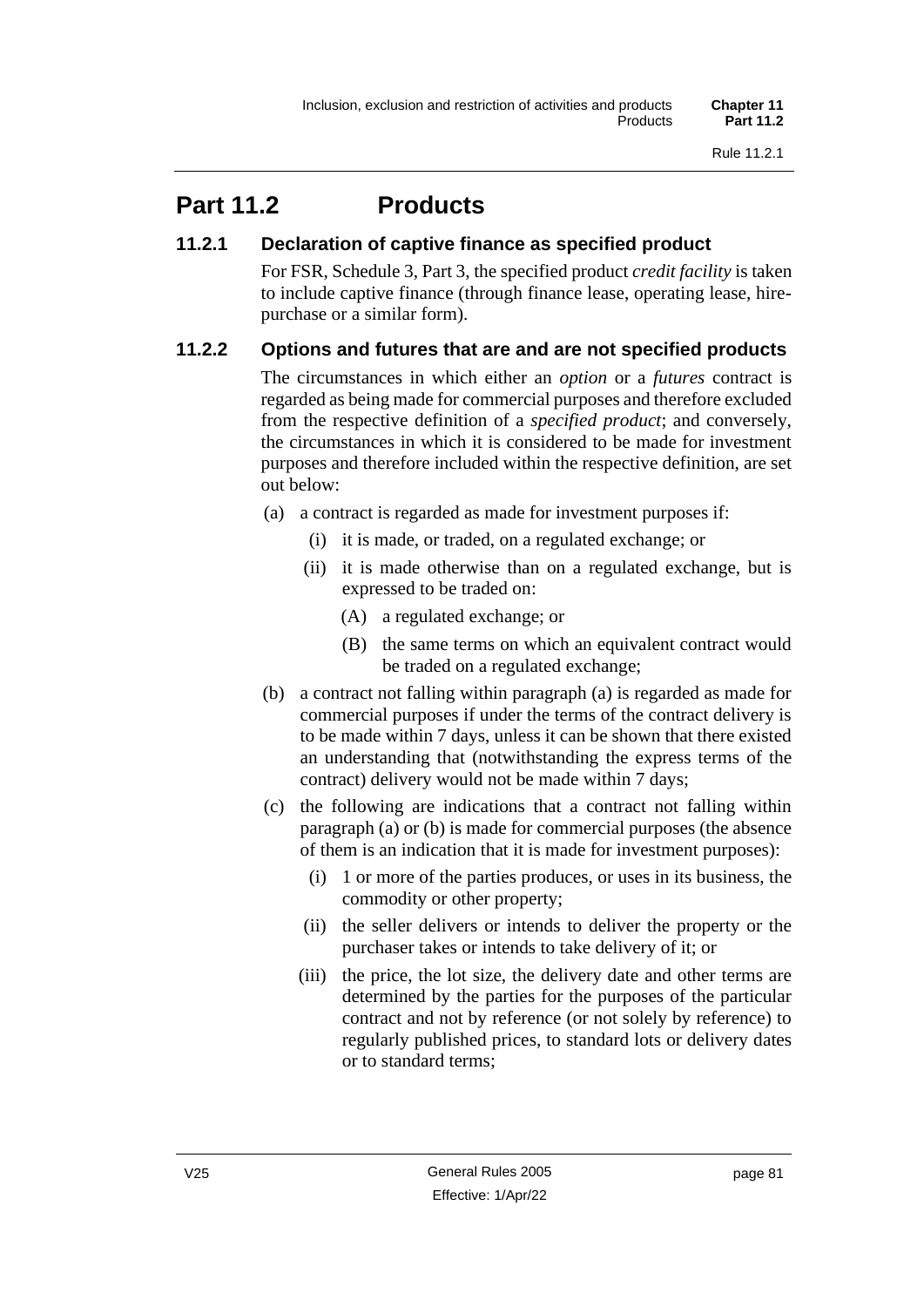Rule 11.2.3

- (d) the following are indications that a contract is made for investment purposes:
	- (i) it is expressed to be as traded on a regulated exchange;
	- (ii) performance of the contract is ensured by a regulated exchange or a clearing house; or
	- (iii) there are arrangements for the payment or provision of margin; and
- (e) for the purposes of paragraph (a), a price is to be taken to be agreed on when a contract is made:
	- (i) notwithstanding that it is left to be determined by reference to the price at which a contract could be entered into on a market or exchange or could be entered into at a time and place specified in the contract; or
	- (ii) in a case where the contract is expressed to be by reference to a standard lot and quality, notwithstanding that provision is made for a variation in the price to take account of any variation in quantity or quality on delivery.

## **11.2.3 Contracts of insurance that are qualifying contracts of insurance**

A *contract of insurance* is a qualifying contract of insurance if it falls into 1 or more of the categories of general insurance contract or long term insurance contract mentioned in FSR, Schedule 3, Part 3, paragraphs 10.3 and 10.4.

### **Guidance**

*Contracts of insurance* are further sub-defined in INAP into those constituting *noninvestment insurance contracts*, *pure protection contracts* and *long term care insurance contracts* and the restrictions surrounding activities conducted in relation to them are detailed in PINS.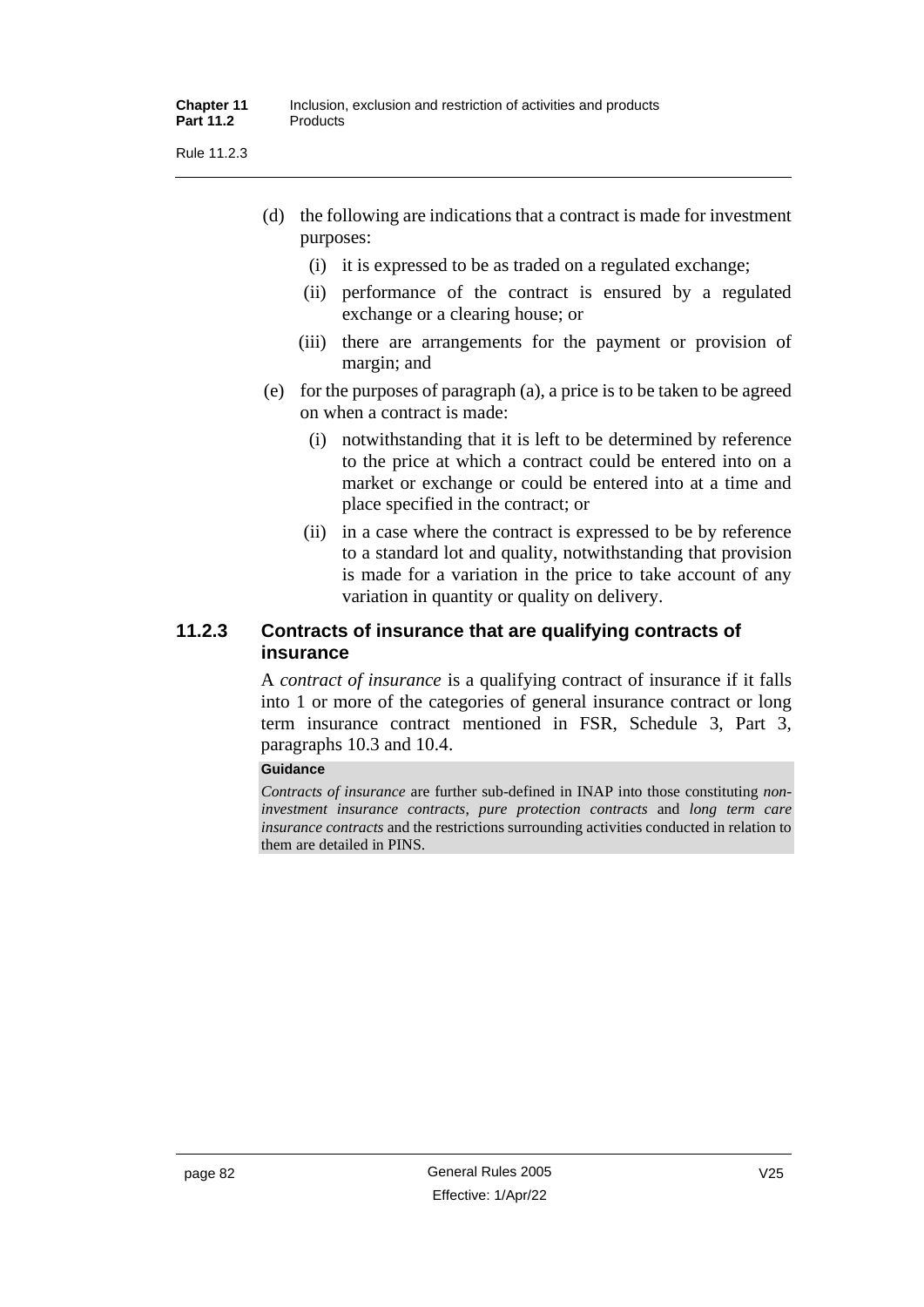# **Schedule 1 Guidance on fitness and propriety of authorised firms**

### **A1.1 Introduction**

#### **Guidance**

- 1 This Schedule provides guidance on the criteria the Regulatory Authority may take into account when assessing for the purposes of FSR, article 29 and Chapter 2 the fitness and propriety of:
	- (a) an *applicant* to be an authorised firm; and
	- (b) an authorised firm.
- 2 In considering any specific matters, the Regulatory Authority may request reviews by any appropriately skilled third party on any aspect of the authorised firm's proposed or actual activities or the environment in which it predominantly operates.
- 3 The Regulatory Authority may request or require any information which it considers relevant to its consideration of an application.

### **A1.2 Fitness and propriety criteria**

1 In addition to FSR, article 29 and Chapter 2, the Regulatory Authority may consider the following matters in assessing the fitness and propriety of an *applicant* or an authorised firm.

#### **Controllers, close links and other connections**

- 2 Pursuant to rule 2.3.1 (a) and (b) the Regulatory Authority must be satisfied that an *applicant*'s or authorised firm's controllers, *close links* and other connections, are not likely to prevent effective supervision of the authorised firm by the Regulatory Authority.
- 3 The Regulatory Authority will also have regard to:
	- (a) the authorised firm's position within its group, including any other relationships that may exist between the authorised firm's affiliates, controllers or other *close links*;
	- (b) any information provided by other regulators in relation to the authorised firm or any entity within its group;
	- (c) the background, history and principal activities of the authorised firm's controllers, including that of the controller's directors*, partners* or other officers associated with the group, and the degree of influence that they are, or may be, able to exert over the authorised firm or its activities; and
	- (d) whether the authorised firm or its group is subject to any adverse effect or considerations arising from its country of incorporation or the country (or countries) of incorporation of its controllers. In considering such matters, the Regulatory Authority will also have regard to the type and level of regulatory oversight in the country or countries of incorporation referred to above, the regulatory infrastructure and adherence to any internationally held conventions and standards.
- 4 The Regulatory Authority may request that an *applicant* or authorised firm submit a report on its controllers, *close links* or other connections at any time.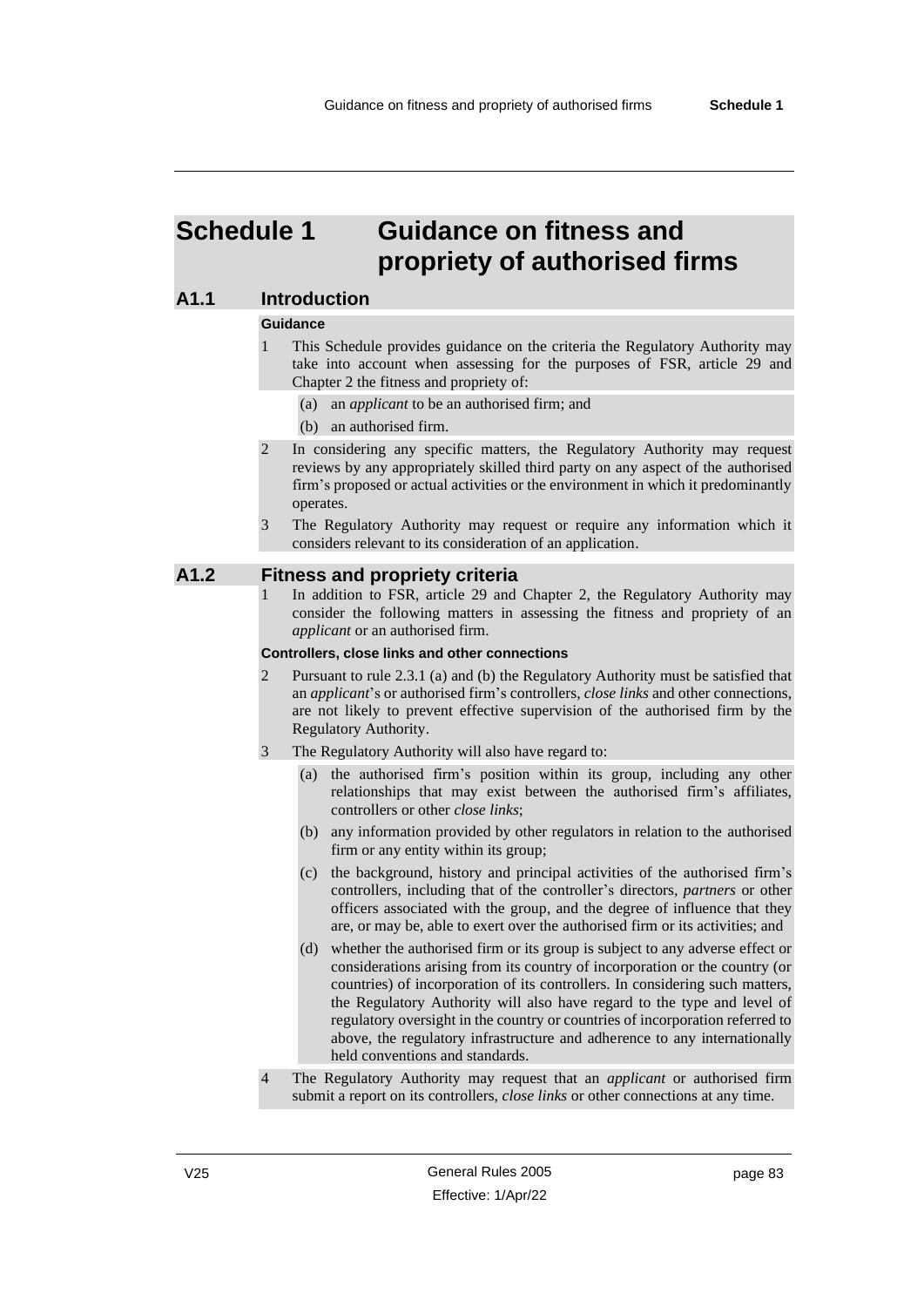#### **Location of offices**

- 5 Under rule 2.3.1 (e), an *applicant* or an authorised firm will need to satisfy the Regulatory Authority that the location of its and its parent entity's head office and registered office will not prevent the effective supervision of the authorised firm.
- 6 The Regulatory Authority will consider the head office of an authorised firm to be where the firms mind and management is and will have regard to the location of its directors, partners and senior management with respect to its strategic, operational and administrative arrangements.

#### **Background and History**

- The Regulatory Authority will have regard to:
	- (a) any matter affecting the propriety of the authorised firm's conduct, whether or not such conduct may have resulted in the commission of a criminal offence or the contravention of the law or the institution of legal or disciplinary proceedings of whatever nature;
	- (b) whether an authorised firm has ever been the subject of disciplinary procedures by a government body or agency or any self-regulating organisation or other professional body;
	- (c) any contravention of any provision of financial services legislation or of rules, regulations, statements of principle or codes of practice made under it or made by a recognised self-regulatory organisation, exchange or clearing house;
	- (d) whether an authorised firm has been refused, or had a restriction placed on, the right to carry on a trade, business or profession requiring a licence, registration or other permission;
	- (e) any adverse finding or an agreed settlement in a civil action by any court or tribunal of competent jurisdiction resulting in an award against or payment by an authorised firm in excess of \$10,000 or awards that total more than \$10,000;
	- (f) whether an authorised firm has been censured, disciplined, publicly criticised or the subject of a court order at the instigation of any regulatory authority, or any officially appointed inquiry, or any other *overseas regulator*; or
	- (g) whether an authorised firm has been open and truthful in all its dealings with the Regulatory Authority.

#### **Resources, systems and controls**

- The Regulatory Authority will have regard to whether the authorised firm has sufficient resources of all types, including:
	- (a) the authorised firm's financial resources and whether it complies, or will comply, with any applicable financial *rules*, and whether the authorised firm appears in a position to be able to continue to comply with such *rules*;
	- (b) the extent to which the authorised firm is or may be able to secure additional capital in a form acceptable to the Regulatory Authority where this appears likely to be necessary at any stage in the future;
	- (c) the availability of sufficient competent human resources to conduct and manage the authorised firm's affairs, in addition to having a sufficient type and number of approved individuals to conduct and manage the authorised firm's regulated activities;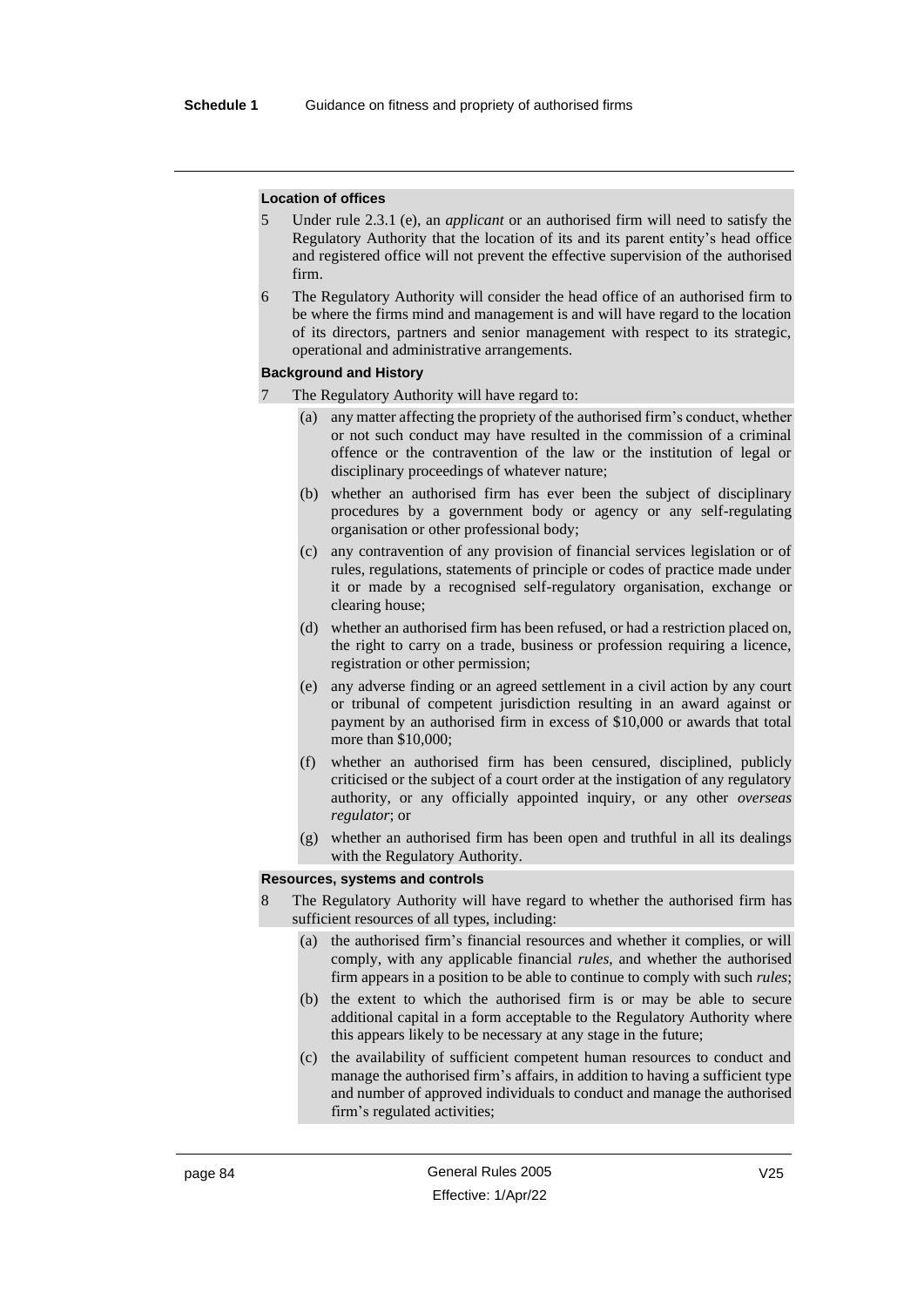- (d) whether the authorised firm has sufficient and appropriate systems and controls in order to support, monitor and manage its affairs, resources and regulatory obligations in a sound and prudent manner;
- (e) whether the authorised firm has an appropriate AML/CFT programme; and
- (f) the impact of other members of the authorised firm's group on the adequacy of the authorised firm's resources and in particular, though not exclusively, the extent to which the authorised firm is or may be subject to consolidated prudential supervision by the Regulatory Authority or another *overseas regulator*.

#### **Collective suitability of individuals or other persons connected to an authorised firm**

- 9 Although an individual exercising a controlled function must be an approved individual, and an authorised firm must appoint individuals to certain controlled functions, in assessing the fitness and propriety of an authorised firm the Regulatory Authority will also consider:
	- (a) the collective suitability of all of the firm's staff taken together, and whether there is a sufficient range of individuals with appropriate skills and experience to understand, operate and manage the firm's affairs in a sound and prudent manner;
	- (b) the individual suitability of each person connected with the firm, and the collective suitability of all such persons;
	- (c) whether the firm has robust human resources policies designed to ensure high standards of conduct and integrity in the conduct of its activities; and
	- (d) whether the firm has appointed auditors, actuaries and advisers with sufficient experience and understanding of the firm's activities.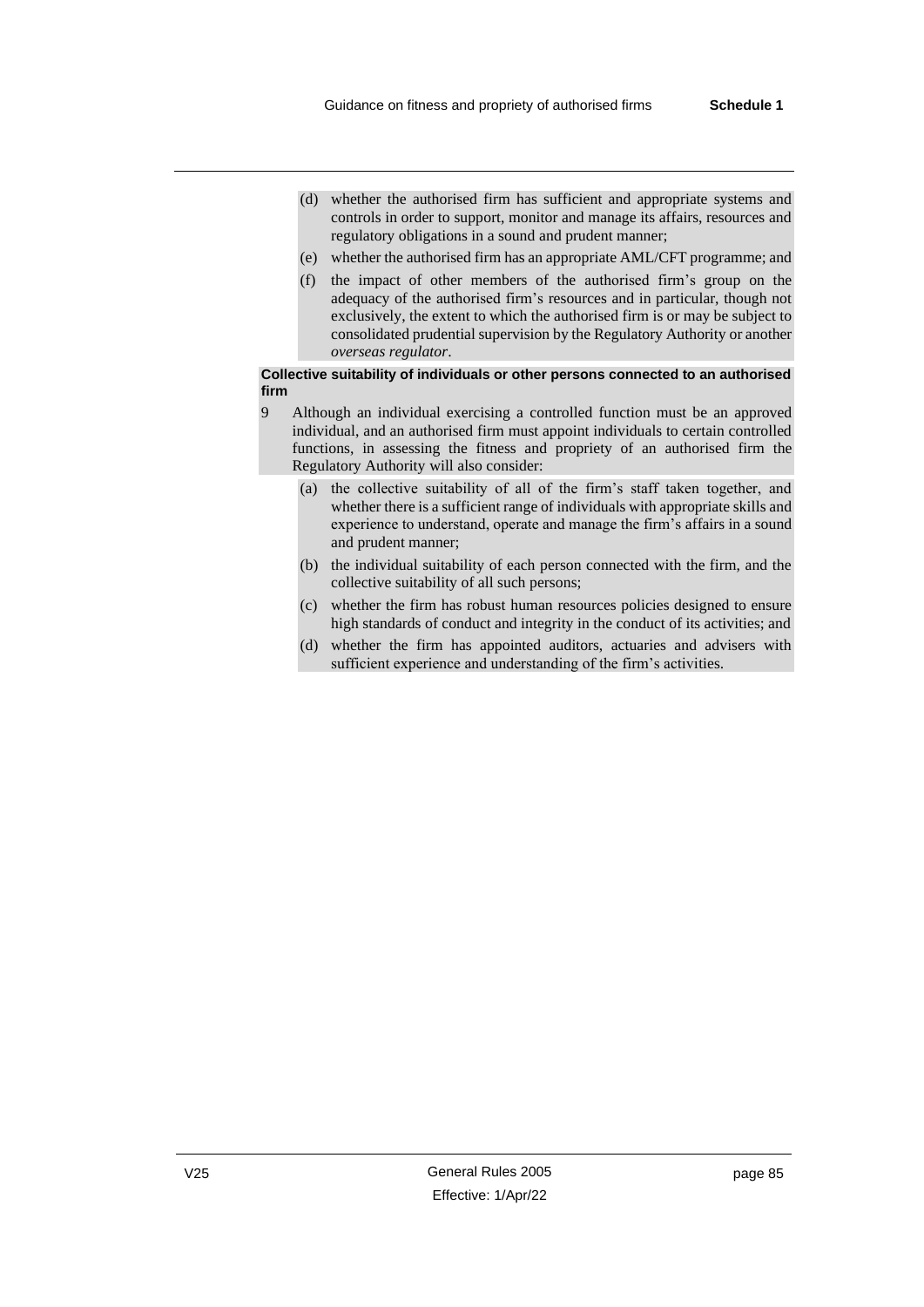# **Schedule 4 Fees table**

# **Part A4.1 The fees table**

## **A4.1.1 Base fees**

Base fees are determined by the regulated activities the authorised firm conducts or intends to conduct, as set out below:

| Application fee by regulated activities                                                                                                                   | (US \$)                                                                           |  |
|-----------------------------------------------------------------------------------------------------------------------------------------------------------|-----------------------------------------------------------------------------------|--|
| Deposit taking                                                                                                                                            | 40,000                                                                            |  |
| Providing credit facilities                                                                                                                               | 40,000                                                                            |  |
| Effecting a contract of insurance or carrying out a<br>contract of insurance (otherwise than as a QFC<br>captive insurer)                                 | 40,000                                                                            |  |
| Effecting a contract of insurance or carrying out a<br>contract of insurance as a QFC captive insurer that<br>is not a protected cell company             | 5,000                                                                             |  |
| Effecting a contract of insurance or carrying out a<br>contract of insurance as a QFC captive insurer that<br>is a protected cell company                 | 8,000, plus<br>1,000 for each<br>cell (within<br>the meaning<br>given by<br>CAPI) |  |
| Dealing in investments (as principal)                                                                                                                     | 25,000                                                                            |  |
| Dealing in investments (as agent), except if carried<br>on only for the purpose of <i>insurance mediation</i><br>business or captive insurance management | 10,000                                                                            |  |
| Operating collective investment schemes                                                                                                                   | 10,000                                                                            |  |
| Managing investments, except if carried on only for<br>the purpose of <i>insurance mediation business</i> or<br>captive insurance management              | 10,000                                                                            |  |
| Arranging deals in investments, except if carried on<br>only for the purpose of <i>insurance mediation</i><br>business or captive insurance management    | 10,000                                                                            |  |
| Arranging credit facilities                                                                                                                               | 10,000                                                                            |  |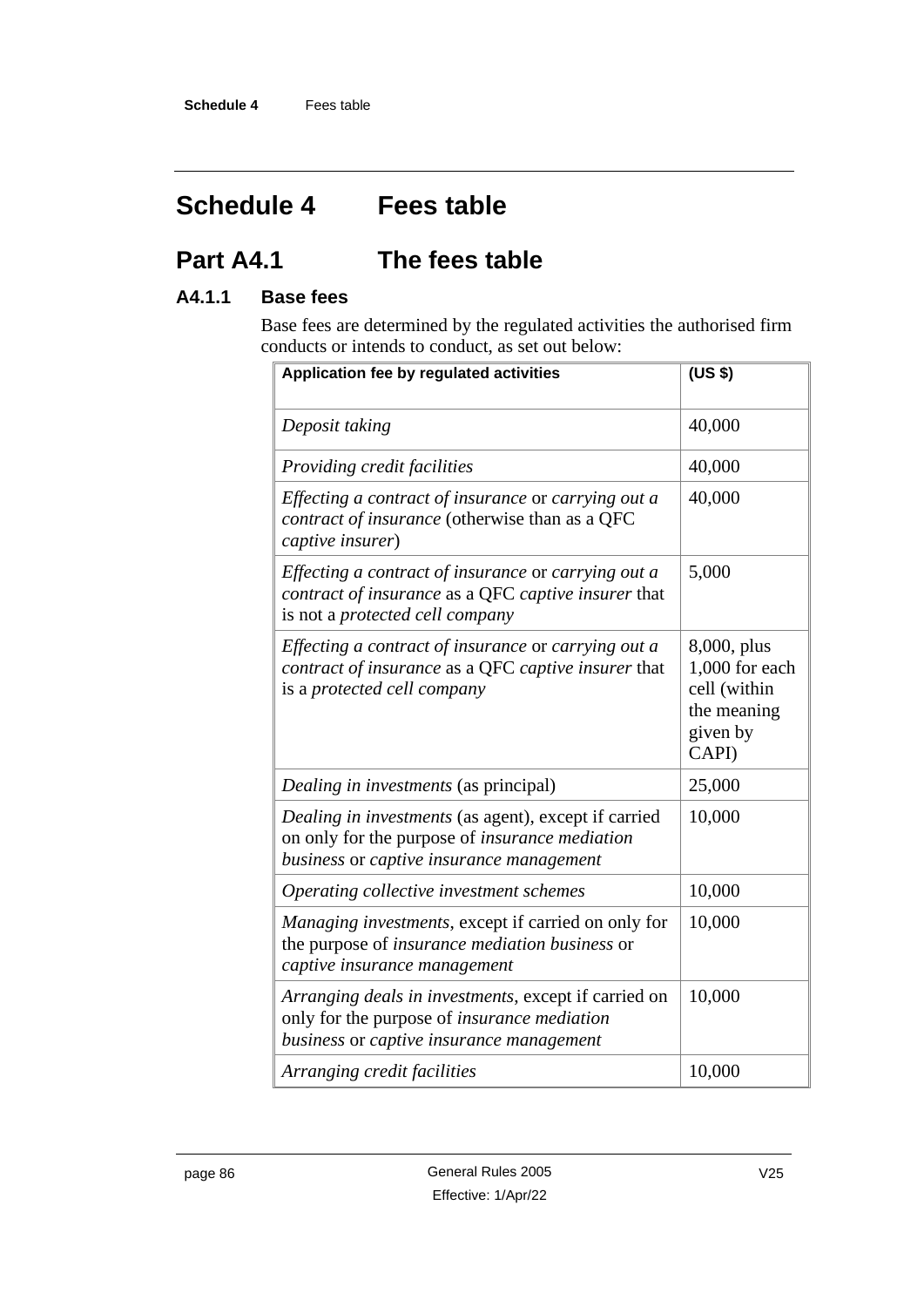| Application fee by regulated activities                                                                                                                                                                                                                                                                                                  | (US <sub>3</sub> ) |  |  |
|------------------------------------------------------------------------------------------------------------------------------------------------------------------------------------------------------------------------------------------------------------------------------------------------------------------------------------------|--------------------|--|--|
| Advising on investments, except if carried on only<br>for the purpose of <i>insurance mediation business</i> or<br>captive insurance management                                                                                                                                                                                          | 10,000             |  |  |
| Providing custody services                                                                                                                                                                                                                                                                                                               | 10,000             |  |  |
| Arranging the provision of custody services                                                                                                                                                                                                                                                                                              | 10,000             |  |  |
| Dealing in investments (as agent), managing<br>investments, arranging deals in investments,<br><i>advising on investments</i> or assisting in the<br>administration or performance of <i>contracts of</i><br><i>insurance</i> , if carried on only for the purpose of<br>insurance mediation business or captive insurance<br>management | 1,000              |  |  |

# **Part A4.2 Application fees**

## **A4.2.1 Fees for initial application—firm to conduct 1 or more regulated activities**

- (1) An *applicant* seeking authorisation to conduct 1 or more regulated activities specified in the fees table must pay:
	- (a) the fee specified for the regulated activity in the table (or, if the applicant intends to carry on more than 1 regulated activity, the highest fee specified in the table for any of those regulated activities); and
	- (b) US \$500 for each individual for whom approved individual status is sought.

## **Guidance**

- 1 These fees relate only to the *applicant'*s initial application.
- 2 No separate application fee is payable for registration with the *CRO* or for the grant of a *licence* by the QFC *Authority*.
- (2) However, if an individual for whom approved individual status is sought is from a captive insurance manager (within the meaning given by CAPI, rule 1.2.7), and is already approved to carry on the relevant controlled function, no additional fee is payable for his or her approval.

# **A4.2.2 Application fee for approval of individuals**

An authorised firm submitting applications on behalf of additional individuals seeking approved individual status must pay an application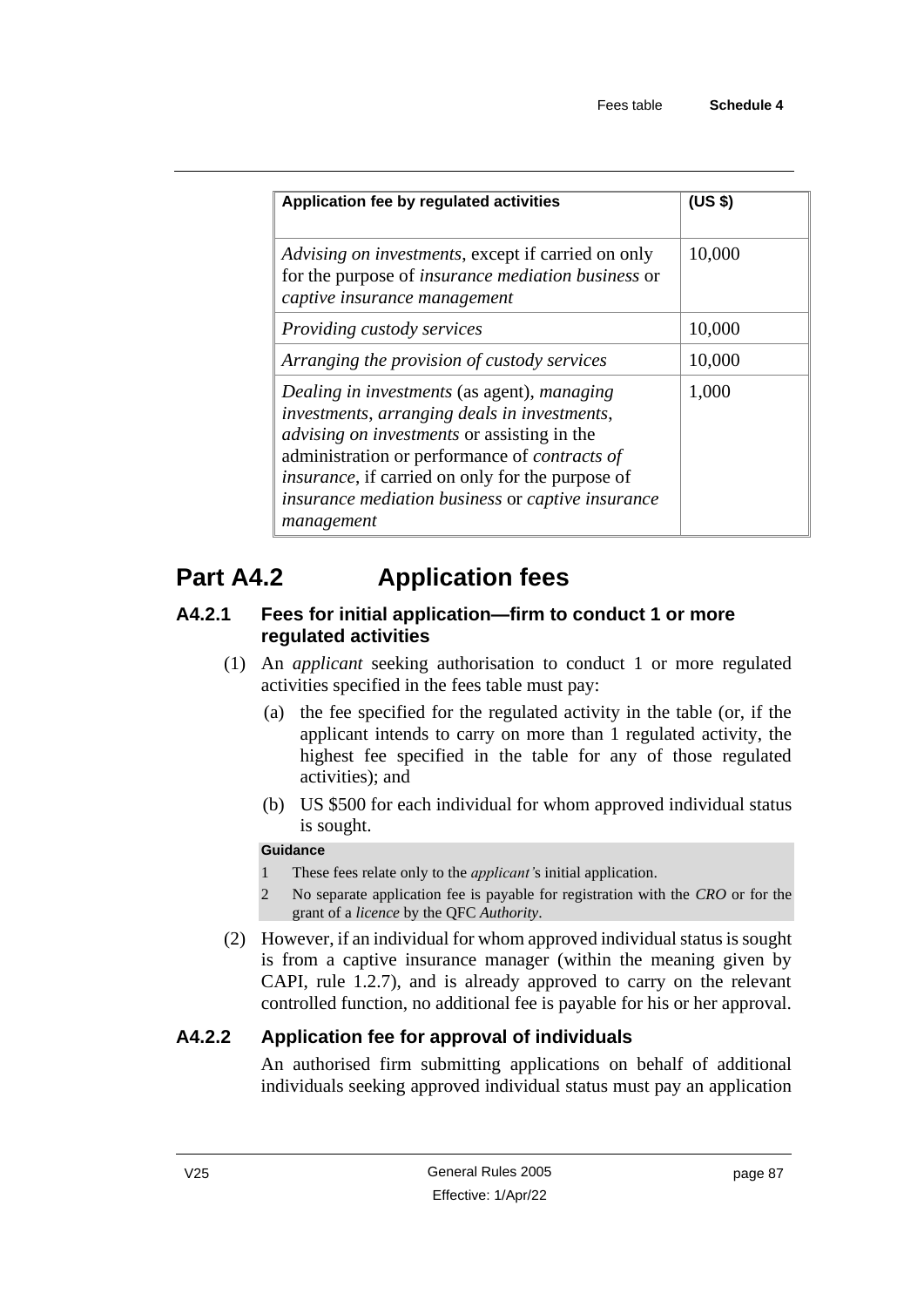fee of \$500 in respect of each additional approved individual application.

# **Part A4.3 Applications to conduct additional regulated activities**

## **A4.3.1 Fees for application—firm to conduct additional regulated activities**

An authorised firm seeking authorisation to conduct additional regulated activities specified must pay a fee equal to the difference between:

- (a) the basic fee which would be payable under rule  $A4.2.1$  (1) (a) if it were an *applicant* firm seeking authorisation to conduct the regulated activities in the terms of the authorisation sought; and
- (b) the basic fee which would be payable under rule  $A4.2.1$  (1) (a) if it were an *applicant* firm seeking authorisation to conduct the regulated activities in the terms of the authorisation currently held.

# **Part A4.4 Other fees**

## **A4.4.1 Initial annual fee**

- (1) An authorised firm must pay to the Regulatory Authority an initial annual fee for the initial period of regulation after the grant of authorised firm status.
- (2) The initial annual fee is calculated as the fee which was payable at the time of application for authorisation, pro-rated over the whole months remaining between the date of authorisation and the end of the year.

## **A4.4.2 Subsequent annual fees**

- (1) An authorised firm must pay to the Regulatory Authority a standard annual fee for any period of regulation after the period described in rule A4.4.1.
- (2) The standard annual fee is:
	- (a) the highest of the fees specified in the fees table corresponding to the regulated activities which the authorised firm is authorised to carry on; plus
	- (b) US\$500 for each approved individual employed by the authorised firm at 30 September in the previous year, or on the date of the grant of authorisation, whichever is the later.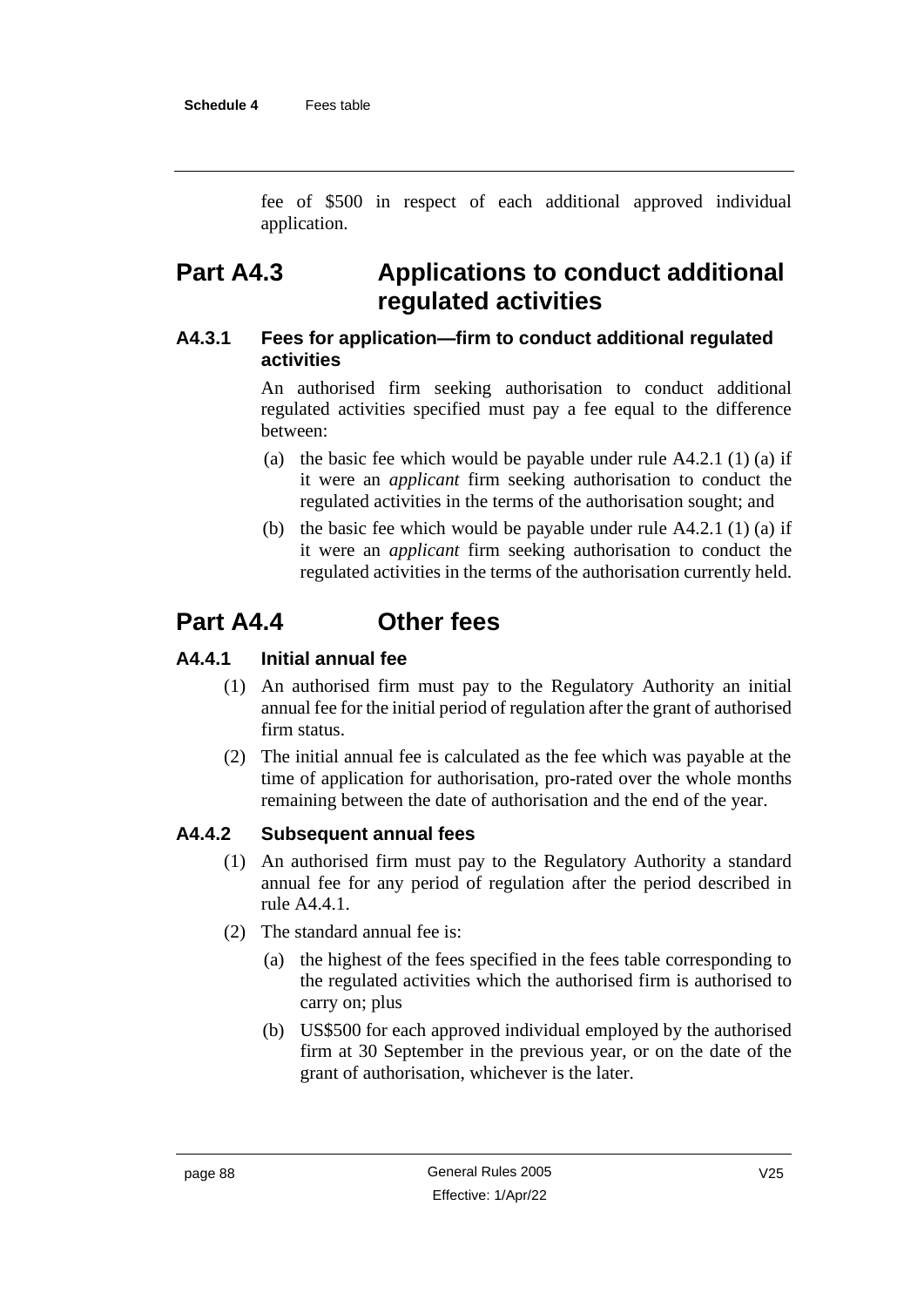# **A4.4.3 Fee for extracts from Regulatory Authority registers**

In accordance with rule 10.6.1, persons must upon application for extracts of information from the registers of public information maintained by the Regulatory Authority, whether relating to either an authorised firm or an approved individual, pay to the Regulatory Authority the prescribed fee of US\$50 for each specific information request.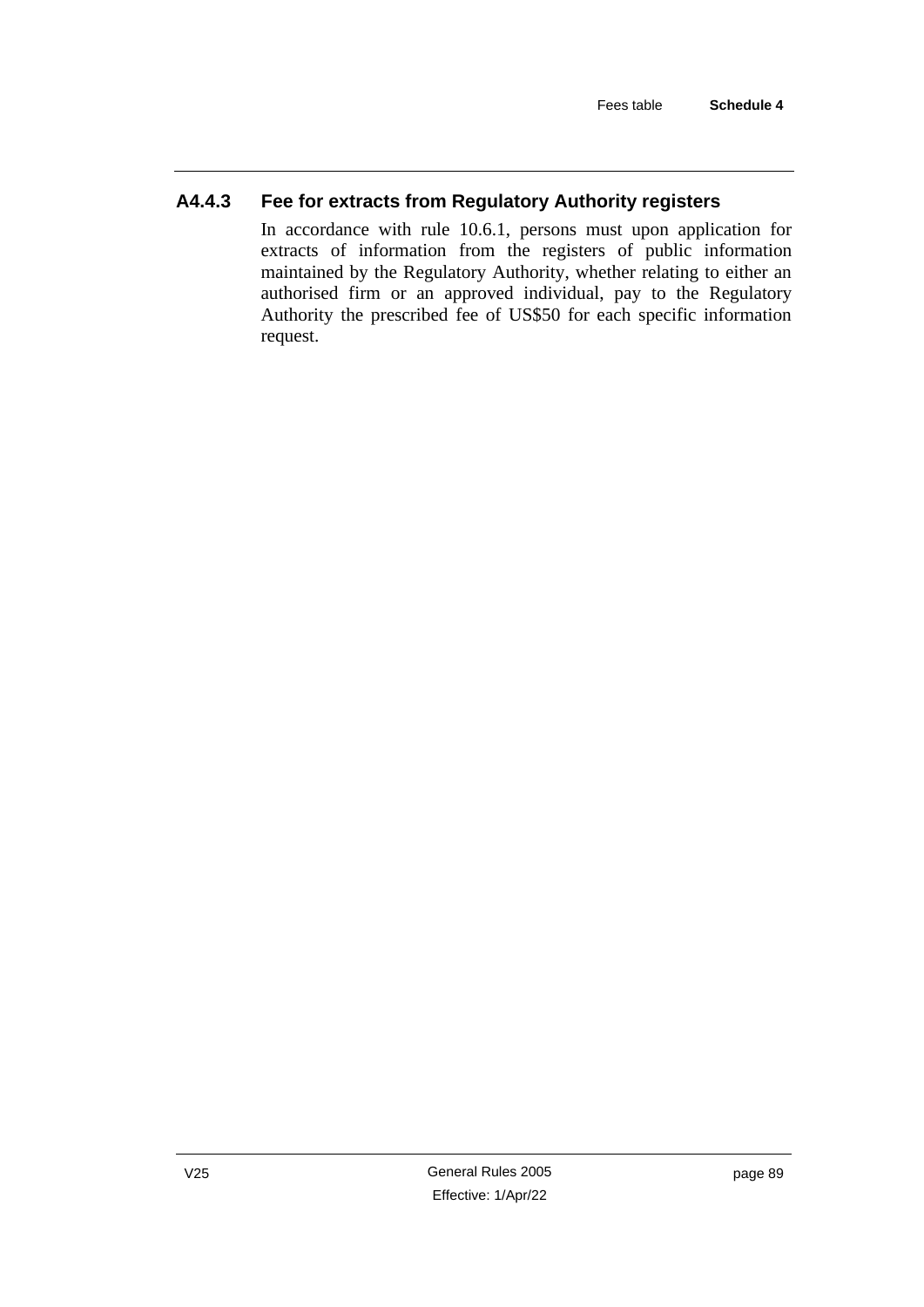# **Glossary**

### (see rule 1.1.2)

*AAOIFI* means the Accounting and Auditing Organisation for Islamic Financial Institutions.

*approved form* means a form approved under rule 5.3.1.

*approved individual* means an individual approved under FSR, article 41 to perform 1 or more controlled functions.

*associate*, of a person (*X*) holding shares in an authorised firm (or a parent entity of an authorised firm) or entitled to exercise, or control the exercise of, voting power in an authorised firm (or a parent entity of an authorised firm), means:

- (a) a trust controlled or administered by X;
- (b) a legal person of which the governing body is accustomed to act in accordance with the instructions of X;
- (c) if X is an individual:
	- (i) the spouse, child or stepchild of X;
	- (ii) any other person with whom X has an agreement or arrangement:
		- (A) for the acquisition, holding or disposal of shares or other interests in the authorised firm (or a parent entity of the firm); or
		- (B) under which they undertake to act together in exercising their voting power in relation to the authorised firm (or a parent entity of the firm); or
- (d) if X is a legal person:
	- (i) a subsidiary of X;
	- (ii) an entity in the same group as  $X$ ;
	- (iii) any person in accordance with whose instructions the governing body of X is accustomed to act; and
	- (iv) a director or employee of X, or a director or employee of a subsidiary of X, if the director or employee is under an obligation to act in accordance with the instructions of X in relation to the shares or voting power in the authorised firm (or a parent entity of the firm).

*authorisation* means an authorisation granted under FSR, Part 5.

*authorised firm* (or *firm*) means a person that has an authorisation.

*BANK* means the *Banking Business Prudential Rules 2014*.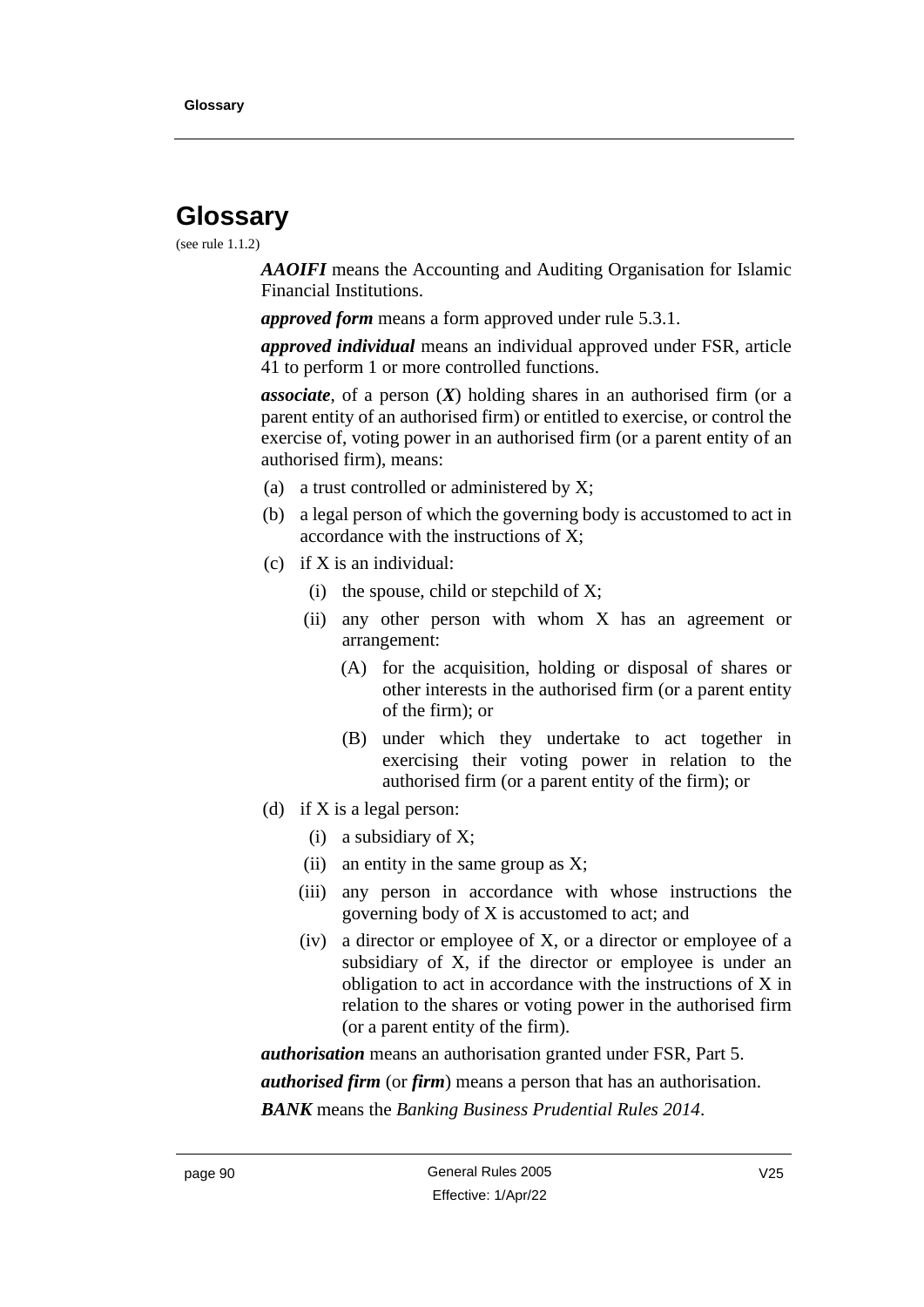*body corporate* means a company or limited liability partnership incorporated in or outside the QFC.

*branch* means a legal entity incorporated in a jurisdiction outside the QFC. A firm that is a branch is the local office in the QFC of a company or limited liability partnership incorporated in a jurisdiction outside the QFC.

*business day* means a day that is not a Friday, Saturday, or a public or bank holiday in Qatar.

*CAPI* means the *Captive Insurance Business Rules 2011*.

*control* (of the exercise of voting power)**—**see rule 8.1.6 (3).

*controlled function* has the meaning given by FSR, article 41 (2).

*Note* See CTRL, Division 1.2.B for functions that are controlled functions. *controller*—see rule 8.1.3 (1).

*contravene* includes fail or refuse to comply with.

*CTRL* means the *Governance and Controlled Functions Rules 2020*.

*decrease control*—see rule 8.1.5.

*director*, of a firm, means a person appointed to direct the firm's affairs, and includes:

- (a) a person named as director; and
- (b) any other person in accordance with whose instructions the firm is accustomed to act.

*DNFBP* means designated non-financial business or profession (within the meaning of the *Anti-Money Laundering and Combating the Financing of Terrorism Rules 2019*).

*document* means a record of information in any form (including electronic form) and includes, for example:

- (a) anything in writing or on which there is writing;
- (b) anything on which there are figures, marks, numbers, perforations, symbols or anything else having a meaning for individuals qualified to interpret them;
- (c) a drawing, map, photograph or plan; and
- (d) any other item or matter (in whatever form) that is, or could reasonably be considered to be, a record of information.

*employee*, of a person, means an individual:

(a) who is employed or appointed by the person, whether under a contract of service or for services or otherwise; or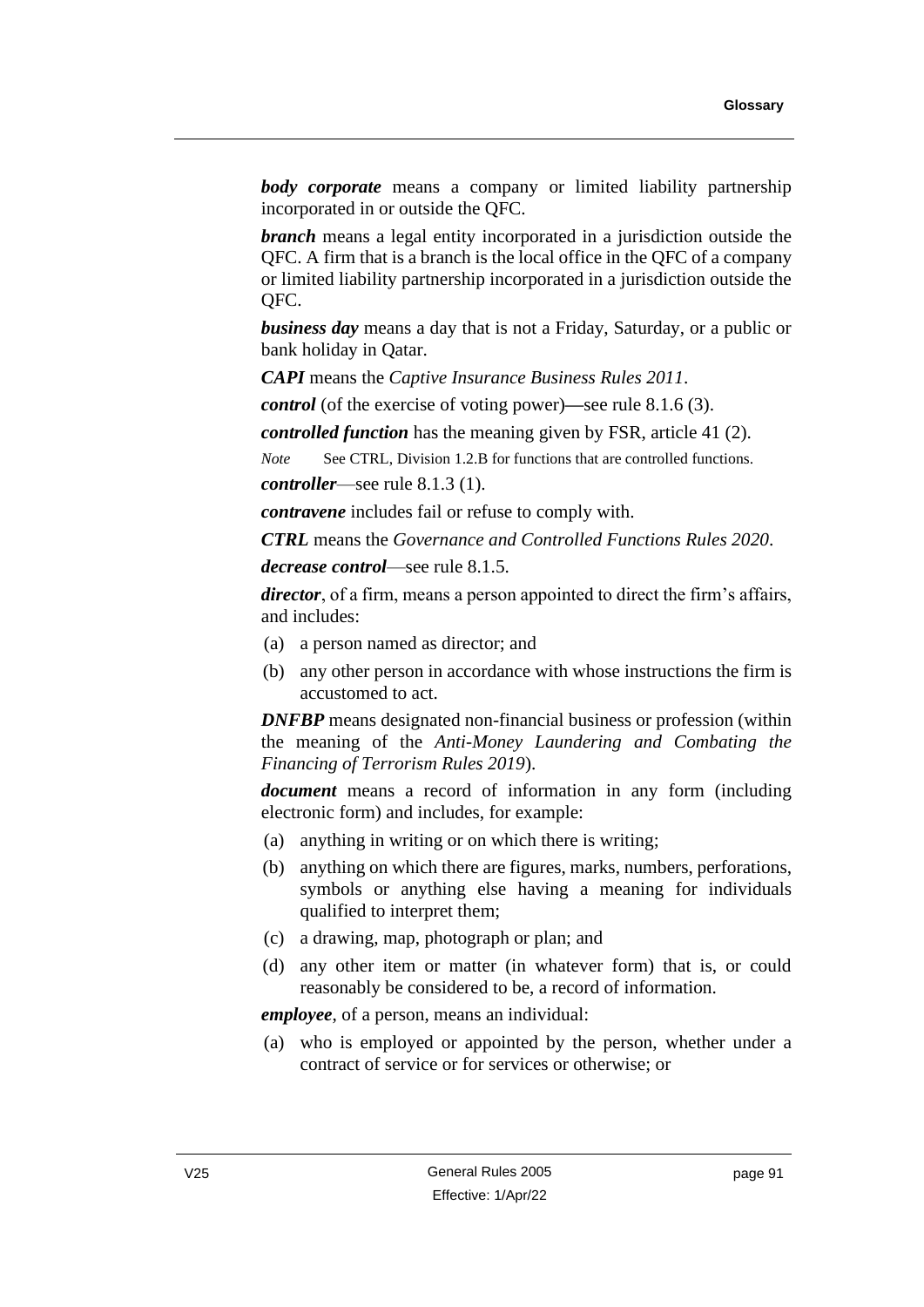(b) whose services are, under an arrangement between the person and a third party, placed at the disposal and under the control of that person.

*entity* means any kind of entity, and includes for example, any person.

*firm* (or *authorised firm*) means a person that has an authorisation.

*first become a controller*—see rule 8.1.3 (3).

*fitness and propriety*, of an authorised firm or applicant, has the same meaning as in FSR, article 29.

*FSR* means the Financial Services Regulations.

*function* includes authority, duty and power.

### *governing body* means:

- (c) in the case of a firm that is a QFC entity or a partnership constituted under the *Partnership Regulations 2007*—its board of directors or the body (whatever it is called) that, under the firm's constitutional document, has the responsibility of overseeing the firm's business in or from the QFC; and
- (d) in the case of a firm that is a branch:
	- that part of the board of directors of the firm that has the responsibility of overseeing the firm's business in or from the QFC;
	- if the firm does not have that part of the board described in subparagraph (i)—that part of the firm's membership, committee of management or other body (whatever it is called) that has the responsibility of overseeing the firm's business in or from the QFC; or
	- if the firm does not have that part of the board or body described in subparagraphs (i) and (ii)—the person or persons delegated by the board, membership, committee or other body with the responsibility of overseeing the firm's business in or from the QFC.

*group*, in relation to a legal person (*A*) means the following:

- (a) A;
- (b) any parent entity of A;
- (c) any subsidiary (direct or indirect) of any parent entity of A.

*IBANK* means the *Islamic Banking Business Prudential Rules 2015*.

*IMEB* means the *Insurance Mediation Business Rules 2011*.

*INAP* means the *Interpretation and Application Rules 2005*.

*increase control*—see rule 8.1.4.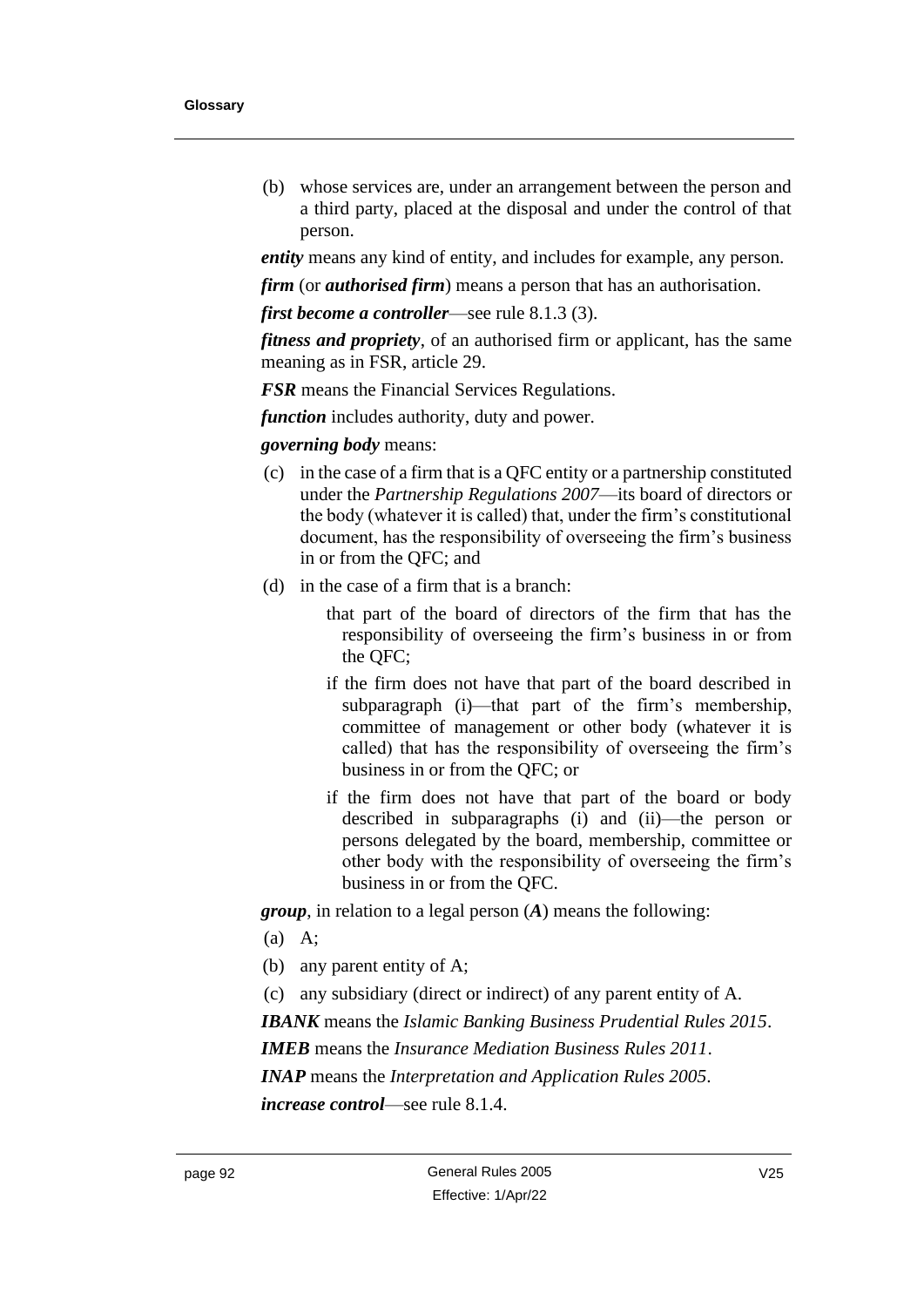*INMA* means the *Investment Management and Advisory Rules 2014*.

*Islamic financial business* means the business of carrying on 1 or more *regulated activities* in accordance with Shari'a.

*Islamic financial institution* means an authorised firm whose authorisation incudes a condition that the whole of the firm's business must be conducted in accordance with Shari'a.

*legal person* means an entity (other than an individual) on which the legal system of a jurisdiction confers rights and imposes duties, and includes, for example, any entity that can own, deal with or dispose of property.

### **Examples**

- 1 a company
- 2 any other corporation
- 3 a partnership, whether or not incorporated
- 4 an association or other undertaking, whether or not incorporated

*month* means calendar month—that is, the period beginning at the start of any day of 1 of the 12 named months of the year and ending:

- (a) at the end of the day before the corresponding day on the next named month; or
- (b) if there is no corresponding day—at the end of the last day of next named month.

*PINS* means the *Insurance Business Rules 2006*.

*parent entity* of a legal person (*A*) means any of the following:

- (a) a legal person that holds a majority of the voting power in A;
- (b) a legal person that is a member of A (whether direct or indirect, or though legal or beneficial entitlement) and alone, or together with 1 or more legal persons in the same group, holds a majority of the voting power in A;
- (c) a parent entity of any legal person that is a parent entity of A.

*person* means:

- (a) an individual (including an individual occupying an office or position from time to time); or
- (b) a legal person.

*QFC* means the Qatar Financial Centre.

*QFC entity* means a company incorporated under the *Companies Regulations 2005* or a limited liability partnership incorporated under the *Limited Liability Partnerships Regulations 2005*.

*regulated activity* means an activity that is a regulated activity under FSR.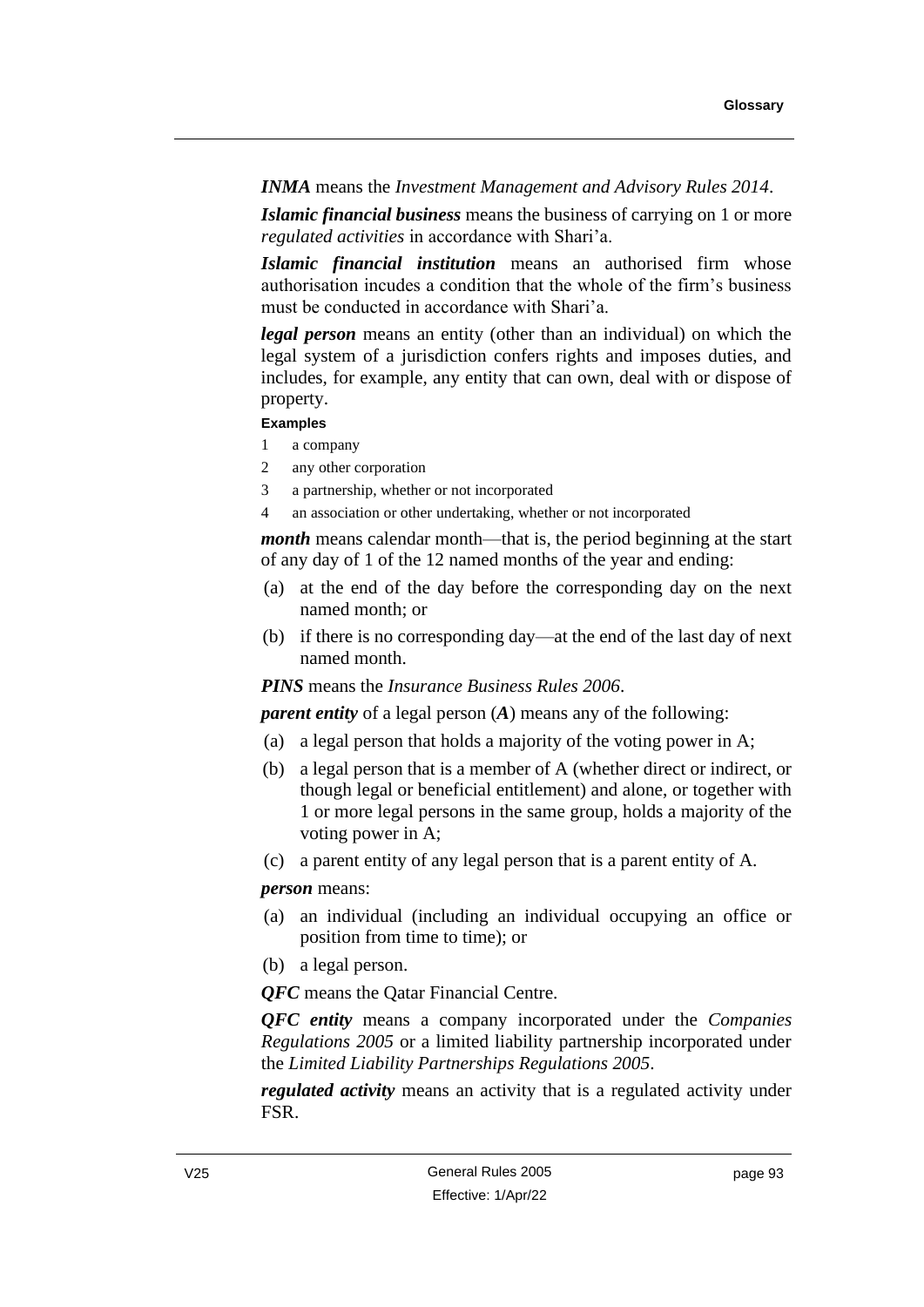*regulated exchange* means an exchange:

- (a) that is incorporated or otherwise established in a jurisdiction outside the QFC; and
- (b) that is regulated as an exchange by an overseas regulator in that jurisdiction.

*Regulatory Authority* means the Regulatory Authority of the QFC.

*shares* in relation to a controller has the meaning given in FSR, article 37 (3).

*subsidiary*—a legal person (*A*) is a subsidiary of another legal person (*B*) if B is the parent entity of A.

*type of control* means any of the types of control in rule 8.1.3 (1).

*voting power*—see rule 8.1.6 (1).

*writing* means any form of writing, and includes, for example, any way of representing or reproducing words, numbers, symbols or anything else in legible form (for example, by printing or photocopying).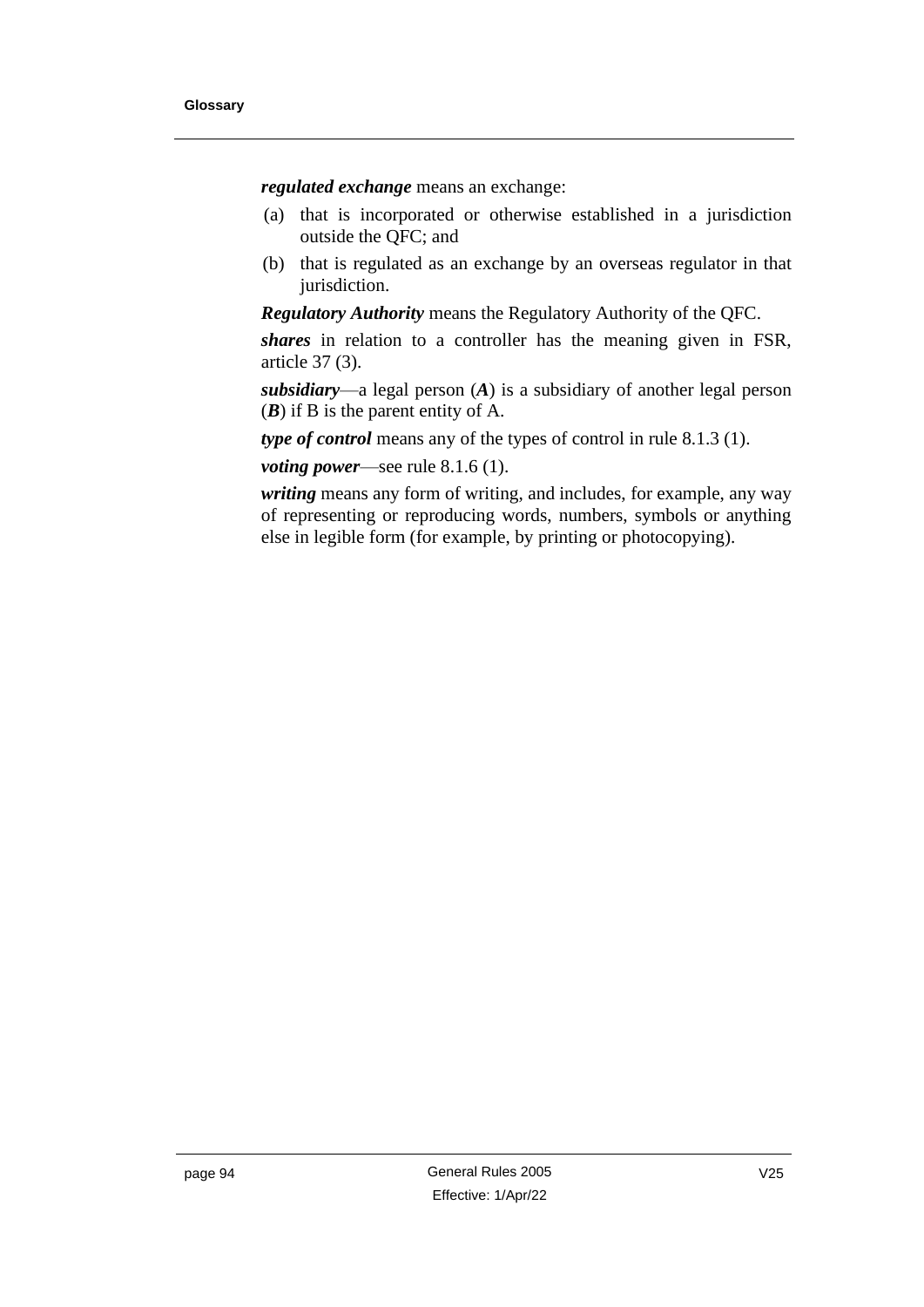# **Endnotes**

## **1 Abbreviation key**

| a    | $=$ | after      | ins          | $=$ | inserted/added         |
|------|-----|------------|--------------|-----|------------------------|
| am   | $=$ | amended    | om           | $=$ | omitted/repealed       |
| amdt | $=$ | amendment  | orig         | $=$ | original               |
| app  | $=$ | appendix   | par          | $=$ | paragraph/subparagraph |
| art  | $=$ | article    | prev         | $=$ | previously             |
| att  | $=$ | attachment | pt           | $=$ | part                   |
| b    | $=$ | before     | $\mathbf{r}$ | $=$ | rule/subrule           |
| ch   | $=$ | chapter    | renum        | $=$ | renumbered             |
| def  | $=$ | definition | reloc        | $=$ | relocated              |
| div  | $=$ | division   | S            | $=$ | section                |
| g    | $=$ | guidance   | sch          | $=$ | schedule               |
| glos | $=$ | glossary   | sdiv         | $=$ | subdivision            |
| hdg  | $=$ | heading    | sub          | $=$ | substituted            |
|      |     |            |              |     |                        |

## **2 Rulebook history**

#### **General Rulebook (GENE)**

*made by*

### **General Rulebook Rule Making Instrument No. 8, 2005 (RM8/2005)**

Made 5 December 2005

Commenced 5 December 2005

Version No. 1

*as amended by*

### **Conduct of Business Rulebook Rule Making Instrument 2007 (RM2007/01 att D)**

Made 28 June 2007

Commenced 1 July 2007

Version No. 2

#### **Collective Investment Funds Rulebook Rule Making Instrument 2007 (RM2007/02 att C)**

Made 28 June 2007

Commenced 15 July 2007

Version No. 3

### **General (Fees) Amendment Rules 2007 (RM2007/03 att A)**

Made 5 September 2007

Commenced 1 October 2007

Version No. 4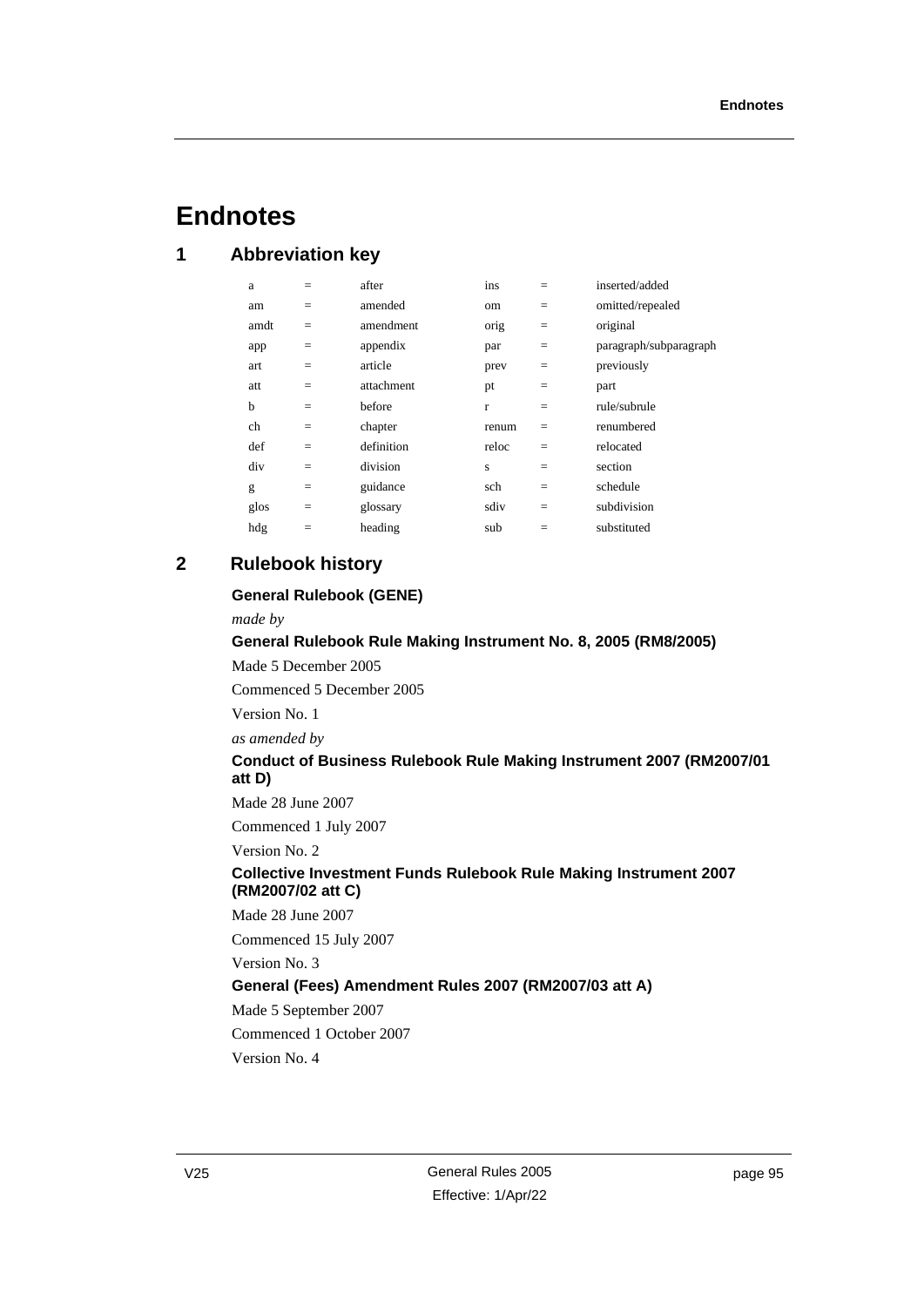#### **Rulebooks (Miscellaneous Amendments) Rules 2008 (RM2008/01 sch 1, pt 1.4 and sch 2, pt 2.6)**

Made 30 March 2008

Commenced 7 April 2008

Version No. 5

#### **Rulebooks (Miscellaneous Amendments) Rules 2008 (No 2) (RM2008/02 sch 1, pt 1.3 and sch 2, pt 2.3)**

Made 21 September 2008

Commenced 1 October 2008

Version No. 6

#### **Miscellaneous Amendments Rules 2009 (QFCRA Rules 2009-2 sch 1, pt 1.6 and sch 2, pt 2.3)**

Made 6 December 2009

Commenced 6 December 2009

Version No. 7

#### **Miscellaneous Amendments Rules 2010 (QFCRA Rules 2010-1 sch 2, pt 2.4)**

Made 3 February 2010

Commenced 3 March 2010

Version No. 8

#### **Anti-Money Laundering (Repeal and Amendment) Rules 2010 (QFCRA Rules 2010-3 sch 1, pt 1.3)**

Made 15 April 2010

Commenced 30 April 2010

Version No. 9

#### **Miscellaneous Amendments Rules 2010 (No 2) (QFCRA Rules 2010-4 sch 1, pt 1.5 and sch 2, pt 2.6)**

Made 19 September 2010

r 1 to 4 commenced 19 September 2010

sch 1, pt 1.5 and sch 2, pt 2.6 commenced 1 October 2010

Version No. 10

### **Asset Management (Repeal and Amendment) Rules 2010 (QFCRA Rules 2010-7 sch 1, pt 1.4)**

Made 5 December 2010

Commenced 1 January 2011

Version No. 11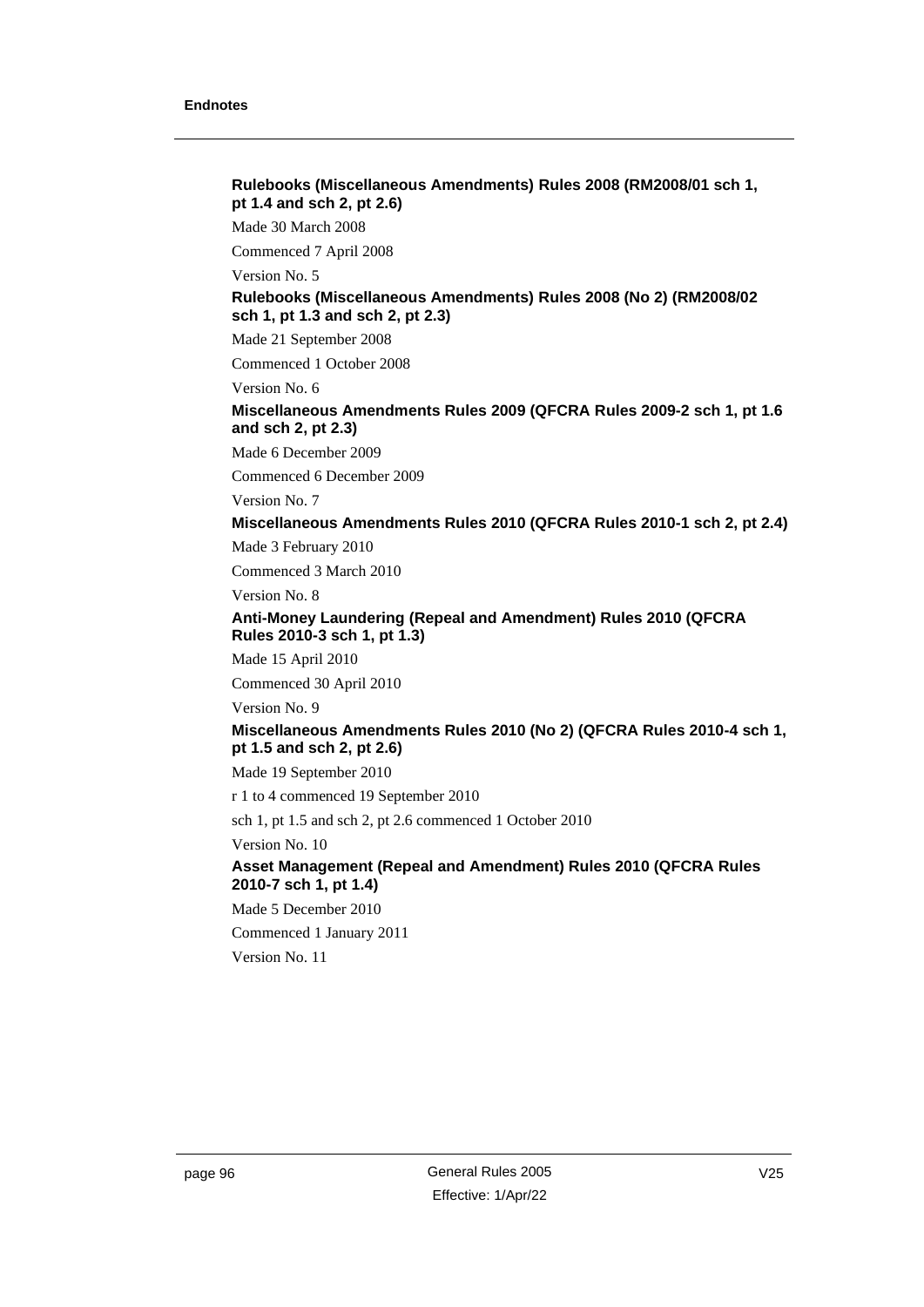**Captive Insurance Business (Consequential Amendments) Rules 2011 (QFCRA Rules 2011-2 sch 1, pt 1.3)**

and

**Insurance Mediation Business (Consequential Amendments) Rules 2011 (QFCRA Rules 2011-4 sch 1, pt 1.5)**

Made 20 June 2011

Commenced 1 July 2011

Version No. 12

#### **Training, Competency and Miscellaneous Amendments Rules 2011 (QFCRA Rules 2011-5 sch1, pt 1.1 and sch 2, pt 2.3)**

Made 4 December 2011

Commenced 1 January 2012

Version No. 13

**Governance and Controlled Functions (Consequential and Miscellaneous) Amendment Rules 2012 (QFCRA Rules 2012-5 sch 4, pt 4.4)**

Made 19 December 2012

Commenced 1 July 2013

Version No. 14

**General (Controller and Miscellaneous) Amendments Rules 2014 (QFCRA Rules 2014-1 sch 1)**

Made 14 January 2014

Commenced 1 February 2014

Version No. 15

**Individuals (Assessment, Training and Competency) (Consequential) and Miscellaneous Amendments Rules 2014 (QFCRA Rules 2014-6, sch 1, pt 1.3 and sch 2, pt 2.3)**

Made 7 December 2014

**and**

**PIIB, PRIN and ASET Repeal and Consequential Amendments Rules 2014 (QFCRA Rules 2014-3 sch 1, pt 1.4 and sch 2, pt 2.2 and sch3, pt 3.2)**

Made 17 December 2014

Commenced 1 January 2015 Version No. 16

**Miscellaneous Amendments Rules 2015 (QFCRA Rules 2015–1, sch 4 and sch 6, pt 6.3)**

Made 13 June 2015 Commenced 1 July 2015 Version No. 17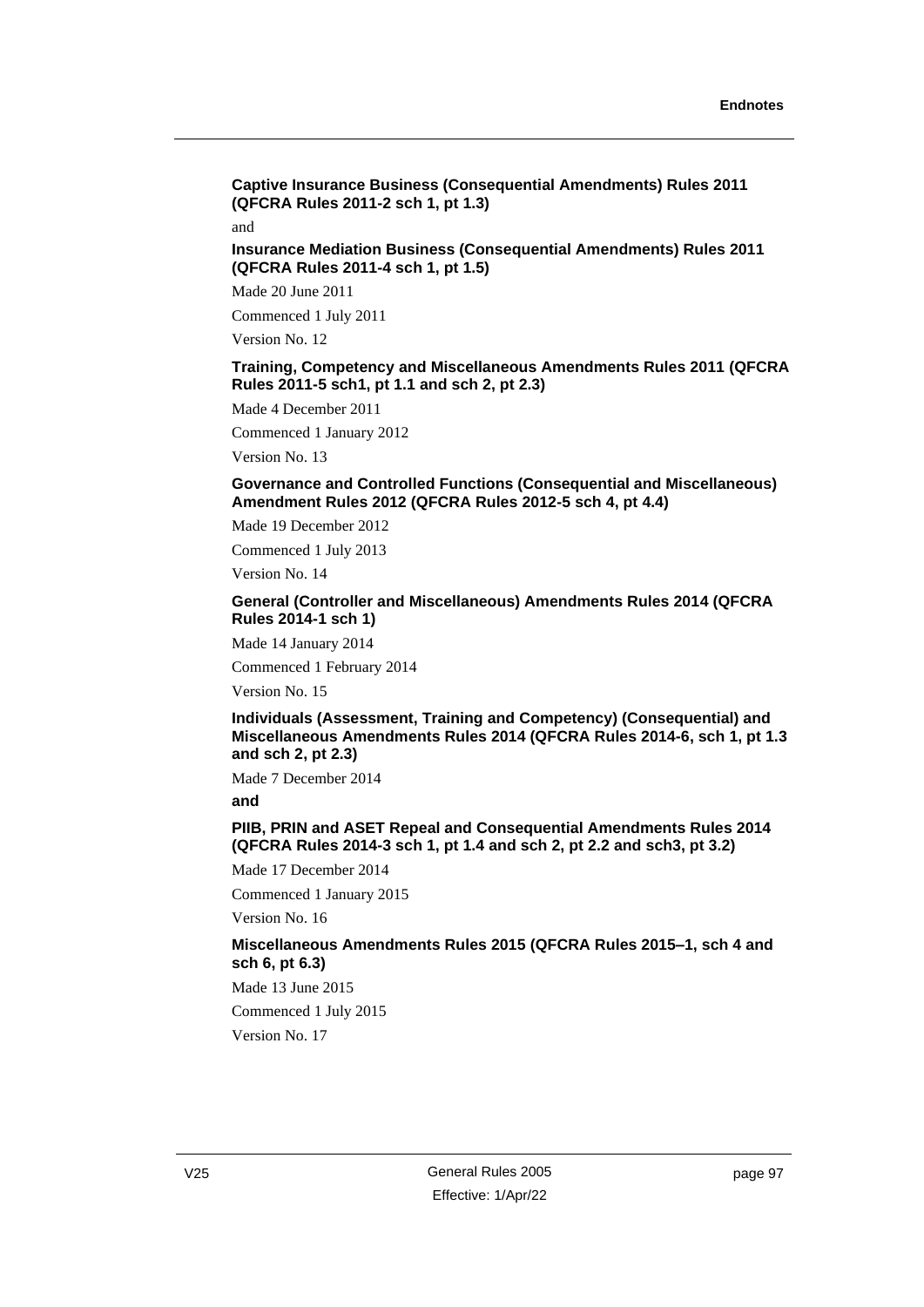#### **Islamic Banking Business Prudential (Consequential) and Miscellaneous Amendments Rules 2015 (QFCRA Rules 2015–3, sch 1, pt 1.3 and sch 3, pt 3.4)**

Made 13 December 2015

Commenced 1 January 2016

Version No. 18

#### **Miscellaneous Amendments Rules 2017 (QFCRA Rules 2017–3, sch 1, pt 1.4)**

Signed 29 March 2017

Commenced 1 April 2017

Version No. 19

#### **Banking Business Prudential (Liquidity Risk and Miscellaneous) Amendments Rules 2018 (QFCRA Rules 2018–1, sch 2)**

and

**General (Protected Reporting) Amendments Rules 2018 (QFCRA Rules 2018-3 sch 1)**

Signed 25 March 2018

Commenced 1 May 2018

Version No. 20

#### **General (Controllers and Miscellaneous) Amendments Rules 2018 (QFCRA Rules 2018–4 sch 1)**

Signed 28 June 2018

Commenced 1 August 2018

Version No. 21

#### **Miscellaneous Amendments Rules 2019 (QFCRA Rules 2019–1 sch 2)**

Made 26 March 2019

Commenced 28 March 2019

Version No. 22

### **Miscellaneous Amendments Rules 2020 (QFCRA Rules 2020–6 sch 4)**

Made 16 September 2020

Commenced 15 October 2020

Version No. 23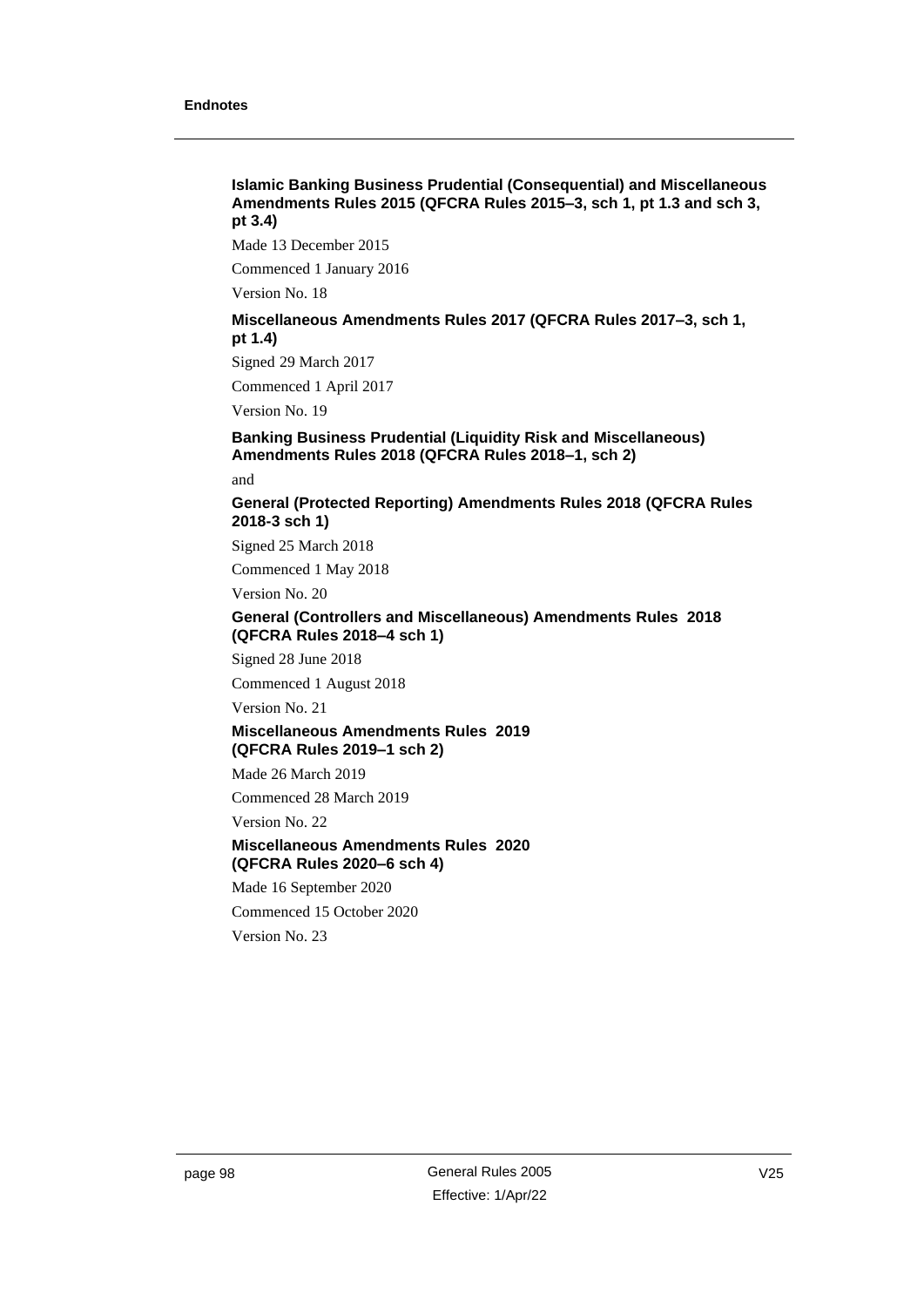# **CTRL Repeal, ISFI Partial Repeal and Consequential Amendments Rules (QFCRA Rules 2021–1, sch 1, pt 1.5 and sch 2, pt 2.2)**

Made 23 June 2021

Commenced 1 July 2021

Version No. 24

**General (Auditors) Amendments Rules 2022 (QFCRA Rules 2022–3, sch 1)** 

Made 23 March 2022

Commenced 1 April 2022

Version No.25

# **3 Amendment history**

**General provisions** ch 1 ins Rules 2011-5<br>ch 1 hdg am Rules 2014-3 am Rules 2014-3

**Introductory** pt 1.1 hdg ins Rules 2014-3

**Application**

ch 1 hdg om Rules 2010-4

**Application**

s 1.1 hdg om Rules 2010-4<br>r 1.1.1 om Rules 2010-4 om Rules 2010-4

**Effect of definitions, notes and examples**

r 1.1.2 ins Rules 2014-1 sub Rules 2018-4

**References to particular currencies** r 1.1.4 ins Rules 2017-3

**Principles relating to the conduct, operation and financial standing of authorised firms** pt 1.2 ins Rules 2014-3

**Application—Chapter 2**

r 2.1.1 hdg ins Rules 2015-3

**What applicant must demonstrate**<br>r 2.2.1 hdg ins Rules 2015-3 ins Rules 2015-3

**What Regulatory Authority will consider** r 2.3.1 hdg ins Rules 2015-3

**When applicant must be body corporate**<br>r 2.4.1 hdd ins Rules 2015-3 r 2.4.1 hdg ins Rules 2015-3<br>r 2.4.1 am RM2008/01 am RM2008/01

**Applicant for authorisation must be incorporated etc in QFC** r 2.4.2 am RM2008/01 sub Rules 2010-4

**Additional requirement for Islamic financial institutions**  r 2.4.3 ins Rules 2021-1

**Restrictions on Client Money and Insurance Money** s 2.5 om Rules 2011-4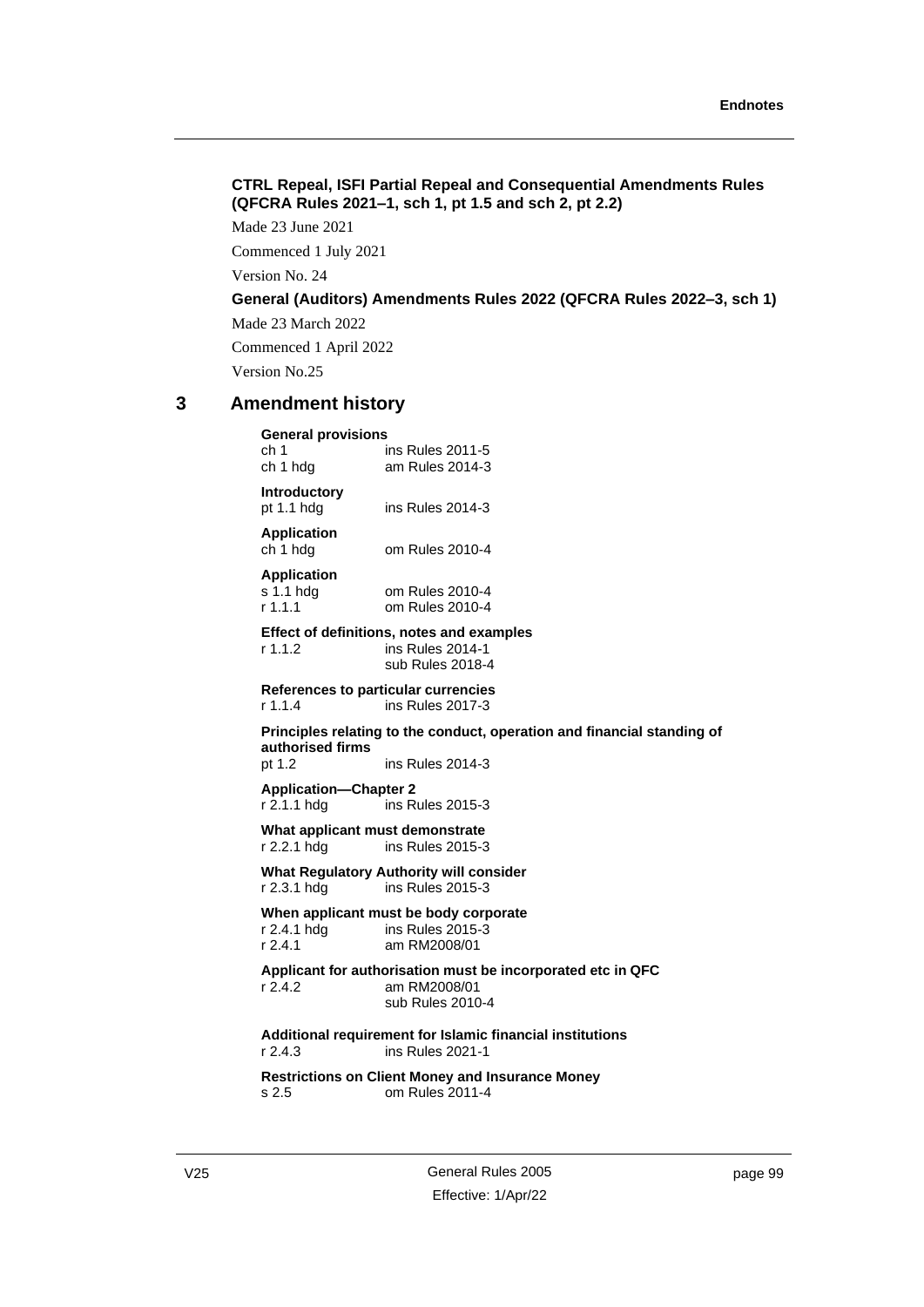| r 3.1.1 hdg                                     | Regulatory status not to be misrepresented<br>ins Rules 2015-3                                                                                                                         |
|-------------------------------------------------|----------------------------------------------------------------------------------------------------------------------------------------------------------------------------------------|
| r 3.1.2 hdg                                     | Disclosures that must be in business documents<br>ins Rules 2015-3                                                                                                                     |
| s 3.2 hdg<br>s 3.2<br>s <sub>3.3</sub><br>s 3.4 | <b>Communication with the Regulatory Authority</b><br>om Rules 2010-4<br>om Rules 2010-4<br>om Rules 2014-1<br>om Rules 2014-1                                                         |
| Certain extracts to be evidence<br>r 3.5.1 hda  | ins Rules 2015-3                                                                                                                                                                       |
| Notice of certain events required<br>ch 4 hdg   | sub Rules 2010-4                                                                                                                                                                       |
| <b>Application and Purpose</b><br>s 4.1 hdg     | om Rules 2010-4                                                                                                                                                                        |
| $r$ 4.1.1                                       | Notice of changes in certain core details<br>(orig r 4.1.1) sub Rules 2009-2<br>om Rules 2010-4<br>(prev r 4.3.1) sub Rules 2009-2<br>am Rules 2010-4<br>renum as r 4.1.1 Rules 2010-4 |
| r 4.1.2                                         | Notice of establishing or closing of branch office by local firm<br>(prev r 4.3.2) sub Rules 2009-2<br>renum as r 4.1.2 Rules 2010-4                                                   |
| Notice of certain significant events<br>r 4.1.3 | (prev r 4.4.1) am Rules 2009-2<br>renum as r 4.3.3 Rules 2009-2<br>am Rules 2010-4<br>renum as r 4.1.3 Rules 2010-4<br>am Rules 2012-5                                                 |
| r 4.1.4                                         | Notice of events relating to fraud etc<br>(prev r 4.5.1) am Rules 2009-2<br>renum as r 4.3.4 Rules 2009-2<br>am Rules 2010-4<br>renum as r 4.1.4 Rules 2010-4                          |
| r 4.1.5                                         | Notice of certain events involving other regulators<br>(prev r 4.6.1) sub Rules 2009-2<br>renum as r 4.3.5 Rules 2009-2<br>am Rules 2010-4<br>renum as r 4.1.5 Rules 2010-4            |
| r 4.1.6                                         | Notice of certain action against authorised firm<br>(prev r 4.7.1) sub Rules 2009-2<br>renum as r 4.3.6 Rules 2009-2<br>am Rules 2010-4<br>renum as r 4.1.6 Rules 2010-4               |
| r 4.1.7                                         | Notice of certain insolvency-related events<br>(prev r 4.8.1) sub Rules 2009-2<br>renum as r 4.3.7 Rules 2009-2                                                                        |

renum as r 4.1.7 Rules 2010-4

am Rules 2010-4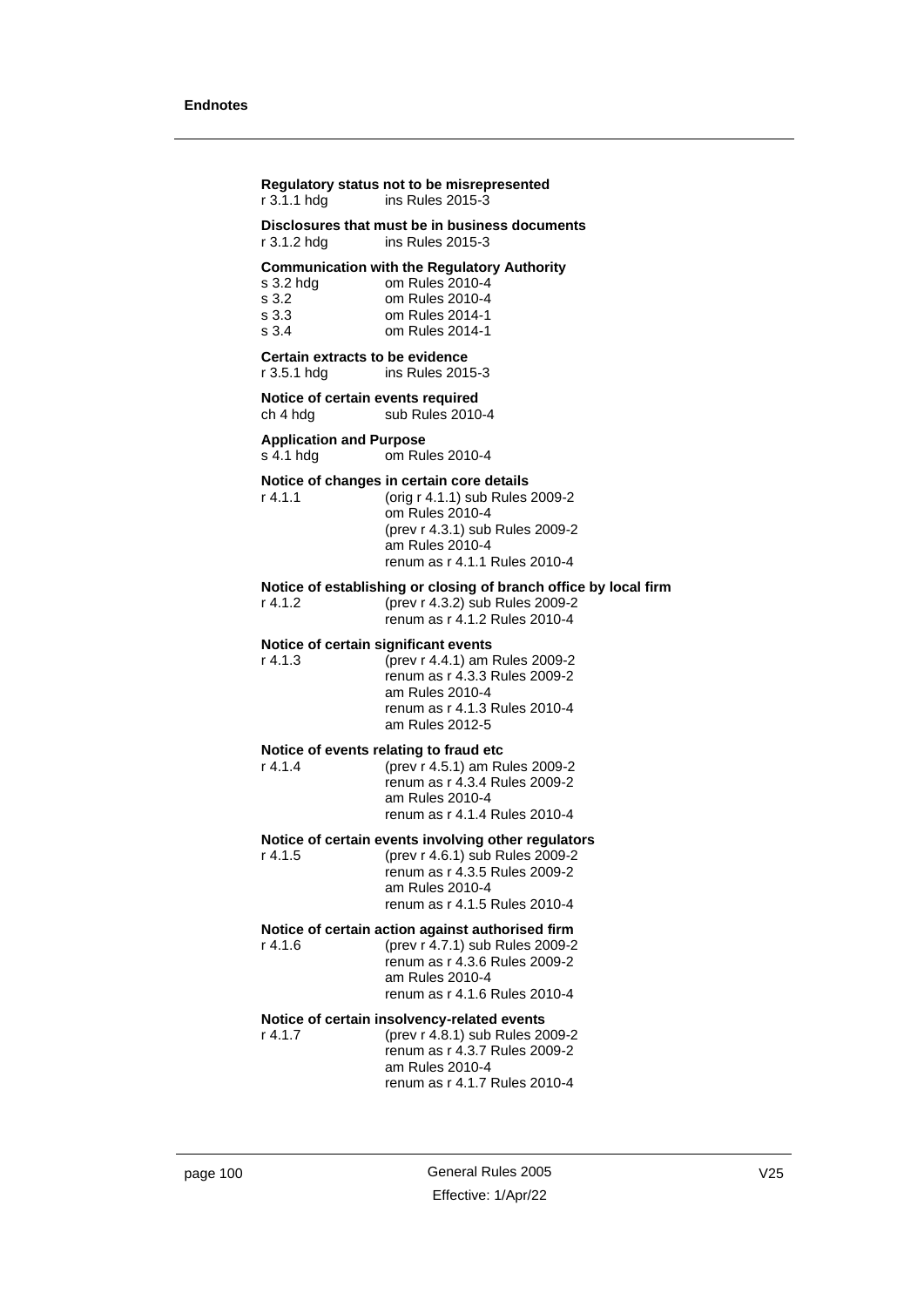## **Provision of Notifications**

| s 4.2 hdg | om Rules 2010-4 |
|-----------|-----------------|
| r 4.2.1   | om Rules 2010-4 |
| r 4.2.2   | om Rules 2010-4 |
| r 4.2.3   | om Rules 2010-4 |
| r 4.2.4   | ins RM2007/02   |
|           | om Rules 2010-4 |

#### **Notice of certain events required**

s 4.3 hdg sub Rules 2009-2 om Rules 2010-4

# **Notice of changes in certain core details**

r 4.3.1 renum as r 4.1.1

**Notice of establishing or closing of branch office by local firm** r 4.3.2 renum as r 4.1.2

#### **Notice of certain significant events** r 4.3.3 (prev r 4.4.1) renum as r 4.1.3

**Notice of events relating to fraud etc** r 4.3.4 (prev r 4.5.1) renum as r 4.1.4

# **Notice of certain events involving other regulators**

r 4.3.5 (prev r 4.6.1) renum as r 4.1.5

#### **Notice of certain action against authorised firm** r 4.3.6 (prev r 4.7.1) renum as r 4.1.6

**Notice of certain insolvency-related events** r 4.3.7 (prev r 4.8.1) renum as r 4.1.7

## **Significant Events**

s 4.4 hdg om Rules 2009-2<br>r 4.4.1 renum as r 4.3.3 renum as  $r$  4.3.3 and then as  $r$  4.1.3

## **Fraud and Errors**

s 4.5 hdg om Rules 2009-2 r 4.5.1 renum as r 4.3.4 and then as r 4.1.4

#### **Other Regulators**

s 4.6 hdg om Rules 2009-2 r 4.6.1 renum as r 4.3.5 and then as r 4.1.5

## **Action against an Authorised Firm**

s 4.7 hdg om Rules 2009-2 r 4.7.1 renum as r 4.3.6 and then as r 4.1.6

# **Winding up, Bankruptcy and Insolvency** s 4.8 **com Rules 2009-2**<br>r 4.8.1 **comments** r 4.3.7 in

renum as  $r$  4.3.7 and then as  $r$  4.1.7

# **Protected reporting**

ch 4A ins Rules 2018-3

#### **Implementation of protected reporting policy** r 4A.2.3 n om Rules 2021-1

**Communications to Regulatory Authority** ch 5 hdg sub Rules 2010-4

#### **Communications to Regulatory Authority—general provisions** s 5.1 hdg sub Rules 2010-4

**Communications to Regulatory Authority must generally be in writing** r 5.1.1 am Rules 2009-2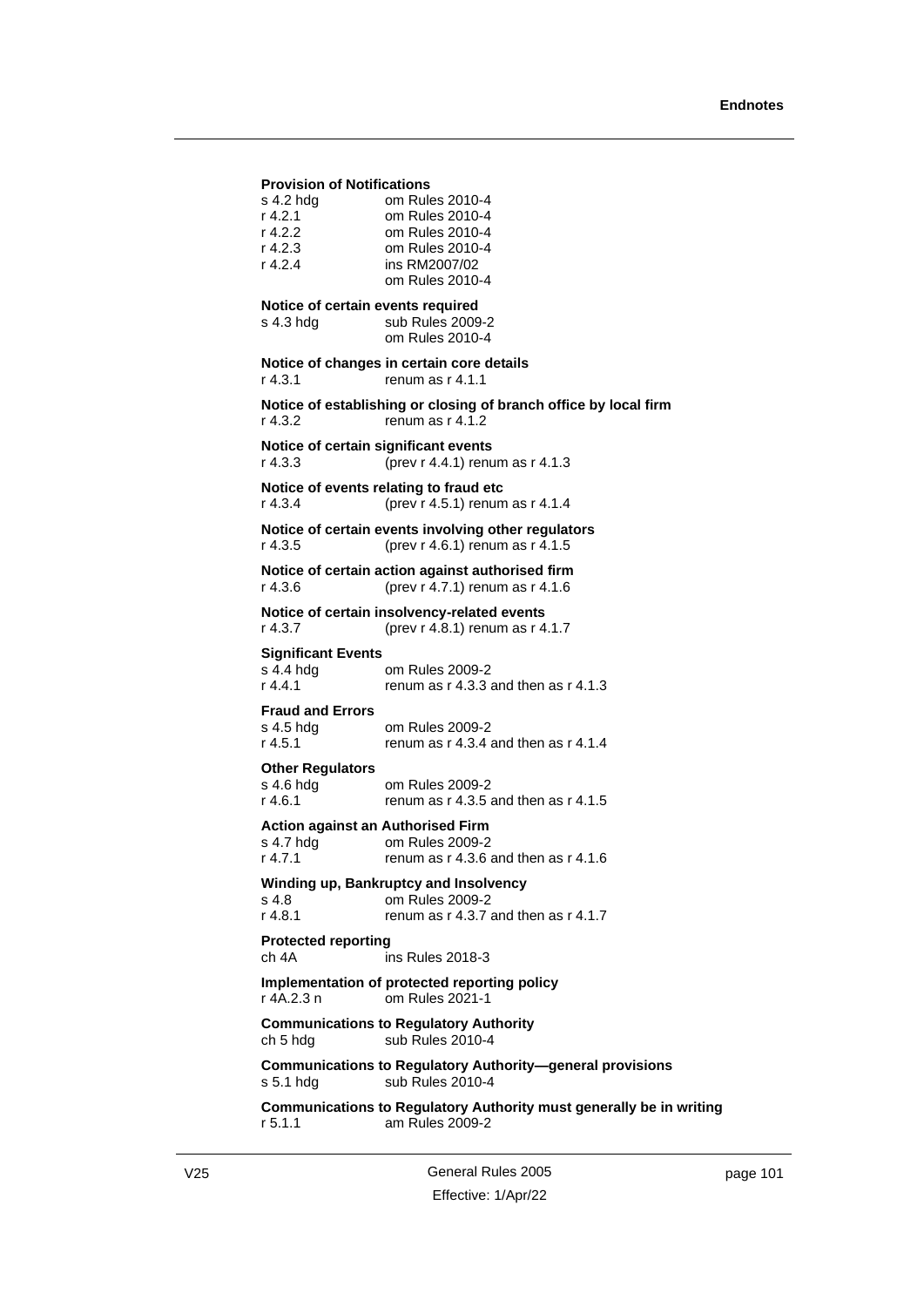# sub Rules 2010-4 **Communications to Regulatory Authority must generally be in English** r 5.1.2 ins Rules 2010-4 am Rules 2012-5 **Giving documents to Regulatory Authority—general requirements**<br>r 5.1.3 ins Rules 2010-4 ins Rules 2010-4 **Time documents are taken to have been given to Regulatory Authority** r 5.1.4 ins Rules 2010-4 **Due date for periodic reports, returns and other documents**<br>r 5.1.5 ins Rules 2010-4 r 5.1.5 ins Rules 2010-4 om Rules 2019-1 **Communications to Regulatory Authority—accuracy and completeness of information** s 5.2 hdg sub Rules 2010-4 **Authorised firms must ensure accuracy and completeness of information given to Regulatory Authority etc** r 5.2.1 am RM2008/01 sub Rules 2010-4 **Powers of Regulatory Authority in relation to inaccurate or incomplete information**<br>r 5.2.2 sub Rules 2010-4 am Rules 2012-5 **Approved forms** s 5.3 hdg om Rules 2009-2 ins Rules 2010-4 s 5.3 g om Rules 2009-2 **Approval of forms etc** r 5.3.1 ins Rules 2010-4 **Approved forms to be used and properly completed** r 5.3.2 ins Rules 2010-4 am Rules 2015-3 **Proper completion of approved forms** r 5.3.3 ins Rules 2010-4 am Rules 2015-3 **Transitional provisions—approved forms and instructions** r 5.3.4 ins Rules 2010-4 om Rules 2017-3 **Electronic submission system** s 5.4 hdg ins Rules 2010-4 **Electronic submission system** r 5.4.1 ins Rules 2010-4 **Giving of written notices by Regulatory Authority**  $ch 5A$  ins Rules 2011-5 **General recordkeeping requirements** s 6.1 hdg sub Rules 2010-4 s 6.1 material om Rules 2010-4 **Records that must be kept—general requirement**

r 6.1.1 am Rules 2009-2; Rules 2010-1; Rules 2010-4 r 6.1.1 n sub Rules 2019-1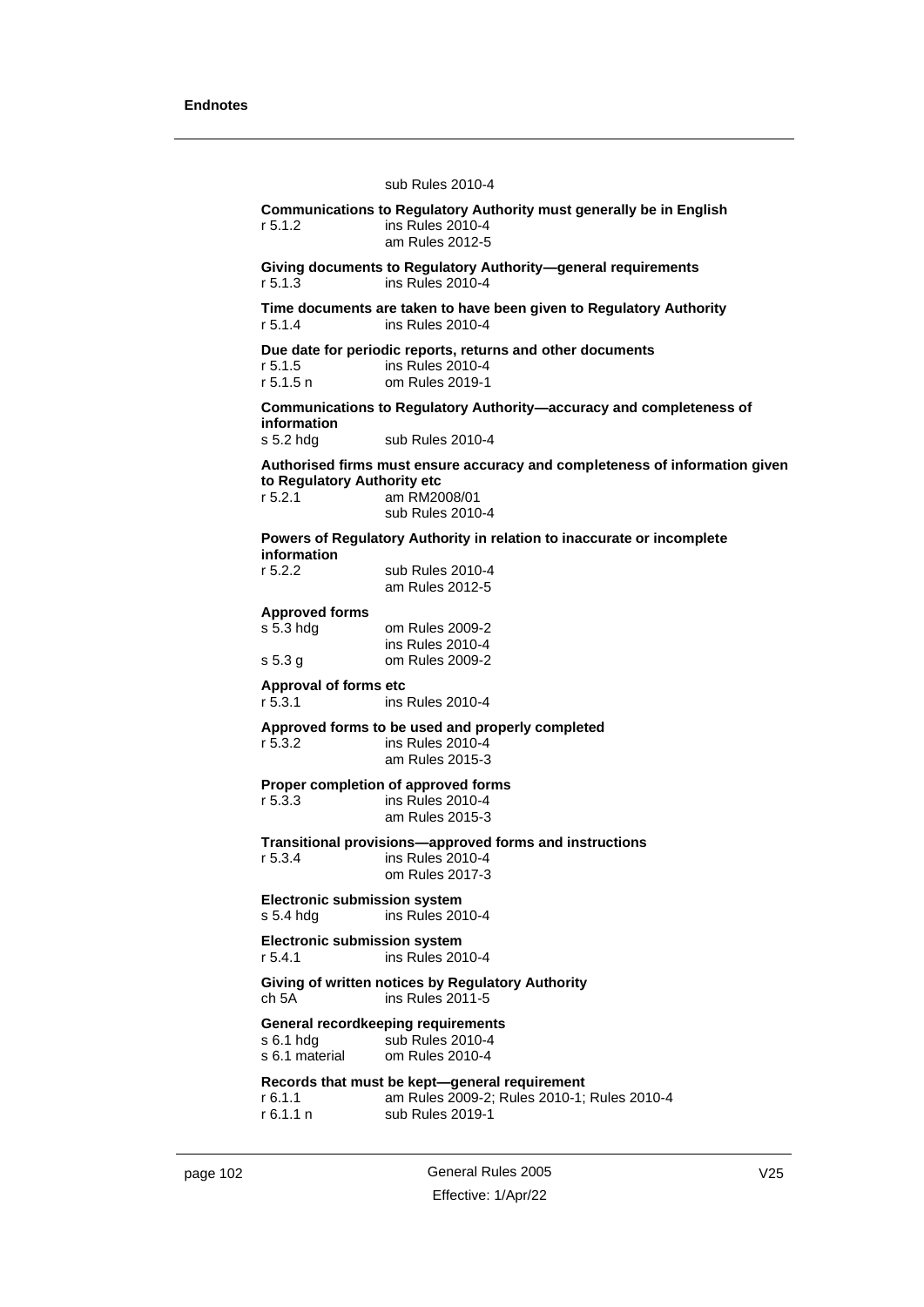# **Application of s 6.2** r 6.2.1A ins Rules 2009-2 **Reproduction of records on paper** r 6.2.1 am Rules 2010-1 **How records must be kept**<br>r 6.2.2 am Rules am Rules 2010-1 **General requirement for records to be kept in English** r 6.2.3 am Rules 2010-4 **Keeping records in other languages** r 6.2.4 am Rules 2010-4 **Certified copies for original records** r 6.2.5 am Rules 2010-1 **How long records and documents must be kept—general requirements** r 6.2.6 am Rules 2010-1 **Records of firms formerly authorised** r 6.2.7 ins Rules 2017-3 **Summary of Record Keeping Requirements** s 6.3 hdg om Rules 2009-2 s 6.3 g om Rules 2009-2 **Application** s 7.1 hdg om Rules 2010-4 s 7.1 material om Rules 2010-4 **Application for waiver or modification of provisions of Rules** r 7.1.1 (orig r 7.1.1) om Rules 2010-4 (prev r 7.2.1) sub Rules 2010-4 renum as r 7.1.1 Rules 2010-4 **Notice of material change in circumstances—applicant for waiver etc**<br>r 7.1.2 (orig r 7.1.2) am Rules 2009-4 (orig r 7.1.2) am Rules 2009-4 om Rules 2010-4 (prev r 7.2.4) am Rules 2010-4 renum as r 7.1.2 Rules 2010-4 **Notice of material change in circumstances—applicant for waiver etc** r 7.1.3 (orig r 7.1.3) om Rules 2010-4 (prev r 7.6.1) sub Rules 2009-4 sub Rules 2010-4 renum as r 7.1.3 Rules 2010-4 s 7.2 hdg om Rules 2010-4 r 7.2.1 om Rules 2010-4<br>r 7.2.2 am RM2008/01 am RM2008/01 om Rules 2010-4

r 7.2.3 om Rules 2010-4 **Notice of material change in circumstances—applicant for waiver etc**

r 7.2.4 renum as r 7.1.2

# **Procedure on Receipt of an Application**

| s 7.3 hdg | om Rules 2010-4 |
|-----------|-----------------|
| s 7.3 g   | om Rules 2010-4 |

# **Conditions for Granting a Waiver or Modification**

| s 7.4 hdg      | om Rules 2010-4 |
|----------------|-----------------|
| s 7.4 material | om Rules 2010-4 |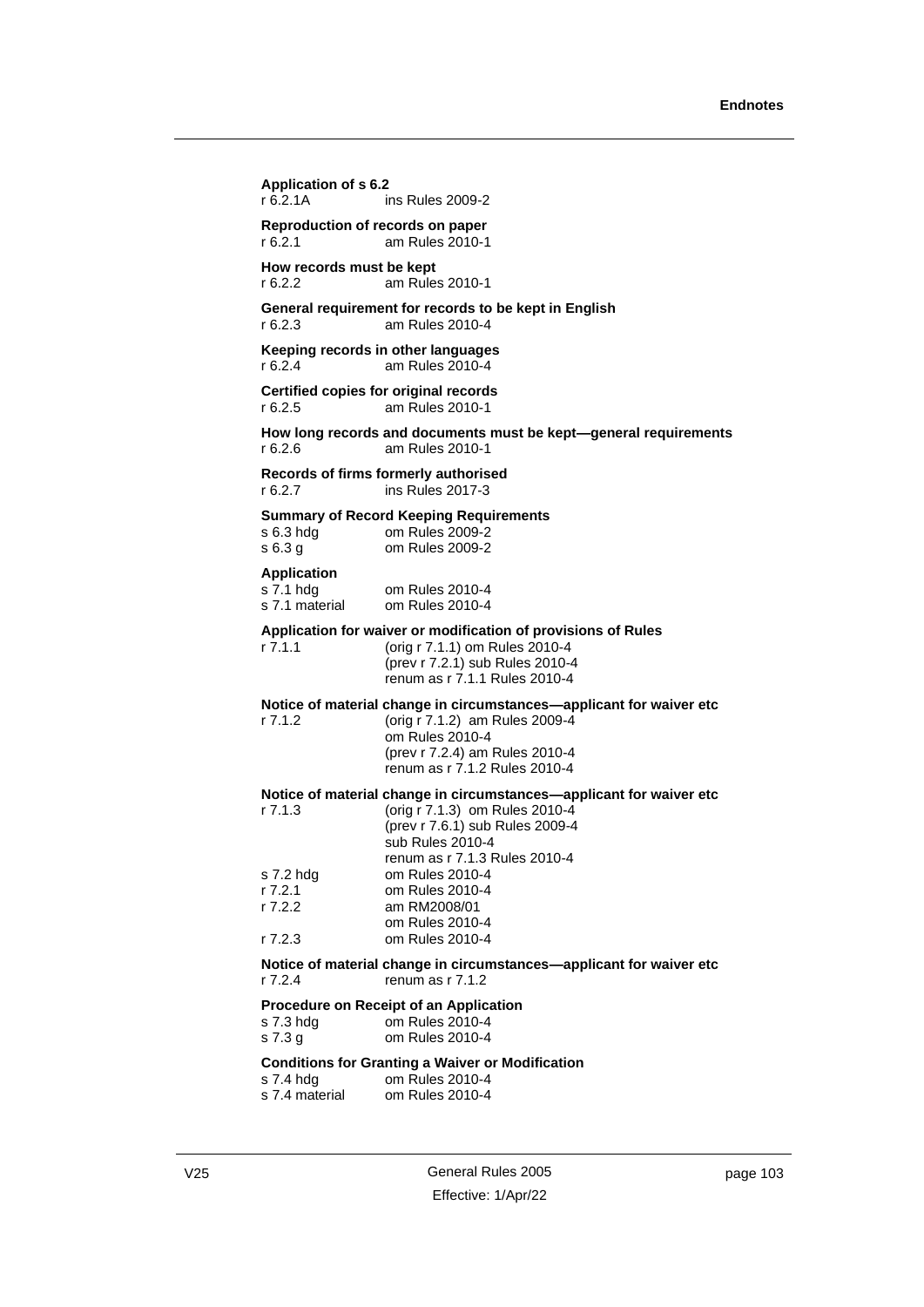| s 7.5 hdg<br>s $7.5g$                                                                    | Applicability of a Waiver or Modification Notice<br>om Rules 2010-4<br>om Rules 2010-4                                                          |
|------------------------------------------------------------------------------------------|-------------------------------------------------------------------------------------------------------------------------------------------------|
| s 7.6 hdg                                                                                | Continuing relevance of waiver or modification notice<br>sub Rules 2009-2<br>om Rules 2010-4                                                    |
| r 7.6.1                                                                                  | Notice of material change in circumstances-firm with waiver etc<br>renum as $r$ 7.1.3                                                           |
| s 7.7 hdg<br>s 7.7 material                                                              | <b>Publication of a Waiver or Modification Notice</b><br>om Rules 2010-4<br>om Rules 2010-4                                                     |
| s 7.8 hdg<br>s 7.8 material                                                              | Revocation or Variation of a Waiver or Modification Notice<br>om Rules 2010-4<br>om Rules 2010-4                                                |
| <b>Modification Notice</b><br>s 7.9 hdg<br>s 7.9 g                                       | Referral of the Regulatory Authority's decisions in relation to a Waiver or<br>om Rules 2009-2<br>om Rules 2009-2                               |
| <b>Controllers and close links</b><br>Ch <sub>8</sub><br>Ch 8 h dg<br>r 8.1.1<br>r 8.1.2 | sub Rules 2014-1<br>sub Rules 2018-4<br>sub Rules 2018-4<br>sub Rules 2018-4                                                                    |
| r 8.2.4<br>r 8.2.4 g                                                                     | Additional requirement-letter of comfort<br>am Rules 2015-1<br>am Rules 2015-1                                                                  |
| <b>Application of Part 8.3</b><br>r 8.3.1                                                | sub Rules 2018-4                                                                                                                                |
| r 8.3.2<br>r 8.3.3                                                                       | Controller notice about changes in control of branches (FSR, article 36)<br>am Rules 2015-3<br>am Rules 2009-2; Rules 2010-4<br>om Rules 2014-1 |
| Giving notice about controllers<br>pt 8.4 hdg                                            | sub Rules 2018-4                                                                                                                                |
| <b>Application of Part 8.4</b><br>r 8.4.1                                                | am RM2008/01<br>om Rules 2010-4<br>ins Rules 2014-1<br>sub Rules 2018-4                                                                         |
| <b>Significant changes in controllers</b><br>r 8.4.2                                     | am RM2008/01<br>om Rules 2010-4<br>ins Rules 2014-1                                                                                             |
| r 8.4.3<br>r 8.4.4<br>r 8.4.5<br>r 8.4.6                                                 | om Rules 2010-4<br>om Rules 2014-1<br>om Rules 2010-4<br>om Rules 2010-4                                                                        |
| r 8.4.7                                                                                  | Time limit for giving controller notice<br>sub Rules 2009-2<br>am Rules 2010-4<br>om Rules 2014-1                                               |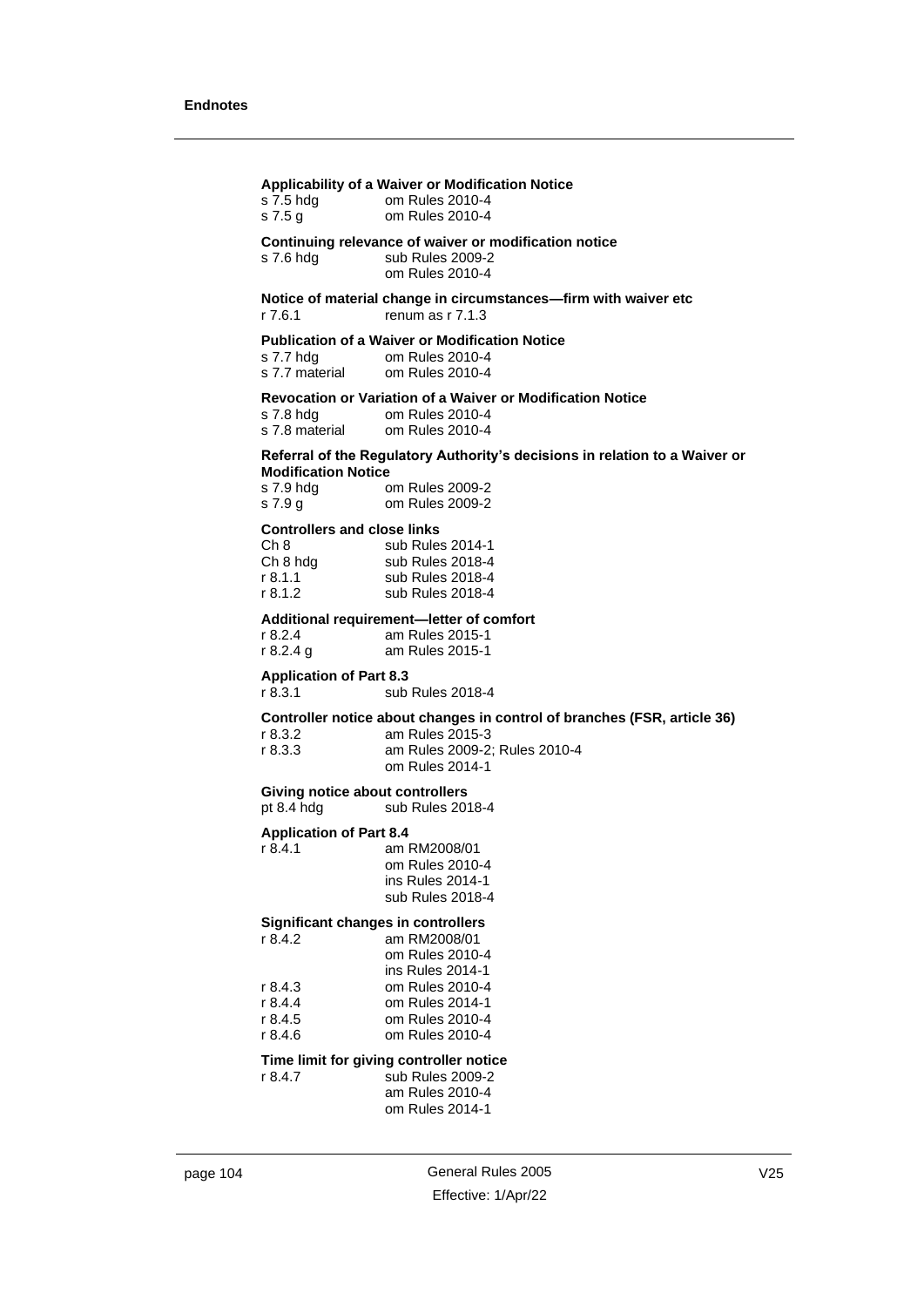## **Meaning of** *close links* **for Part 8.5**

| r 8.5.1A | ins Rules 2018-4 |
|----------|------------------|
| r 8.5.2  | am Rules 2018-4  |
| r 8.5.3  | am Rules 2018-4  |

# **Annual report about close links**

| r 8.5.4 | ins Rules 2018-4 |
|---------|------------------|
| s 8.6   | om Rules 2014-1  |
| r 8.6.1 | am Rules 2009-2  |
|         | om Rules 2014-1  |

#### **Application—Chapter 9**

| r 9.1.1 hdg | ins Rules 2015-3 |
|-------------|------------------|
| r 9.1.1     | am RM2008/01     |
| r 9.1.1 g   | am Rules 2019-1  |

#### **Matters about which accounting records must be kept**

| r 9.2.1 hdg | ins Rules 2015-3 |
|-------------|------------------|
| r 9.2.1     | am Rules 2019-1  |

#### **How long accounting records must be retained**

| r 9.2.2 hdg | ins Rules 2015-3 |
|-------------|------------------|
| r 9.2.2     | am RM2008/01     |

#### **Accounting standards generally**

| r 9.3.1 hdg | ins Rules 2015-3           |
|-------------|----------------------------|
| r 9.3.1     | am Rules 2015-3; Rules 201 |

## **Accounting standards—Islamic financial institutions**

| r 9.3.2 hdg | ins Rules 2015-3              |
|-------------|-------------------------------|
| r 9.3.2     | am Rules 2015-3; Rules 2019-1 |

# **Accounting standards—firms that operate Islamic windows**

| r 9.3.3 hdg | ins Rules 2015-3 |
|-------------|------------------|
| r 9.3.3     | am Rules 2015-3  |
| r.9.3.3     | om Rules 2021-1  |

## **Time limits for annual financial statements and other matters for assurance**<br>pt 9.4 hdg sub Rules 2019-1 sub Rules 2019-1

9-1: Rules 2021-1

#### **Time limits for auditing and reporting on annual financial statements** r 9.4.1 hdg sub Rules 2019-1

r 9.4.1 am RM2008/01; Rules 2009-2; Rules 2015-3; Rules 2019-1

## **Time limits for other assurance engagements and reports** r 9.4.2 ins Rules 2019-1

**Assurance engagements and reports** pt 9.5 hdg sub RM2008/01; Rules 2011-4; Rules 2019-1

## **Audit and audit reports**

r 9.5.1 am RM2008/01; Rules 2011-4; Rules 2014-3; Rules 2015-3;

#### Rules 2018-4 sub Rules 2019-1

#### **Additional assurance reports**

r 9.5.1A sub Rules 2019-1

# **Additional audit reports—client money**

r 9.5.2 ins Rules 2011-4 am Rules 2014-3

#### **Additional audit reports—custody**

r 9.5.3 ins Rules 2011-4 am Rules 2014-3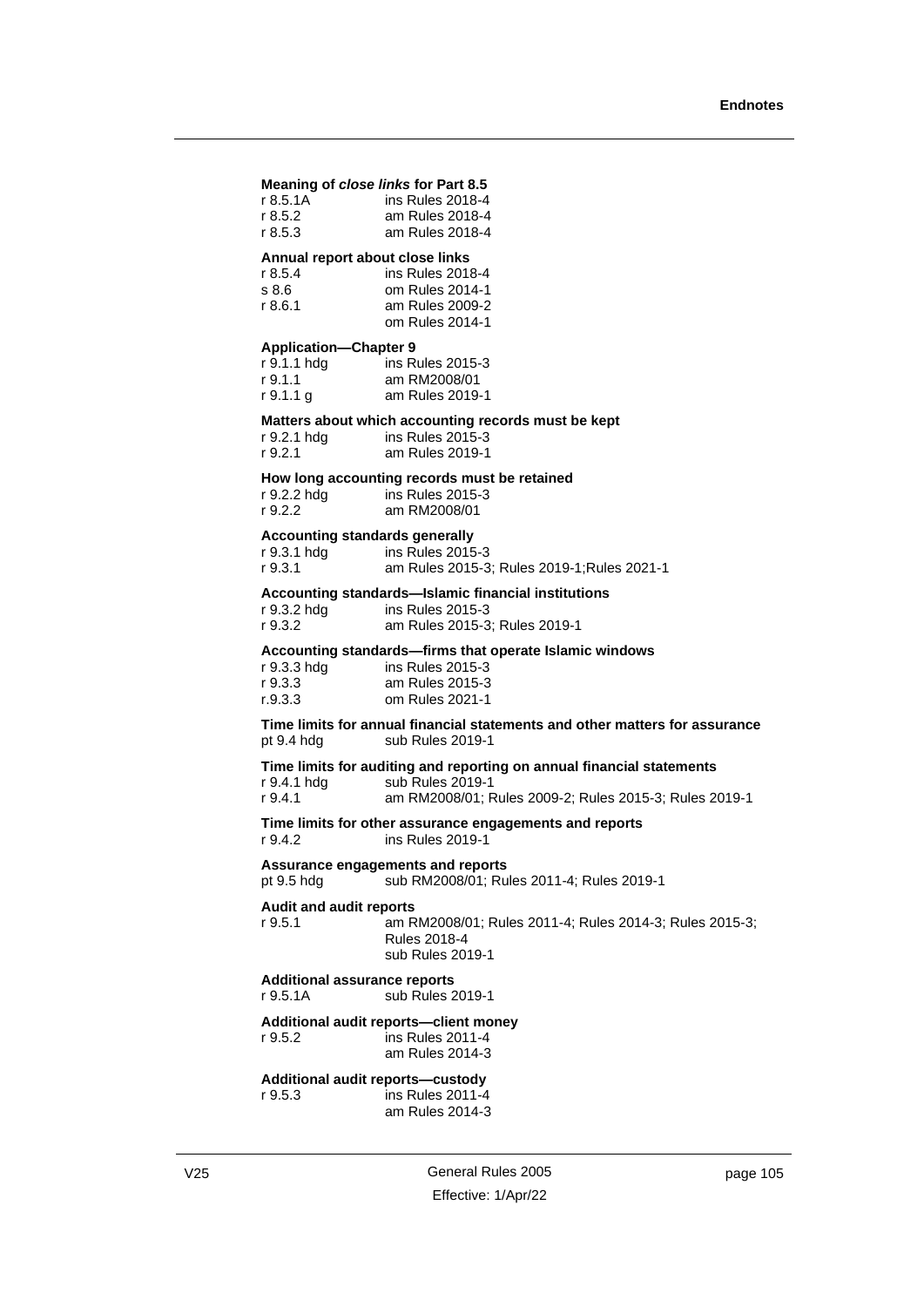s 9.6 g sub RM2008/01 s 9.6 n ins RM2008/01 **Change in financial year end—QFC entity**<br>r 9.6.1 hdg sub Rules 2015-3 sub Rules 2015-3 r 9.6.1 am Rules 2015-3 **Change in financial year end—non-QFC entity** r 9.6.2 hdg sub Rules 2015-3 **Auditors** s 9.7 hdg sub Rules 2009-2 **Section 9.7 additional to other provisions** r 9.7.1 sub Rules 2009-2 **Appointment of auditor** r 9.7.2 sub Rules 2009-2 am Rules 2010-4; Rules 2017-3; Rules 2018-1 **Eligibility for appointment as auditor** r 9.7.3 am RM2008/01; RM2008/02 sub Rules 2009-2 **Limit on term of auditor's appointment** r 9.7.3A ins Rules 2017-3 ins Rules 2022-3 **Effect of group audit rotation arrangements** r 9.7.3B ins Rules 2017-3 **Direction to replace auditor**<br>r 9.7.4 sub Rules sub Rules 2009-2 am Rules 2017-3; Rules 2018-1 **Direction to appoint auditor** r 9.7.5 ins Rules 2009-2 am Rules 2018-1 am Rules 2022-3 **Notification if appointment of auditor ends** r 9.7.6 ins Rules 2009-2 am Rules 2010-4 sub Rules 2022-3 **Record Keeping** om Rules 2009-2 r 9.8.1 om Rules 2009-2 **Application of Chapter 10**  $ins$  Rules 2015-3 r 10.1.1 sub Rules 2020-6 **Application not submitted until fee paid** r 10.2.1 hdg ins Rules 2015-3 **Increase of sum due if fee not paid** r 10.2.2 hdg ins Rules 2015-3 r 10.2.2 am Rules 2009-2; Rules 2015-3 **Regulatory Authority's power to reduce or waive fees** ins Rules 2015-3 r 10.2.3 am Rules 2011-5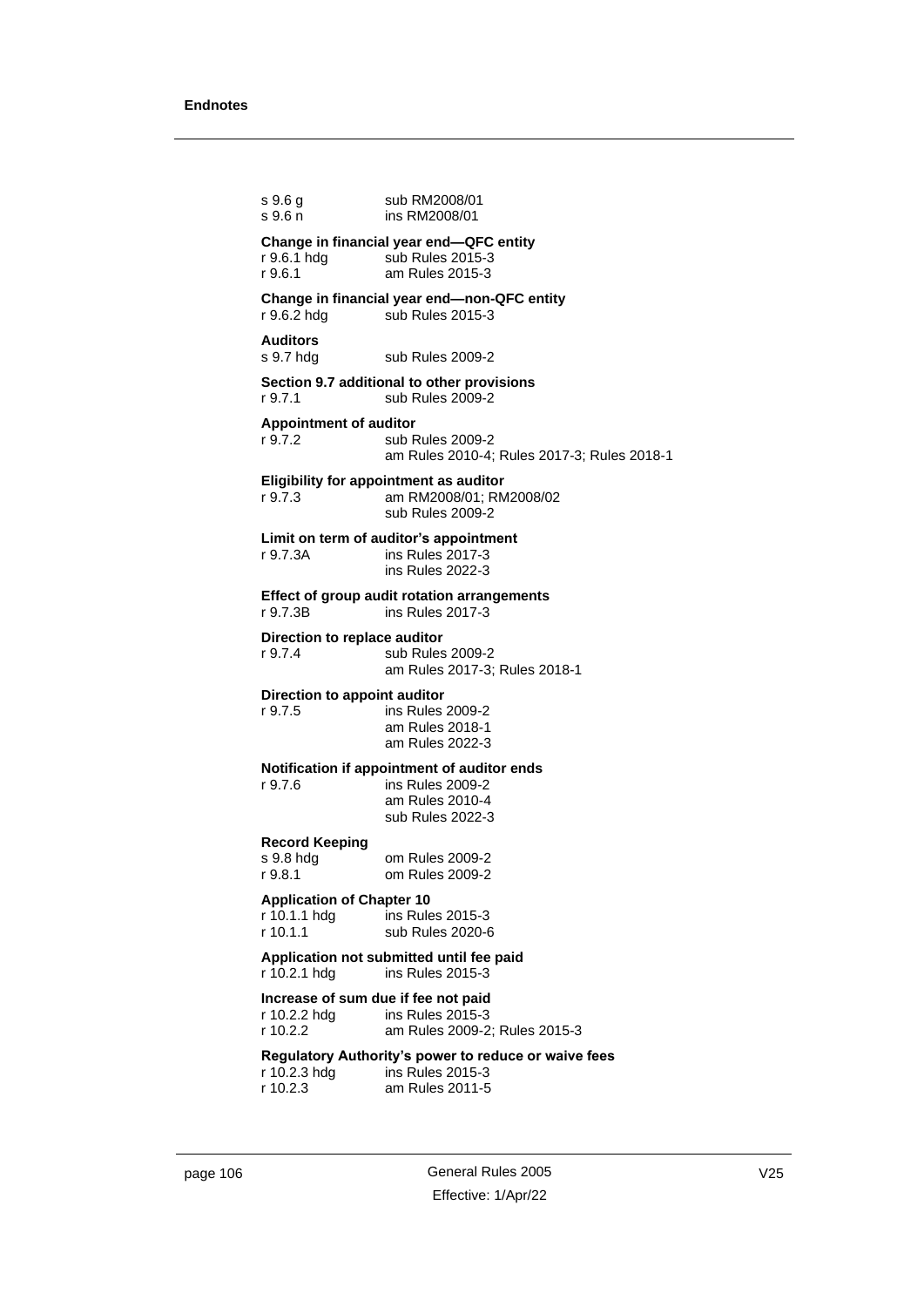| r 10.3.1 hdg                                                                               | Regulatory Authority may require supplementary fees in certain cases<br>ins Rules 2015-3                                                           |
|--------------------------------------------------------------------------------------------|----------------------------------------------------------------------------------------------------------------------------------------------------|
| What application fees are payable<br>r 10.4.1 hdg                                          | ins Rules 2015-3                                                                                                                                   |
| Fees not refundable<br>r 10.4.2 hdg                                                        | ins Rules 2015-3                                                                                                                                   |
| What annual fees are payable<br>r 10.5.1 hdg                                               | ins Rules 2015-3                                                                                                                                   |
| When annual fees payable.<br>r 10.5.2 hdg                                                  | ins Rules 2015-3                                                                                                                                   |
| r 10.6.1 hdg                                                                               | Fees payable for extracts from Regulatory Authority registers<br>ins Rules 2015-3                                                                  |
| s 10.7                                                                                     | Fees for certain reporting etc contraventions<br>ins Rules 2011-5                                                                                  |
| <b>Application of Part 10.7</b><br>r 10.7.1                                                | am Rules 2014-1; Rules 2014-3; Rules 2018-4; Rules 2020-6;<br>Rules 2021-1                                                                         |
| Late fees<br>r 10.7.2                                                                      | sub Rules 2020-6                                                                                                                                   |
| pt 10.8                                                                                    | Fees for failure to comply with certain requirements<br>ins Rules 2017-3                                                                           |
| <b>Application of Part 10.8</b><br>r 10.8.1                                                | am Rules 2020-6                                                                                                                                    |
| Late fees<br>r 10.8.2                                                                      | sub Rules 2020-6                                                                                                                                   |
| Ch 11                                                                                      | Inclusion, exclusion and restriction of activities and products<br>sub Rules 2020-6                                                                |
| <b>Purpose</b><br>s 11.1 hdg<br>s 11.1 g<br>ch 11 n                                        | om Rules 2010-4<br>om Rules 2010-4<br>ins Rules 2010-4                                                                                             |
| r 11.1.1                                                                                   | Options and futures that are and are not specified products<br>(prev r 11.2.1) am Rules 2009-2; Rules 2010-4<br>renum as r 11.1.1 Rules 2010-4     |
| r 11.1.2                                                                                   | Contracts of insurance that are qualifying contracts of insurance<br>(prev r 11.3.1) am RM 2007/01; Rules 2010-4<br>renum as r 11.1.2 Rules 2010-4 |
| r 11.1.2 g                                                                                 | am Rules 2018-4                                                                                                                                    |
| <b>Futures and Options</b><br>s 11.2 hdg<br>s 11.2 material<br>r 11.2.1                    | om Rules 2010-4<br>om Rules 2010-4<br>renum as $r$ 11.1.1                                                                                          |
| Qualifying contracts of insurance<br>s 11.3 hdg<br>s 11.3 material<br>r 11.3.1<br>s A1.2 g | om Rules 2010-4<br>om Rules 2010-4<br>renum as $r$ 11.1.2<br>am Rules 2010-3; Rules 2012-5                                                         |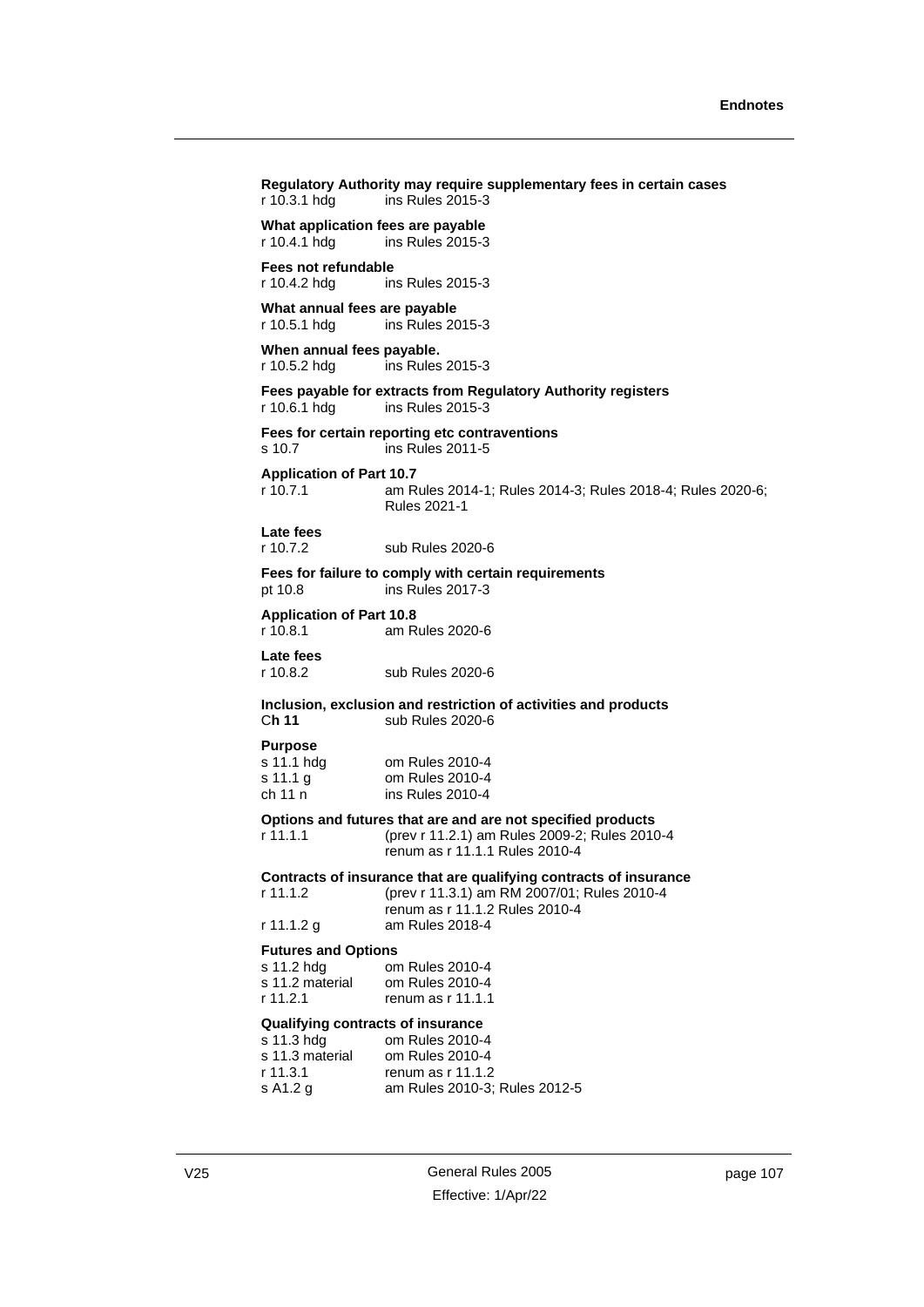## **Reporting table**

| app 2 hdg    | om Rules 2009-2 |
|--------------|-----------------|
| s A2.1       | sub RM2008/01   |
|              | om Rules 2009-2 |
| s A2.1 table | sub RM2008/01   |
|              | am RM2008/02    |
|              | om Rules 2009-2 |
|              |                 |

## **Overview of reporting requirements**

sch 2 ins Rules 2009-2 am Rules 2010-7; Rules 2011-4; Rules 2012-5; Rules 2014-1; Rules 2014-3; Rules 2015-3 om Rules 2018-4

#### **Record Keeping Requirements**

| om Rules 2009-2         |
|-------------------------|
| am RM2007/01            |
| om Rules 2009-2         |
| am RM2007/01: RM2008/01 |
| om Rules 2009-2         |
|                         |

## **Overview of recordkeeping requirements**

sch 3 ins Rules 2009-2 am Rules 2010-4; Rules 2010-7; Rules 2011-4; Rules 2011-5; Rules 2012-5; Rules 2014-3; Rules 2014-6; Rules 2015-1; Rules 2015-3 om Rules 2018-4

## **Base fees**

| r A4.1.1 hdg   | ins Rules 2015-3                                       |
|----------------|--------------------------------------------------------|
| r A4.1.1       | am RM2007/03: Rules 2010-7: Rules 2011-2: Rules 2011-5 |
| r A4.1.1 table | am Rules 2018-4                                        |
| r A4.1.2       | renum as r A4.2.1                                      |

#### **Fees for initial application—firm to conduct 1 or more regulated activities**

r A4.2.1 (prev r A4.1.2) renum as r A4.2.1 RM2008/01 sub Rules 2011-2 am Rules 2018-4

## **Application fee for approval of individuals**

r A4.2.2 hdg ins Rules 2015-3

# **Fees for application—firm to conduct additional regulated activities**

| r.A4.3.1     | am Rules 2012-5  |
|--------------|------------------|
| r A4.3.1 hdg | ins Rules 2015-3 |

**Other fees**

Part A4.4 hdg sub Rules 2018-4

# **Initial annual fee**

r A4.4.1 hdg sub Rules 2015-3

# **Subsequent annual fees**<br>r A4.4.2 hdg sub Ru

sub Rules 2015-3 r A4.4.2 am Rules 2015-3

## **Fee for extracts from Regulatory Authority registers**

| r A4.4.3 hdg | sub Rules 2015-3 |
|--------------|------------------|
| r A4.4.3     | am Rules 2015-3  |

## **Glossary**

glos ins Rules 2014-1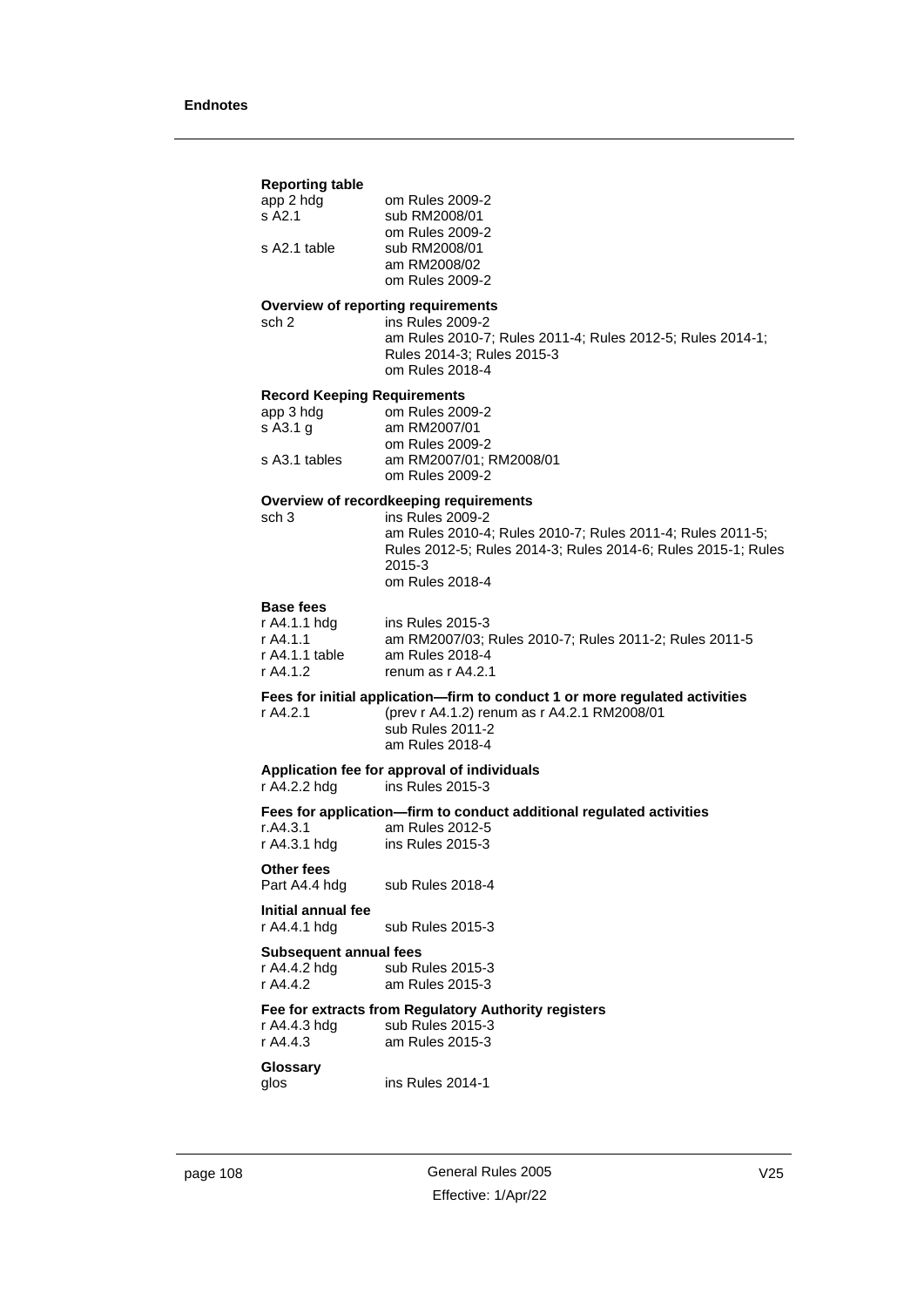| def AAOIFI                            | ins Rules 2015-3                     |
|---------------------------------------|--------------------------------------|
| def <b>BANK</b>                       | ins Rules 2014-3                     |
| def CAPI                              | ins Rules 2018-4                     |
| def controlled function n             | sub Rules 2021-1                     |
| def CTRL                              |                                      |
| def DNFBPI                            | sub Rules 2021-1                     |
|                                       | ins Rules 2020-6                     |
| def fitness and propriety             | sub Rules 2014-6                     |
| def FSR                               | sub Rules 2017-3                     |
| def <i>IBANK</i>                      | ins Rules 2015-3                     |
| def <b>IMEB</b>                       | ins Rules 2014-3                     |
| def <b>INMA</b>                       | ins Rules 2014-3                     |
| def <i>ISFI</i>                       | ins Rules 2015-3<br>om Rules 2021-1  |
| def <i>Islamic financial business</i> | ins Rules 2015-3                     |
| def Islamic financial institution     | ins Rules 2015-3<br>sub Rules 2021-1 |
| def Islamic windov                    | ins Rules 2015-3<br>om Rules 2021-1  |
| def <i>month</i>                      | ins Rules 2015-3                     |
| def PINS                              | ins Rules 2018-4                     |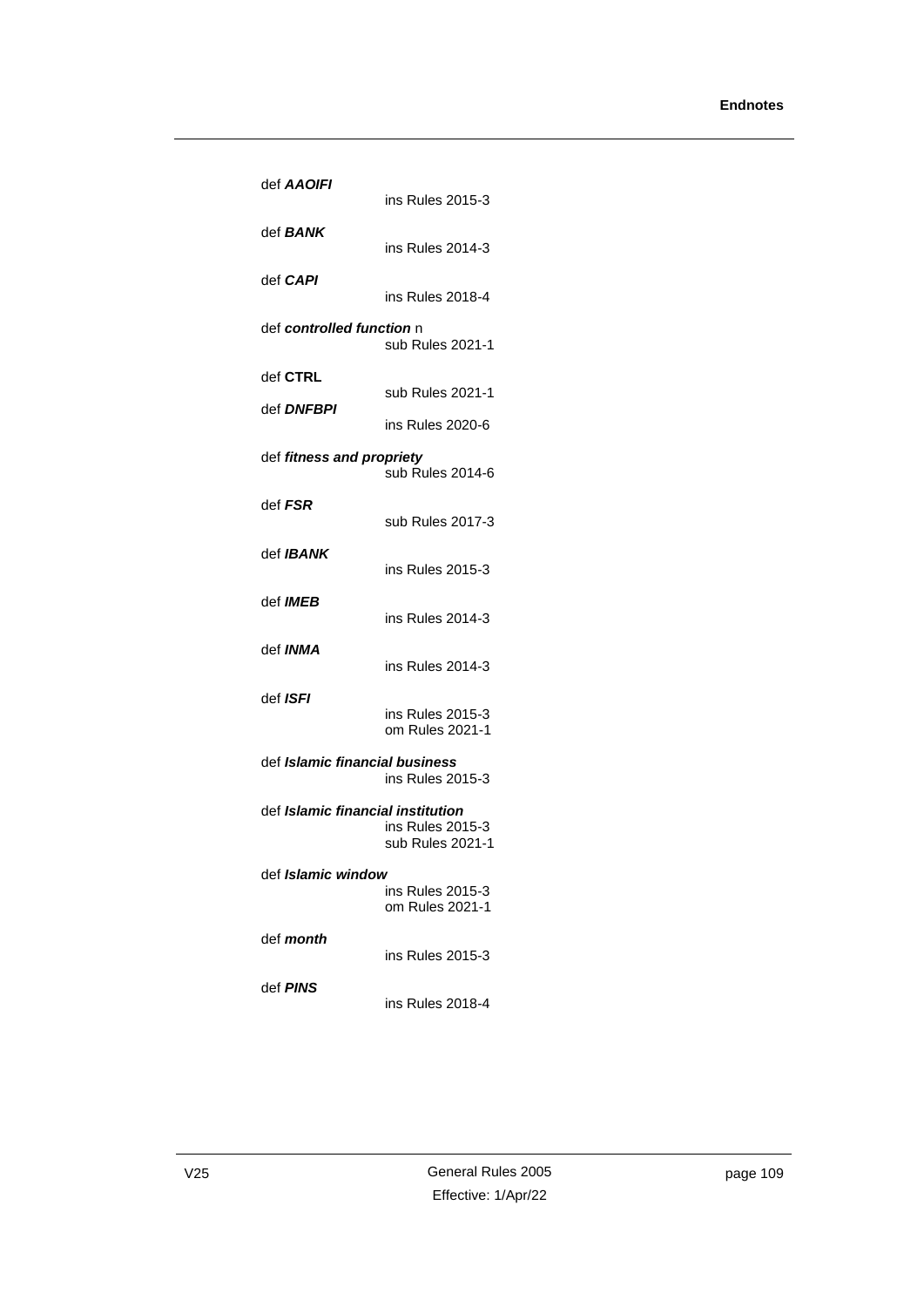# **4 Editorial changes**

INAP, rule 3.1.7, authorises certain editorial changes to Rules on publication (provided that the changes do not change the legal effect of the Rules). In version 18 of GENE, the following editorial changes were made:

- table of contents and page headers and footers brought into line with current practice
- the following terms changed from initial-capital to all lower case, except where an initial capital is grammatically required:

```
Close Links
Law, Regulations (except in citations), Rule (referring to a provision of other
rules) and Rules (except in citations)
Option, Options
Person
Rule (in cross-references within GENE)
```
- *chapter*, *part* and *schedule* in cross-references capitalised
- *Chapter* inserted into chapter headings where it is not at present, and *Part* into former section headings; former references in the text to sections now references to Parts
- *App* in the headings to former Appendices 1 and 4 replaced with *Schedule*, and former references in the text to *Appendices* now to *Schedules*.
- capitalisation of the text of certain headings changed to conform to current practice (that is, only the first word now has an initial capital, unless grammatically required)
- paragraphs formerly lettered with upper-case letters now lettered with lower-case letters, and references in the text changed accordingly
- *subrule* and *subrules*, *paragraph* and *paragraphs* inserted into crossreferences where formerly omitted
- the punctuation before a series of paragraphs or subparagraphs is now uniformly a colon rather than an em-dash, in accordance with current practice
- citations of the *Companies Regulations 2005*, the *Limited Liability Partnerships Regulations 2005* and the *Partnership Regulations 2007* completed wherever they appear; erroneous *Limited Liability Partnership Regulations 2005* (should have been *Partnerships)* corrected in several places in Chapter 9 and the Glossary; citations in italics
- numerals substituted for numbers formerly spelt out, and *%* for *per cent*"
- conjunctions omitted where formerly present in sequences of paragraphs or subparagraphs preceded by "the following" or a similar expression
- in other sequences of paragraphs and subparagraphs, conjunctions omitted where formerly present except before the last paragraph or subparagraph
- *the* inserted before *Limited Liability Partnerships Regulations 2005*